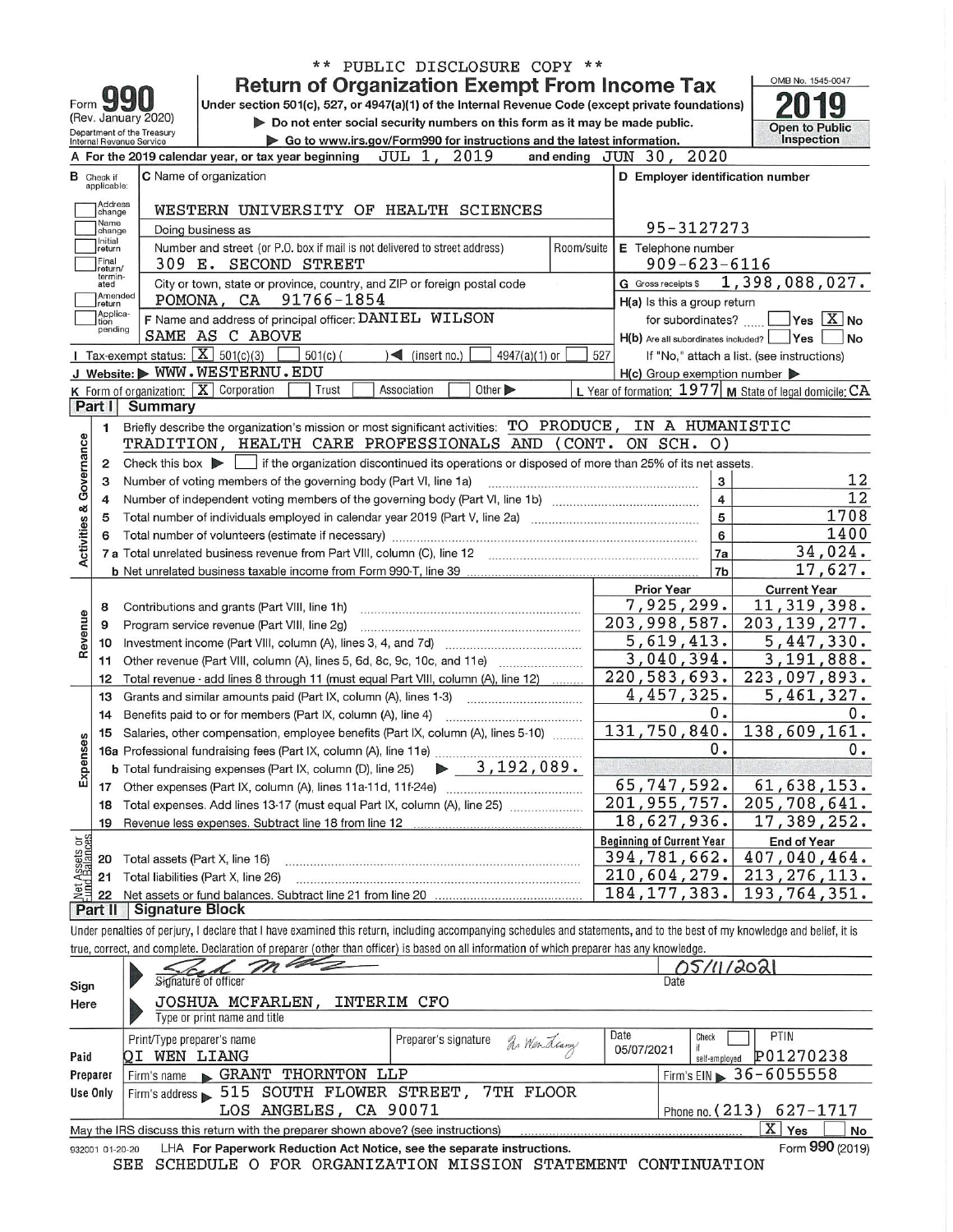|              | 95-3127273<br>WESTERN UNIVERSITY OF HEALTH SCIENCES<br>Page 2<br>Form 990 (2019)                                                             |
|--------------|----------------------------------------------------------------------------------------------------------------------------------------------|
|              | <b>Part III   Statement of Program Service Accomplishments</b>                                                                               |
|              | Check if Schedule O contains a response or note to any line in this Part III                                                                 |
| 1.           | Briefly describe the organization's mission:                                                                                                 |
|              | TO PRODUCE, IN A HUMANISTIC TRADITION, HEALTH CARE PROFESSIONALS AND                                                                         |
|              | BIOMEDICAL KNOWLEDGE THAT WILL ENHANCE AND EXTEND THE QUALITY OF LIFE                                                                        |
|              | IN OUR COMMUNITIES.                                                                                                                          |
|              |                                                                                                                                              |
| $\mathbf{2}$ | Did the organization undertake any significant program services during the year which were not listed on the<br>$Yes \quad X$ No             |
|              | prior Form 990 or 990-EZ?                                                                                                                    |
|              | If "Yes," describe these new services on Schedule O.                                                                                         |
| 3            | $Yes$ $X$ No<br>Did the organization cease conducting, or make significant changes in how it conducts, any program services?                 |
|              | If "Yes," describe these changes on Schedule O.                                                                                              |
| 4            | Describe the organization's program service accomplishments for each of its three largest program services, as measured by expenses.         |
|              | Section 501(c)(3) and 501(c)(4) organizations are required to report the amount of grants and allocations to others, the total expenses, and |
|              | revenue, if any, for each program service reported.                                                                                          |
| 4a           | $5,461,327.$ ) (Revenue \$<br>195, 401, 733.<br>156, 110, 835. including grants of \$<br>) (Expenses \$<br>(Code:                            |
|              | WESTERN UNIVERSITY OF HEALTH SCIENCES IS AMONG THE LARGEST GRADUATE                                                                          |
|              | UNIVERSITIES FOR THE HEALTH PROFESSIONS IN THE WESTERN UNITED STATES.                                                                        |
|              | WESTERNU CONFERS DEGREES FOR PHYSICIANS, PHARMACISTS, NURSES, PHYSICIAN                                                                      |
|              | ASSISTANTS, PHYSICAL THERAPISTS, VETERINARIANS, DENTISTS,<br>PODIATRISTS,                                                                    |
|              | OPTOMETRISTS,<br>AND RESEARCHERS.                                                                                                            |
|              |                                                                                                                                              |
|              |                                                                                                                                              |
|              |                                                                                                                                              |
|              |                                                                                                                                              |
|              |                                                                                                                                              |
|              |                                                                                                                                              |
|              |                                                                                                                                              |
| 4b           | 16,396,474. including grants of \$<br>9,559,575.<br>(Code:<br>(Expenses \$<br>) (Revenue \$                                                  |
|              | WESTERNU HEALTH CLINICS WAS FOUNDED BY WESTERN UNIVERSITY OF HEALTH                                                                          |
|              | IN 2008 AS AN ACADEMIC MEDICAL CENTER. AS A TEACHING FACILITY,<br>SCIENCES                                                                   |
|              | WESTERNU HEALTH SERVES RESIDENTS AS WELL AS TEACHING STAFF AND<br>STUDENTS                                                                   |
|              | IN SOUTHERN CALIFORNIA AND PORTLAND AREAS. WESTERNU HEALTH WAS                                                                               |
|              | ESTABLISHED TO PROVIDE TEACHING,<br>MEDICAL SERVICES AND RESEARCH IN                                                                         |
|              | SPECIALTY AREAS INCLUDING EYE CARE, DENTAL CARE,<br>PHARMACY,<br>AND<br><b>MANY</b>                                                          |
|              | MORE.                                                                                                                                        |
|              |                                                                                                                                              |
|              |                                                                                                                                              |
|              |                                                                                                                                              |
|              |                                                                                                                                              |
|              |                                                                                                                                              |
|              |                                                                                                                                              |
| 4c           | ) (Expenses \$<br>including grants of \$<br>) (Revenue \$<br>(Code:                                                                          |
|              |                                                                                                                                              |
|              |                                                                                                                                              |
|              |                                                                                                                                              |
|              |                                                                                                                                              |
|              |                                                                                                                                              |
|              |                                                                                                                                              |
|              |                                                                                                                                              |
|              |                                                                                                                                              |
|              |                                                                                                                                              |
|              |                                                                                                                                              |
|              |                                                                                                                                              |
|              |                                                                                                                                              |
| 4d           | Other program services (Describe on Schedule O.)                                                                                             |
|              | (Expenses \$<br>including grants of \$<br>(Revenue \$                                                                                        |
| 4e           | 172,507,309.<br>Total program service expenses $\blacktriangleright$                                                                         |
|              | Form 990 (2019)                                                                                                                              |
|              | 932002 01-20-20                                                                                                                              |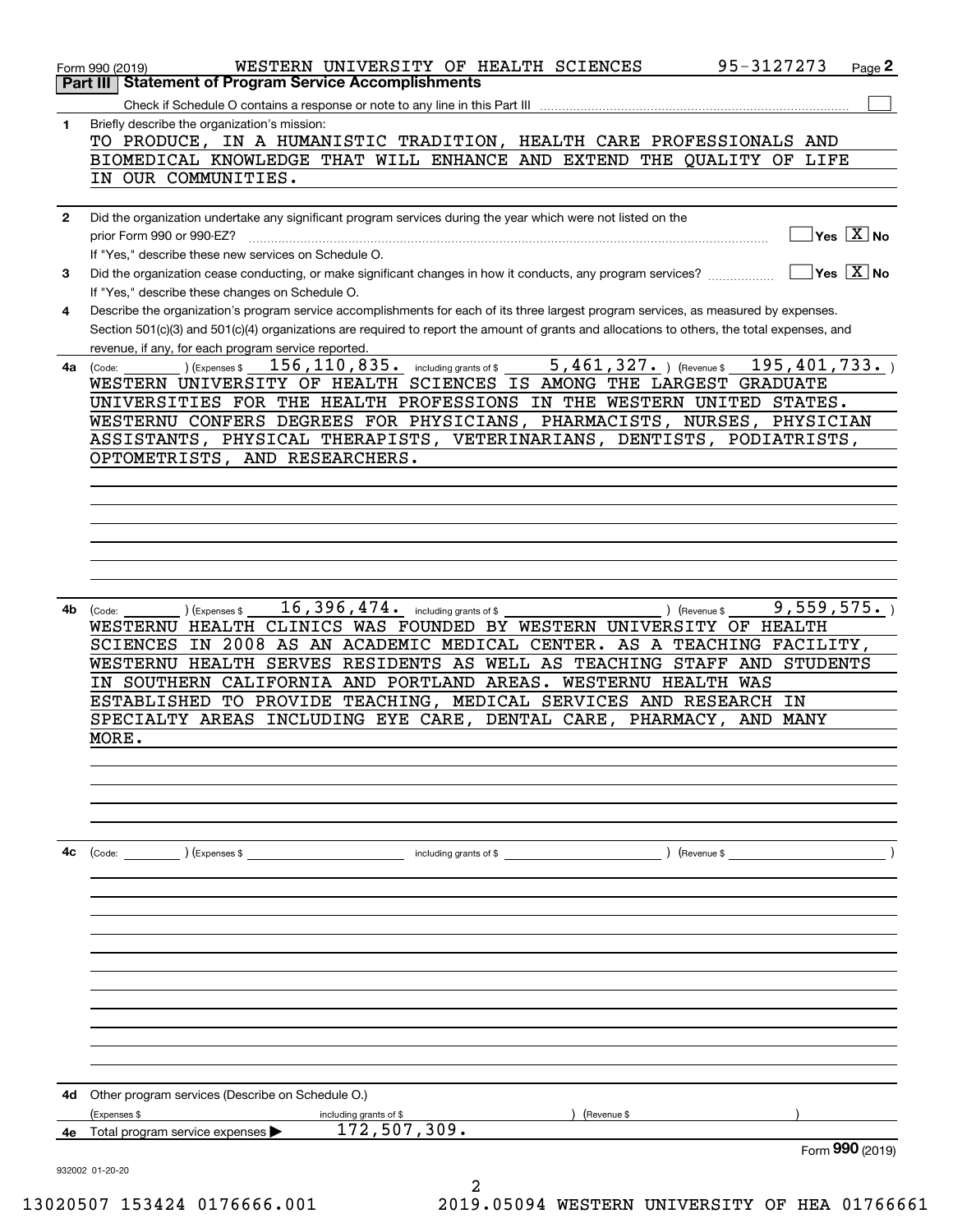|  | Form 990 (2019) |  |
|--|-----------------|--|

|     |                                                                                                                                  |                 |             | Yes   No        |
|-----|----------------------------------------------------------------------------------------------------------------------------------|-----------------|-------------|-----------------|
| 1.  | Is the organization described in section 501(c)(3) or 4947(a)(1) (other than a private foundation)?                              |                 |             |                 |
|     |                                                                                                                                  | 1.              | X           |                 |
| 2   |                                                                                                                                  | $\mathbf{2}$    | $\mathbf X$ |                 |
| 3   | Did the organization engage in direct or indirect political campaign activities on behalf of or in opposition to candidates for  |                 |             |                 |
|     |                                                                                                                                  | 3               |             | x               |
| 4   | Section 501(c)(3) organizations. Did the organization engage in lobbying activities, or have a section 501(h) election in effect |                 |             |                 |
|     |                                                                                                                                  | 4               | x           |                 |
| 5   | Is the organization a section 501(c)(4), 501(c)(5), or 501(c)(6) organization that receives membership dues, assessments, or     |                 |             |                 |
|     |                                                                                                                                  | 5               |             | x               |
| 6   | Did the organization maintain any donor advised funds or any similar funds or accounts for which donors have the right to        |                 |             |                 |
|     | provide advice on the distribution or investment of amounts in such funds or accounts? If "Yes," complete Schedule D, Part I     | 6               |             | x               |
| 7   | Did the organization receive or hold a conservation easement, including easements to preserve open space,                        |                 |             |                 |
|     |                                                                                                                                  | $\overline{7}$  |             | x               |
| 8   | Did the organization maintain collections of works of art, historical treasures, or other similar assets? If "Yes," complete     |                 | х           |                 |
|     |                                                                                                                                  | 8               |             |                 |
| 9   | Did the organization report an amount in Part X, line 21, for escrow or custodial account liability, serve as a custodian for    |                 |             |                 |
|     | amounts not listed in Part X; or provide credit counseling, debt management, credit repair, or debt negotiation services?        |                 |             | x               |
|     |                                                                                                                                  | 9               |             |                 |
| 10  | Did the organization, directly or through a related organization, hold assets in donor-restricted endowments                     | 10              | x           |                 |
| 11  | If the organization's answer to any of the following questions is "Yes," then complete Schedule D, Parts VI, VII, VIII, IX, or X |                 |             |                 |
|     | as applicable.                                                                                                                   |                 |             |                 |
| а   | Did the organization report an amount for land, buildings, and equipment in Part X, line 10? If "Yes," complete Schedule D.      |                 |             |                 |
|     |                                                                                                                                  | 11a             | x           |                 |
|     | Did the organization report an amount for investments - other securities in Part X, line 12, that is 5% or more of its total     |                 |             |                 |
|     |                                                                                                                                  | 11b             | x           |                 |
| c   | Did the organization report an amount for investments - program related in Part X, line 13, that is 5% or more of its total      |                 |             |                 |
|     |                                                                                                                                  | 11c             |             | x               |
| d   | Did the organization report an amount for other assets in Part X, line 15, that is 5% or more of its total assets reported in    |                 |             |                 |
|     |                                                                                                                                  | 11d             |             | x               |
|     |                                                                                                                                  | 11e             | X           |                 |
| f   | Did the organization's separate or consolidated financial statements for the tax year include a footnote that addresses          |                 |             |                 |
|     | the organization's liability for uncertain tax positions under FIN 48 (ASC 740)? If "Yes," complete Schedule D, Part X           | 11f             |             | x               |
|     | 12a Did the organization obtain separate, independent audited financial statements for the tax year? If "Yes," complete          |                 |             |                 |
|     |                                                                                                                                  | 12a             |             | x               |
|     | <b>b</b> Was the organization included in consolidated, independent audited financial statements for the tax year?               |                 |             |                 |
|     | If "Yes," and if the organization answered "No" to line 12a, then completing Schedule D, Parts XI and XII is optional            | 12 <sub>b</sub> | X           |                 |
| 13  | Is the organization a school described in section 170(b)(1)(A)(ii)? If "Yes," complete Schedule E                                | 13              | X           |                 |
| 14a | Did the organization maintain an office, employees, or agents outside of the United States?                                      | 14a             |             | x               |
| b   | Did the organization have aggregate revenues or expenses of more than \$10,000 from grantmaking, fundraising, business,          |                 |             |                 |
|     | investment, and program service activities outside the United States, or aggregate foreign investments valued at \$100,000       |                 |             |                 |
|     |                                                                                                                                  | 14b             |             | x               |
| 15  | Did the organization report on Part IX, column (A), line 3, more than \$5,000 of grants or other assistance to or for any        |                 |             |                 |
|     |                                                                                                                                  | 15              |             | x               |
| 16  | Did the organization report on Part IX, column (A), line 3, more than \$5,000 of aggregate grants or other assistance to         |                 |             |                 |
|     |                                                                                                                                  | 16              |             | x               |
| 17  | Did the organization report a total of more than \$15,000 of expenses for professional fundraising services on Part IX,          |                 |             |                 |
|     |                                                                                                                                  | 17              |             | x               |
| 18  | Did the organization report more than \$15,000 total of fundraising event gross income and contributions on Part VIII, lines     |                 |             |                 |
|     |                                                                                                                                  | 18              | x           |                 |
| 19  | Did the organization report more than \$15,000 of gross income from gaming activities on Part VIII, line 9a? If "Yes."           |                 |             |                 |
|     |                                                                                                                                  | 19              |             | x               |
| 20a |                                                                                                                                  | <b>20a</b>      |             | X               |
|     | b If "Yes" to line 20a, did the organization attach a copy of its audited financial statements to this return?                   | 20 <sub>b</sub> |             |                 |
| 21  | Did the organization report more than \$5,000 of grants or other assistance to any domestic organization or                      |                 |             |                 |
|     |                                                                                                                                  | 21              |             | x               |
|     | 932003 01-20-20                                                                                                                  |                 |             | Form 990 (2019) |

932003 01-20-20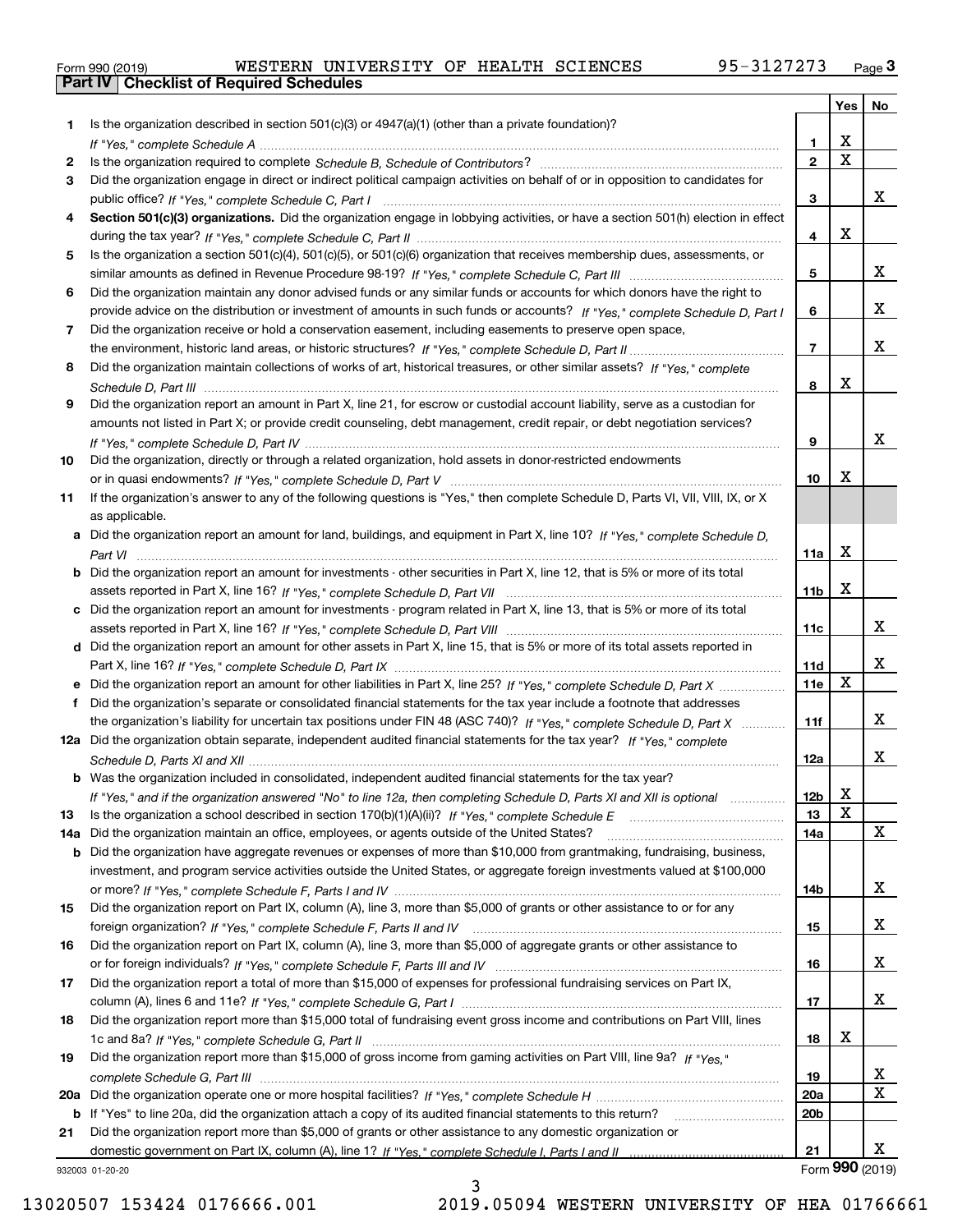|  | Form 990 (2019) |  |
|--|-----------------|--|
|  |                 |  |

*(continued)*

|               |                                                                                                                              |                 |     | Yes   No                |
|---------------|------------------------------------------------------------------------------------------------------------------------------|-----------------|-----|-------------------------|
| 22            | Did the organization report more than \$5,000 of grants or other assistance to or for domestic individuals on                |                 |     |                         |
|               |                                                                                                                              | 22              | X   |                         |
| 23            | Did the organization answer "Yes" to Part VII, Section A, line 3, 4, or 5 about compensation of the organization's current   |                 |     |                         |
|               | and former officers, directors, trustees, key employees, and highest compensated employees? If "Yes," complete               |                 |     |                         |
|               |                                                                                                                              | 23              | X   |                         |
|               | 24a Did the organization have a tax-exempt bond issue with an outstanding principal amount of more than \$100,000 as of the  |                 |     |                         |
|               | last day of the year, that was issued after December 31, 2002? If "Yes," answer lines 24b through 24d and complete           |                 |     |                         |
|               |                                                                                                                              | 24a             | X   |                         |
|               | <b>b</b> Did the organization invest any proceeds of tax-exempt bonds beyond a temporary period exception?                   | 24b             |     | X                       |
|               | c Did the organization maintain an escrow account other than a refunding escrow at any time during the year to defease       |                 |     |                         |
|               | any tax-exempt bonds?                                                                                                        | 24c             |     | x                       |
|               |                                                                                                                              | 24d             |     | $\overline{\mathbf{x}}$ |
|               | 25a Section 501(c)(3), 501(c)(4), and 501(c)(29) organizations. Did the organization engage in an excess benefit             |                 |     |                         |
|               |                                                                                                                              | 25a             |     | X                       |
|               | b Is the organization aware that it engaged in an excess benefit transaction with a disqualified person in a prior year, and |                 |     |                         |
|               | that the transaction has not been reported on any of the organization's prior Forms 990 or 990-EZ? If "Yes." complete        |                 |     |                         |
|               | Schedule L. Part I                                                                                                           | 25b             |     | x                       |
| 26            | Did the organization report any amount on Part X, line 5 or 22, for receivables from or payables to any current              |                 |     |                         |
|               | or former officer, director, trustee, key employee, creator or founder, substantial contributor, or 35%                      |                 |     |                         |
|               |                                                                                                                              | 26              |     | x                       |
| 27            | Did the organization provide a grant or other assistance to any current or former officer, director, trustee, key employee,  |                 |     |                         |
|               | creator or founder, substantial contributor or employee thereof, a grant selection committee member, or to a 35% controlled  |                 |     |                         |
|               | entity (including an employee thereof) or family member of any of these persons? If "Yes," complete Schedule L, Part III     | 27              |     | x                       |
| 28            | Was the organization a party to a business transaction with one of the following parties (see Schedule L, Part IV            |                 |     |                         |
|               | instructions, for applicable filing thresholds, conditions, and exceptions):                                                 |                 |     |                         |
|               | a A current or former officer, director, trustee, key employee, creator or founder, or substantial contributor? If           |                 |     |                         |
|               |                                                                                                                              | 28a             |     | x                       |
|               |                                                                                                                              | 28 <sub>b</sub> | X   |                         |
|               | c A 35% controlled entity of one or more individuals and/or organizations described in lines 28a or 28b? If                  |                 |     |                         |
|               |                                                                                                                              | 28c             |     | X                       |
| 29            |                                                                                                                              | 29              | X   |                         |
| 30            | Did the organization receive contributions of art, historical treasures, or other similar assets, or qualified conservation  |                 |     |                         |
|               |                                                                                                                              | 30              |     | х                       |
| 31            | Did the organization liquidate, terminate, or dissolve and cease operations? If "Yes," complete Schedule N, Part I           | 31              |     | $\overline{\mathbf{x}}$ |
| 32            | Did the organization sell, exchange, dispose of, or transfer more than 25% of its net assets? If "Yes," complete             |                 |     |                         |
|               | Schedule N, Part II                                                                                                          | 32              |     | X                       |
| 33            | Did the organization own 100% of an entity disregarded as separate from the organization under Regulations                   |                 |     |                         |
|               |                                                                                                                              | 33              | Χ   |                         |
| 34            | Was the organization related to any tax-exempt or taxable entity? If "Yes," complete Schedule R, Part II, III, or IV, and    |                 |     |                         |
|               |                                                                                                                              | 34              | Χ   |                         |
|               | 35a Did the organization have a controlled entity within the meaning of section 512(b)(13)?                                  | <b>35a</b>      | X   |                         |
|               | b If "Yes" to line 35a, did the organization receive any payment from or engage in any transaction with a controlled entity  |                 |     |                         |
|               |                                                                                                                              | 35b             | X   |                         |
| 36            | Section 501(c)(3) organizations. Did the organization make any transfers to an exempt non-charitable related organization?   |                 |     |                         |
|               |                                                                                                                              | 36              |     | x                       |
| 37            | Did the organization conduct more than 5% of its activities through an entity that is not a related organization             |                 |     |                         |
|               | and that is treated as a partnership for federal income tax purposes? If "Yes," complete Schedule R, Part VI                 | 37              |     | X                       |
| 38            | Did the organization complete Schedule O and provide explanations in Schedule O for Part VI, lines 11b and 19?               |                 |     |                         |
|               | Note: All Form 990 filers are required to complete Schedule O                                                                | 38              | х   |                         |
| <b>Part V</b> | <b>Statements Regarding Other IRS Filings and Tax Compliance</b>                                                             |                 |     |                         |
|               | Check if Schedule O contains a response or note to any line in this Part V                                                   |                 |     |                         |
|               |                                                                                                                              |                 | Yes | No                      |
|               | 1199<br>1a Enter the number reported in Box 3 of Form 1096. Enter -0- if not applicable<br>1a                                |                 |     |                         |
|               | 0<br><b>b</b> Enter the number of Forms W-2G included in line 1a. Enter -0- if not applicable<br>1b                          |                 |     |                         |
|               | c Did the organization comply with backup withholding rules for reportable payments to vendors and reportable gaming         |                 |     |                         |
|               | (gambling) winnings to prize winners?                                                                                        | 1c              | X   |                         |
|               | 932004 01-20-20                                                                                                              |                 |     | Form 990 (2019)         |
|               | 4                                                                                                                            |                 |     |                         |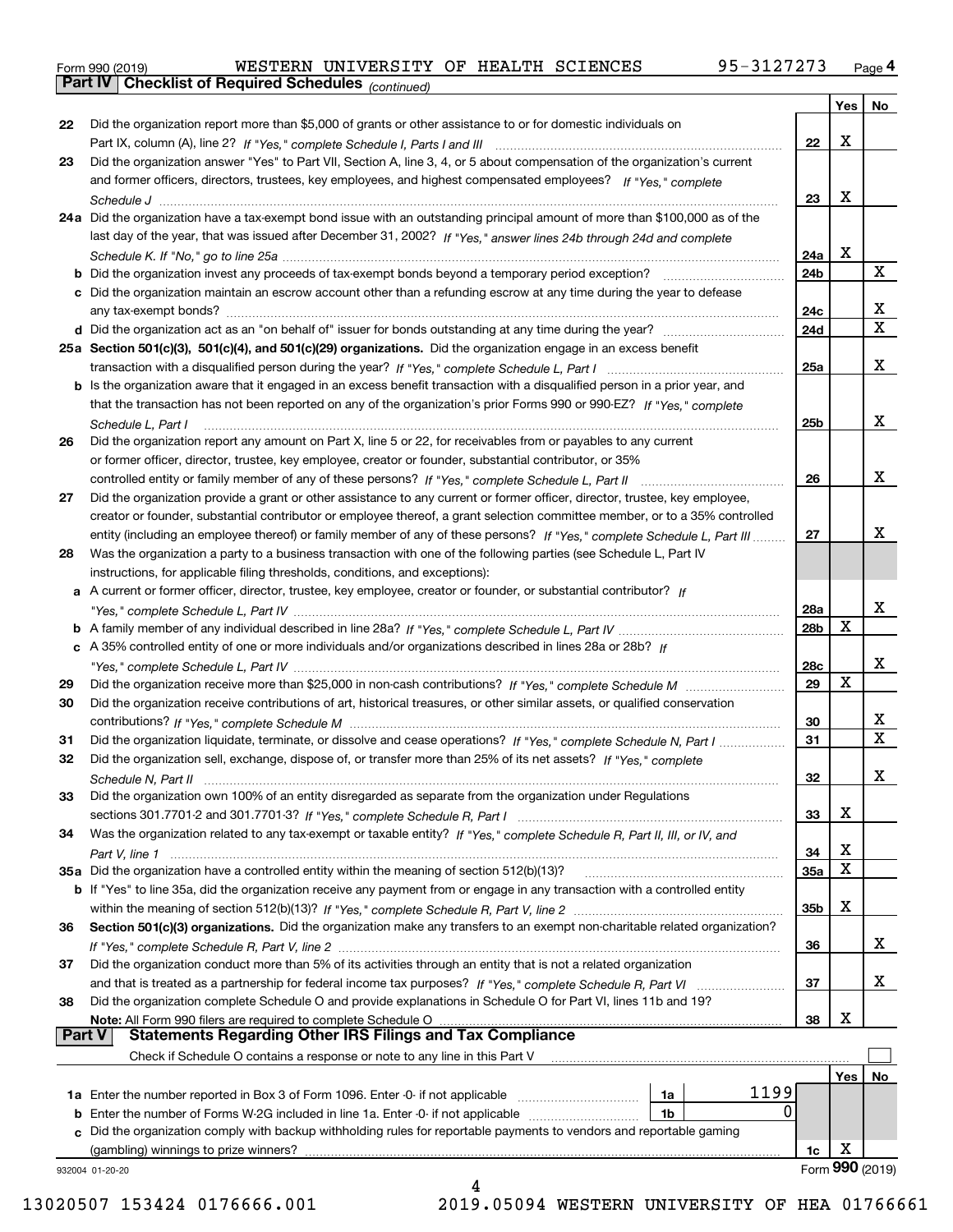| Form 990 (2019) |                                                                                | WESTERN UNIVERSITY OF HEALTH SCIENCES |  | 95-3127273 | Page 5 |
|-----------------|--------------------------------------------------------------------------------|---------------------------------------|--|------------|--------|
|                 | Part V   Statements Regarding Other IRS Filings and Tax Compliance (continued) |                                       |  |            |        |

|        |                                                                                                                                                                                                                                                                        |                 |      |                | Yes | No |  |  |  |
|--------|------------------------------------------------------------------------------------------------------------------------------------------------------------------------------------------------------------------------------------------------------------------------|-----------------|------|----------------|-----|----|--|--|--|
|        | 2a Enter the number of employees reported on Form W-3, Transmittal of Wage and Tax Statements,                                                                                                                                                                         |                 |      |                |     |    |  |  |  |
|        | filed for the calendar year ending with or within the year covered by this return                                                                                                                                                                                      | 2a              | 1708 |                |     |    |  |  |  |
|        |                                                                                                                                                                                                                                                                        |                 |      | 2 <sub>b</sub> | X   |    |  |  |  |
|        | <b>Note:</b> If the sum of lines 1a and 2a is greater than 250, you may be required to $e$ -file (see instructions)                                                                                                                                                    |                 |      |                |     |    |  |  |  |
| За     | Did the organization have unrelated business gross income of \$1,000 or more during the year?                                                                                                                                                                          |                 |      | 3a             | X   |    |  |  |  |
|        |                                                                                                                                                                                                                                                                        |                 |      | 3 <sub>b</sub> | X   |    |  |  |  |
|        | 4a At any time during the calendar year, did the organization have an interest in, or a signature or other authority over, a                                                                                                                                           |                 |      |                |     | x  |  |  |  |
|        |                                                                                                                                                                                                                                                                        |                 |      | 4a             |     |    |  |  |  |
|        | <b>b</b> If "Yes," enter the name of the foreign country<br>See instructions for filing requirements for FinCEN Form 114, Report of Foreign Bank and Financial Accounts (FBAR).                                                                                        |                 |      |                |     |    |  |  |  |
|        | 5a Was the organization a party to a prohibited tax shelter transaction at any time during the tax year?                                                                                                                                                               |                 |      | 5a             |     | х  |  |  |  |
| b      |                                                                                                                                                                                                                                                                        |                 |      | 5 <sub>b</sub> |     | X  |  |  |  |
| с      |                                                                                                                                                                                                                                                                        |                 |      | 5с             |     |    |  |  |  |
|        | 6a Does the organization have annual gross receipts that are normally greater than \$100,000, and did the organization solicit                                                                                                                                         |                 |      |                |     |    |  |  |  |
|        | any contributions that were not tax deductible as charitable contributions?                                                                                                                                                                                            |                 |      |                |     |    |  |  |  |
|        | If "Yes," did the organization include with every solicitation an express statement that such contributions or gifts                                                                                                                                                   |                 |      |                |     |    |  |  |  |
|        | were not tax deductible?                                                                                                                                                                                                                                               |                 |      |                |     |    |  |  |  |
| 7      | Organizations that may receive deductible contributions under section 170(c).                                                                                                                                                                                          |                 |      |                |     |    |  |  |  |
| а      | Did the organization receive a payment in excess of \$75 made partly as a contribution and partly for goods and services provided to the payor?                                                                                                                        |                 |      | 7a             | х   |    |  |  |  |
|        | If "Yes," did the organization notify the donor of the value of the goods or services provided?                                                                                                                                                                        |                 |      | 7b             | х   |    |  |  |  |
| с      | Did the organization sell, exchange, or otherwise dispose of tangible personal property for which it was required                                                                                                                                                      |                 |      |                |     |    |  |  |  |
|        |                                                                                                                                                                                                                                                                        |                 |      | 7c             |     | x  |  |  |  |
| d      | 7d<br>If "Yes," indicate the number of Forms 8282 filed during the year manufactured in the water of the number of Forms 8282 filed during the year manufactured in the number of Forms 8282 filed during the year.                                                    |                 |      |                |     |    |  |  |  |
|        | Did the organization receive any funds, directly or indirectly, to pay premiums on a personal benefit contract?                                                                                                                                                        |                 |      |                |     |    |  |  |  |
| Ť      | Did the organization, during the year, pay premiums, directly or indirectly, on a personal benefit contract?                                                                                                                                                           |                 |      |                |     |    |  |  |  |
| g      | If the organization received a contribution of qualified intellectual property, did the organization file Form 8899 as required?<br>If the organization received a contribution of cars, boats, airplanes, or other vehicles, did the organization file a Form 1098-C? |                 |      |                |     |    |  |  |  |
| h<br>8 | Sponsoring organizations maintaining donor advised funds. Did a donor advised fund maintained by the                                                                                                                                                                   |                 |      |                |     |    |  |  |  |
|        | sponsoring organization have excess business holdings at any time during the year?                                                                                                                                                                                     |                 |      |                |     |    |  |  |  |
| 9      | Sponsoring organizations maintaining donor advised funds.                                                                                                                                                                                                              |                 |      |                |     |    |  |  |  |
| а      | Did the sponsoring organization make any taxable distributions under section 4966?                                                                                                                                                                                     |                 |      | 9а             |     |    |  |  |  |
| b      | Did the sponsoring organization make a distribution to a donor, donor advisor, or related person?                                                                                                                                                                      |                 |      | 9b             |     |    |  |  |  |
| 10     | Section 501(c)(7) organizations. Enter:                                                                                                                                                                                                                                |                 |      |                |     |    |  |  |  |
| а      |                                                                                                                                                                                                                                                                        | 10a             |      |                |     |    |  |  |  |
| b      | Gross receipts, included on Form 990, Part VIII, line 12, for public use of club facilities                                                                                                                                                                            | 10 <sub>b</sub> |      |                |     |    |  |  |  |
| 11     | Section 501(c)(12) organizations. Enter:                                                                                                                                                                                                                               |                 |      |                |     |    |  |  |  |
|        | Gross income from members or shareholders                                                                                                                                                                                                                              | 11a             |      |                |     |    |  |  |  |
|        | b Gross income from other sources (Do not net amounts due or paid to other sources against                                                                                                                                                                             |                 |      |                |     |    |  |  |  |
|        | amounts due or received from them.)                                                                                                                                                                                                                                    | 11 <sub>b</sub> |      |                |     |    |  |  |  |
|        | 12a Section 4947(a)(1) non-exempt charitable trusts. Is the organization filing Form 990 in lieu of Form 1041?                                                                                                                                                         |                 |      | 12a            |     |    |  |  |  |
| 13     | <b>b</b> If "Yes," enter the amount of tax-exempt interest received or accrued during the year<br>Section 501(c)(29) qualified nonprofit health insurance issuers.                                                                                                     | 12b             |      |                |     |    |  |  |  |
|        | a Is the organization licensed to issue qualified health plans in more than one state?                                                                                                                                                                                 |                 |      | 13a            |     |    |  |  |  |
|        | Note: See the instructions for additional information the organization must report on Schedule O.                                                                                                                                                                      |                 |      |                |     |    |  |  |  |
| b      | Enter the amount of reserves the organization is required to maintain by the states in which the                                                                                                                                                                       |                 |      |                |     |    |  |  |  |
|        | 13b                                                                                                                                                                                                                                                                    |                 |      |                |     |    |  |  |  |
| с      | Enter the amount of reserves on hand                                                                                                                                                                                                                                   | 13с             |      |                |     |    |  |  |  |
|        | 14a Did the organization receive any payments for indoor tanning services during the tax year?                                                                                                                                                                         |                 |      | 14a            |     | х  |  |  |  |
|        | <b>b</b> If "Yes," has it filed a Form 720 to report these payments? If "No," provide an explanation on Schedule O                                                                                                                                                     |                 |      | 14b            |     |    |  |  |  |
| 15     | Is the organization subject to the section 4960 tax on payment(s) of more than \$1,000,000 in remuneration or                                                                                                                                                          |                 |      |                |     |    |  |  |  |
|        |                                                                                                                                                                                                                                                                        |                 |      | 15             |     | х  |  |  |  |
|        | If "Yes," see instructions and file Form 4720, Schedule N.                                                                                                                                                                                                             |                 |      |                |     |    |  |  |  |
| 16     | Is the organization an educational institution subject to the section 4968 excise tax on net investment income?                                                                                                                                                        |                 |      | 16             |     | х  |  |  |  |
|        | If "Yes," complete Form 4720, Schedule O.                                                                                                                                                                                                                              |                 |      |                |     |    |  |  |  |

Form (2019) **990**

932005 01-20-20

 $\overline{a}$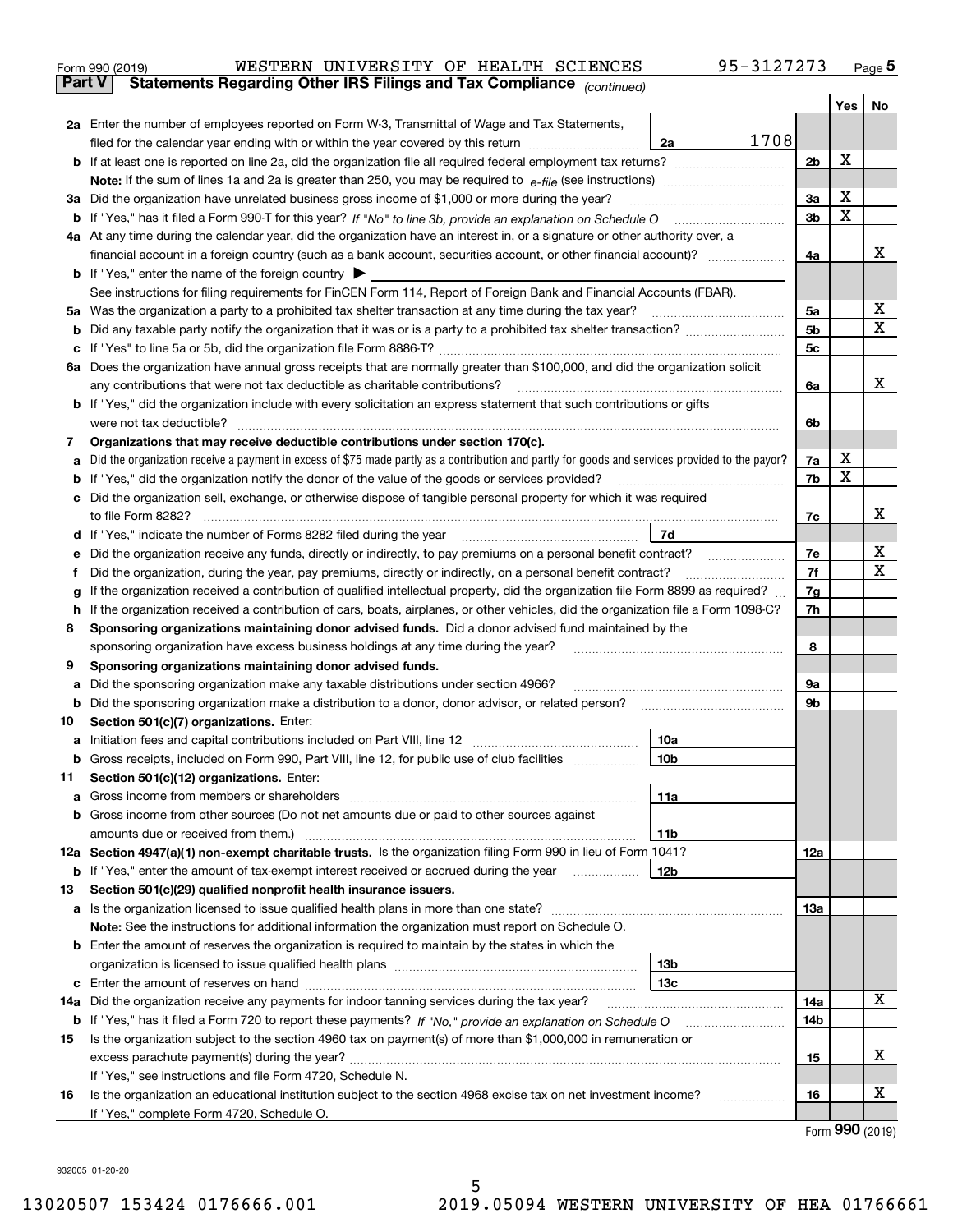| Form 990 (2019) |  |  |
|-----------------|--|--|
|                 |  |  |

#### WESTERN UNIVERSITY OF HEALTH SCIENCES 95-3127273

*For each "Yes" response to lines 2 through 7b below, and for a "No" response to line 8a, 8b, or 10b below, describe the circumstances, processes, or changes on Schedule O. See instructions.* Form 990 (2019) **CONTERY BESTERN WITTERSTTY OF HEALTH SCIENCES** 95 – 3127273 Page 6<br>**Part VI Governance, Management, and Disclosure** For each "Yes" response to lines 2 through 7b below, and for a "No" response

|    |                                                                                                                                                                            |    |    |                 | Yes             | No                      |
|----|----------------------------------------------------------------------------------------------------------------------------------------------------------------------------|----|----|-----------------|-----------------|-------------------------|
|    | <b>1a</b> Enter the number of voting members of the governing body at the end of the tax year                                                                              | 1a |    | 12              |                 |                         |
|    | If there are material differences in voting rights among members of the governing body, or if the governing                                                                |    |    |                 |                 |                         |
|    | body delegated broad authority to an executive committee or similar committee, explain on Schedule O.                                                                      |    |    |                 |                 |                         |
| b  | Enter the number of voting members included on line 1a, above, who are independent <i>manumum</i>                                                                          | 1b | 12 |                 |                 |                         |
| 2  | Did any officer, director, trustee, or key employee have a family relationship or a business relationship with any other                                                   |    |    |                 |                 |                         |
|    | officer, director, trustee, or key employee?                                                                                                                               |    |    | $\mathbf{2}$    |                 | X                       |
| 3  | Did the organization delegate control over management duties customarily performed by or under the direct supervision                                                      |    |    |                 |                 |                         |
|    |                                                                                                                                                                            |    |    | 3               |                 | X                       |
| 4  | Did the organization make any significant changes to its governing documents since the prior Form 990 was filed?                                                           |    |    | 4               |                 | $\overline{\mathbf{x}}$ |
| 5  |                                                                                                                                                                            |    |    | 5               |                 | X                       |
| 6  | Did the organization have members or stockholders?                                                                                                                         |    |    | 6               |                 | X                       |
| 7a | Did the organization have members, stockholders, or other persons who had the power to elect or appoint one or                                                             |    |    |                 |                 |                         |
|    |                                                                                                                                                                            |    |    | 7a              |                 | x                       |
|    | <b>b</b> Are any governance decisions of the organization reserved to (or subject to approval by) members, stockholders, or                                                |    |    |                 |                 |                         |
|    | persons other than the governing body?                                                                                                                                     |    |    | 7b              |                 | х                       |
| 8  | Did the organization contemporaneously document the meetings held or written actions undertaken during the year by the following:                                          |    |    |                 |                 |                         |
| a  |                                                                                                                                                                            |    |    | 8a              | X               |                         |
| b  |                                                                                                                                                                            |    |    | 8b              | X               |                         |
| 9  | Is there any officer, director, trustee, or key employee listed in Part VII, Section A, who cannot be reached at the                                                       |    |    |                 |                 |                         |
|    |                                                                                                                                                                            |    |    | 9               |                 | x                       |
|    | <b>Section B. Policies</b> (This Section B requests information about policies not required by the Internal Revenue Code.)                                                 |    |    |                 |                 |                         |
|    |                                                                                                                                                                            |    |    |                 | Yes             | No                      |
|    |                                                                                                                                                                            |    |    | 10a             |                 | X                       |
|    | <b>b</b> If "Yes," did the organization have written policies and procedures governing the activities of such chapters, affiliates,                                        |    |    |                 |                 |                         |
|    |                                                                                                                                                                            |    |    | 10 <sub>b</sub> |                 |                         |
|    | 11a Has the organization provided a complete copy of this Form 990 to all members of its governing body before filing the form?                                            |    |    | 11a             | X               |                         |
|    | <b>b</b> Describe in Schedule O the process, if any, used by the organization to review this Form 990.                                                                     |    |    |                 |                 |                         |
|    |                                                                                                                                                                            |    |    | 12a             | Х               |                         |
| b  |                                                                                                                                                                            |    |    | 12b             | X               |                         |
|    | c Did the organization regularly and consistently monitor and enforce compliance with the policy? If "Yes." describe                                                       |    |    |                 |                 |                         |
|    | in Schedule O how this was done manufactured and continuum control of the state of the state of the state of t                                                             |    |    | 12c             | Х               |                         |
| 13 |                                                                                                                                                                            |    |    | 13              | X               |                         |
| 14 | Did the organization have a written document retention and destruction policy? manufactured and the organization have a written document retention and destruction policy? |    |    | 14              | X               |                         |
| 15 | Did the process for determining compensation of the following persons include a review and approval by independent                                                         |    |    |                 |                 |                         |
|    | persons, comparability data, and contemporaneous substantiation of the deliberation and decision?                                                                          |    |    |                 |                 |                         |
|    |                                                                                                                                                                            |    |    | <b>15a</b>      | X               |                         |
|    |                                                                                                                                                                            |    |    | 15b             | X               |                         |
|    | If "Yes" to line 15a or 15b, describe the process in Schedule O (see instructions).                                                                                        |    |    |                 |                 |                         |
|    | 16a Did the organization invest in, contribute assets to, or participate in a joint venture or similar arrangement with a                                                  |    |    |                 |                 |                         |
|    | taxable entity during the year?                                                                                                                                            |    |    | 16a             |                 | X                       |
|    | b If "Yes," did the organization follow a written policy or procedure requiring the organization to evaluate its participation                                             |    |    |                 |                 |                         |
|    | in joint venture arrangements under applicable federal tax law, and take steps to safequard the organization's                                                             |    |    |                 |                 |                         |
|    | exempt status with respect to such arrangements?                                                                                                                           |    |    | 16b             |                 |                         |
|    | <b>Section C. Disclosure</b>                                                                                                                                               |    |    |                 |                 |                         |
| 17 | List the states with which a copy of this Form 990 is required to be filed $\blacktriangleright$ CA, OR                                                                    |    |    |                 |                 |                         |
| 18 | Section 6104 requires an organization to make its Forms 1023 (1024 or 1024-A, if applicable), 990, and 990-T (Section 501(c)(3)s only) available                           |    |    |                 |                 |                         |
|    | for public inspection. Indicate how you made these available. Check all that apply.                                                                                        |    |    |                 |                 |                         |
|    | $\boxed{\text{X}}$ Upon request<br>$\mid$ $\rm X \mid$ Own website<br>Another's website                                                                                    |    |    |                 |                 |                         |
|    | Other (explain on Schedule O)<br>Describe on Schedule O whether (and if so, how) the organization made its governing documents, conflict of interest policy, and financial |    |    |                 |                 |                         |
| 19 | statements available to the public during the tax year.                                                                                                                    |    |    |                 |                 |                         |
|    |                                                                                                                                                                            |    |    |                 |                 |                         |
| 20 | State the name, address, and telephone number of the person who possesses the organization's books and records<br>JOSHUA MCFARLEN - 909-623-6116                           |    |    |                 |                 |                         |
|    | 91766-1854<br>309 EAST SECOND STREET, POMONA, CA                                                                                                                           |    |    |                 |                 |                         |
|    |                                                                                                                                                                            |    |    |                 | Form 990 (2019) |                         |
|    | 932006 01-20-20                                                                                                                                                            |    |    |                 |                 |                         |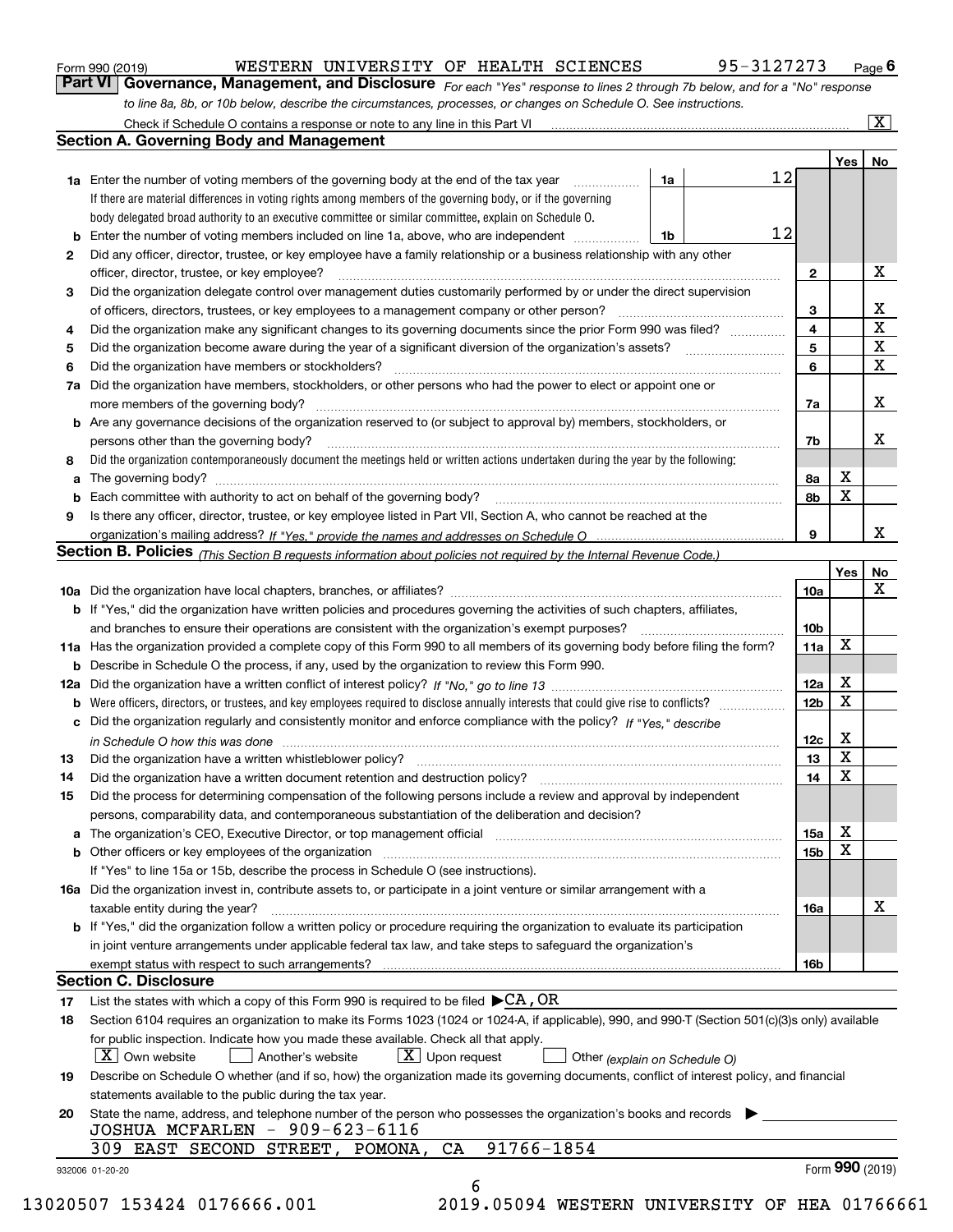$\mathcal{L}^{\text{max}}$ 

| Form 990 (2019) |                                                                                            | WESTERN UNIVERSITY OF HEALTH SCIENCES |  | 95-3127273 | Page $7$ |
|-----------------|--------------------------------------------------------------------------------------------|---------------------------------------|--|------------|----------|
|                 | Part VII Compensation of Officers, Directors, Trustees, Key Employees, Highest Compensated |                                       |  |            |          |
|                 | <b>Employees, and Independent Contractors</b>                                              |                                       |  |            |          |

Check if Schedule O contains a response or note to any line in this Part VII

**Section A. Officers, Directors, Trustees, Key Employees, and Highest Compensated Employees**

**1a**  Complete this table for all persons required to be listed. Report compensation for the calendar year ending with or within the organization's tax year. **•** List all of the organization's current officers, directors, trustees (whether individuals or organizations), regardless of amount of compensation.

Enter -0- in columns (D), (E), and (F) if no compensation was paid.

 $\bullet$  List all of the organization's  $\,$ current key employees, if any. See instructions for definition of "key employee."

**•** List the organization's five current highest compensated employees (other than an officer, director, trustee, or key employee) who received reportable compensation (Box 5 of Form W-2 and/or Box 7 of Form 1099-MISC) of more than \$100,000 from the organization and any related organizations.

**•** List all of the organization's former officers, key employees, and highest compensated employees who received more than \$100,000 of reportable compensation from the organization and any related organizations.

**former directors or trustees**  ¥ List all of the organization's that received, in the capacity as a former director or trustee of the organization, more than \$10,000 of reportable compensation from the organization and any related organizations.

See instructions for the order in which to list the persons above.

Check this box if neither the organization nor any related organization compensated any current officer, director, or trustee.  $\mathcal{L}^{\text{max}}$ 

| (A)                                  | (B)                    |                               |                      | (C)      |                         |                                                                  |        | (D)                             | (E)             | (F)                      |
|--------------------------------------|------------------------|-------------------------------|----------------------|----------|-------------------------|------------------------------------------------------------------|--------|---------------------------------|-----------------|--------------------------|
| Name and title                       | Average                |                               |                      | Position |                         | (do not check more than one                                      |        | Reportable                      | Reportable      | Estimated                |
|                                      | hours per              |                               |                      |          |                         | box, unless person is both an<br>officer and a director/trustee) |        | compensation                    | compensation    | amount of                |
|                                      | week                   |                               |                      |          |                         |                                                                  |        | from                            | from related    | other                    |
|                                      | (list any<br>hours for |                               |                      |          |                         |                                                                  |        | the                             | organizations   | compensation             |
|                                      | related                |                               |                      |          |                         |                                                                  |        | organization<br>(W-2/1099-MISC) | (W-2/1099-MISC) | from the<br>organization |
|                                      | organizations          |                               |                      |          |                         |                                                                  |        |                                 |                 | and related              |
|                                      | below                  | ndividual trustee or director | nstitutional trustee |          | key employee            |                                                                  |        |                                 |                 | organizations            |
|                                      | line)                  |                               |                      | Officer  |                         | Highest compensated<br> employee                                 | Former |                                 |                 |                          |
| (1)<br>DANIEL WILSON                 | 40.00                  |                               |                      |          |                         |                                                                  |        |                                 |                 |                          |
| PRESIDENT                            | 0.00                   |                               |                      | X        |                         |                                                                  |        | 856,415.                        | 0.              | 40,719.                  |
| KEVIN D. SHAW<br>(2)                 | 40.00                  |                               |                      |          |                         |                                                                  |        |                                 |                 |                          |
| CFO/TREASURER                        | 0.00                   |                               |                      | X        |                         |                                                                  |        | 386,438.                        | 0.              | 55,001.                  |
| DAVID BARON<br>(3)                   | 40.00                  |                               |                      |          |                         |                                                                  |        |                                 |                 |                          |
| PROVOST (AS OF 7/2019)               | 0.00                   |                               |                      | X        |                         |                                                                  |        | 400,385.                        | 0.              | 36, 280.                 |
| PAULA CRONE<br>(4)                   | 40.00                  |                               |                      |          |                         |                                                                  |        |                                 |                 |                          |
| DEAN COMP                            | 0.00                   |                               |                      |          | $\overline{\mathbf{X}}$ |                                                                  |        | 401,013.                        | $0$ .           | 32,472.                  |
| CLIVE HOUSTON-BROWN<br>(5)           | 40.00                  |                               |                      |          |                         |                                                                  |        |                                 |                 |                          |
| COO (AS OF 7/2019)                   | 0.00                   |                               |                      | X        |                         |                                                                  |        | 356,394.                        | 0.              | 39,760.                  |
| AIRANI SATHANANTHAN<br>(6)           | 40.00                  |                               |                      |          |                         |                                                                  |        |                                 |                 |                          |
| PROFESSOR                            | 0.00                   |                               |                      |          |                         | X                                                                |        | 374,720.                        | 0.              | 19,689.                  |
| GARY M. GUGELCHUK<br>(7)             | 40.00                  |                               |                      |          |                         |                                                                  |        |                                 |                 |                          |
| PROVOST EMERITUS (AS OF 7/2019)      | 0.00                   |                               |                      |          |                         | X                                                                |        | 365,266.                        | 0.              | 27,151.                  |
| (8)<br>STEVEN J. HENRIKSEN           | 40.00                  |                               |                      |          |                         |                                                                  |        |                                 |                 |                          |
| VP RESEARCH/BIOTECH                  | 0.00                   |                               |                      |          |                         | $\overline{\mathbf{X}}$                                          |        | 350,288.                        | $0$ .           | 36,096.                  |
| DAVID CONNETT<br>(9)                 | 40.00                  |                               |                      |          |                         |                                                                  |        |                                 |                 |                          |
| VICE DEAN, COMP                      | 0.00                   |                               |                      |          |                         | X                                                                |        | 353,849.                        | 0.              | 32,472.                  |
| (10) STEPHEN FRIEDRICHSEN            | 40.00                  |                               |                      |          |                         |                                                                  |        |                                 |                 |                          |
| DEAN COLLEGE OF DENTISTRY            | 0.00                   |                               |                      |          | $\overline{\mathbf{X}}$ |                                                                  |        | 350,491.                        | $0$ .           | 31,216.                  |
| (11) ROBERT WARREN                   | 40.00                  |                               |                      |          |                         |                                                                  |        |                                 |                 |                          |
| CHIEF OF CLINICAL INTEGRATION        | 0.00                   |                               |                      |          |                         | X                                                                |        | 334,411.                        | 0.              | 34,354.                  |
| (12) PHILLIP NELSON                  | 40.00                  |                               |                      |          |                         |                                                                  |        |                                 |                 |                          |
| DEAN VETERINARY MEDICINE             | 0.00                   |                               |                      |          | X                       |                                                                  |        | 331,232.                        | $\mathbf 0$ .   | 31,494.                  |
| (13) DANIEL ROBINSON                 | 40.00                  |                               |                      |          |                         |                                                                  |        |                                 |                 |                          |
| DEAN, PHARMACY                       | 0.00                   |                               |                      |          | X                       |                                                                  |        | 330,519.                        | 0.              | 27,655.                  |
| (15) DEVENDRA AGRAWAL                | 40.00                  |                               |                      |          |                         |                                                                  |        |                                 |                 |                          |
| SENIOR VP, RESEARCH (AS OF 7/2019)   | 0.00                   |                               |                      |          | X                       |                                                                  |        | 314,263.                        | 0.              | 25,996.                  |
| (16) DIANE ABRAHAM                   | 40.00                  |                               |                      |          |                         |                                                                  |        |                                 |                 |                          |
| SENIOR VICE PRESIDENT FOR UNIVERSITY | 0.00                   |                               |                      |          | X                       |                                                                  |        | 283,349.                        | 0.              | 29,495.                  |
| (17) RICHARD BOND                    | 1.00                   |                               |                      |          |                         |                                                                  |        |                                 |                 |                          |
| MEMBER-AT-LARGE                      | 0.00                   | $\mathbf{x}$                  |                      |          |                         |                                                                  |        | 0.                              | 0.              | 0.                       |
| (18) LINDA CRANS                     | 1.00                   |                               |                      |          |                         |                                                                  |        |                                 |                 |                          |
| <b>CHAIR</b>                         | 0.00                   | X                             |                      | X        |                         |                                                                  |        | $\mathbf 0$ .                   | 0.              | 0.                       |

932007 01-20-20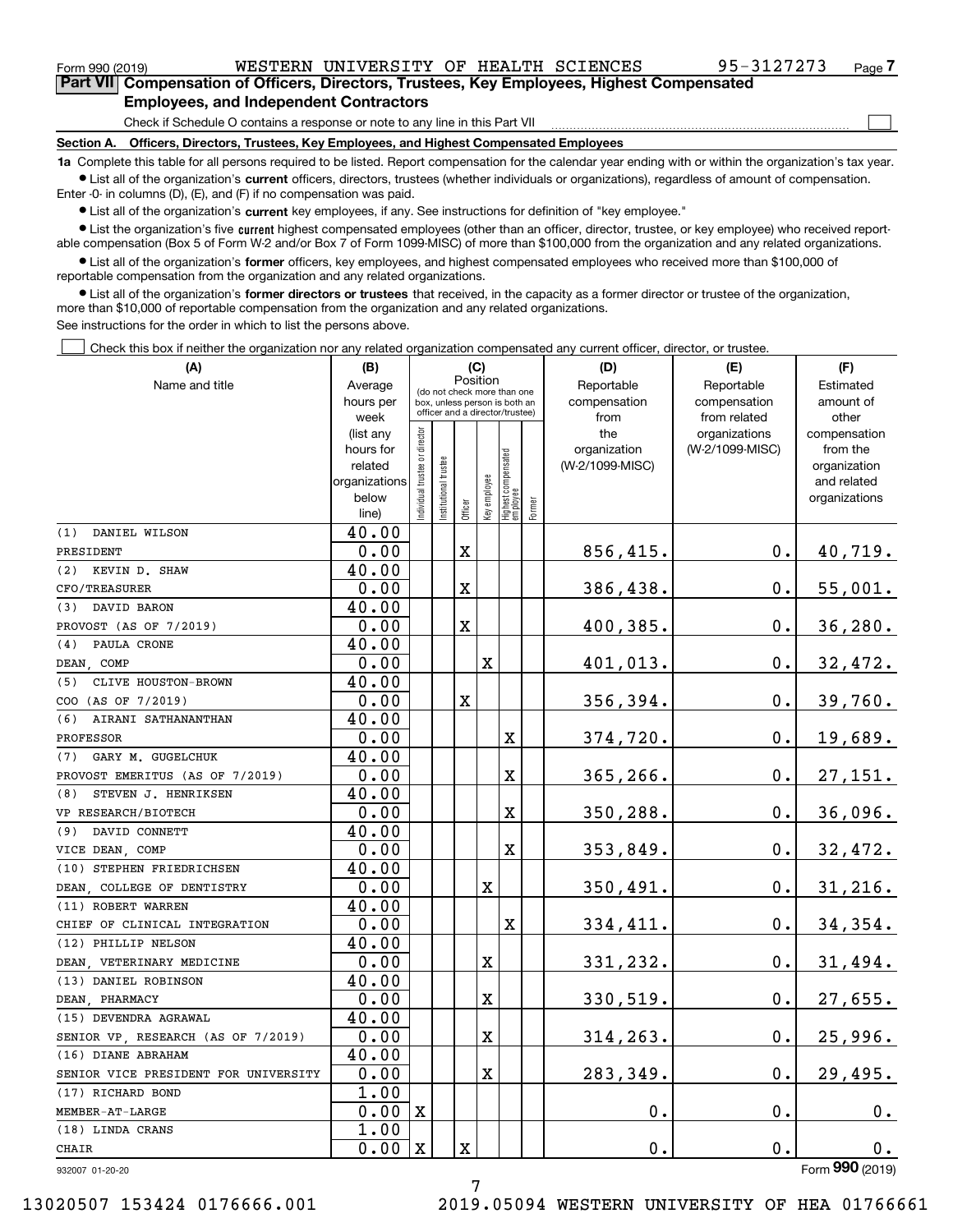| Form 990 (2019)                                                                                                                                     |                        |                                |                        |             |              |                                                                  |        | WESTERN UNIVERSITY OF HEALTH SCIENCES | 95-3127273                       |              |                          | Page 8   |
|-----------------------------------------------------------------------------------------------------------------------------------------------------|------------------------|--------------------------------|------------------------|-------------|--------------|------------------------------------------------------------------|--------|---------------------------------------|----------------------------------|--------------|--------------------------|----------|
| <b>Part VII</b><br>Section A. Officers, Directors, Trustees, Key Employees, and Highest Compensated Employees (continued)                           |                        |                                |                        |             |              |                                                                  |        |                                       |                                  |              |                          |          |
| (A)                                                                                                                                                 | (B)                    |                                |                        | (C)         |              |                                                                  |        | (D)                                   | (E)                              |              | (F)                      |          |
| Name and title                                                                                                                                      | Average                |                                |                        |             | Position     | (do not check more than one                                      |        | Reportable                            | Reportable                       |              | Estimated                |          |
|                                                                                                                                                     | hours per              |                                |                        |             |              | box, unless person is both an<br>officer and a director/trustee) |        | compensation                          | compensation                     |              | amount of                |          |
|                                                                                                                                                     | week                   |                                |                        |             |              |                                                                  |        | from                                  | from related                     |              | other                    |          |
|                                                                                                                                                     | (list any<br>hours for |                                |                        |             |              |                                                                  |        | the<br>organization                   | organizations<br>(W-2/1099-MISC) |              | compensation<br>from the |          |
|                                                                                                                                                     | related                |                                |                        |             |              |                                                                  |        | (W-2/1099-MISC)                       |                                  |              | organization             |          |
|                                                                                                                                                     | organizations          |                                |                        |             |              |                                                                  |        |                                       |                                  |              | and related              |          |
|                                                                                                                                                     | below                  | Individual trustee or director | In stitutional trustee |             | key employee | Highest compensated<br>employee                                  |        |                                       |                                  |              | organizations            |          |
|                                                                                                                                                     | line)                  |                                |                        | Officer     |              |                                                                  | Former |                                       |                                  |              |                          |          |
| (19) ETHAN ALLEN                                                                                                                                    | 1.00                   |                                |                        |             |              |                                                                  |        |                                       |                                  |              |                          |          |
| TREASURER (THRU 2/2020)                                                                                                                             | 0.00                   | X                              |                        | $\mathbf X$ |              |                                                                  |        | 0.                                    | Ο.                               |              |                          | 0.       |
| (20) JOHN FORBING                                                                                                                                   | 1.00                   |                                |                        |             |              |                                                                  |        |                                       |                                  |              |                          |          |
| SECRETARY                                                                                                                                           | 0.00                   | X                              |                        | $\mathbf X$ |              |                                                                  |        | Ο.                                    | Ο.                               |              |                          | 0.       |
| (21) DAVID SADAVA                                                                                                                                   | 1.00                   |                                |                        |             |              |                                                                  |        |                                       |                                  |              |                          |          |
| <b>MEMBER-AT-LARGE</b>                                                                                                                              | 0.00                   | X                              |                        |             |              |                                                                  |        | Ο.                                    | Ο.                               |              |                          | 0.       |
| (22) GENE BARDUSON                                                                                                                                  | 1.00                   |                                |                        |             |              |                                                                  |        |                                       |                                  |              |                          |          |
| <b>MEMBER-AT-LARGE</b>                                                                                                                              | 0.00                   | X                              |                        |             |              |                                                                  |        | Ο.                                    | Ο.                               |              |                          | 0.       |
| (24) TONY CHAN                                                                                                                                      | 1.00                   |                                |                        |             |              |                                                                  |        |                                       |                                  |              |                          |          |
| <b>TREASURER</b>                                                                                                                                    | 0.00                   | X                              |                        | $\mathbf X$ |              |                                                                  |        | Ο.                                    | Ο.                               |              |                          | 0.       |
| (25) WEN CHANG                                                                                                                                      | 1.00                   |                                |                        |             |              |                                                                  |        |                                       |                                  |              |                          |          |
| <b>MEMBER-AT-LARGE</b>                                                                                                                              | 0.00                   | X                              |                        |             |              |                                                                  |        | Ο.                                    | Ο.                               |              |                          | 0.       |
| (26) JEFF HEATHERINGTON                                                                                                                             | 1.00                   |                                |                        |             |              |                                                                  |        |                                       |                                  |              |                          |          |
| MEMBER-AT-LARGE (THRU 8/2019)                                                                                                                       | 0.00                   | X                              |                        |             |              |                                                                  |        | Ο.                                    | Ο.                               |              |                          | 0.       |
| (27) ART ANTIN                                                                                                                                      | 1.00                   |                                |                        |             |              |                                                                  |        |                                       |                                  |              |                          |          |
| <b>MEMBER-AT-LARGE</b>                                                                                                                              | 0.00                   | X                              |                        |             |              |                                                                  |        | Ο.                                    | Ο.                               |              |                          | $0$ .    |
| (28) SEAN P. STANTON                                                                                                                                | 1.00                   |                                |                        |             |              |                                                                  |        |                                       |                                  |              |                          |          |
| <b>MEMBER-AT-LARGE</b>                                                                                                                              | 0.00                   | $\mathbf x$                    |                        |             |              |                                                                  |        | Ο.                                    | Ο.                               |              |                          | 0.       |
| 1b Subtotal                                                                                                                                         |                        |                                |                        |             |              | ▶                                                                |        | 5,789,033.                            | $\mathbf 0$ .                    |              | 499,850.                 |          |
| c Total from continuation sheets to Part VII, Section A                                                                                             |                        |                                |                        |             |              |                                                                  |        | Ο.                                    | 0.                               |              |                          | 0.       |
| d Total (add lines 1b and 1c).                                                                                                                      |                        |                                |                        |             |              |                                                                  |        | 5,789,033.                            | 0.                               |              | 499,850.                 |          |
| Total number of individuals (including but not limited to those listed above) who received more than \$100,000 of reportable<br>2                   |                        |                                |                        |             |              |                                                                  |        |                                       |                                  |              |                          |          |
| compensation from the organization $\blacktriangleright$                                                                                            |                        |                                |                        |             |              |                                                                  |        |                                       |                                  |              |                          | 359      |
|                                                                                                                                                     |                        |                                |                        |             |              |                                                                  |        |                                       |                                  |              | <b>Yes</b>               | No       |
| Did the organization list any former officer, director, trustee, key employee, or highest compensated employee on<br>3                              |                        |                                |                        |             |              |                                                                  |        |                                       |                                  |              |                          |          |
| line 1a? If "Yes," complete Schedule J for such individual manufactured contains and the line 1a? If "Yes," complete Schedule J for such individual |                        |                                |                        |             |              |                                                                  |        |                                       |                                  | З            |                          | X        |
| For any individual listed on line 1a, is the sum of reportable compensation and other compensation from the organization<br>4                       |                        |                                |                        |             |              |                                                                  |        |                                       |                                  |              |                          |          |
|                                                                                                                                                     |                        |                                |                        |             |              |                                                                  |        |                                       |                                  | 4            | х                        |          |
| Did any person listed on line 1a receive or accrue compensation from any unrelated organization or individual for services<br>5                     |                        |                                |                        |             |              |                                                                  |        |                                       |                                  |              |                          |          |
|                                                                                                                                                     |                        |                                |                        |             |              |                                                                  |        |                                       |                                  | 5            |                          | X        |
| <b>Section B. Independent Contractors</b>                                                                                                           |                        |                                |                        |             |              |                                                                  |        |                                       |                                  |              |                          |          |
| Complete this table for your five highest compensated independent contractors that received more than \$100,000 of compensation from<br>1           |                        |                                |                        |             |              |                                                                  |        |                                       |                                  |              |                          |          |
| the organization. Report compensation for the calendar year ending with or within the organization's tax year.                                      |                        |                                |                        |             |              |                                                                  |        |                                       |                                  |              |                          |          |
| (A)                                                                                                                                                 |                        |                                |                        |             |              |                                                                  |        | (B)                                   |                                  |              | (C)                      |          |
| Name and business address                                                                                                                           |                        |                                |                        |             |              |                                                                  |        | Description of services               |                                  | Compensation |                          |          |
| SAMARITAN HEALTH SERVICES INC                                                                                                                       |                        |                                |                        |             |              |                                                                  |        |                                       |                                  |              |                          |          |
| 3600 NW SAMARITAN DR, CORVALLIS, OR 97321                                                                                                           |                        |                                |                        |             |              |                                                                  |        | LEASE MANAGEMENT                      |                                  | 1,833,683.   |                          |          |
| IMPERIAL SECURITY SERVICE INC                                                                                                                       |                        |                                |                        |             |              |                                                                  |        |                                       |                                  |              |                          |          |
| 2555 POPLAR AVENUE, MEMPHIS, TN 38112                                                                                                               |                        |                                |                        |             |              |                                                                  |        | SECURITY                              |                                  | 1,063,468.   |                          |          |
| ABM SERVICES INC                                                                                                                                    |                        |                                |                        |             |              |                                                                  |        |                                       |                                  |              |                          |          |
| 261 LYON LANE, BIRMINGHAM, AL 35211                                                                                                                 |                        |                                |                        |             |              |                                                                  |        | JANITORIAL SERVICES                   |                                  |              |                          | 989,916. |
| APPLE INC.                                                                                                                                          |                        |                                |                        |             |              |                                                                  |        |                                       |                                  |              |                          |          |
| 1 APPLE PARK WAY, CUPERTINO, CA 95014                                                                                                               |                        |                                |                        |             |              |                                                                  |        | <b>TECHNOLOGY</b>                     |                                  |              | 759,244.                 |          |
| J.A. LINDEMAN & CO. PLLC, 3190 FAIRVIEW                                                                                                             |                        |                                |                        |             |              |                                                                  |        |                                       |                                  |              |                          |          |

**2**Total number of independent contractors (including but not limited to those listed above) who received more than \$100,000 of compensation from the organization  $\blacktriangleright$ PARK DRIVE, SUITE 1070, FALLS CHURCH, VA 92 LEGAL SERVICES

SEE PART VII, SECTION A CONTINUATION SHEETS

Form (2019) **990**

480,644.

932008 01-20-20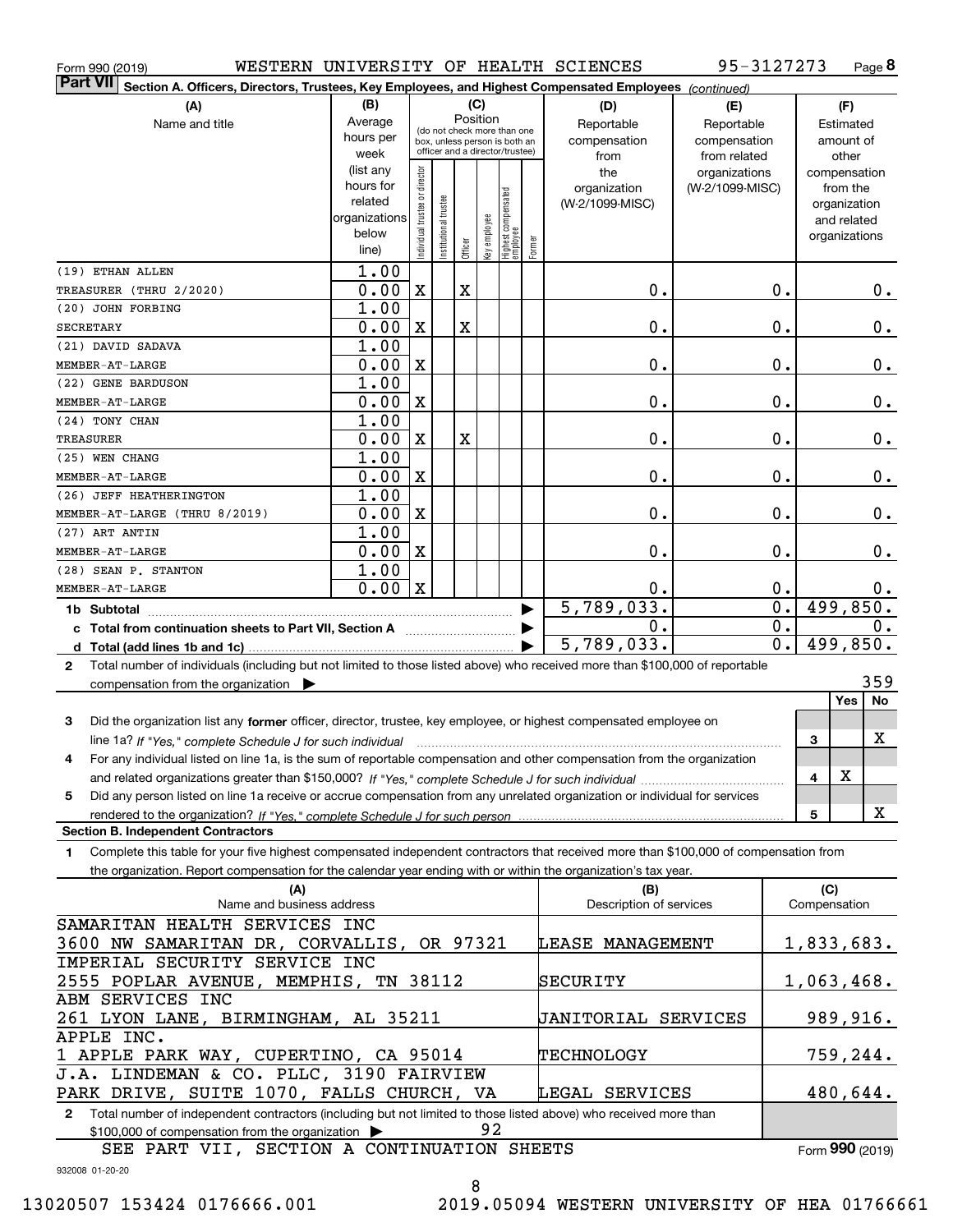| Form 990                              |                      |                                                                                             |                       |             |              |                              |        | WESTERN UNIVERSITY OF HEALTH SCIENCES | 95-3127273      |                             |
|---------------------------------------|----------------------|---------------------------------------------------------------------------------------------|-----------------------|-------------|--------------|------------------------------|--------|---------------------------------------|-----------------|-----------------------------|
| <b>Part VII</b><br>Section A.         |                      | Officers, Directors, Trustees, Key Employees, and Highest Compensated Employees (continued) |                       |             |              |                              |        |                                       |                 |                             |
| (A)                                   | (B)                  | (C)                                                                                         |                       |             |              |                              |        | (D)                                   | (E)             | (F)                         |
| Name and title                        | Average              |                                                                                             |                       |             | Position     |                              |        | Reportable                            | Reportable      | Estimated                   |
|                                       | hours                |                                                                                             |                       |             |              | (check all that apply)       |        | compensation                          | compensation    | amount of                   |
|                                       | per                  |                                                                                             |                       |             |              |                              |        | from                                  | from related    | other                       |
|                                       | week                 |                                                                                             |                       |             |              |                              |        | the                                   | organizations   | compensation                |
|                                       | (list any            |                                                                                             |                       |             |              |                              |        | organization                          | (W-2/1099-MISC) | from the                    |
|                                       | hours for<br>related |                                                                                             |                       |             |              |                              |        | (W-2/1099-MISC)                       |                 | organization<br>and related |
|                                       | organizations        | Individual trustee or director                                                              | Institutional trustee |             |              | Highest compensated employee |        |                                       |                 | organizations               |
|                                       | below                |                                                                                             |                       |             |              |                              |        |                                       |                 |                             |
|                                       | line)                |                                                                                             |                       | Officer     | Key employee |                              | Former |                                       |                 |                             |
| (29) ELIZABETH ZAMORA                 | 1.00                 |                                                                                             |                       |             |              |                              |        |                                       |                 |                             |
| VICE CHAIR                            | 0.00                 | $\mathbf X$                                                                                 |                       | $\mathbf X$ |              |                              |        | $\mathbf 0$ .                         | $0$ .           | 0.                          |
| (30) NATE OUBRE                       | 1.00                 |                                                                                             |                       |             |              |                              |        |                                       |                 |                             |
| $\texttt{MEMBER-AT-LARGE}$            | 0.00                 | $\mathbf X$                                                                                 |                       |             |              |                              |        | $\mathbf 0$ .                         | $0$ .           | 0.                          |
| (31) THE HON. CONSUELO CALLAHAN       | 1.00                 |                                                                                             |                       |             |              |                              |        |                                       |                 |                             |
| MEMBER-AT-LARGE                       | 0.00                 | $\mathbf X$                                                                                 |                       |             |              |                              |        | $\mathbf 0$ .                         | $0$ .           | 0.                          |
|                                       |                      |                                                                                             |                       |             |              |                              |        |                                       |                 |                             |
|                                       |                      |                                                                                             |                       |             |              |                              |        |                                       |                 |                             |
|                                       |                      |                                                                                             |                       |             |              |                              |        |                                       |                 |                             |
|                                       |                      |                                                                                             |                       |             |              |                              |        |                                       |                 |                             |
|                                       |                      |                                                                                             |                       |             |              |                              |        |                                       |                 |                             |
|                                       |                      |                                                                                             |                       |             |              |                              |        |                                       |                 |                             |
|                                       |                      |                                                                                             |                       |             |              |                              |        |                                       |                 |                             |
|                                       |                      |                                                                                             |                       |             |              |                              |        |                                       |                 |                             |
|                                       |                      |                                                                                             |                       |             |              |                              |        |                                       |                 |                             |
|                                       |                      |                                                                                             |                       |             |              |                              |        |                                       |                 |                             |
|                                       |                      |                                                                                             |                       |             |              |                              |        |                                       |                 |                             |
|                                       |                      |                                                                                             |                       |             |              |                              |        |                                       |                 |                             |
|                                       |                      |                                                                                             |                       |             |              |                              |        |                                       |                 |                             |
|                                       |                      |                                                                                             |                       |             |              |                              |        |                                       |                 |                             |
|                                       |                      |                                                                                             |                       |             |              |                              |        |                                       |                 |                             |
|                                       |                      |                                                                                             |                       |             |              |                              |        |                                       |                 |                             |
|                                       |                      |                                                                                             |                       |             |              |                              |        |                                       |                 |                             |
|                                       |                      |                                                                                             |                       |             |              |                              |        |                                       |                 |                             |
|                                       |                      |                                                                                             |                       |             |              |                              |        |                                       |                 |                             |
|                                       |                      |                                                                                             |                       |             |              |                              |        |                                       |                 |                             |
|                                       |                      |                                                                                             |                       |             |              |                              |        |                                       |                 |                             |
|                                       |                      |                                                                                             |                       |             |              |                              |        |                                       |                 |                             |
|                                       |                      |                                                                                             |                       |             |              |                              |        |                                       |                 |                             |
|                                       |                      |                                                                                             |                       |             |              |                              |        |                                       |                 |                             |
|                                       |                      |                                                                                             |                       |             |              |                              |        |                                       |                 |                             |
| Total to Part VII, Section A, line 1c |                      |                                                                                             |                       |             |              |                              |        |                                       |                 |                             |
|                                       |                      |                                                                                             |                       |             |              |                              |        |                                       |                 |                             |

932201 04-01-19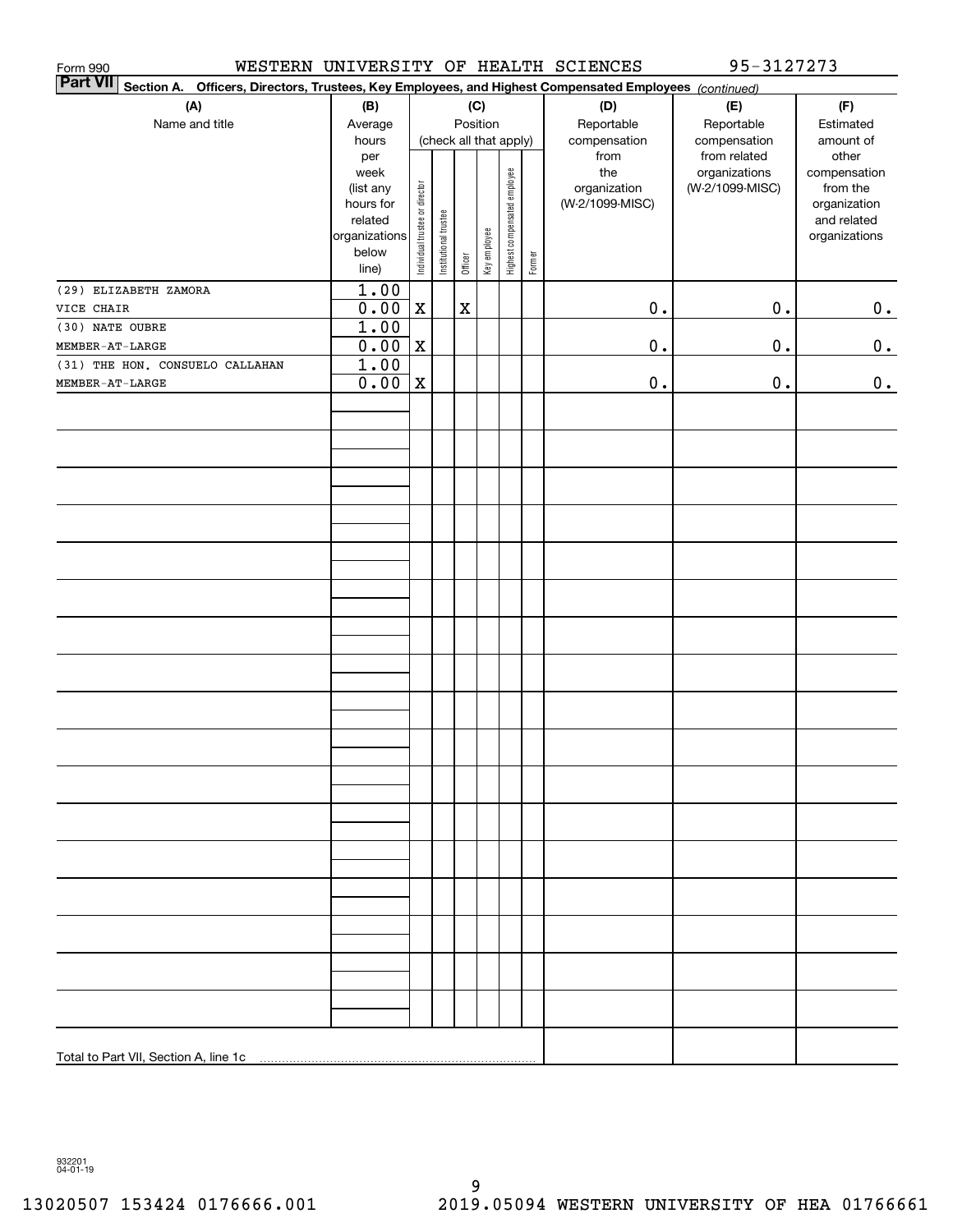|                                                           | <b>Part VIII</b> |   | <b>Statement of Revenue</b>                                                                  |      |                     |                      |                      |                          |                                              |                                      |                                                                 |
|-----------------------------------------------------------|------------------|---|----------------------------------------------------------------------------------------------|------|---------------------|----------------------|----------------------|--------------------------|----------------------------------------------|--------------------------------------|-----------------------------------------------------------------|
|                                                           |                  |   | Check if Schedule O contains a response or note to any line in this Part VIII                |      |                     |                      |                      |                          |                                              |                                      |                                                                 |
|                                                           |                  |   |                                                                                              |      |                     |                      |                      | (A)<br>Total revenue     | (B)<br>Related or exempt<br>function revenue | (C)<br>Unrelated<br>business revenue | (D)<br>Revenue excluded<br>from tax under<br>sections 512 - 514 |
|                                                           |                  |   | 1 a Federated campaigns                                                                      |      | 1a                  |                      |                      |                          |                                              |                                      |                                                                 |
|                                                           |                  | b | Membership dues                                                                              |      | 1 <sub>b</sub>      |                      |                      |                          |                                              |                                      |                                                                 |
|                                                           |                  | с | Fundraising events                                                                           |      | 1 <sub>c</sub>      |                      | 207,759.             |                          |                                              |                                      |                                                                 |
|                                                           |                  |   | d Related organizations                                                                      |      | 1 <sub>d</sub>      |                      |                      |                          |                                              |                                      |                                                                 |
|                                                           |                  |   | e Government grants (contributions)                                                          |      | 1e                  |                      | 6, 915, 115.         |                          |                                              |                                      |                                                                 |
|                                                           |                  |   | f All other contributions, gifts, grants, and                                                |      |                     |                      |                      |                          |                                              |                                      |                                                                 |
|                                                           |                  |   | similar amounts not included above                                                           |      | 1f                  |                      | 4,196,524.           |                          |                                              |                                      |                                                                 |
| Contributions, Gifts, Grants<br>and Other Similar Amounts |                  |   | Noncash contributions included in lines 1a-1f                                                |      |                     | $1g$ $\frac{1}{3}$   | 439,853.             |                          |                                              |                                      |                                                                 |
|                                                           |                  |   | <b>h</b> Total. Add lines 1a-1f                                                              |      |                     |                      |                      | 11, 319, 398.            |                                              |                                      |                                                                 |
|                                                           |                  |   |                                                                                              |      |                     |                      | <b>Business Code</b> |                          |                                              |                                      |                                                                 |
|                                                           | 2a               |   | TUITION REVENUE                                                                              |      |                     |                      | 611710               | 191, 155, 463.           | 191, 155, 463.                               |                                      |                                                                 |
|                                                           |                  | b | MEDICAL CLINIC REVENUE<br><b>BOOKSTORE REVENUE</b>                                           |      |                     |                      | 621400<br>621400     | 9,559,575.               | 9,559,575.                                   |                                      |                                                                 |
|                                                           |                  |   | STUDENT FEES                                                                                 |      |                     |                      | 611710               | 1, 188, 139.<br>857,623. | 1,188,139.<br>857,623.                       |                                      |                                                                 |
| Program Service<br>Revenue                                |                  | d | STUDENT PARKING                                                                              |      |                     |                      | 812930               | 378,477.                 | 378,477.                                     |                                      |                                                                 |
|                                                           |                  |   |                                                                                              |      |                     |                      |                      |                          |                                              |                                      |                                                                 |
|                                                           |                  |   | f All other program service revenue                                                          |      |                     |                      | ▶                    | 203, 139, 277.           |                                              |                                      |                                                                 |
|                                                           | 3                |   | Investment income (including dividends, interest, and                                        |      |                     |                      |                      |                          |                                              |                                      |                                                                 |
|                                                           |                  |   |                                                                                              |      |                     |                      |                      | 4,227,782.               |                                              |                                      | 4,227,782.                                                      |
|                                                           | 4                |   | Income from investment of tax-exempt bond proceeds                                           |      |                     |                      |                      |                          |                                              |                                      |                                                                 |
|                                                           | 5                |   |                                                                                              |      |                     |                      |                      |                          |                                              |                                      |                                                                 |
|                                                           |                  |   |                                                                                              |      | (i) Real            |                      | (ii) Personal        |                          |                                              |                                      |                                                                 |
|                                                           | 6а               |   | Gross rents<br>.                                                                             | 6a   | 1,081,792.          |                      |                      |                          |                                              |                                      |                                                                 |
|                                                           |                  | b | Less: rental expenses                                                                        | 6b   |                     | 0.                   |                      |                          |                                              |                                      |                                                                 |
|                                                           |                  | c | Rental income or (loss)                                                                      | 6c l | 1,081,792.          |                      |                      |                          |                                              |                                      |                                                                 |
|                                                           |                  |   | d Net rental income or (loss)                                                                |      |                     |                      |                      | 1,081,792.               |                                              |                                      | 1,081,792.                                                      |
|                                                           |                  |   | 7 a Gross amount from sales of                                                               |      | (i) Securities      |                      | (ii) Other           |                          |                                              |                                      |                                                                 |
|                                                           |                  |   | assets other than inventory                                                                  |      | 7a 1176003497.      |                      | 3,816.               |                          |                                              |                                      |                                                                 |
|                                                           |                  |   | <b>b</b> Less: cost or other basis                                                           |      |                     |                      |                      |                          |                                              |                                      |                                                                 |
|                                                           |                  |   | and sales expenses                                                                           |      | 7b 1174787765.      |                      | 0.                   |                          |                                              |                                      |                                                                 |
| Revenue                                                   |                  |   | c Gain or (loss)                                                                             |      | $ 7c $ 1, 215, 732. |                      | 3,816.               |                          |                                              |                                      |                                                                 |
|                                                           |                  |   |                                                                                              |      |                     |                      | ▶                    | 1,219,548.               |                                              |                                      | 1,219,548.                                                      |
| <b>Other</b>                                              |                  |   | 8 a Gross income from fundraising events (not                                                |      |                     |                      |                      |                          |                                              |                                      |                                                                 |
|                                                           |                  |   | including $$$                                                                                |      | 207,759. of         |                      |                      |                          |                                              |                                      |                                                                 |
|                                                           |                  |   | contributions reported on line 1c). See                                                      |      |                     |                      |                      |                          |                                              |                                      |                                                                 |
|                                                           |                  |   |                                                                                              |      |                     | 8a                   | 50,775.              |                          |                                              |                                      |                                                                 |
|                                                           |                  |   |                                                                                              |      |                     | 8b                   | 202,369.             |                          |                                              |                                      |                                                                 |
|                                                           |                  |   | c Net income or (loss) from fundraising events                                               |      |                     |                      | ▶                    | $-151, 594.$             |                                              |                                      | $-151, 594.$                                                    |
|                                                           |                  |   | 9 a Gross income from gaming activities. See                                                 |      |                     |                      |                      |                          |                                              |                                      |                                                                 |
|                                                           |                  |   |                                                                                              |      |                     | 9a<br>9 <sub>b</sub> |                      |                          |                                              |                                      |                                                                 |
|                                                           |                  |   | <b>b</b> Less: direct expenses                                                               |      |                     |                      |                      |                          |                                              |                                      |                                                                 |
|                                                           |                  |   | c Net income or (loss) from gaming activities<br>10 a Gross sales of inventory, less returns |      |                     |                      |                      |                          |                                              |                                      |                                                                 |
|                                                           |                  |   |                                                                                              |      |                     |                      |                      |                          |                                              |                                      |                                                                 |
|                                                           |                  |   | <b>b</b> Less: cost of goods sold                                                            |      |                     | 10a<br>10b           |                      |                          |                                              |                                      |                                                                 |
|                                                           |                  |   | c Net income or (loss) from sales of inventory                                               |      |                     |                      |                      |                          |                                              |                                      |                                                                 |
|                                                           |                  |   |                                                                                              |      |                     |                      | <b>Business Code</b> |                          |                                              |                                      |                                                                 |
|                                                           | 11 a             |   | CONTINUING EDUCATION                                                                         |      |                     |                      | 611710               | 896,232.                 | 896,232.                                     |                                      |                                                                 |
|                                                           |                  | b | <b>OUTSIDE REVENUE</b>                                                                       |      |                     |                      | 058633               | 438,027.                 | 404,003.                                     | 34,024.                              |                                                                 |
|                                                           |                  |   | c STAFF PARKING                                                                              |      |                     |                      | 900099               | 405,635.                 |                                              |                                      | 405,635.                                                        |
| Miscellaneous<br>Revenue                                  |                  |   |                                                                                              |      |                     |                      | 900099               | 521,796.                 | 521,796.                                     |                                      |                                                                 |
|                                                           |                  |   |                                                                                              |      |                     |                      |                      | 2,261,690.               |                                              |                                      |                                                                 |
|                                                           | 12               |   | Total revenue. See instructions                                                              |      |                     |                      |                      | 223,097,893.             | 204, 961, 308.                               | 34,024.                              | 6,783,163.                                                      |
| 932009 01-20-20                                           |                  |   |                                                                                              |      |                     |                      |                      |                          |                                              |                                      | Form 990 (2019)                                                 |

Form 990 (2019) WESTERN UNIVERSITY OF HEALTH SCIENCES 95-3127273 Page

WESTERN UNIVERSITY OF HEALTH SCIENCES

**9**

95-3127273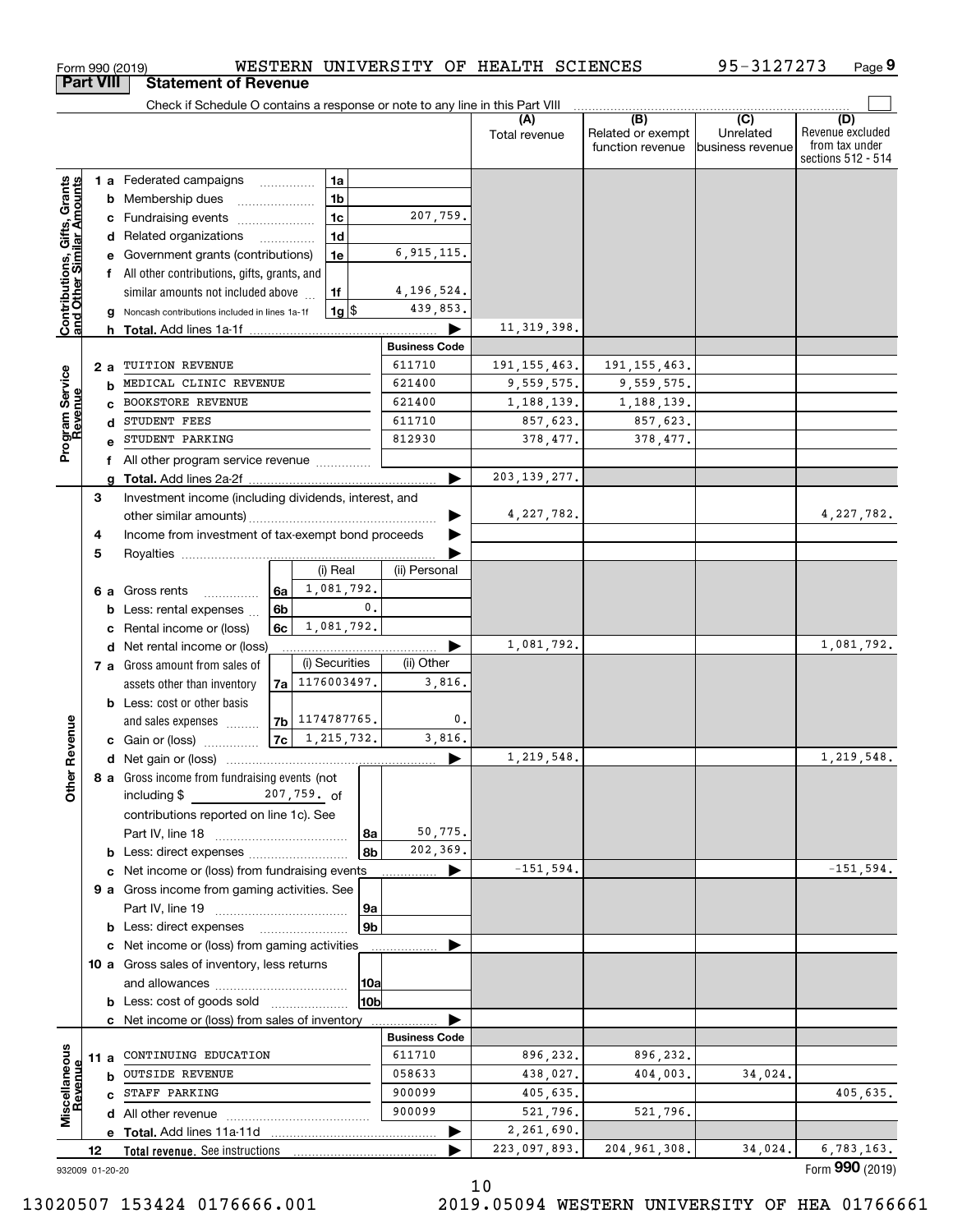$_{\rm Form}$  990 (2019) WESTERN UNIVERSITY OF HEALTH SCIENCES 95-3127273  $_{\rm Page}$ **Part IX Statement of Functional Expenses**

*Section 501(c)(3) and 501(c)(4) organizations must complete all columns. All other organizations must complete column (A).*

|              | Check if Schedule O contains a response or note to any line in this Part IX                        |                          |                                    |                                           |                                |
|--------------|----------------------------------------------------------------------------------------------------|--------------------------|------------------------------------|-------------------------------------------|--------------------------------|
|              | Do not include amounts reported on lines 6b,<br>7b, 8b, 9b, and 10b of Part VIII.                  | (A)<br>Total expenses    | (B)<br>Program service<br>expenses | (C)<br>Management and<br>general expenses | (D)<br>Fundraising<br>expenses |
| 1.           | Grants and other assistance to domestic organizations                                              |                          |                                    |                                           |                                |
|              | and domestic governments. See Part IV, line 21                                                     |                          |                                    |                                           |                                |
| $\mathbf{2}$ | Grants and other assistance to domestic                                                            |                          |                                    |                                           |                                |
|              | individuals. See Part IV, line 22                                                                  | 5,461,327.               | 5,461,327.                         |                                           |                                |
| 3            | Grants and other assistance to foreign                                                             |                          |                                    |                                           |                                |
|              | organizations, foreign governments, and foreign                                                    |                          |                                    |                                           |                                |
|              | individuals. See Part IV, lines 15 and 16                                                          |                          |                                    |                                           |                                |
| 4            | Benefits paid to or for members                                                                    |                          |                                    |                                           |                                |
| 5            | Compensation of current officers, directors,                                                       |                          |                                    |                                           |                                |
|              | trustees, and key employees                                                                        | 4,946,597.               | 2,546,482.                         | 2,400,115.                                |                                |
| 6            | Compensation not included above to disqualified                                                    |                          |                                    |                                           |                                |
|              | persons (as defined under section 4958(f)(1)) and                                                  |                          |                                    |                                           |                                |
|              | persons described in section 4958(c)(3)(B)                                                         | 64,485.                  | $64,485$ .                         |                                           |                                |
| 7            |                                                                                                    | 104, 361, 335.           | 89,745,904.                        | 12,677,476.                               | 1,937,955.                     |
| 8            | Pension plan accruals and contributions (include                                                   |                          |                                    |                                           |                                |
|              | section 401(k) and 403(b) employer contributions)                                                  | 6,722,505.               | 5,676,656.                         | 926,734.                                  | 119, 115.                      |
| 9            |                                                                                                    | 15,388,443.              | 12,994,395.                        | 2,121,382.                                | 272,666.                       |
| 10           |                                                                                                    | 7, 125, 796.             | 6,017,205.                         | 982,330.                                  | 126, 261.                      |
| 11           | Fees for services (nonemployees):                                                                  |                          |                                    |                                           |                                |
| a            |                                                                                                    |                          |                                    |                                           |                                |
| b            |                                                                                                    | 995,096.                 | 103,086.                           | 892,010.                                  |                                |
| c            |                                                                                                    | 286,600.                 |                                    | $\overline{286,600}$ .                    |                                |
| d            |                                                                                                    | 40,944.                  | 10,583.                            | 30, 361.                                  |                                |
| e            | Professional fundraising services. See Part IV, line 17                                            |                          |                                    |                                           |                                |
| f            | Investment management fees                                                                         | 307,632.                 |                                    | 307,632.                                  |                                |
|              | g Other. (If line 11g amount exceeds 10% of line 25,                                               |                          |                                    |                                           |                                |
|              | column (A) amount, list line 11g expenses on Sch O.)                                               | 7,524,124.               | 5,713,428.                         | 1,770,050.                                | 40,646.                        |
| 12           |                                                                                                    | 519,923.                 | 342, 478.                          | 171, 784.                                 | 5,661.                         |
| 13           |                                                                                                    | 1,929,013.               | $\overline{1,254,873}$ .           | 604, 263.                                 | 69,877.                        |
| 14           |                                                                                                    | 4,094,280.               | $\overline{3,133},090.$            | 829,004.                                  | 132,186.                       |
| 15           |                                                                                                    |                          |                                    |                                           |                                |
| 16           |                                                                                                    | 10,989,121.              | 9,279,495.                         | 1,514,911.                                | 194,715.                       |
| 17           | Travel                                                                                             | $\overline{2,257,096}$ . | 1,980,327.                         | 233, 283.                                 | 43,486.                        |
| 18           | Payments of travel or entertainment expenses                                                       |                          |                                    |                                           |                                |
|              | for any federal, state, or local public officials                                                  |                          |                                    |                                           |                                |
| 19           | Conferences, conventions, and meetings                                                             | 1,486,053.               | 1,083,651.                         | 376,471.                                  | 25,931.                        |
| 20           | Interest                                                                                           | 4, 255, 221.             | 3,542,692.                         | 644,900.                                  | 67,629.                        |
| 21           |                                                                                                    | 6,827,953.               |                                    |                                           |                                |
| 22           | Depreciation, depletion, and amortization                                                          | $\overline{1,274,703}$ . | 5,696,482.                         | 1,024,078.<br>1, 274, 703.                | 107, 393.                      |
| 23           | Insurance                                                                                          |                          |                                    |                                           |                                |
| 24           | Other expenses. Itemize expenses not covered<br>above (List miscellaneous expenses on line 24e. If |                          |                                    |                                           |                                |
|              | line 24e amount exceeds 10% of line 25, column (A)                                                 |                          |                                    |                                           |                                |
|              | amount, list line 24e expenses on Schedule 0.)<br>a ROTATIONS EXPENSE                              | 4, 148, 297.             | 4, 148, 297.                       |                                           |                                |
|              | b MEDICAL, LAB, AND STUDE                                                                          | 3,627,475.               | 3,627,475.                         |                                           |                                |
|              | c REPAIRS AND MAINTENANCE                                                                          | 2,911,557.               | $\overline{2,454},166.$            | 424,058.                                  | 33,333.                        |
| d            | COST OF GOODS SOLD                                                                                 | $\overline{2,272,021}$ . | 2,272,021.                         |                                           |                                |
|              | e All other expenses                                                                               | 5,891,044.               | 5,358,711.                         | 517,098.                                  | 15, 235.                       |
| 25           | Total functional expenses. Add lines 1 through 24e                                                 | 205,708,641.172,507,309. |                                    | 30,009,243.                               | 3,192,089.                     |
| 26           | Joint costs. Complete this line only if the organization                                           |                          |                                    |                                           |                                |
|              | reported in column (B) joint costs from a combined                                                 |                          |                                    |                                           |                                |
|              | educational campaign and fundraising solicitation.                                                 |                          |                                    |                                           |                                |
|              | Check here $\blacktriangleright$<br>if following SOP 98-2 (ASC 958-720)                            |                          |                                    |                                           |                                |

932010 01-20-20

#### 13020507 153424 0176666.001 2019.05094 WESTERN UNIVERSITY OF HEA 01766661

11

Form (2019) **990**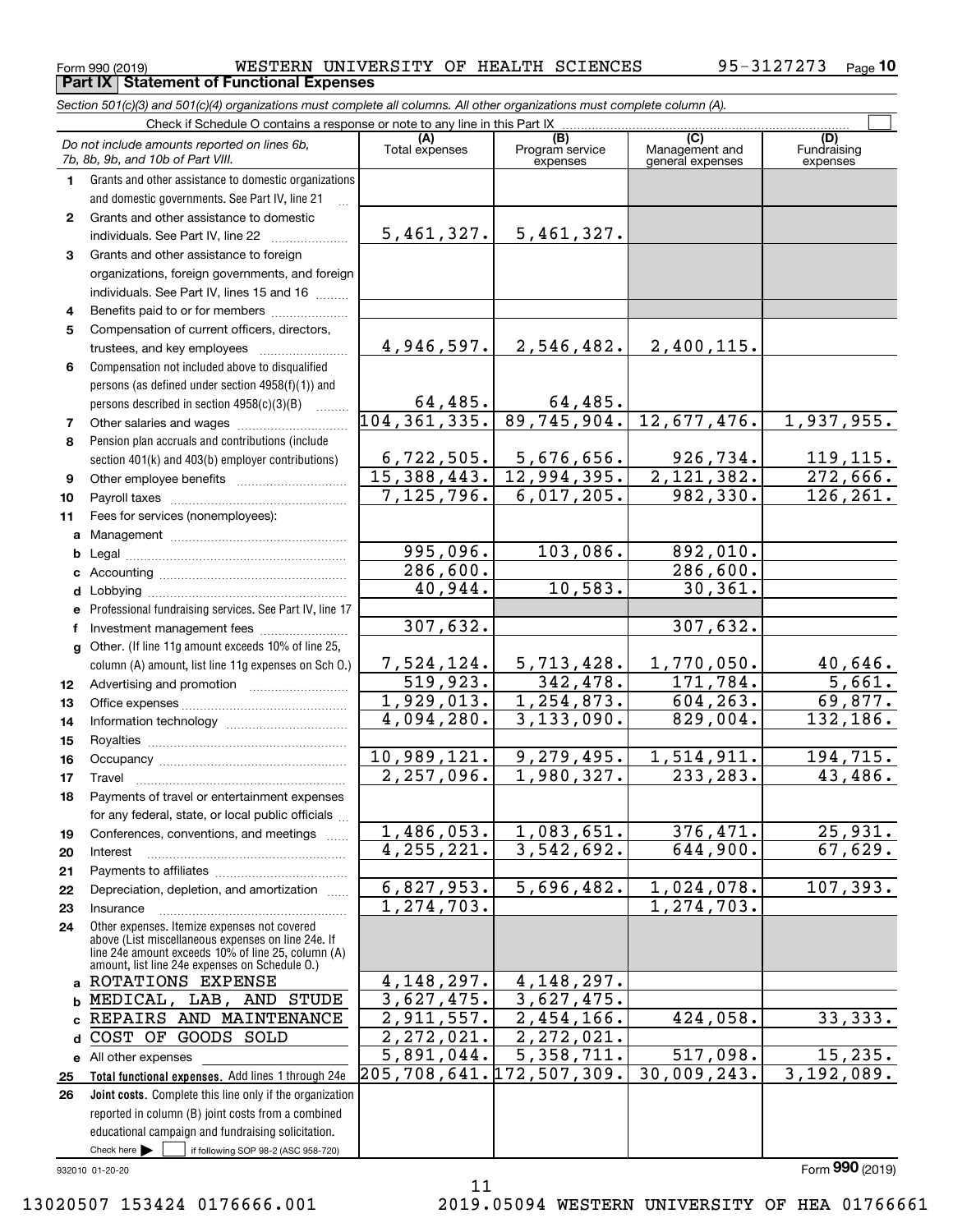| Form 990 (2019) | WESTERN |  |  | UNIVERSITY OF HEALTH SCIENCES | A.<br>$\overline{\phantom{a}}$ | Page |  |
|-----------------|---------|--|--|-------------------------------|--------------------------------|------|--|
|-----------------|---------|--|--|-------------------------------|--------------------------------|------|--|

| (A)<br>(B)<br>Beginning of year<br>End of year<br>0.<br>0.<br>$\blacksquare$<br>1.<br>6, 211, 070.<br>4,840,102.<br>$\mathbf{2}$<br>2<br>1,685,765.<br>1, 293, 751.<br>$\mathbf{3}$<br>з<br>3, 234, 364.<br>$\overline{5,072,637}$ .<br>$\overline{\mathbf{4}}$<br>4<br>Loans and other receivables from any current or former officer, director,<br>5<br>trustee, key employee, creator or founder, substantial contributor, or 35%<br>controlled entity or family member of any of these persons<br>5<br>Loans and other receivables from other disqualified persons (as defined<br>6<br>under section 4958(f)(1)), and persons described in section 4958(c)(3)(B)<br>6<br>$\ldots$<br>33,550,484.<br>35,448,485.<br>$\overline{7}$<br>7<br>Assets<br>670, 295.<br>928,386.<br>8<br>8<br>2,055,397.<br>2, 255, 343.<br>$\overline{9}$<br>Prepaid expenses and deferred charges<br>9<br>10a Land, buildings, and equipment: cost or other<br>basis. Complete Part VI of Schedule D    10a   229, 958, 502.<br>131,069,221.<br>127,819,661.<br>10c<br>113,931,682.<br>107,640,273.<br>11<br>11<br>99,391,000.<br>119,284,481.<br>12<br>12<br>$0$ .<br>13<br>0.<br>13<br>14<br>14<br>2,724,293.<br>2,715,436.<br>15<br>15<br>394, 781, 662.<br>407,040,464.<br>16<br>16<br>29,607,598.<br>33,006,701.<br>17<br>17<br>18<br>18<br>33,016,992.<br>26,108,965.<br>19<br>19<br>Deferred revenue manual contracts and contracts are contracted and contract and contract are contracted and contract are contracted and contract are contracted and contract are contracted and contract are contracted and co<br>82,616,096.<br>80, 165, 565.<br>20<br>20<br>21<br>Escrow or custodial account liability. Complete Part IV of Schedule D<br>21<br>Loans and other payables to any current or former officer, director,<br>22<br>Liabilities<br>trustee, key employee, creator or founder, substantial contributor, or 35%<br>controlled entity or family member of any of these persons<br>22<br>Secured mortgages and notes payable to unrelated third parties<br>23<br>23<br>Unsecured notes and loans payable to unrelated third parties<br>24<br>24<br>Other liabilities (including federal income tax, payables to related third<br>25<br>parties, and other liabilities not included on lines 17-24). Complete Part X<br>65, 363, 593.<br>73,994,882.<br>25<br>of Schedule D<br>213, 276, 113.<br>210,604,279.<br>26<br>26<br>Organizations that follow FASB ASC 958, check here $\triangleright \lfloor X \rfloor$<br>Net Assets or Fund Balances<br>and complete lines 27, 28, 32, and 33.<br>163, 204, 878.<br>172,639,323.<br>27<br>27<br>20,972,505.<br>21, 125, 028.<br>28<br>28<br>Organizations that do not follow FASB ASC 958, check here $\blacktriangleright$<br>and complete lines 29 through 33.<br>29<br>29<br>Paid-in or capital surplus, or land, building, or equipment fund<br>30<br>30<br>Retained earnings, endowment, accumulated income, or other funds<br>31<br>31<br>184, 177, 383.<br>193,764,351.<br>32<br>32 |  | Check if Schedule O contains a response or note to any line in this Part X |              |    |                            |
|-------------------------------------------------------------------------------------------------------------------------------------------------------------------------------------------------------------------------------------------------------------------------------------------------------------------------------------------------------------------------------------------------------------------------------------------------------------------------------------------------------------------------------------------------------------------------------------------------------------------------------------------------------------------------------------------------------------------------------------------------------------------------------------------------------------------------------------------------------------------------------------------------------------------------------------------------------------------------------------------------------------------------------------------------------------------------------------------------------------------------------------------------------------------------------------------------------------------------------------------------------------------------------------------------------------------------------------------------------------------------------------------------------------------------------------------------------------------------------------------------------------------------------------------------------------------------------------------------------------------------------------------------------------------------------------------------------------------------------------------------------------------------------------------------------------------------------------------------------------------------------------------------------------------------------------------------------------------------------------------------------------------------------------------------------------------------------------------------------------------------------------------------------------------------------------------------------------------------------------------------------------------------------------------------------------------------------------------------------------------------------------------------------------------------------------------------------------------------------------------------------------------------------------------------------------------------------------------------------------------------------------------------------------------------------------------------------------------------------------------------------------------------------------------------------------------------------------------------------------------------------------------------------------------------------------------------------------------------------------------------------------------------------------------|--|----------------------------------------------------------------------------|--------------|----|----------------------------|
|                                                                                                                                                                                                                                                                                                                                                                                                                                                                                                                                                                                                                                                                                                                                                                                                                                                                                                                                                                                                                                                                                                                                                                                                                                                                                                                                                                                                                                                                                                                                                                                                                                                                                                                                                                                                                                                                                                                                                                                                                                                                                                                                                                                                                                                                                                                                                                                                                                                                                                                                                                                                                                                                                                                                                                                                                                                                                                                                                                                                                                           |  |                                                                            |              |    |                            |
|                                                                                                                                                                                                                                                                                                                                                                                                                                                                                                                                                                                                                                                                                                                                                                                                                                                                                                                                                                                                                                                                                                                                                                                                                                                                                                                                                                                                                                                                                                                                                                                                                                                                                                                                                                                                                                                                                                                                                                                                                                                                                                                                                                                                                                                                                                                                                                                                                                                                                                                                                                                                                                                                                                                                                                                                                                                                                                                                                                                                                                           |  |                                                                            |              |    |                            |
|                                                                                                                                                                                                                                                                                                                                                                                                                                                                                                                                                                                                                                                                                                                                                                                                                                                                                                                                                                                                                                                                                                                                                                                                                                                                                                                                                                                                                                                                                                                                                                                                                                                                                                                                                                                                                                                                                                                                                                                                                                                                                                                                                                                                                                                                                                                                                                                                                                                                                                                                                                                                                                                                                                                                                                                                                                                                                                                                                                                                                                           |  |                                                                            |              |    |                            |
|                                                                                                                                                                                                                                                                                                                                                                                                                                                                                                                                                                                                                                                                                                                                                                                                                                                                                                                                                                                                                                                                                                                                                                                                                                                                                                                                                                                                                                                                                                                                                                                                                                                                                                                                                                                                                                                                                                                                                                                                                                                                                                                                                                                                                                                                                                                                                                                                                                                                                                                                                                                                                                                                                                                                                                                                                                                                                                                                                                                                                                           |  |                                                                            |              |    |                            |
|                                                                                                                                                                                                                                                                                                                                                                                                                                                                                                                                                                                                                                                                                                                                                                                                                                                                                                                                                                                                                                                                                                                                                                                                                                                                                                                                                                                                                                                                                                                                                                                                                                                                                                                                                                                                                                                                                                                                                                                                                                                                                                                                                                                                                                                                                                                                                                                                                                                                                                                                                                                                                                                                                                                                                                                                                                                                                                                                                                                                                                           |  |                                                                            |              |    |                            |
|                                                                                                                                                                                                                                                                                                                                                                                                                                                                                                                                                                                                                                                                                                                                                                                                                                                                                                                                                                                                                                                                                                                                                                                                                                                                                                                                                                                                                                                                                                                                                                                                                                                                                                                                                                                                                                                                                                                                                                                                                                                                                                                                                                                                                                                                                                                                                                                                                                                                                                                                                                                                                                                                                                                                                                                                                                                                                                                                                                                                                                           |  |                                                                            |              |    |                            |
|                                                                                                                                                                                                                                                                                                                                                                                                                                                                                                                                                                                                                                                                                                                                                                                                                                                                                                                                                                                                                                                                                                                                                                                                                                                                                                                                                                                                                                                                                                                                                                                                                                                                                                                                                                                                                                                                                                                                                                                                                                                                                                                                                                                                                                                                                                                                                                                                                                                                                                                                                                                                                                                                                                                                                                                                                                                                                                                                                                                                                                           |  |                                                                            |              |    |                            |
|                                                                                                                                                                                                                                                                                                                                                                                                                                                                                                                                                                                                                                                                                                                                                                                                                                                                                                                                                                                                                                                                                                                                                                                                                                                                                                                                                                                                                                                                                                                                                                                                                                                                                                                                                                                                                                                                                                                                                                                                                                                                                                                                                                                                                                                                                                                                                                                                                                                                                                                                                                                                                                                                                                                                                                                                                                                                                                                                                                                                                                           |  |                                                                            |              |    |                            |
|                                                                                                                                                                                                                                                                                                                                                                                                                                                                                                                                                                                                                                                                                                                                                                                                                                                                                                                                                                                                                                                                                                                                                                                                                                                                                                                                                                                                                                                                                                                                                                                                                                                                                                                                                                                                                                                                                                                                                                                                                                                                                                                                                                                                                                                                                                                                                                                                                                                                                                                                                                                                                                                                                                                                                                                                                                                                                                                                                                                                                                           |  |                                                                            |              |    |                            |
|                                                                                                                                                                                                                                                                                                                                                                                                                                                                                                                                                                                                                                                                                                                                                                                                                                                                                                                                                                                                                                                                                                                                                                                                                                                                                                                                                                                                                                                                                                                                                                                                                                                                                                                                                                                                                                                                                                                                                                                                                                                                                                                                                                                                                                                                                                                                                                                                                                                                                                                                                                                                                                                                                                                                                                                                                                                                                                                                                                                                                                           |  |                                                                            |              |    |                            |
|                                                                                                                                                                                                                                                                                                                                                                                                                                                                                                                                                                                                                                                                                                                                                                                                                                                                                                                                                                                                                                                                                                                                                                                                                                                                                                                                                                                                                                                                                                                                                                                                                                                                                                                                                                                                                                                                                                                                                                                                                                                                                                                                                                                                                                                                                                                                                                                                                                                                                                                                                                                                                                                                                                                                                                                                                                                                                                                                                                                                                                           |  |                                                                            |              |    |                            |
|                                                                                                                                                                                                                                                                                                                                                                                                                                                                                                                                                                                                                                                                                                                                                                                                                                                                                                                                                                                                                                                                                                                                                                                                                                                                                                                                                                                                                                                                                                                                                                                                                                                                                                                                                                                                                                                                                                                                                                                                                                                                                                                                                                                                                                                                                                                                                                                                                                                                                                                                                                                                                                                                                                                                                                                                                                                                                                                                                                                                                                           |  |                                                                            |              |    |                            |
|                                                                                                                                                                                                                                                                                                                                                                                                                                                                                                                                                                                                                                                                                                                                                                                                                                                                                                                                                                                                                                                                                                                                                                                                                                                                                                                                                                                                                                                                                                                                                                                                                                                                                                                                                                                                                                                                                                                                                                                                                                                                                                                                                                                                                                                                                                                                                                                                                                                                                                                                                                                                                                                                                                                                                                                                                                                                                                                                                                                                                                           |  |                                                                            |              |    |                            |
|                                                                                                                                                                                                                                                                                                                                                                                                                                                                                                                                                                                                                                                                                                                                                                                                                                                                                                                                                                                                                                                                                                                                                                                                                                                                                                                                                                                                                                                                                                                                                                                                                                                                                                                                                                                                                                                                                                                                                                                                                                                                                                                                                                                                                                                                                                                                                                                                                                                                                                                                                                                                                                                                                                                                                                                                                                                                                                                                                                                                                                           |  |                                                                            |              |    |                            |
|                                                                                                                                                                                                                                                                                                                                                                                                                                                                                                                                                                                                                                                                                                                                                                                                                                                                                                                                                                                                                                                                                                                                                                                                                                                                                                                                                                                                                                                                                                                                                                                                                                                                                                                                                                                                                                                                                                                                                                                                                                                                                                                                                                                                                                                                                                                                                                                                                                                                                                                                                                                                                                                                                                                                                                                                                                                                                                                                                                                                                                           |  |                                                                            |              |    |                            |
|                                                                                                                                                                                                                                                                                                                                                                                                                                                                                                                                                                                                                                                                                                                                                                                                                                                                                                                                                                                                                                                                                                                                                                                                                                                                                                                                                                                                                                                                                                                                                                                                                                                                                                                                                                                                                                                                                                                                                                                                                                                                                                                                                                                                                                                                                                                                                                                                                                                                                                                                                                                                                                                                                                                                                                                                                                                                                                                                                                                                                                           |  |                                                                            |              |    |                            |
|                                                                                                                                                                                                                                                                                                                                                                                                                                                                                                                                                                                                                                                                                                                                                                                                                                                                                                                                                                                                                                                                                                                                                                                                                                                                                                                                                                                                                                                                                                                                                                                                                                                                                                                                                                                                                                                                                                                                                                                                                                                                                                                                                                                                                                                                                                                                                                                                                                                                                                                                                                                                                                                                                                                                                                                                                                                                                                                                                                                                                                           |  |                                                                            |              |    |                            |
|                                                                                                                                                                                                                                                                                                                                                                                                                                                                                                                                                                                                                                                                                                                                                                                                                                                                                                                                                                                                                                                                                                                                                                                                                                                                                                                                                                                                                                                                                                                                                                                                                                                                                                                                                                                                                                                                                                                                                                                                                                                                                                                                                                                                                                                                                                                                                                                                                                                                                                                                                                                                                                                                                                                                                                                                                                                                                                                                                                                                                                           |  |                                                                            |              |    |                            |
|                                                                                                                                                                                                                                                                                                                                                                                                                                                                                                                                                                                                                                                                                                                                                                                                                                                                                                                                                                                                                                                                                                                                                                                                                                                                                                                                                                                                                                                                                                                                                                                                                                                                                                                                                                                                                                                                                                                                                                                                                                                                                                                                                                                                                                                                                                                                                                                                                                                                                                                                                                                                                                                                                                                                                                                                                                                                                                                                                                                                                                           |  |                                                                            |              |    |                            |
|                                                                                                                                                                                                                                                                                                                                                                                                                                                                                                                                                                                                                                                                                                                                                                                                                                                                                                                                                                                                                                                                                                                                                                                                                                                                                                                                                                                                                                                                                                                                                                                                                                                                                                                                                                                                                                                                                                                                                                                                                                                                                                                                                                                                                                                                                                                                                                                                                                                                                                                                                                                                                                                                                                                                                                                                                                                                                                                                                                                                                                           |  |                                                                            |              |    |                            |
|                                                                                                                                                                                                                                                                                                                                                                                                                                                                                                                                                                                                                                                                                                                                                                                                                                                                                                                                                                                                                                                                                                                                                                                                                                                                                                                                                                                                                                                                                                                                                                                                                                                                                                                                                                                                                                                                                                                                                                                                                                                                                                                                                                                                                                                                                                                                                                                                                                                                                                                                                                                                                                                                                                                                                                                                                                                                                                                                                                                                                                           |  |                                                                            |              |    |                            |
|                                                                                                                                                                                                                                                                                                                                                                                                                                                                                                                                                                                                                                                                                                                                                                                                                                                                                                                                                                                                                                                                                                                                                                                                                                                                                                                                                                                                                                                                                                                                                                                                                                                                                                                                                                                                                                                                                                                                                                                                                                                                                                                                                                                                                                                                                                                                                                                                                                                                                                                                                                                                                                                                                                                                                                                                                                                                                                                                                                                                                                           |  |                                                                            |              |    |                            |
|                                                                                                                                                                                                                                                                                                                                                                                                                                                                                                                                                                                                                                                                                                                                                                                                                                                                                                                                                                                                                                                                                                                                                                                                                                                                                                                                                                                                                                                                                                                                                                                                                                                                                                                                                                                                                                                                                                                                                                                                                                                                                                                                                                                                                                                                                                                                                                                                                                                                                                                                                                                                                                                                                                                                                                                                                                                                                                                                                                                                                                           |  |                                                                            |              |    |                            |
|                                                                                                                                                                                                                                                                                                                                                                                                                                                                                                                                                                                                                                                                                                                                                                                                                                                                                                                                                                                                                                                                                                                                                                                                                                                                                                                                                                                                                                                                                                                                                                                                                                                                                                                                                                                                                                                                                                                                                                                                                                                                                                                                                                                                                                                                                                                                                                                                                                                                                                                                                                                                                                                                                                                                                                                                                                                                                                                                                                                                                                           |  |                                                                            |              |    |                            |
|                                                                                                                                                                                                                                                                                                                                                                                                                                                                                                                                                                                                                                                                                                                                                                                                                                                                                                                                                                                                                                                                                                                                                                                                                                                                                                                                                                                                                                                                                                                                                                                                                                                                                                                                                                                                                                                                                                                                                                                                                                                                                                                                                                                                                                                                                                                                                                                                                                                                                                                                                                                                                                                                                                                                                                                                                                                                                                                                                                                                                                           |  |                                                                            |              |    |                            |
|                                                                                                                                                                                                                                                                                                                                                                                                                                                                                                                                                                                                                                                                                                                                                                                                                                                                                                                                                                                                                                                                                                                                                                                                                                                                                                                                                                                                                                                                                                                                                                                                                                                                                                                                                                                                                                                                                                                                                                                                                                                                                                                                                                                                                                                                                                                                                                                                                                                                                                                                                                                                                                                                                                                                                                                                                                                                                                                                                                                                                                           |  |                                                                            |              |    |                            |
|                                                                                                                                                                                                                                                                                                                                                                                                                                                                                                                                                                                                                                                                                                                                                                                                                                                                                                                                                                                                                                                                                                                                                                                                                                                                                                                                                                                                                                                                                                                                                                                                                                                                                                                                                                                                                                                                                                                                                                                                                                                                                                                                                                                                                                                                                                                                                                                                                                                                                                                                                                                                                                                                                                                                                                                                                                                                                                                                                                                                                                           |  |                                                                            |              |    |                            |
|                                                                                                                                                                                                                                                                                                                                                                                                                                                                                                                                                                                                                                                                                                                                                                                                                                                                                                                                                                                                                                                                                                                                                                                                                                                                                                                                                                                                                                                                                                                                                                                                                                                                                                                                                                                                                                                                                                                                                                                                                                                                                                                                                                                                                                                                                                                                                                                                                                                                                                                                                                                                                                                                                                                                                                                                                                                                                                                                                                                                                                           |  |                                                                            |              |    |                            |
|                                                                                                                                                                                                                                                                                                                                                                                                                                                                                                                                                                                                                                                                                                                                                                                                                                                                                                                                                                                                                                                                                                                                                                                                                                                                                                                                                                                                                                                                                                                                                                                                                                                                                                                                                                                                                                                                                                                                                                                                                                                                                                                                                                                                                                                                                                                                                                                                                                                                                                                                                                                                                                                                                                                                                                                                                                                                                                                                                                                                                                           |  |                                                                            |              |    |                            |
|                                                                                                                                                                                                                                                                                                                                                                                                                                                                                                                                                                                                                                                                                                                                                                                                                                                                                                                                                                                                                                                                                                                                                                                                                                                                                                                                                                                                                                                                                                                                                                                                                                                                                                                                                                                                                                                                                                                                                                                                                                                                                                                                                                                                                                                                                                                                                                                                                                                                                                                                                                                                                                                                                                                                                                                                                                                                                                                                                                                                                                           |  |                                                                            |              |    |                            |
|                                                                                                                                                                                                                                                                                                                                                                                                                                                                                                                                                                                                                                                                                                                                                                                                                                                                                                                                                                                                                                                                                                                                                                                                                                                                                                                                                                                                                                                                                                                                                                                                                                                                                                                                                                                                                                                                                                                                                                                                                                                                                                                                                                                                                                                                                                                                                                                                                                                                                                                                                                                                                                                                                                                                                                                                                                                                                                                                                                                                                                           |  |                                                                            |              |    |                            |
|                                                                                                                                                                                                                                                                                                                                                                                                                                                                                                                                                                                                                                                                                                                                                                                                                                                                                                                                                                                                                                                                                                                                                                                                                                                                                                                                                                                                                                                                                                                                                                                                                                                                                                                                                                                                                                                                                                                                                                                                                                                                                                                                                                                                                                                                                                                                                                                                                                                                                                                                                                                                                                                                                                                                                                                                                                                                                                                                                                                                                                           |  |                                                                            |              |    |                            |
|                                                                                                                                                                                                                                                                                                                                                                                                                                                                                                                                                                                                                                                                                                                                                                                                                                                                                                                                                                                                                                                                                                                                                                                                                                                                                                                                                                                                                                                                                                                                                                                                                                                                                                                                                                                                                                                                                                                                                                                                                                                                                                                                                                                                                                                                                                                                                                                                                                                                                                                                                                                                                                                                                                                                                                                                                                                                                                                                                                                                                                           |  |                                                                            |              |    |                            |
|                                                                                                                                                                                                                                                                                                                                                                                                                                                                                                                                                                                                                                                                                                                                                                                                                                                                                                                                                                                                                                                                                                                                                                                                                                                                                                                                                                                                                                                                                                                                                                                                                                                                                                                                                                                                                                                                                                                                                                                                                                                                                                                                                                                                                                                                                                                                                                                                                                                                                                                                                                                                                                                                                                                                                                                                                                                                                                                                                                                                                                           |  |                                                                            |              |    |                            |
|                                                                                                                                                                                                                                                                                                                                                                                                                                                                                                                                                                                                                                                                                                                                                                                                                                                                                                                                                                                                                                                                                                                                                                                                                                                                                                                                                                                                                                                                                                                                                                                                                                                                                                                                                                                                                                                                                                                                                                                                                                                                                                                                                                                                                                                                                                                                                                                                                                                                                                                                                                                                                                                                                                                                                                                                                                                                                                                                                                                                                                           |  |                                                                            |              |    |                            |
|                                                                                                                                                                                                                                                                                                                                                                                                                                                                                                                                                                                                                                                                                                                                                                                                                                                                                                                                                                                                                                                                                                                                                                                                                                                                                                                                                                                                                                                                                                                                                                                                                                                                                                                                                                                                                                                                                                                                                                                                                                                                                                                                                                                                                                                                                                                                                                                                                                                                                                                                                                                                                                                                                                                                                                                                                                                                                                                                                                                                                                           |  |                                                                            |              |    |                            |
|                                                                                                                                                                                                                                                                                                                                                                                                                                                                                                                                                                                                                                                                                                                                                                                                                                                                                                                                                                                                                                                                                                                                                                                                                                                                                                                                                                                                                                                                                                                                                                                                                                                                                                                                                                                                                                                                                                                                                                                                                                                                                                                                                                                                                                                                                                                                                                                                                                                                                                                                                                                                                                                                                                                                                                                                                                                                                                                                                                                                                                           |  |                                                                            |              |    |                            |
|                                                                                                                                                                                                                                                                                                                                                                                                                                                                                                                                                                                                                                                                                                                                                                                                                                                                                                                                                                                                                                                                                                                                                                                                                                                                                                                                                                                                                                                                                                                                                                                                                                                                                                                                                                                                                                                                                                                                                                                                                                                                                                                                                                                                                                                                                                                                                                                                                                                                                                                                                                                                                                                                                                                                                                                                                                                                                                                                                                                                                                           |  |                                                                            |              |    |                            |
|                                                                                                                                                                                                                                                                                                                                                                                                                                                                                                                                                                                                                                                                                                                                                                                                                                                                                                                                                                                                                                                                                                                                                                                                                                                                                                                                                                                                                                                                                                                                                                                                                                                                                                                                                                                                                                                                                                                                                                                                                                                                                                                                                                                                                                                                                                                                                                                                                                                                                                                                                                                                                                                                                                                                                                                                                                                                                                                                                                                                                                           |  |                                                                            |              |    |                            |
|                                                                                                                                                                                                                                                                                                                                                                                                                                                                                                                                                                                                                                                                                                                                                                                                                                                                                                                                                                                                                                                                                                                                                                                                                                                                                                                                                                                                                                                                                                                                                                                                                                                                                                                                                                                                                                                                                                                                                                                                                                                                                                                                                                                                                                                                                                                                                                                                                                                                                                                                                                                                                                                                                                                                                                                                                                                                                                                                                                                                                                           |  |                                                                            |              |    |                            |
|                                                                                                                                                                                                                                                                                                                                                                                                                                                                                                                                                                                                                                                                                                                                                                                                                                                                                                                                                                                                                                                                                                                                                                                                                                                                                                                                                                                                                                                                                                                                                                                                                                                                                                                                                                                                                                                                                                                                                                                                                                                                                                                                                                                                                                                                                                                                                                                                                                                                                                                                                                                                                                                                                                                                                                                                                                                                                                                                                                                                                                           |  |                                                                            |              |    |                            |
|                                                                                                                                                                                                                                                                                                                                                                                                                                                                                                                                                                                                                                                                                                                                                                                                                                                                                                                                                                                                                                                                                                                                                                                                                                                                                                                                                                                                                                                                                                                                                                                                                                                                                                                                                                                                                                                                                                                                                                                                                                                                                                                                                                                                                                                                                                                                                                                                                                                                                                                                                                                                                                                                                                                                                                                                                                                                                                                                                                                                                                           |  |                                                                            |              |    |                            |
|                                                                                                                                                                                                                                                                                                                                                                                                                                                                                                                                                                                                                                                                                                                                                                                                                                                                                                                                                                                                                                                                                                                                                                                                                                                                                                                                                                                                                                                                                                                                                                                                                                                                                                                                                                                                                                                                                                                                                                                                                                                                                                                                                                                                                                                                                                                                                                                                                                                                                                                                                                                                                                                                                                                                                                                                                                                                                                                                                                                                                                           |  |                                                                            |              |    |                            |
|                                                                                                                                                                                                                                                                                                                                                                                                                                                                                                                                                                                                                                                                                                                                                                                                                                                                                                                                                                                                                                                                                                                                                                                                                                                                                                                                                                                                                                                                                                                                                                                                                                                                                                                                                                                                                                                                                                                                                                                                                                                                                                                                                                                                                                                                                                                                                                                                                                                                                                                                                                                                                                                                                                                                                                                                                                                                                                                                                                                                                                           |  |                                                                            |              |    |                            |
|                                                                                                                                                                                                                                                                                                                                                                                                                                                                                                                                                                                                                                                                                                                                                                                                                                                                                                                                                                                                                                                                                                                                                                                                                                                                                                                                                                                                                                                                                                                                                                                                                                                                                                                                                                                                                                                                                                                                                                                                                                                                                                                                                                                                                                                                                                                                                                                                                                                                                                                                                                                                                                                                                                                                                                                                                                                                                                                                                                                                                                           |  |                                                                            | 394,781,662. | 33 | $\overline{407,040,464}$ . |
| 33<br>Total liabilities and net assets/fund balances<br>Form 990 (2019)                                                                                                                                                                                                                                                                                                                                                                                                                                                                                                                                                                                                                                                                                                                                                                                                                                                                                                                                                                                                                                                                                                                                                                                                                                                                                                                                                                                                                                                                                                                                                                                                                                                                                                                                                                                                                                                                                                                                                                                                                                                                                                                                                                                                                                                                                                                                                                                                                                                                                                                                                                                                                                                                                                                                                                                                                                                                                                                                                                   |  |                                                                            |              |    |                            |

**Part X Balance Sheet**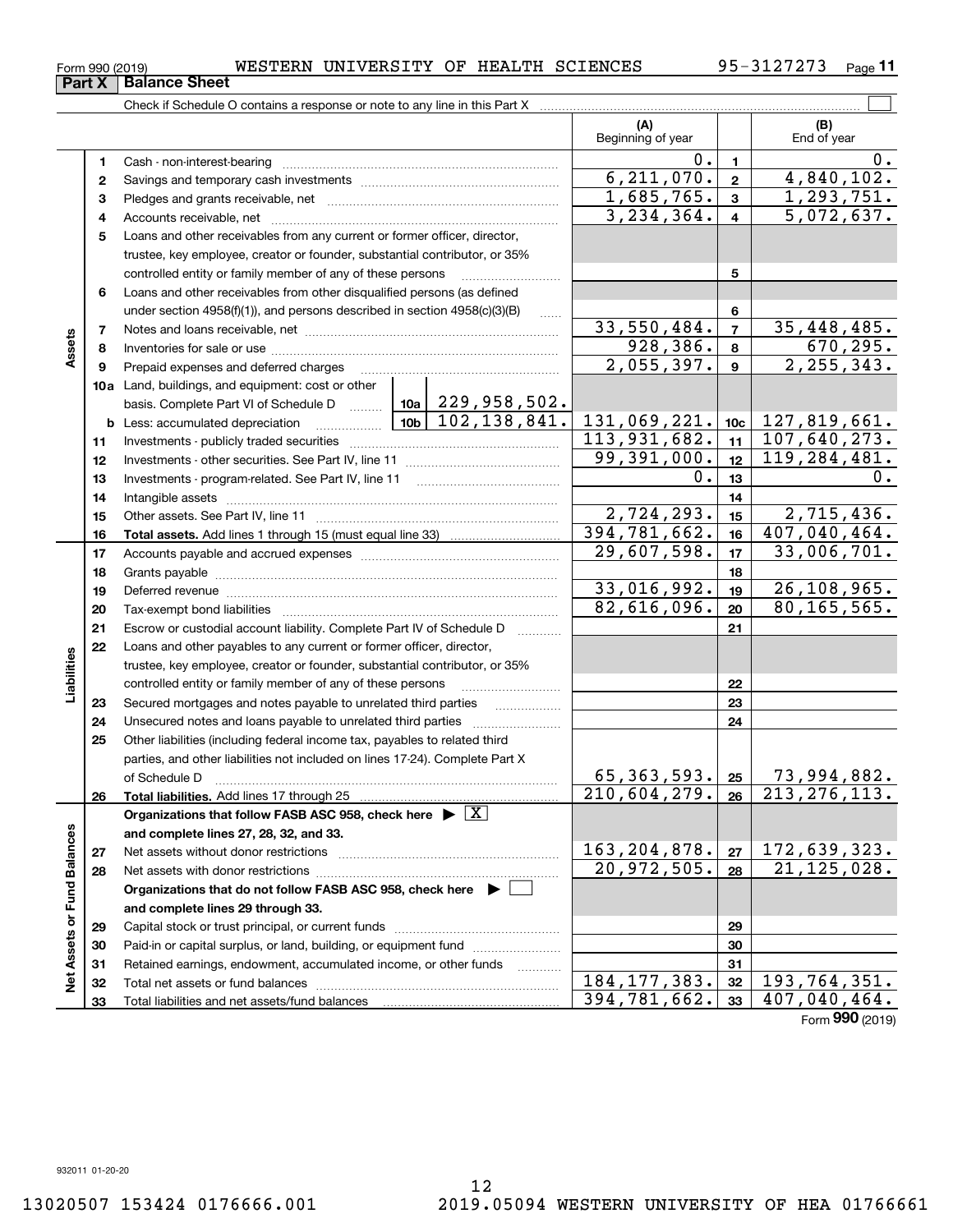|    | WESTERN UNIVERSITY OF HEALTH SCIENCES<br>Form 990 (2019)                                                                             |                 | 95-3127273     |                 |            | Page 12        |
|----|--------------------------------------------------------------------------------------------------------------------------------------|-----------------|----------------|-----------------|------------|----------------|
|    | <b>Reconciliation of Net Assets</b><br>Part XI                                                                                       |                 |                |                 |            |                |
|    |                                                                                                                                      |                 |                |                 |            | $ \mathbf{X} $ |
|    |                                                                                                                                      |                 |                |                 |            |                |
| 1  |                                                                                                                                      | $\mathbf{1}$    | 223,097,893.   |                 |            |                |
| 2  |                                                                                                                                      | $\mathbf{2}$    | 205, 708, 641. |                 |            |                |
| 3  | Revenue less expenses. Subtract line 2 from line 1                                                                                   | 3               |                | 17,389,252.     |            |                |
| 4  |                                                                                                                                      | $\overline{4}$  | 184, 177, 383. |                 |            |                |
| 5  |                                                                                                                                      | 5               |                | $-305, 555.$    |            |                |
| 6  |                                                                                                                                      | 6               |                |                 |            |                |
| 7  | Investment expenses www.communication.communication.com/internation.com/internation.com/internation.com/intern                       | $\overline{7}$  |                |                 |            |                |
| 8  | Prior period adjustments www.communication.communication.com/news/communication.com/news/communication.com/new                       | 8               |                |                 |            | 771,351.       |
| 9  | Other changes in net assets or fund balances (explain on Schedule O)                                                                 | 9               |                | $-8, 268, 080.$ |            |                |
| 10 | Net assets or fund balances at end of year. Combine lines 3 through 9 (must equal Part X, line 32,                                   |                 |                |                 |            |                |
|    | column (B))                                                                                                                          | 10 <sup>1</sup> | 193,764,351.   |                 |            |                |
|    | Part XII Financial Statements and Reporting                                                                                          |                 |                |                 |            |                |
|    | Check if Schedule O contains a response or note to any line in this Part XII [11] [11] [11] [11] [11] [11] [11                       |                 |                |                 |            |                |
|    |                                                                                                                                      |                 |                |                 | <b>Yes</b> | <b>No</b>      |
| 1. | $\boxed{\text{X}}$ Accrual<br>Accounting method used to prepare the Form 990: <u>[</u> Cash<br>Other                                 |                 |                |                 |            |                |
|    | If the organization changed its method of accounting from a prior year or checked "Other," explain in Schedule O.                    |                 |                |                 |            |                |
|    | 2a Were the organization's financial statements compiled or reviewed by an independent accountant?                                   |                 |                | 2a              |            | x              |
|    | If "Yes," check a box below to indicate whether the financial statements for the year were compiled or reviewed on a                 |                 |                |                 |            |                |
|    | separate basis, consolidated basis, or both:                                                                                         |                 |                |                 |            |                |
|    | Separate basis<br>Consolidated basis<br>Both consolidated and separate basis                                                         |                 |                |                 |            |                |
|    | <b>b</b> Were the organization's financial statements audited by an independent accountant?                                          |                 |                | 2 <sub>b</sub>  | х          |                |
|    | If "Yes," check a box below to indicate whether the financial statements for the year were audited on a separate basis,              |                 |                |                 |            |                |
|    | consolidated basis, or both:                                                                                                         |                 |                |                 |            |                |
|    | $\overline{X}$ Consolidated basis<br>Separate basis<br>Both consolidated and separate basis                                          |                 |                |                 |            |                |
|    | c If "Yes" to line 2a or 2b, does the organization have a committee that assumes responsibility for oversight of the audit,          |                 |                |                 |            |                |
|    |                                                                                                                                      |                 |                | 2c              | х          |                |
|    | If the organization changed either its oversight process or selection process during the tax year, explain on Schedule O.            |                 |                |                 |            |                |
|    | 3a As a result of a federal award, was the organization required to undergo an audit or audits as set forth in the Single Audit      |                 |                |                 |            |                |
|    |                                                                                                                                      |                 |                | 3a              | X          |                |
|    | <b>b</b> If "Yes," did the organization undergo the required audit or audits? If the organization did not undergo the required audit |                 |                |                 |            |                |
|    |                                                                                                                                      |                 |                | 3 <sub>b</sub>  | х          |                |

Form (2019) **990**

932012 01-20-20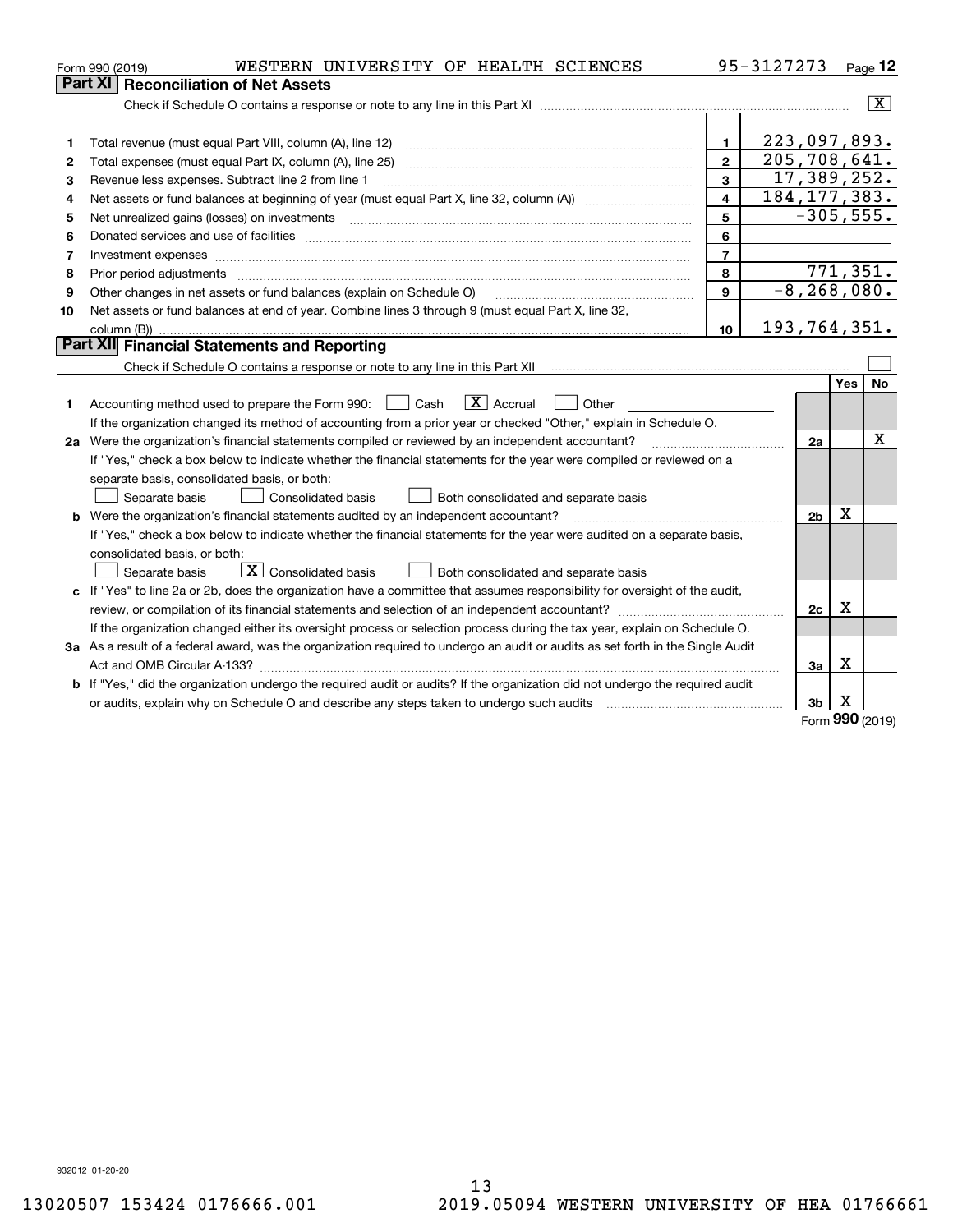| <b>SCHEDULE A</b> |
|-------------------|
|-------------------|

**(Form 990 or 990-EZ)**

# **Public Charity Status and Public Support**

**Complete if the organization is a section 501(c)(3) organization or a section 4947(a)(1) nonexempt charitable trust. | Attach to Form 990 or Form 990-EZ.** 

| OMB No. 1545-0047 |
|-------------------|
| 2019              |
|                   |
| Open to Public    |
| Inenaction        |

|               |              | Department of the Treasury<br>Internal Revenue Service |                                                                                    | ▶ Attach to Form 990 or Form 990-EZ.<br>Go to www.irs.gov/Form990 for instructions and the latest information.                                |                                    |                                 |                            | <b>Open to Public</b><br><b>Inspection</b> |
|---------------|--------------|--------------------------------------------------------|------------------------------------------------------------------------------------|-----------------------------------------------------------------------------------------------------------------------------------------------|------------------------------------|---------------------------------|----------------------------|--------------------------------------------|
|               |              | Name of the organization                               |                                                                                    |                                                                                                                                               |                                    |                                 |                            | <b>Employer identification number</b>      |
|               |              |                                                        |                                                                                    | WESTERN UNIVERSITY OF HEALTH SCIENCES                                                                                                         |                                    |                                 |                            | 95-3127273                                 |
| <b>Part I</b> |              |                                                        |                                                                                    | Reason for Public Charity Status (All organizations must complete this part.) See instructions.                                               |                                    |                                 |                            |                                            |
|               |              |                                                        |                                                                                    | The organization is not a private foundation because it is: (For lines 1 through 12, check only one box.)                                     |                                    |                                 |                            |                                            |
| 1             |              |                                                        |                                                                                    | A church, convention of churches, or association of churches described in section 170(b)(1)(A)(i).                                            |                                    |                                 |                            |                                            |
| 2             | $\mathbf{X}$ |                                                        |                                                                                    | A school described in section 170(b)(1)(A)(ii). (Attach Schedule E (Form 990 or 990-EZ).)                                                     |                                    |                                 |                            |                                            |
| 3             |              |                                                        |                                                                                    | A hospital or a cooperative hospital service organization described in section 170(b)(1)(A)(iii).                                             |                                    |                                 |                            |                                            |
| 4             |              |                                                        |                                                                                    | A medical research organization operated in conjunction with a hospital described in section 170(b)(1)(A)(iii). Enter the hospital's name,    |                                    |                                 |                            |                                            |
|               |              | city, and state:                                       |                                                                                    |                                                                                                                                               |                                    |                                 |                            |                                            |
| 5             |              |                                                        |                                                                                    | An organization operated for the benefit of a college or university owned or operated by a governmental unit described in                     |                                    |                                 |                            |                                            |
|               |              |                                                        | section 170(b)(1)(A)(iv). (Complete Part II.)                                      |                                                                                                                                               |                                    |                                 |                            |                                            |
| 6             |              |                                                        |                                                                                    | A federal, state, or local government or governmental unit described in section 170(b)(1)(A)(v).                                              |                                    |                                 |                            |                                            |
| 7             |              |                                                        |                                                                                    | An organization that normally receives a substantial part of its support from a governmental unit or from the general public described in     |                                    |                                 |                            |                                            |
|               |              |                                                        | section 170(b)(1)(A)(vi). (Complete Part II.)                                      |                                                                                                                                               |                                    |                                 |                            |                                            |
| 8             |              |                                                        |                                                                                    | A community trust described in section 170(b)(1)(A)(vi). (Complete Part II.)                                                                  |                                    |                                 |                            |                                            |
| 9             |              |                                                        |                                                                                    | An agricultural research organization described in section 170(b)(1)(A)(ix) operated in conjunction with a land-grant college                 |                                    |                                 |                            |                                            |
|               |              |                                                        |                                                                                    | or university or a non-land-grant college of agriculture (see instructions). Enter the name, city, and state of the college or                |                                    |                                 |                            |                                            |
|               |              | university:                                            |                                                                                    |                                                                                                                                               |                                    |                                 |                            |                                            |
| 10            |              |                                                        |                                                                                    | An organization that normally receives: (1) more than 33 1/3% of its support from contributions, membership fees, and gross receipts from     |                                    |                                 |                            |                                            |
|               |              |                                                        |                                                                                    | activities related to its exempt functions - subject to certain exceptions, and (2) no more than 33 1/3% of its support from gross investment |                                    |                                 |                            |                                            |
|               |              |                                                        |                                                                                    | income and unrelated business taxable income (less section 511 tax) from businesses acquired by the organization after June 30, 1975.         |                                    |                                 |                            |                                            |
|               |              |                                                        | See section 509(a)(2). (Complete Part III.)                                        |                                                                                                                                               |                                    |                                 |                            |                                            |
| 11            |              |                                                        |                                                                                    | An organization organized and operated exclusively to test for public safety. See section 509(a)(4).                                          |                                    |                                 |                            |                                            |
| 12            |              |                                                        |                                                                                    | An organization organized and operated exclusively for the benefit of, to perform the functions of, or to carry out the purposes of one or    |                                    |                                 |                            |                                            |
|               |              |                                                        |                                                                                    | more publicly supported organizations described in section 509(a)(1) or section 509(a)(2). See section 509(a)(3). Check the box in            |                                    |                                 |                            |                                            |
|               |              |                                                        |                                                                                    | lines 12a through 12d that describes the type of supporting organization and complete lines 12e, 12f, and 12g.                                |                                    |                                 |                            |                                            |
| а             |              |                                                        |                                                                                    | Type I. A supporting organization operated, supervised, or controlled by its supported organization(s), typically by giving                   |                                    |                                 |                            |                                            |
|               |              |                                                        | organization. You must complete Part IV, Sections A and B.                         | the supported organization(s) the power to regularly appoint or elect a majority of the directors or trustees of the supporting               |                                    |                                 |                            |                                            |
| b             |              |                                                        |                                                                                    | Type II. A supporting organization supervised or controlled in connection with its supported organization(s), by having                       |                                    |                                 |                            |                                            |
|               |              |                                                        |                                                                                    | control or management of the supporting organization vested in the same persons that control or manage the supported                          |                                    |                                 |                            |                                            |
|               |              |                                                        | organization(s). You must complete Part IV, Sections A and C.                      |                                                                                                                                               |                                    |                                 |                            |                                            |
| c             |              |                                                        |                                                                                    | Type III functionally integrated. A supporting organization operated in connection with, and functionally integrated with,                    |                                    |                                 |                            |                                            |
|               |              |                                                        |                                                                                    | its supported organization(s) (see instructions). You must complete Part IV, Sections A, D, and E.                                            |                                    |                                 |                            |                                            |
| d             |              |                                                        |                                                                                    | Type III non-functionally integrated. A supporting organization operated in connection with its supported organization(s)                     |                                    |                                 |                            |                                            |
|               |              |                                                        |                                                                                    | that is not functionally integrated. The organization generally must satisfy a distribution requirement and an attentiveness                  |                                    |                                 |                            |                                            |
|               |              |                                                        |                                                                                    | requirement (see instructions). You must complete Part IV, Sections A and D, and Part V.                                                      |                                    |                                 |                            |                                            |
| е             |              |                                                        |                                                                                    | Check this box if the organization received a written determination from the IRS that it is a Type I, Type II, Type III                       |                                    |                                 |                            |                                            |
|               |              |                                                        |                                                                                    | functionally integrated, or Type III non-functionally integrated supporting organization.                                                     |                                    |                                 |                            |                                            |
| f             |              | Enter the number of supported organizations            |                                                                                    |                                                                                                                                               |                                    |                                 |                            |                                            |
|               |              | (i) Name of supported                                  | Provide the following information about the supported organization(s).<br>(ii) EIN | (iii) Type of organization                                                                                                                    |                                    | (iv) Is the organization listed | (v) Amount of monetary     | (vi) Amount of other                       |
|               |              | organization                                           |                                                                                    | (described on lines 1-10                                                                                                                      | in your governing document?<br>Yes | No                              | support (see instructions) | support (see instructions)                 |
|               |              |                                                        |                                                                                    | above (see instructions))                                                                                                                     |                                    |                                 |                            |                                            |
|               |              |                                                        |                                                                                    |                                                                                                                                               |                                    |                                 |                            |                                            |
|               |              |                                                        |                                                                                    |                                                                                                                                               |                                    |                                 |                            |                                            |
|               |              |                                                        |                                                                                    |                                                                                                                                               |                                    |                                 |                            |                                            |
|               |              |                                                        |                                                                                    |                                                                                                                                               |                                    |                                 |                            |                                            |
|               |              |                                                        |                                                                                    |                                                                                                                                               |                                    |                                 |                            |                                            |
|               |              |                                                        |                                                                                    |                                                                                                                                               |                                    |                                 |                            |                                            |
|               |              |                                                        |                                                                                    |                                                                                                                                               |                                    |                                 |                            |                                            |
|               |              |                                                        |                                                                                    |                                                                                                                                               |                                    |                                 |                            |                                            |
|               |              |                                                        |                                                                                    |                                                                                                                                               |                                    |                                 |                            |                                            |
| Total         |              |                                                        |                                                                                    |                                                                                                                                               |                                    |                                 |                            |                                            |

LHA For Paperwork Reduction Act Notice, see the Instructions for Form 990 or 990-EZ. 932021 09-25-19 Schedule A (Form 990 or 990-EZ) 2019 14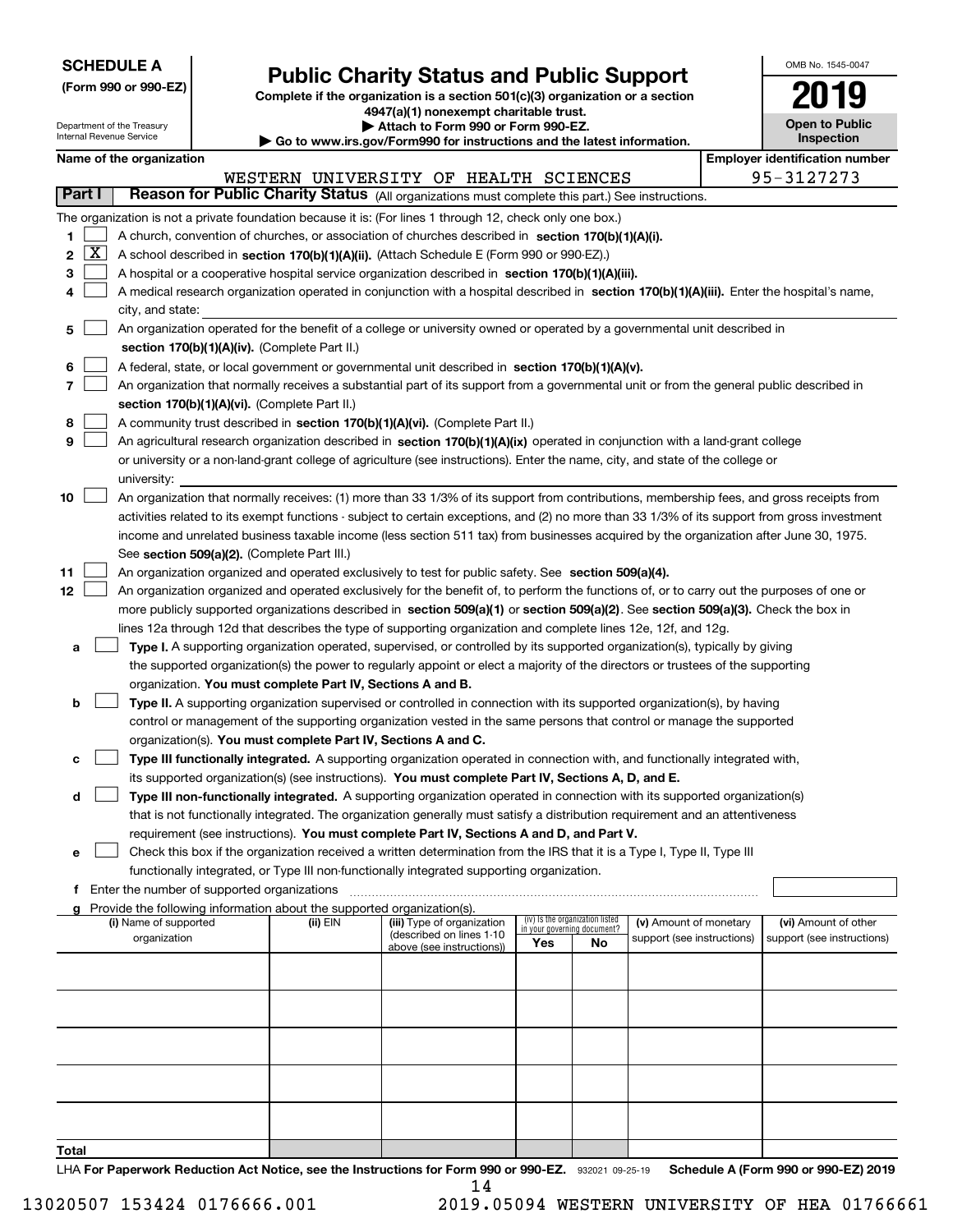#### 95-3127273 Page 2 Schedule A (Form 990 or 990-EZ) 2019 <code>WESTERN UNIVERSITY OF HEALTH SCIENCES</code> 95-3127273 <code>Page</code> **Part II Support Schedule for Organizations Described in Sections 170(b)(1)(A)(iv) and 170(b)(1)(A)(vi)**

(Complete only if you checked the box on line 5, 7, or 8 of Part I or if the organization failed to qualify under Part III. If the organization fails to qualify under the tests listed below, please complete Part III.)

|    | <b>Section A. Public Support</b>                                                                                                               |          |            |            |            |          |           |
|----|------------------------------------------------------------------------------------------------------------------------------------------------|----------|------------|------------|------------|----------|-----------|
|    | Calendar year (or fiscal year beginning in) $\blacktriangleright$                                                                              | (a) 2015 | $(b)$ 2016 | $(c)$ 2017 | $(d)$ 2018 | (e) 2019 | (f) Total |
|    | <b>1</b> Gifts, grants, contributions, and                                                                                                     |          |            |            |            |          |           |
|    | membership fees received. (Do not                                                                                                              |          |            |            |            |          |           |
|    | include any "unusual grants.")                                                                                                                 |          |            |            |            |          |           |
|    | <b>2</b> Tax revenues levied for the organ-                                                                                                    |          |            |            |            |          |           |
|    | ization's benefit and either paid to                                                                                                           |          |            |            |            |          |           |
|    | or expended on its behalf                                                                                                                      |          |            |            |            |          |           |
|    | 3 The value of services or facilities                                                                                                          |          |            |            |            |          |           |
|    | furnished by a governmental unit to                                                                                                            |          |            |            |            |          |           |
|    | the organization without charge                                                                                                                |          |            |            |            |          |           |
|    | 4 Total. Add lines 1 through 3                                                                                                                 |          |            |            |            |          |           |
| 5. | The portion of total contributions                                                                                                             |          |            |            |            |          |           |
|    | by each person (other than a                                                                                                                   |          |            |            |            |          |           |
|    | governmental unit or publicly                                                                                                                  |          |            |            |            |          |           |
|    | supported organization) included                                                                                                               |          |            |            |            |          |           |
|    | on line 1 that exceeds 2% of the                                                                                                               |          |            |            |            |          |           |
|    | amount shown on line 11,                                                                                                                       |          |            |            |            |          |           |
|    | column (f)                                                                                                                                     |          |            |            |            |          |           |
|    | 6 Public support. Subtract line 5 from line 4.                                                                                                 |          |            |            |            |          |           |
|    | <b>Section B. Total Support</b>                                                                                                                |          |            |            |            |          |           |
|    | Calendar year (or fiscal year beginning in)                                                                                                    | (a) 2015 | $(b)$ 2016 | $(c)$ 2017 | $(d)$ 2018 | (e) 2019 | (f) Total |
|    | 7 Amounts from line 4                                                                                                                          |          |            |            |            |          |           |
|    | 8 Gross income from interest,                                                                                                                  |          |            |            |            |          |           |
|    | dividends, payments received on                                                                                                                |          |            |            |            |          |           |
|    | securities loans, rents, royalties,                                                                                                            |          |            |            |            |          |           |
|    | and income from similar sources                                                                                                                |          |            |            |            |          |           |
| 9. | Net income from unrelated business                                                                                                             |          |            |            |            |          |           |
|    | activities, whether or not the                                                                                                                 |          |            |            |            |          |           |
|    | business is regularly carried on                                                                                                               |          |            |            |            |          |           |
|    | <b>10</b> Other income. Do not include gain                                                                                                    |          |            |            |            |          |           |
|    | or loss from the sale of capital                                                                                                               |          |            |            |            |          |           |
|    | assets (Explain in Part VI.)                                                                                                                   |          |            |            |            |          |           |
|    | <b>11 Total support.</b> Add lines 7 through 10                                                                                                |          |            |            |            |          |           |
|    | <b>12</b> Gross receipts from related activities, etc. (see instructions)                                                                      |          |            |            |            | 12       |           |
|    | 13 First five years. If the Form 990 is for the organization's first, second, third, fourth, or fifth tax year as a section 501(c)(3)          |          |            |            |            |          |           |
|    | organization, check this box and stop here                                                                                                     |          |            |            |            |          |           |
|    | <b>Section C. Computation of Public Support Percentage</b>                                                                                     |          |            |            |            |          |           |
|    | 14 Public support percentage for 2019 (line 6, column (f) divided by line 11, column (f) <i>manumanomeron</i>                                  |          |            |            |            | 14       | %         |
|    |                                                                                                                                                |          |            |            |            | 15       | %         |
|    | 16a 33 1/3% support test - 2019. If the organization did not check the box on line 13, and line 14 is 33 1/3% or more, check this box and      |          |            |            |            |          |           |
|    | stop here. The organization qualifies as a publicly supported organization                                                                     |          |            |            |            |          |           |
|    | b 33 1/3% support test - 2018. If the organization did not check a box on line 13 or 16a, and line 15 is 33 1/3% or more, check this box       |          |            |            |            |          |           |
|    | and stop here. The organization qualifies as a publicly supported organization                                                                 |          |            |            |            |          |           |
|    | 17a 10% -facts-and-circumstances test - 2019. If the organization did not check a box on line 13, 16a, or 16b, and line 14 is 10% or more,     |          |            |            |            |          |           |
|    | and if the organization meets the "facts-and-circumstances" test, check this box and stop here. Explain in Part VI how the organization        |          |            |            |            |          |           |
|    | meets the "facts-and-circumstances" test. The organization qualifies as a publicly supported organization                                      |          |            |            |            |          |           |
|    | <b>b 10% -facts-and-circumstances test - 2018.</b> If the organization did not check a box on line 13, 16a, 16b, or 17a, and line 15 is 10% or |          |            |            |            |          |           |
|    | more, and if the organization meets the "facts-and-circumstances" test, check this box and stop here. Explain in Part VI how the               |          |            |            |            |          |           |
|    | organization meets the "facts-and-circumstances" test. The organization qualifies as a publicly supported organization                         |          |            |            |            |          |           |
|    | 18 Private foundation. If the organization did not check a box on line 13, 16a, 16b, 17a, or 17b, check this box and see instructions          |          |            |            |            |          |           |

**Schedule A (Form 990 or 990-EZ) 2019**

932022 09-25-19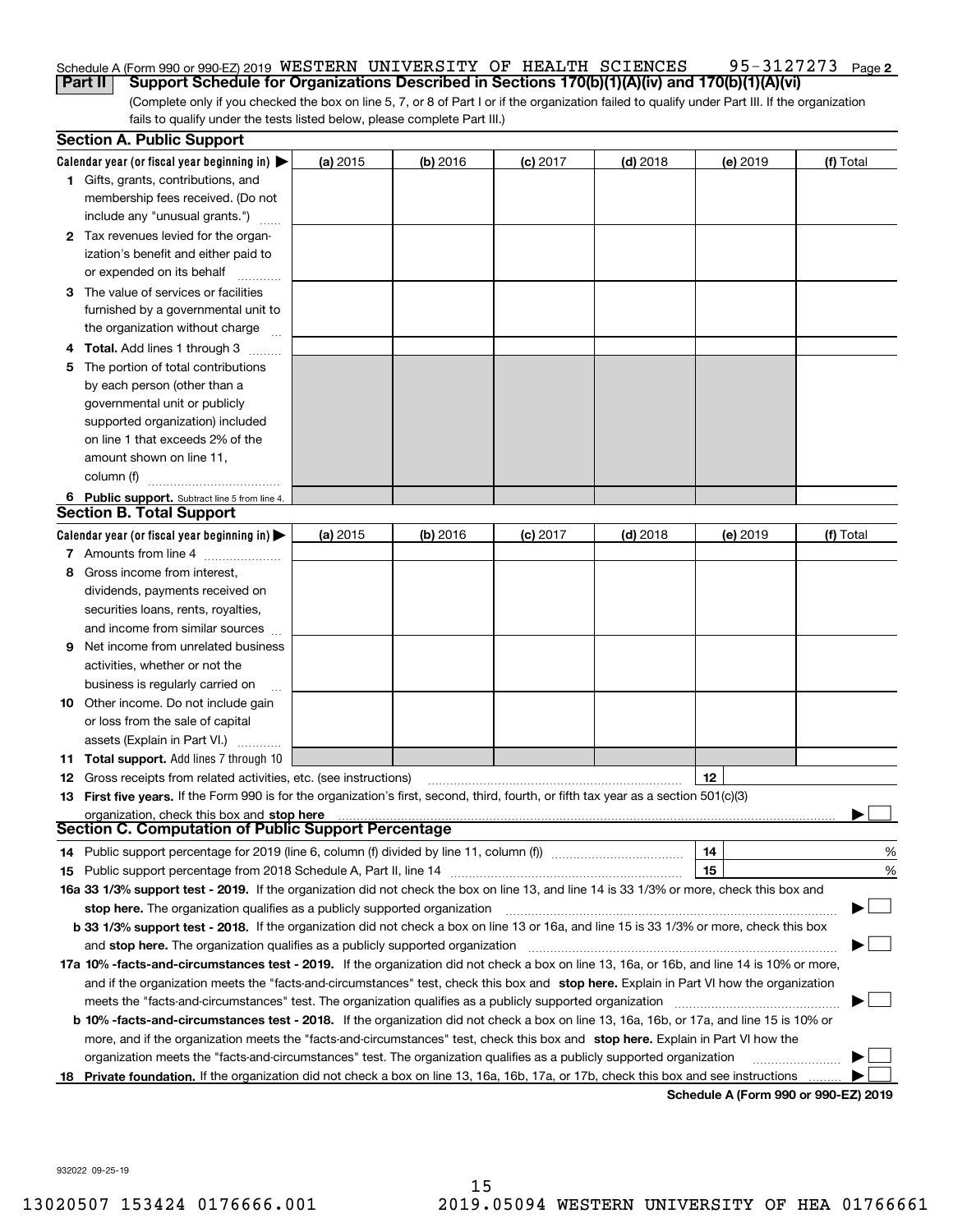#### Schedule A (Form 990 or 990-EZ) 2019 <code>WESTERN UNIVERSITY OF HEALTH SCIENCES</code> 95-3127273 <code>Page</code> **Part III Support Schedule for Organizations Described in Section 509(a)(2)**

(Complete only if you checked the box on line 10 of Part I or if the organization failed to qualify under Part II. If the organization fails to qualify under the tests listed below, please complete Part II.)

|    | <b>Section A. Public Support</b>                                                                                                                                                                                               |          |          |                 |            |          |                                      |
|----|--------------------------------------------------------------------------------------------------------------------------------------------------------------------------------------------------------------------------------|----------|----------|-----------------|------------|----------|--------------------------------------|
|    | Calendar year (or fiscal year beginning in) $\blacktriangleright$                                                                                                                                                              | (a) 2015 | (b) 2016 | <b>(c)</b> 2017 | $(d)$ 2018 | (e) 2019 | (f) Total                            |
|    | 1 Gifts, grants, contributions, and                                                                                                                                                                                            |          |          |                 |            |          |                                      |
|    | membership fees received. (Do not                                                                                                                                                                                              |          |          |                 |            |          |                                      |
|    | include any "unusual grants.")                                                                                                                                                                                                 |          |          |                 |            |          |                                      |
|    | <b>2</b> Gross receipts from admissions,<br>merchandise sold or services per-<br>formed, or facilities furnished in<br>any activity that is related to the<br>organization's tax-exempt purpose                                |          |          |                 |            |          |                                      |
|    | 3 Gross receipts from activities that<br>are not an unrelated trade or bus-                                                                                                                                                    |          |          |                 |            |          |                                      |
|    | iness under section 513                                                                                                                                                                                                        |          |          |                 |            |          |                                      |
|    | 4 Tax revenues levied for the organ-<br>ization's benefit and either paid to                                                                                                                                                   |          |          |                 |            |          |                                      |
|    | or expended on its behalf                                                                                                                                                                                                      |          |          |                 |            |          |                                      |
|    | 5 The value of services or facilities<br>furnished by a governmental unit to                                                                                                                                                   |          |          |                 |            |          |                                      |
|    | the organization without charge                                                                                                                                                                                                |          |          |                 |            |          |                                      |
|    | <b>6 Total.</b> Add lines 1 through 5                                                                                                                                                                                          |          |          |                 |            |          |                                      |
|    | 7a Amounts included on lines 1, 2, and<br>3 received from disqualified persons                                                                                                                                                 |          |          |                 |            |          |                                      |
|    | <b>b</b> Amounts included on lines 2 and 3 received<br>from other than disqualified persons that<br>exceed the greater of \$5,000 or 1% of the<br>amount on line 13 for the year                                               |          |          |                 |            |          |                                      |
|    | c Add lines 7a and 7b                                                                                                                                                                                                          |          |          |                 |            |          |                                      |
|    | 8 Public support. (Subtract line 7c from line 6.)<br><b>Section B. Total Support</b>                                                                                                                                           |          |          |                 |            |          |                                      |
|    | Calendar year (or fiscal year beginning in)                                                                                                                                                                                    | (a) 2015 | (b) 2016 | $(c)$ 2017      | $(d)$ 2018 | (e) 2019 | (f) Total                            |
|    | 9 Amounts from line 6                                                                                                                                                                                                          |          |          |                 |            |          |                                      |
|    | <b>10a</b> Gross income from interest,<br>dividends, payments received on<br>securities loans, rents, royalties,<br>and income from similar sources                                                                            |          |          |                 |            |          |                                      |
|    | <b>b</b> Unrelated business taxable income<br>(less section 511 taxes) from businesses                                                                                                                                         |          |          |                 |            |          |                                      |
|    | acquired after June 30, 1975                                                                                                                                                                                                   |          |          |                 |            |          |                                      |
|    | c Add lines 10a and 10b<br>11 Net income from unrelated business<br>activities not included in line 10b,<br>whether or not the business is                                                                                     |          |          |                 |            |          |                                      |
|    | regularly carried on<br><b>12</b> Other income. Do not include gain<br>or loss from the sale of capital<br>assets (Explain in Part VI.)                                                                                        |          |          |                 |            |          |                                      |
|    | 13 Total support. (Add lines 9, 10c, 11, and 12.)                                                                                                                                                                              |          |          |                 |            |          |                                      |
|    | 14 First five years. If the Form 990 is for the organization's first, second, third, fourth, or fifth tax year as a section 501(c)(3) organization,                                                                            |          |          |                 |            |          |                                      |
|    | check this box and stop here measurements and contact the contract of the contract of the contract of the contract of the contract of the contract of the contract of the contract of the contract of the contract of the cont |          |          |                 |            |          |                                      |
|    | <b>Section C. Computation of Public Support Percentage</b>                                                                                                                                                                     |          |          |                 |            |          |                                      |
|    |                                                                                                                                                                                                                                |          |          |                 |            | 15       | %                                    |
| 16 | Public support percentage from 2018 Schedule A, Part III, line 15                                                                                                                                                              |          |          |                 |            | 16       | %                                    |
|    | <b>Section D. Computation of Investment Income Percentage</b>                                                                                                                                                                  |          |          |                 |            |          |                                      |
|    | 17 Investment income percentage for 2019 (line 10c, column (f), divided by line 13, column (f))                                                                                                                                |          |          |                 |            | 17       | %                                    |
|    | 18 Investment income percentage from 2018 Schedule A, Part III, line 17                                                                                                                                                        |          |          |                 |            | 18       | %                                    |
|    | 19a 33 1/3% support tests - 2019. If the organization did not check the box on line 14, and line 15 is more than 33 1/3%, and line 17 is not                                                                                   |          |          |                 |            |          |                                      |
|    | more than 33 1/3%, check this box and stop here. The organization qualifies as a publicly supported organization                                                                                                               |          |          |                 |            |          |                                      |
|    | b 33 1/3% support tests - 2018. If the organization did not check a box on line 14 or line 19a, and line 16 is more than 33 1/3%, and                                                                                          |          |          |                 |            |          |                                      |
|    | line 18 is not more than 33 1/3%, check this box and stop here. The organization qualifies as a publicly supported organization                                                                                                |          |          |                 |            |          |                                      |
| 20 | <b>Private foundation.</b> If the organization did not check a box on line 14, 19a, or 19b, check this box and see instructions                                                                                                |          |          |                 |            |          | .                                    |
|    | 932023 09-25-19                                                                                                                                                                                                                |          | 16       |                 |            |          | Schedule A (Form 990 or 990-EZ) 2019 |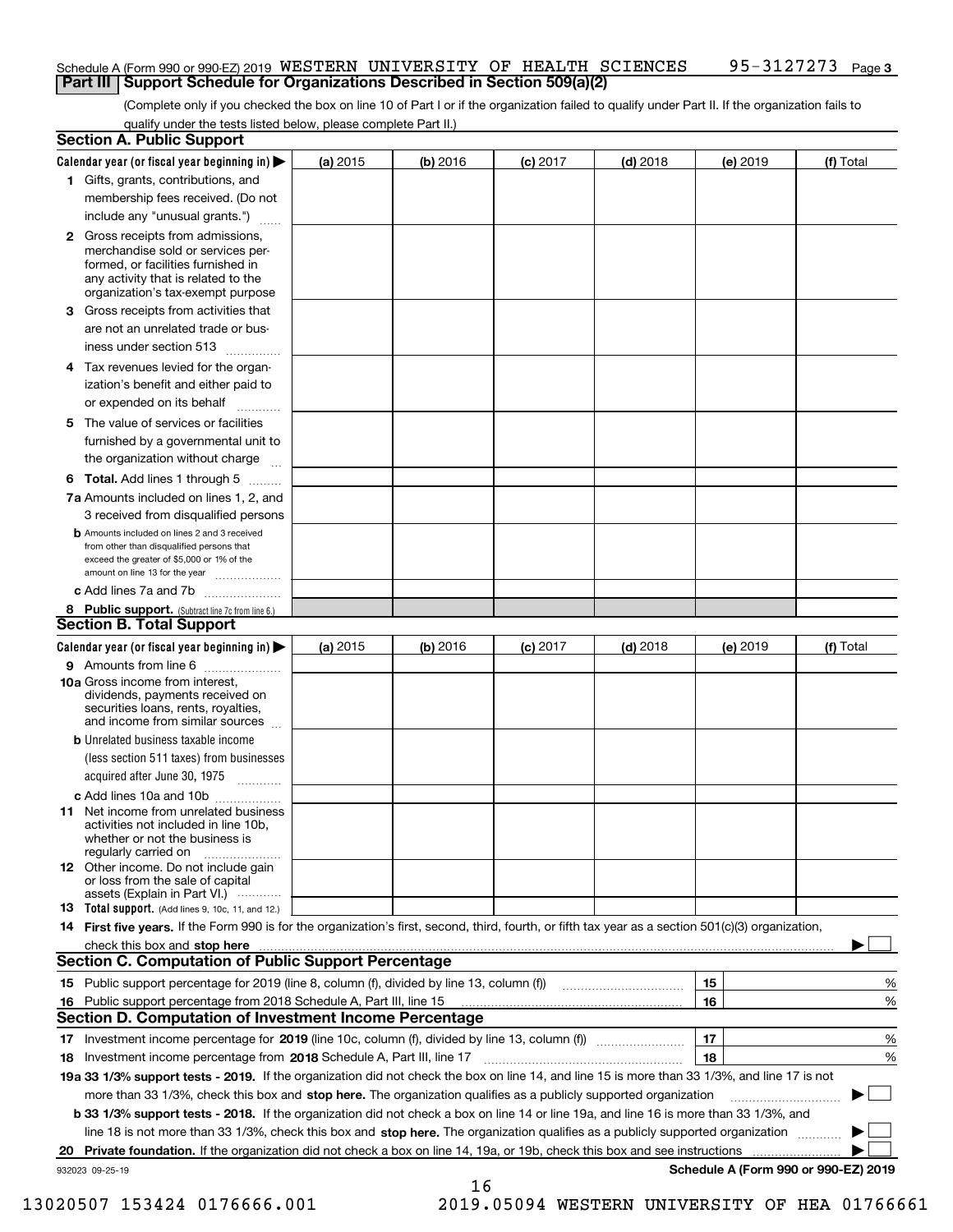## **Part IV Supporting Organizations**

(Complete only if you checked a box in line 12 on Part I. If you checked 12a of Part I, complete Sections A and B. If you checked 12b of Part I, complete Sections A and C. If you checked 12c of Part I, complete Sections A, D, and E. If you checked 12d of Part I, complete Sections A and D, and complete Part V.)

#### **Section A. All Supporting Organizations**

- **1** Are all of the organization's supported organizations listed by name in the organization's governing documents? If "No," describe in **Part VI** how the supported organizations are designated. If designated by *class or purpose, describe the designation. If historic and continuing relationship, explain.*
- **2** Did the organization have any supported organization that does not have an IRS determination of status under section 509(a)(1) or (2)? If "Yes," explain in Part VI how the organization determined that the supported *organization was described in section 509(a)(1) or (2).*
- **3a** Did the organization have a supported organization described in section 501(c)(4), (5), or (6)? If "Yes," answer *(b) and (c) below.*
- **b** Did the organization confirm that each supported organization qualified under section 501(c)(4), (5), or (6) and satisfied the public support tests under section 509(a)(2)? If "Yes," describe in **Part VI** when and how the *organization made the determination.*
- **c**Did the organization ensure that all support to such organizations was used exclusively for section 170(c)(2)(B) purposes? If "Yes," explain in **Part VI** what controls the organization put in place to ensure such use.
- **4a***If* Was any supported organization not organized in the United States ("foreign supported organization")? *"Yes," and if you checked 12a or 12b in Part I, answer (b) and (c) below.*
- **b** Did the organization have ultimate control and discretion in deciding whether to make grants to the foreign supported organization? If "Yes," describe in **Part VI** how the organization had such control and discretion *despite being controlled or supervised by or in connection with its supported organizations.*
- **c** Did the organization support any foreign supported organization that does not have an IRS determination under sections 501(c)(3) and 509(a)(1) or (2)? If "Yes," explain in **Part VI** what controls the organization used *to ensure that all support to the foreign supported organization was used exclusively for section 170(c)(2)(B) purposes.*
- **5a** Did the organization add, substitute, or remove any supported organizations during the tax year? If "Yes," answer (b) and (c) below (if applicable). Also, provide detail in **Part VI,** including (i) the names and EIN *numbers of the supported organizations added, substituted, or removed; (ii) the reasons for each such action; (iii) the authority under the organization's organizing document authorizing such action; and (iv) how the action was accomplished (such as by amendment to the organizing document).*
- **b** Type I or Type II only. Was any added or substituted supported organization part of a class already designated in the organization's organizing document?
- **cSubstitutions only.**  Was the substitution the result of an event beyond the organization's control?
- **6** Did the organization provide support (whether in the form of grants or the provision of services or facilities) to **Part VI.** *If "Yes," provide detail in* support or benefit one or more of the filing organization's supported organizations? anyone other than (i) its supported organizations, (ii) individuals that are part of the charitable class benefited by one or more of its supported organizations, or (iii) other supporting organizations that also
- **7**Did the organization provide a grant, loan, compensation, or other similar payment to a substantial contributor *If "Yes," complete Part I of Schedule L (Form 990 or 990-EZ).* regard to a substantial contributor? (as defined in section 4958(c)(3)(C)), a family member of a substantial contributor, or a 35% controlled entity with
- **8** Did the organization make a loan to a disqualified person (as defined in section 4958) not described in line 7? *If "Yes," complete Part I of Schedule L (Form 990 or 990-EZ).*
- **9a** Was the organization controlled directly or indirectly at any time during the tax year by one or more in section 509(a)(1) or (2))? If "Yes," *provide detail in* <code>Part VI.</code> disqualified persons as defined in section 4946 (other than foundation managers and organizations described
- **b** Did one or more disqualified persons (as defined in line 9a) hold a controlling interest in any entity in which the supporting organization had an interest? If "Yes," provide detail in P**art VI**.
- **c**Did a disqualified person (as defined in line 9a) have an ownership interest in, or derive any personal benefit from, assets in which the supporting organization also had an interest? If "Yes," provide detail in P**art VI.**
- **10a** Was the organization subject to the excess business holdings rules of section 4943 because of section supporting organizations)? If "Yes," answer 10b below. 4943(f) (regarding certain Type II supporting organizations, and all Type III non-functionally integrated
- **b** Did the organization have any excess business holdings in the tax year? (Use Schedule C, Form 4720, to *determine whether the organization had excess business holdings.)*

17

932024 09-25-19

**Schedule A (Form 990 or 990-EZ) 2019**

**YesNo**

**1**

**2**

**3a**

**3b**

**3c**

**4a**

**4b**

**4c**

**5a**

**5b5c**

**6**

**7**

**8**

**9a**

**9b**

**9c**

**10a**

**10b**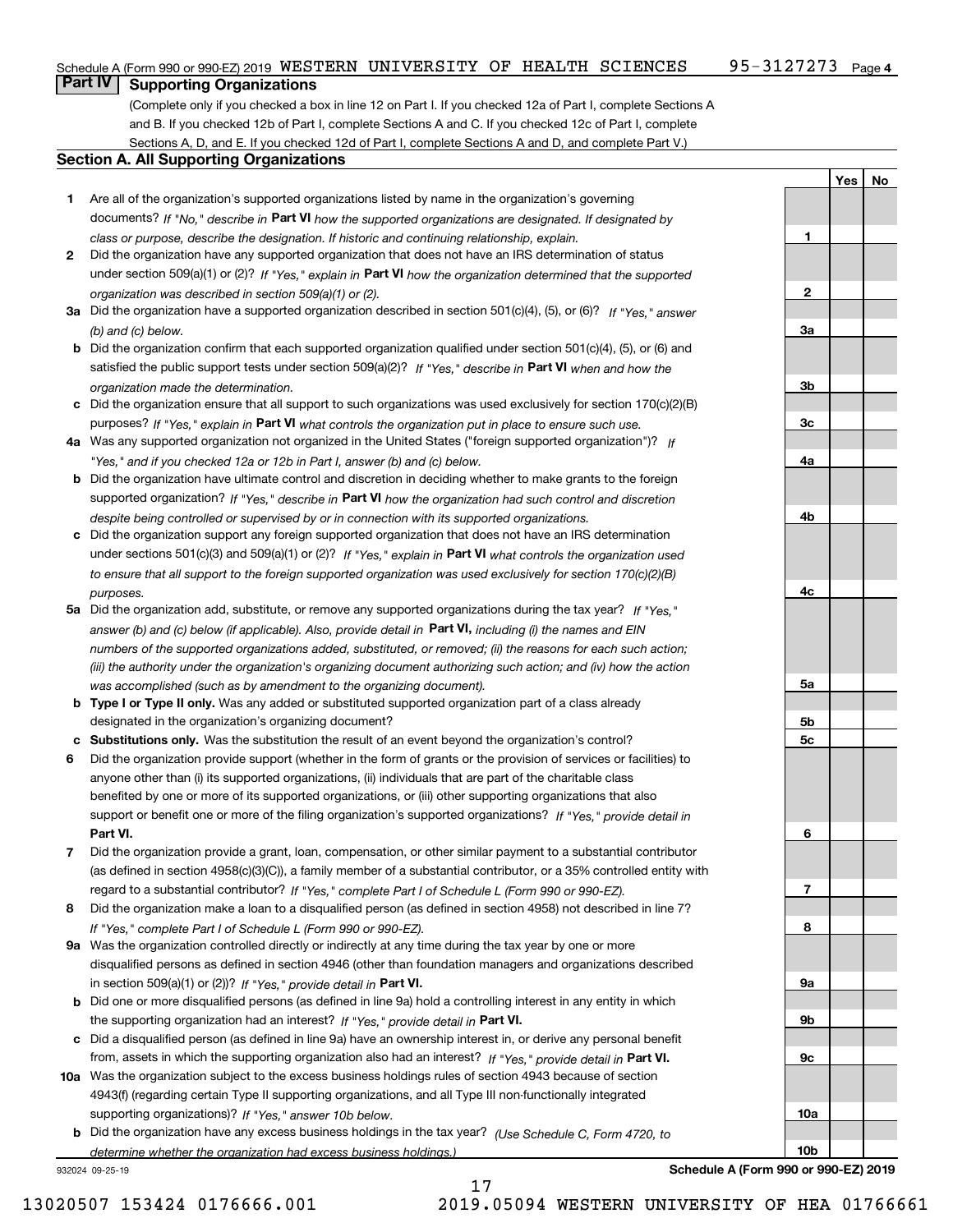#### Schedule A (Form 990 or 990-EZ) 2019 WESTERN UNIVERSITY OF HEALTH SCIENCES 95-3127273 Page 5 WESTERN UNIVERSITY OF HEALTH SCIENCES 95-3127273

|    | <b>Part IV</b><br>Supporting Organizations (continued)                                                                            |                 |     |    |
|----|-----------------------------------------------------------------------------------------------------------------------------------|-----------------|-----|----|
|    |                                                                                                                                   |                 | Yes | No |
| 11 | Has the organization accepted a gift or contribution from any of the following persons?                                           |                 |     |    |
|    | a A person who directly or indirectly controls, either alone or together with persons described in (b) and (c)                    |                 |     |    |
|    | below, the governing body of a supported organization?                                                                            | 11a             |     |    |
|    | <b>b</b> A family member of a person described in (a) above?                                                                      | 11 <sub>b</sub> |     |    |
|    | c A 35% controlled entity of a person described in (a) or (b) above? If "Yes" to a, b, or c, provide detail in Part VI.           | 11c             |     |    |
|    | <b>Section B. Type I Supporting Organizations</b>                                                                                 |                 |     |    |
|    |                                                                                                                                   |                 | Yes | No |
| 1  | Did the directors, trustees, or membership of one or more supported organizations have the power to                               |                 |     |    |
|    | regularly appoint or elect at least a majority of the organization's directors or trustees at all times during the                |                 |     |    |
|    | tax year? If "No," describe in Part VI how the supported organization(s) effectively operated, supervised, or                     |                 |     |    |
|    | controlled the organization's activities. If the organization had more than one supported organization,                           |                 |     |    |
|    | describe how the powers to appoint and/or remove directors or trustees were allocated among the supported                         |                 |     |    |
|    | organizations and what conditions or restrictions, if any, applied to such powers during the tax year.                            | 1               |     |    |
| 2  | Did the organization operate for the benefit of any supported organization other than the supported                               |                 |     |    |
|    | organization(s) that operated, supervised, or controlled the supporting organization? If "Yes," explain in                        |                 |     |    |
|    | Part VI how providing such benefit carried out the purposes of the supported organization(s) that operated,                       |                 |     |    |
|    | supervised, or controlled the supporting organization.                                                                            | 2               |     |    |
|    | <b>Section C. Type II Supporting Organizations</b>                                                                                |                 |     |    |
|    |                                                                                                                                   |                 | Yes | No |
| 1  | Were a majority of the organization's directors or trustees during the tax year also a majority of the directors                  |                 |     |    |
|    | or trustees of each of the organization's supported organization(s)? If "No." describe in Part VI how control                     |                 |     |    |
|    | or management of the supporting organization was vested in the same persons that controlled or managed                            |                 |     |    |
|    | the supported organization(s).                                                                                                    | 1               |     |    |
|    | <b>Section D. All Type III Supporting Organizations</b>                                                                           |                 |     |    |
|    |                                                                                                                                   |                 | Yes | No |
| 1  | Did the organization provide to each of its supported organizations, by the last day of the fifth month of the                    |                 |     |    |
|    | organization's tax year, (i) a written notice describing the type and amount of support provided during the prior tax             |                 |     |    |
|    | year, (ii) a copy of the Form 990 that was most recently filed as of the date of notification, and (iii) copies of the            |                 |     |    |
|    | organization's governing documents in effect on the date of notification, to the extent not previously provided?                  | 1               |     |    |
| 2  | Were any of the organization's officers, directors, or trustees either (i) appointed or elected by the supported                  |                 |     |    |
|    | organization(s) or (ii) serving on the governing body of a supported organization? If "No," explain in Part VI how                |                 |     |    |
|    | the organization maintained a close and continuous working relationship with the supported organization(s).                       | $\mathbf{2}$    |     |    |
| 3  | By reason of the relationship described in (2), did the organization's supported organizations have a                             |                 |     |    |
|    | significant voice in the organization's investment policies and in directing the use of the organization's                        |                 |     |    |
|    | income or assets at all times during the tax year? If "Yes," describe in Part VI the role the organization's                      |                 |     |    |
|    | supported organizations played in this regard.                                                                                    | 3               |     |    |
|    | Section E. Type III Functionally Integrated Supporting Organizations                                                              |                 |     |    |
| 1  | Check the box next to the method that the organization used to satisfy the Integral Part Test during the year (see instructions). |                 |     |    |
| a  | The organization satisfied the Activities Test. Complete line 2 below.                                                            |                 |     |    |
| b  | The organization is the parent of each of its supported organizations. Complete line 3 below.                                     |                 |     |    |
| c  | The organization supported a governmental entity. Describe in Part VI how you supported a government entity (see instructions).   |                 |     |    |
| 2  | Activities Test. Answer (a) and (b) below.                                                                                        |                 | Yes | No |
| а  | Did substantially all of the organization's activities during the tax year directly further the exempt purposes of                |                 |     |    |
|    | the supported organization(s) to which the organization was responsive? If "Yes," then in Part VI identify                        |                 |     |    |
|    | those supported organizations and explain how these activities directly furthered their exempt purposes,                          |                 |     |    |
|    | how the organization was responsive to those supported organizations, and how the organization determined                         |                 |     |    |
|    | that these activities constituted substantially all of its activities.                                                            | 2a              |     |    |
| b  | Did the activities described in (a) constitute activities that, but for the organization's involvement, one or more               |                 |     |    |
|    | of the organization's supported organization(s) would have been engaged in? If "Yes," explain in Part VI the                      |                 |     |    |
|    | reasons for the organization's position that its supported organization(s) would have engaged in these                            |                 |     |    |
|    | activities but for the organization's involvement.                                                                                | 2b              |     |    |
| з  | Parent of Supported Organizations. Answer (a) and (b) below.                                                                      |                 |     |    |
| а  | Did the organization have the power to regularly appoint or elect a majority of the officers, directors, or                       |                 |     |    |
|    | trustees of each of the supported organizations? Provide details in Part VI.                                                      | За              |     |    |
|    | <b>b</b> Did the organization exercise a substantial degree of direction over the policies, programs, and activities of each      |                 |     |    |
|    | of its supported organizations? If "Yes," describe in Part VI the role played by the organization in this regard                  | 3b              |     |    |
|    | Schedule A (Form 990 or 990-EZ) 2019<br>932025 09-25-19                                                                           |                 |     |    |

18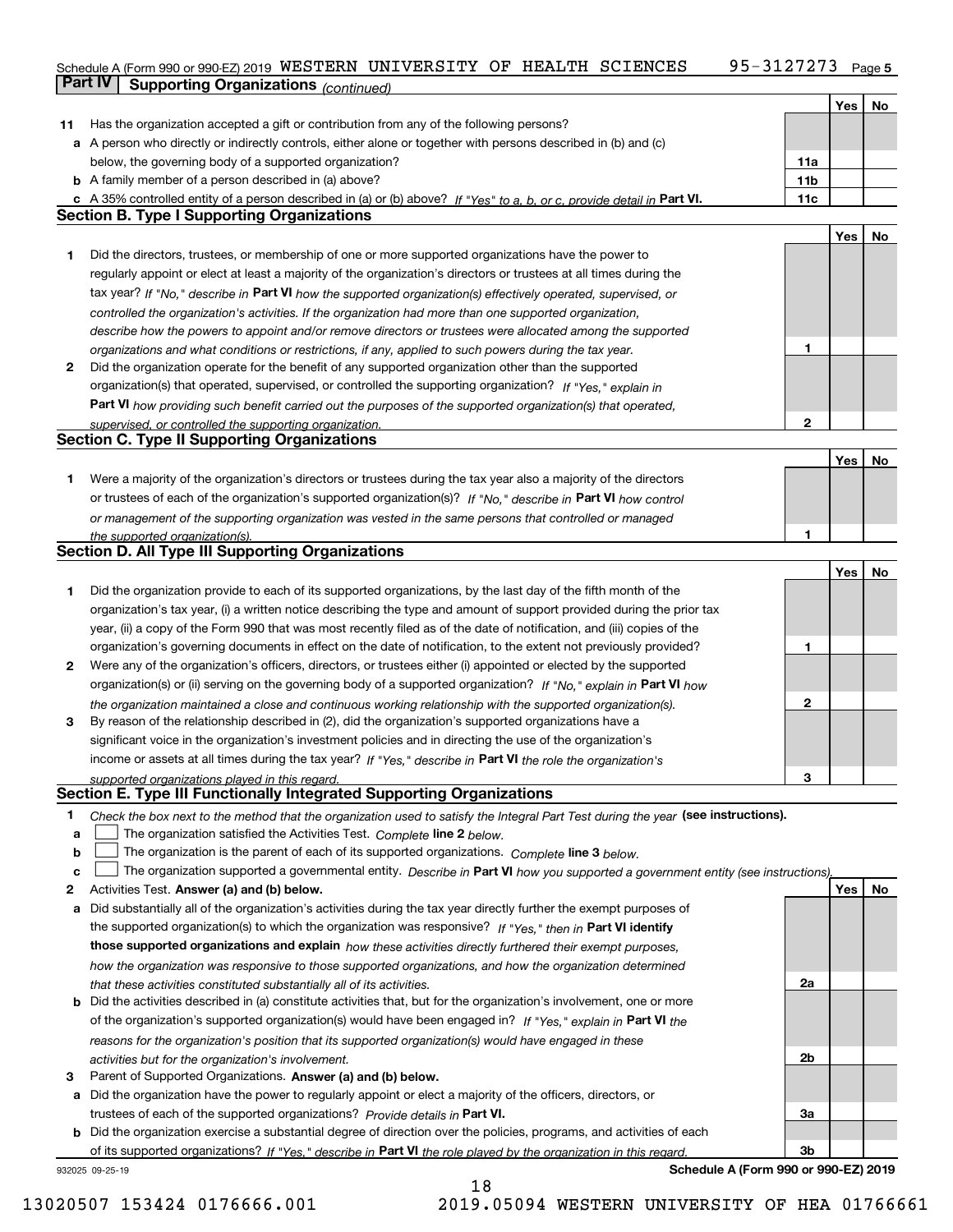| <b>Part V</b>                           | Schedule A (Form 990 or 990-EZ) 2019 WESTERN UNIVERSITY OF HEALTH SCIENCES<br>Type III Non-Functionally Integrated 509(a)(3) Supporting Organizations |                |                | 95-3127273<br>Page 6           |
|-----------------------------------------|-------------------------------------------------------------------------------------------------------------------------------------------------------|----------------|----------------|--------------------------------|
|                                         |                                                                                                                                                       |                |                |                                |
| 1                                       | Check here if the organization satisfied the Integral Part Test as a qualifying trust on Nov. 20, 1970 (explain in Part VI). See instructions. All    |                |                |                                |
|                                         | other Type III non-functionally integrated supporting organizations must complete Sections A through E.<br>Section A - Adjusted Net Income            |                | (A) Prior Year | (B) Current Year<br>(optional) |
| 1                                       | Net short-term capital gain                                                                                                                           | 1              |                |                                |
| 2                                       | Recoveries of prior-year distributions                                                                                                                | $\mathbf{2}$   |                |                                |
| З                                       | Other gross income (see instructions)                                                                                                                 | 3              |                |                                |
| 4                                       | Add lines 1 through 3.                                                                                                                                | 4              |                |                                |
| 5                                       | Depreciation and depletion                                                                                                                            | 5              |                |                                |
| 6                                       | Portion of operating expenses paid or incurred for production or                                                                                      |                |                |                                |
|                                         | collection of gross income or for management, conservation, or                                                                                        |                |                |                                |
|                                         | maintenance of property held for production of income (see instructions)                                                                              | 6              |                |                                |
| 7                                       | Other expenses (see instructions)                                                                                                                     | $\overline{7}$ |                |                                |
| 8                                       | Adjusted Net Income (subtract lines 5, 6, and 7 from line 4)                                                                                          | 8              |                |                                |
| <b>Section B - Minimum Asset Amount</b> |                                                                                                                                                       |                | (A) Prior Year | (B) Current Year<br>(optional) |
| 1.                                      | Aggregate fair market value of all non-exempt-use assets (see                                                                                         |                |                |                                |
|                                         | instructions for short tax year or assets held for part of year):                                                                                     |                |                |                                |
|                                         | a Average monthly value of securities                                                                                                                 | 1a             |                |                                |
|                                         | <b>b</b> Average monthly cash balances                                                                                                                | 1b             |                |                                |
|                                         | c Fair market value of other non-exempt-use assets                                                                                                    | 1c             |                |                                |
|                                         | d Total (add lines 1a, 1b, and 1c)                                                                                                                    | 1d             |                |                                |
|                                         | <b>e</b> Discount claimed for blockage or other                                                                                                       |                |                |                                |
|                                         | factors (explain in detail in Part VI):                                                                                                               |                |                |                                |
| 2                                       | Acquisition indebtedness applicable to non-exempt-use assets                                                                                          | $\mathbf{2}$   |                |                                |
| 3                                       | Subtract line 2 from line 1d.                                                                                                                         | 3              |                |                                |
| 4                                       | Cash deemed held for exempt use. Enter 1-1/2% of line 3 (for greater amount,                                                                          |                |                |                                |
|                                         | see instructions).                                                                                                                                    | 4              |                |                                |
| 5                                       | Net value of non-exempt-use assets (subtract line 4 from line 3)                                                                                      | 5              |                |                                |
| 6                                       | Multiply line 5 by .035.                                                                                                                              | 6              |                |                                |
| 7                                       | Recoveries of prior-year distributions                                                                                                                | $\overline{7}$ |                |                                |
| 8                                       | Minimum Asset Amount (add line 7 to line 6)                                                                                                           | 8              |                |                                |
|                                         | <b>Section C - Distributable Amount</b>                                                                                                               |                |                | <b>Current Year</b>            |
|                                         | Adjusted net income for prior year (from Section A, line 8, Column A)                                                                                 | 1              |                |                                |
| 2                                       | Enter 85% of line 1.                                                                                                                                  | 2              |                |                                |
| 3                                       | Minimum asset amount for prior year (from Section B, line 8, Column A)                                                                                | 3              |                |                                |
| 4                                       | Enter greater of line 2 or line 3.                                                                                                                    | 4              |                |                                |
| 5                                       | Income tax imposed in prior year                                                                                                                      | 5              |                |                                |
| 6                                       | <b>Distributable Amount.</b> Subtract line 5 from line 4, unless subject to                                                                           |                |                |                                |
|                                         | emergency temporary reduction (see instructions).                                                                                                     | 6              |                |                                |
| 7                                       | Check here if the current year is the organization's first as a non-functionally integrated Type III supporting organization (see                     |                |                |                                |

instructions).

**Schedule A (Form 990 or 990-EZ) 2019**

932026 09-25-19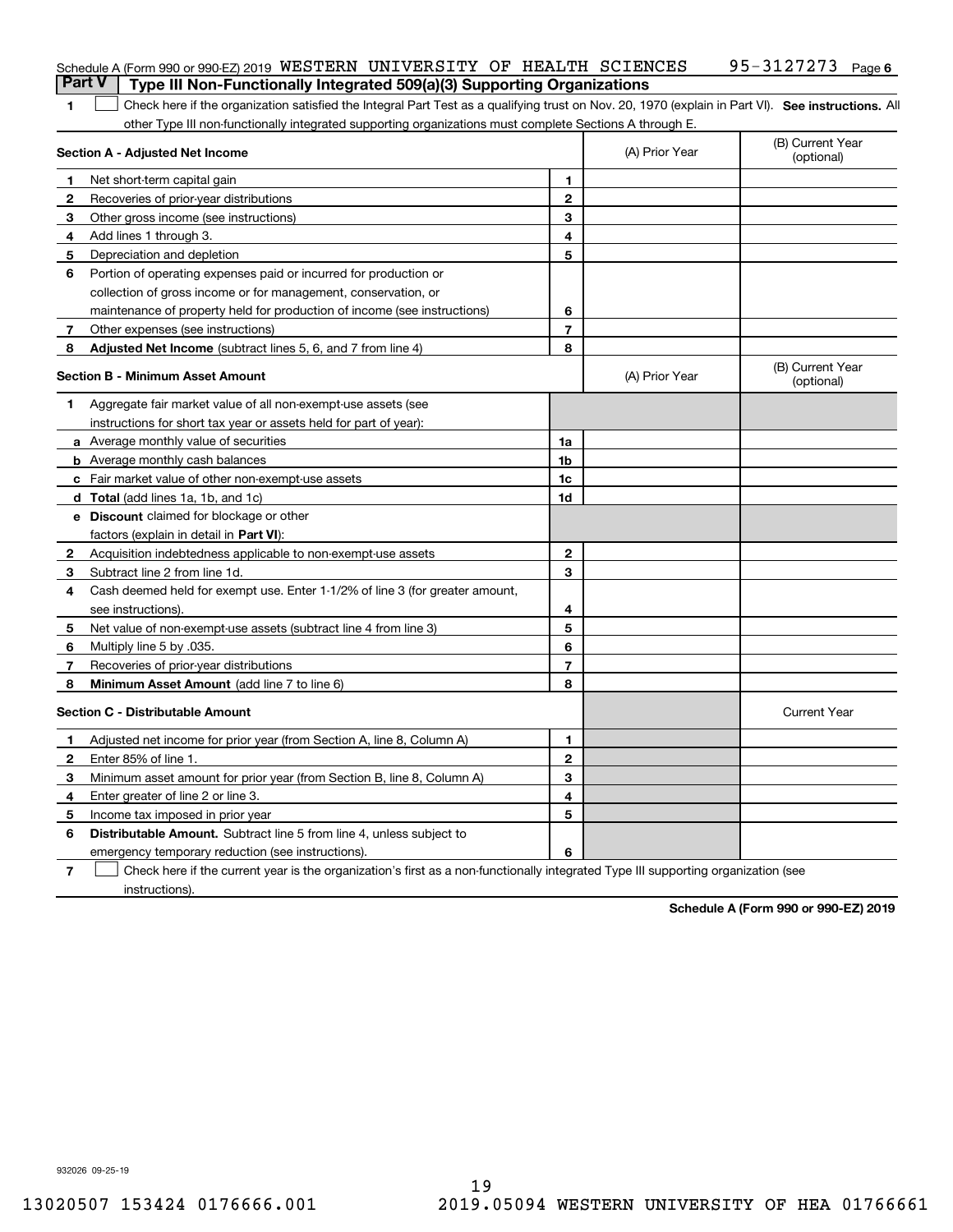### Schedule A (Form 990 or 990-EZ) 2019 <code>WESTERN UNIVERSITY OF HEALTH SCIENCES</code> 95-3127273 <code>Page</code>

| <b>Part V</b>                                                                                   | Type III Non-Functionally Integrated 509(a)(3) Supporting Organizations               |                                    | (continued)                                   |                                                         |  |
|-------------------------------------------------------------------------------------------------|---------------------------------------------------------------------------------------|------------------------------------|-----------------------------------------------|---------------------------------------------------------|--|
|                                                                                                 | Section D - Distributions                                                             |                                    |                                               | <b>Current Year</b>                                     |  |
| 1                                                                                               | Amounts paid to supported organizations to accomplish exempt purposes                 |                                    |                                               |                                                         |  |
| 2                                                                                               | Amounts paid to perform activity that directly furthers exempt purposes of supported  |                                    |                                               |                                                         |  |
|                                                                                                 | organizations, in excess of income from activity                                      |                                    |                                               |                                                         |  |
| з                                                                                               | Administrative expenses paid to accomplish exempt purposes of supported organizations |                                    |                                               |                                                         |  |
| 4                                                                                               | Amounts paid to acquire exempt-use assets                                             |                                    |                                               |                                                         |  |
| 5                                                                                               | Qualified set-aside amounts (prior IRS approval required)                             |                                    |                                               |                                                         |  |
| 6                                                                                               | Other distributions (describe in Part VI). See instructions.                          |                                    |                                               |                                                         |  |
| 7                                                                                               | Total annual distributions. Add lines 1 through 6.                                    |                                    |                                               |                                                         |  |
| Distributions to attentive supported organizations to which the organization is responsive<br>8 |                                                                                       |                                    |                                               |                                                         |  |
|                                                                                                 | (provide details in Part VI). See instructions.                                       |                                    |                                               |                                                         |  |
| 9                                                                                               | Distributable amount for 2019 from Section C, line 6                                  |                                    |                                               |                                                         |  |
| 10                                                                                              | Line 8 amount divided by line 9 amount                                                |                                    |                                               |                                                         |  |
|                                                                                                 | Section E - Distribution Allocations (see instructions)                               | (i)<br><b>Excess Distributions</b> | (ii)<br><b>Underdistributions</b><br>Pre-2019 | (iii)<br><b>Distributable</b><br><b>Amount for 2019</b> |  |
|                                                                                                 |                                                                                       |                                    |                                               |                                                         |  |
| 1                                                                                               | Distributable amount for 2019 from Section C, line 6                                  |                                    |                                               |                                                         |  |
| 2                                                                                               | Underdistributions, if any, for years prior to 2019 (reason-                          |                                    |                                               |                                                         |  |
|                                                                                                 | able cause required- explain in Part VI). See instructions.                           |                                    |                                               |                                                         |  |
| З                                                                                               | Excess distributions carryover, if any, to 2019                                       |                                    |                                               |                                                         |  |
|                                                                                                 | <b>a</b> From 2014                                                                    |                                    |                                               |                                                         |  |
|                                                                                                 | <b>b</b> From 2015                                                                    |                                    |                                               |                                                         |  |
|                                                                                                 | $c$ From 2016                                                                         |                                    |                                               |                                                         |  |
|                                                                                                 | d From 2017                                                                           |                                    |                                               |                                                         |  |
|                                                                                                 | e From 2018                                                                           |                                    |                                               |                                                         |  |
|                                                                                                 | f Total of lines 3a through e                                                         |                                    |                                               |                                                         |  |
|                                                                                                 | <b>g</b> Applied to underdistributions of prior years                                 |                                    |                                               |                                                         |  |
|                                                                                                 | <b>h</b> Applied to 2019 distributable amount                                         |                                    |                                               |                                                         |  |
|                                                                                                 | Carryover from 2014 not applied (see instructions)                                    |                                    |                                               |                                                         |  |
|                                                                                                 | Remainder. Subtract lines 3g, 3h, and 3i from 3f.                                     |                                    |                                               |                                                         |  |
| 4                                                                                               | Distributions for 2019 from Section D,                                                |                                    |                                               |                                                         |  |
|                                                                                                 | line $7:$                                                                             |                                    |                                               |                                                         |  |
|                                                                                                 | <b>a</b> Applied to underdistributions of prior years                                 |                                    |                                               |                                                         |  |
|                                                                                                 | <b>b</b> Applied to 2019 distributable amount                                         |                                    |                                               |                                                         |  |
| c                                                                                               | Remainder. Subtract lines 4a and 4b from 4.                                           |                                    |                                               |                                                         |  |
| 5                                                                                               | Remaining underdistributions for years prior to 2019, if                              |                                    |                                               |                                                         |  |
|                                                                                                 | any. Subtract lines 3g and 4a from line 2. For result greater                         |                                    |                                               |                                                         |  |
|                                                                                                 | than zero, explain in Part VI. See instructions.                                      |                                    |                                               |                                                         |  |
| 6                                                                                               | Remaining underdistributions for 2019. Subtract lines 3h                              |                                    |                                               |                                                         |  |
|                                                                                                 | and 4b from line 1. For result greater than zero, explain in                          |                                    |                                               |                                                         |  |
|                                                                                                 | Part VI. See instructions.                                                            |                                    |                                               |                                                         |  |
| 7                                                                                               | Excess distributions carryover to 2020. Add lines 3j                                  |                                    |                                               |                                                         |  |
|                                                                                                 | and 4c.                                                                               |                                    |                                               |                                                         |  |
| 8                                                                                               | Breakdown of line 7:                                                                  |                                    |                                               |                                                         |  |
|                                                                                                 | a Excess from 2015                                                                    |                                    |                                               |                                                         |  |
|                                                                                                 | <b>b</b> Excess from 2016                                                             |                                    |                                               |                                                         |  |
|                                                                                                 | c Excess from 2017                                                                    |                                    |                                               |                                                         |  |
|                                                                                                 | d Excess from 2018                                                                    |                                    |                                               |                                                         |  |
|                                                                                                 | e Excess from 2019                                                                    |                                    |                                               |                                                         |  |
|                                                                                                 |                                                                                       |                                    |                                               |                                                         |  |

**Schedule A (Form 990 or 990-EZ) 2019**

**7**

932027 09-25-19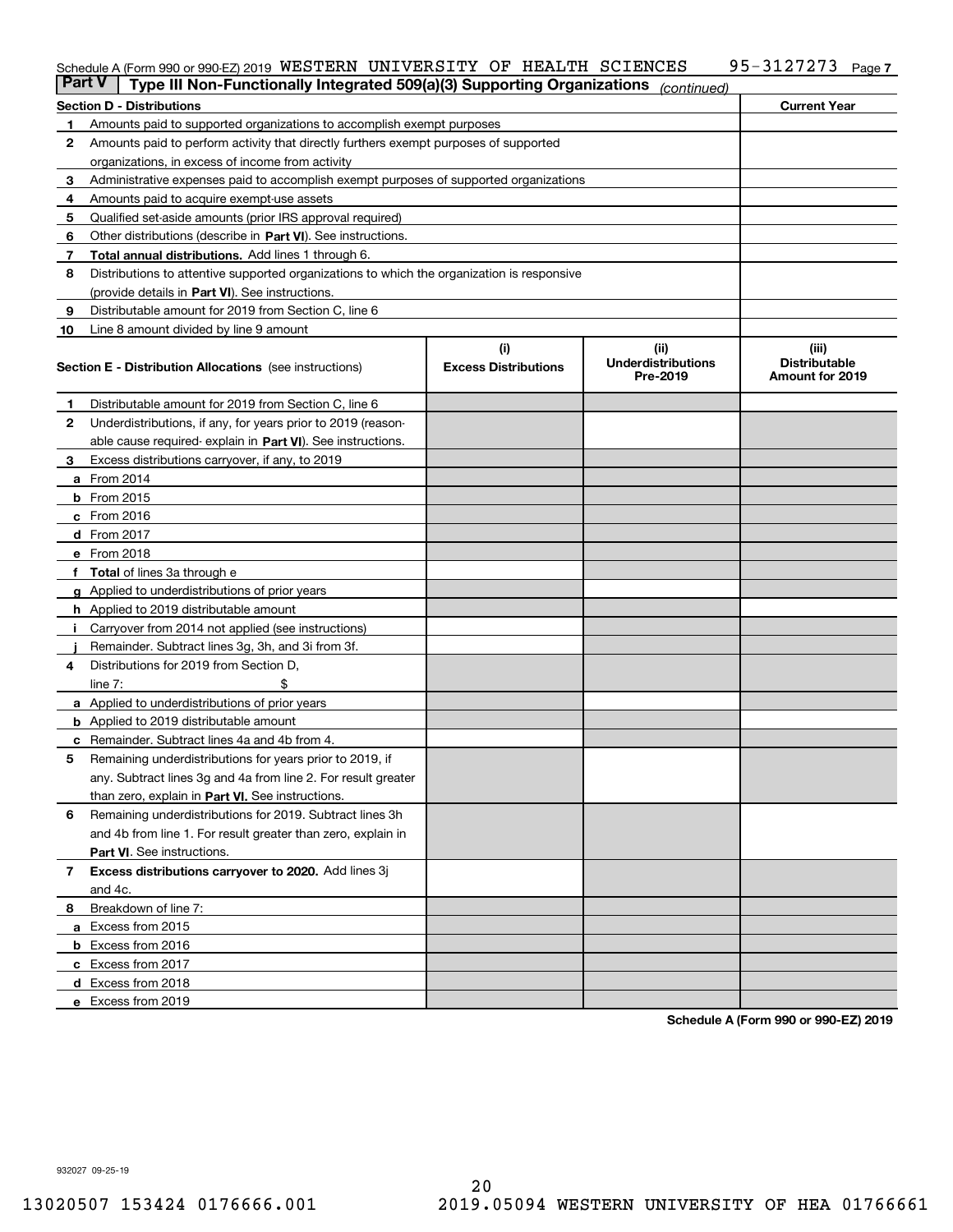| <b>Part VI</b>  | Schedule A (Form 990 or 990-EZ) 2019 WESTERN UNIVERSITY OF HEALTH SCIENCES<br>Supplemental Information. Provide the explanations required by Part II, line 10; Part II, line 17a or 17b; Part III, line 12; |  |    | 95-3127273 Page 8<br>Part IV, Section A, lines 1, 2, 3b, 3c, 4b, 4c, 5a, 6, 9a, 9b, 9c, 11a, 11b, and 11c; Part IV, Section B, lines 1 and 2; Part IV, Section C, |
|-----------------|-------------------------------------------------------------------------------------------------------------------------------------------------------------------------------------------------------------|--|----|-------------------------------------------------------------------------------------------------------------------------------------------------------------------|
|                 | Section D, lines 5, 6, and 8; and Part V, Section E, lines 2, 5, and 6. Also complete this part for any additional information.<br>(See instructions.)                                                      |  |    | line 1; Part IV, Section D, lines 2 and 3; Part IV, Section E, lines 1c, 2a, 2b, 3a, and 3b; Part V, line 1; Part V, Section B, line 1e; Part V,                  |
|                 |                                                                                                                                                                                                             |  |    |                                                                                                                                                                   |
|                 |                                                                                                                                                                                                             |  |    |                                                                                                                                                                   |
|                 |                                                                                                                                                                                                             |  |    |                                                                                                                                                                   |
|                 |                                                                                                                                                                                                             |  |    |                                                                                                                                                                   |
|                 |                                                                                                                                                                                                             |  |    |                                                                                                                                                                   |
|                 |                                                                                                                                                                                                             |  |    |                                                                                                                                                                   |
|                 |                                                                                                                                                                                                             |  |    |                                                                                                                                                                   |
|                 |                                                                                                                                                                                                             |  |    |                                                                                                                                                                   |
|                 |                                                                                                                                                                                                             |  |    |                                                                                                                                                                   |
|                 |                                                                                                                                                                                                             |  |    |                                                                                                                                                                   |
|                 |                                                                                                                                                                                                             |  |    |                                                                                                                                                                   |
|                 |                                                                                                                                                                                                             |  |    |                                                                                                                                                                   |
|                 |                                                                                                                                                                                                             |  |    |                                                                                                                                                                   |
|                 |                                                                                                                                                                                                             |  |    |                                                                                                                                                                   |
|                 |                                                                                                                                                                                                             |  |    |                                                                                                                                                                   |
|                 |                                                                                                                                                                                                             |  |    |                                                                                                                                                                   |
|                 |                                                                                                                                                                                                             |  |    |                                                                                                                                                                   |
|                 |                                                                                                                                                                                                             |  |    |                                                                                                                                                                   |
|                 |                                                                                                                                                                                                             |  |    |                                                                                                                                                                   |
|                 |                                                                                                                                                                                                             |  |    |                                                                                                                                                                   |
|                 |                                                                                                                                                                                                             |  |    |                                                                                                                                                                   |
|                 |                                                                                                                                                                                                             |  |    |                                                                                                                                                                   |
|                 |                                                                                                                                                                                                             |  |    |                                                                                                                                                                   |
|                 |                                                                                                                                                                                                             |  |    |                                                                                                                                                                   |
| 932028 09-25-19 |                                                                                                                                                                                                             |  | 21 | Schedule A (Form 990 or 990-EZ) 2019                                                                                                                              |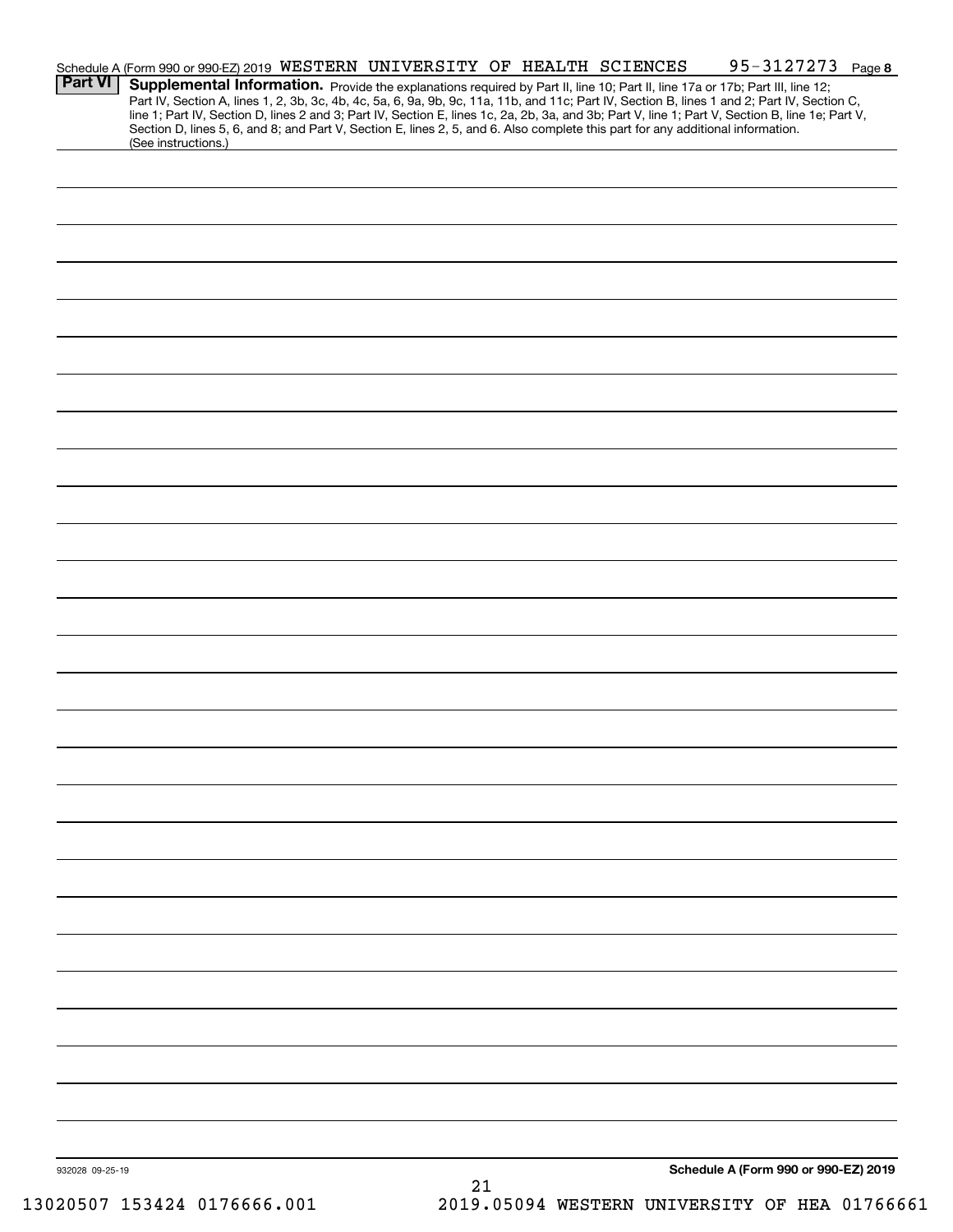Department of the Treasury Internal Revenue Service **(Form 990, 990-EZ, or 990-PF)**

Name of the organization

#### \*\* PUBLIC DISCLOSURE COPY \*\*

# **Schedule B Schedule of Contributors**

**| Attach to Form 990, Form 990-EZ, or Form 990-PF. | Go to www.irs.gov/Form990 for the latest information.** OMB No. 1545-0047

# **2019**

**Employer identification number**

WESTERN UNIVERSITY OF HEALTH SCIENCES 95-3127273

| <b>Organization type (check one):</b> |                                                                                    |  |  |
|---------------------------------------|------------------------------------------------------------------------------------|--|--|
| Filers of:                            | Section:                                                                           |  |  |
| Form 990 or 990-EZ                    | $\underline{X}$ 501(c)( 3) (enter number) organization                             |  |  |
|                                       | $4947(a)(1)$ nonexempt charitable trust <b>not</b> treated as a private foundation |  |  |
|                                       | 527 political organization                                                         |  |  |
| Form 990-PF                           | 501(c)(3) exempt private foundation                                                |  |  |
|                                       | 4947(a)(1) nonexempt charitable trust treated as a private foundation              |  |  |
|                                       | 501(c)(3) taxable private foundation                                               |  |  |

Check if your organization is covered by the **General Rule** or a **Special Rule. Note:**  Only a section 501(c)(7), (8), or (10) organization can check boxes for both the General Rule and a Special Rule. See instructions.

#### **General Rule**

 $\boxed{\textbf{X}}$  For an organization filing Form 990, 990-EZ, or 990-PF that received, during the year, contributions totaling \$5,000 or more (in money or property) from any one contributor. Complete Parts I and II. See instructions for determining a contributor's total contributions.

#### **Special Rules**

any one contributor, during the year, total contributions of the greater of  $\,$  (1) \$5,000; or **(2)** 2% of the amount on (i) Form 990, Part VIII, line 1h; For an organization described in section 501(c)(3) filing Form 990 or 990-EZ that met the 33 1/3% support test of the regulations under sections 509(a)(1) and 170(b)(1)(A)(vi), that checked Schedule A (Form 990 or 990-EZ), Part II, line 13, 16a, or 16b, and that received from or (ii) Form 990-EZ, line 1. Complete Parts I and II.  $\mathcal{L}^{\text{max}}$ 

year, total contributions of more than \$1,000 *exclusively* for religious, charitable, scientific, literary, or educational purposes, or for the For an organization described in section 501(c)(7), (8), or (10) filing Form 990 or 990-EZ that received from any one contributor, during the prevention of cruelty to children or animals. Complete Parts I, II, and III.  $\mathcal{L}^{\text{max}}$ 

purpose. Don't complete any of the parts unless the **General Rule** applies to this organization because it received *nonexclusively* year, contributions <sub>exclusively</sub> for religious, charitable, etc., purposes, but no such contributions totaled more than \$1,000. If this box is checked, enter here the total contributions that were received during the year for an  $\;$ exclusively religious, charitable, etc., For an organization described in section 501(c)(7), (8), or (10) filing Form 990 or 990-EZ that received from any one contributor, during the religious, charitable, etc., contributions totaling \$5,000 or more during the year  $\Box$ — $\Box$   $\Box$  $\mathcal{L}^{\text{max}}$ 

**Caution:**  An organization that isn't covered by the General Rule and/or the Special Rules doesn't file Schedule B (Form 990, 990-EZ, or 990-PF),  **must** but it answer "No" on Part IV, line 2, of its Form 990; or check the box on line H of its Form 990-EZ or on its Form 990-PF, Part I, line 2, to certify that it doesn't meet the filing requirements of Schedule B (Form 990, 990-EZ, or 990-PF).

**For Paperwork Reduction Act Notice, see the instructions for Form 990, 990-EZ, or 990-PF. Schedule B (Form 990, 990-EZ, or 990-PF) (2019)** LHA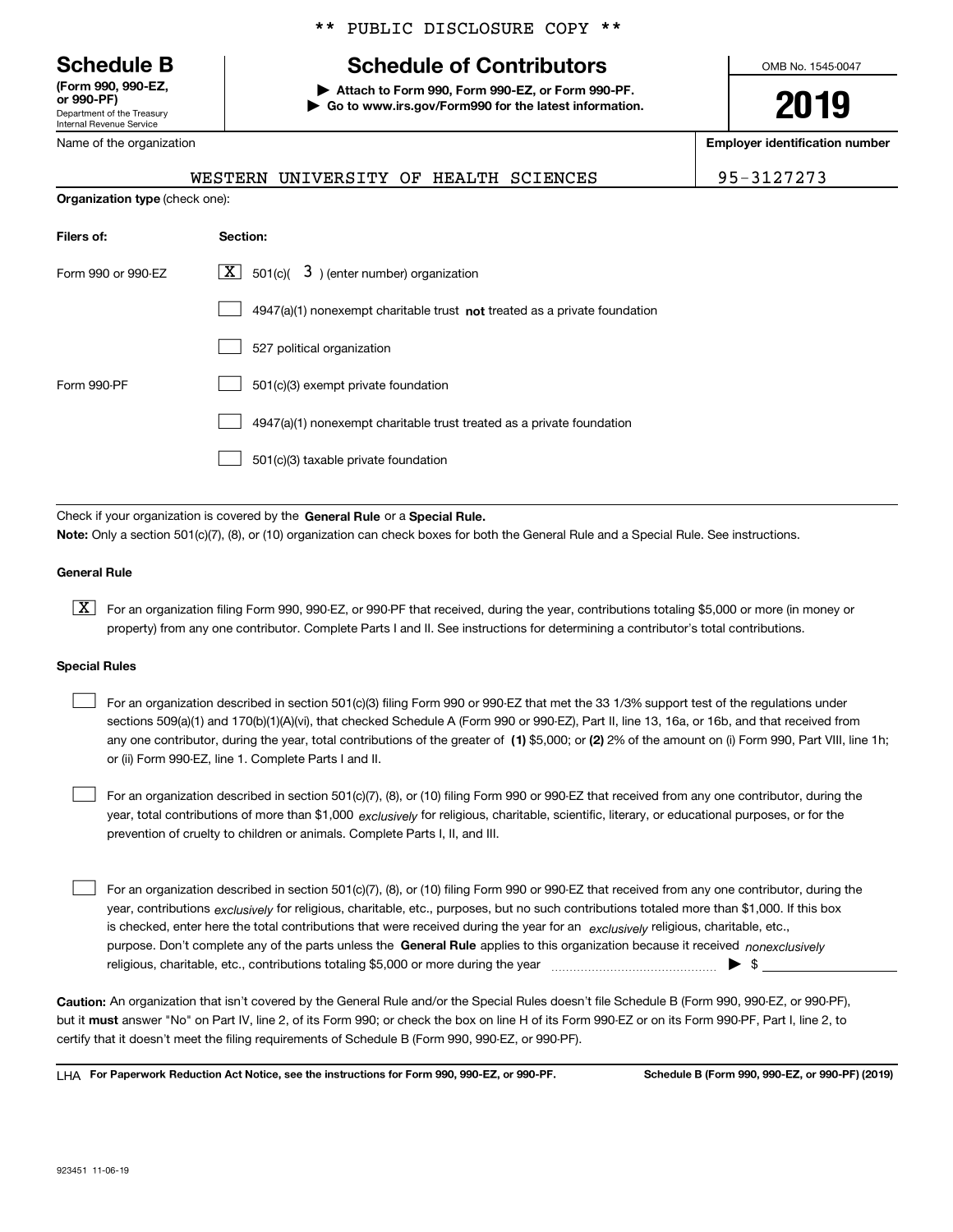#### WESTERN UNIVERSITY OF HEALTH SCIENCES **FOR SEAL ASSESSED ASSESSED** 95-3127273

**(a)No.(b)Name, address, and ZIP + 4 (c)Total contributions (d)Type of contribution PersonPayrollNoncash (a)No.(b)Name, address, and ZIP + 4 (c)Total contributions (d)Type of contribution PersonPayrollNoncash (a)No.(b)Name, address, and ZIP + 4 (c)Total contributions (d)Type of contribution PersonPayrollNoncash (a) No.(b) Name, address, and ZIP + 4 (c) Total contributions (d) Type of contribution PersonPayrollNoncash (a) No.(b) Name, address, and ZIP + 4 (c) Total contributions (d) Type of contribution PersonPayrollNoncash(a) No.(b)Name, address, and ZIP + 4 (c) Total contributions (d)Type of contribution PersonPayrollNoncash Contributors** (see instructions). Use duplicate copies of Part I if additional space is needed. \$(Complete Part II for noncash contributions.) \$(Complete Part II for noncash contributions.) \$(Complete Part II for noncash contributions.) \$(Complete Part II for noncash contributions.) \$(Complete Part II for noncash contributions.) \$(Complete Part II for noncash contributions.) Chedule B (Form 990, 990-EZ, or 990-PF) (2019)<br>Iame of organization<br>**2Part I 2Part I Contributors** (see instructions). Use duplicate copies of Part I if additional space is needed.<br>2Part I **Contributors** (see instructi  $|X|$  $\mathcal{L}^{\text{max}}$  $\mathcal{L}^{\text{max}}$  $\boxed{\text{X}}$  $\mathcal{L}^{\text{max}}$  $\mathcal{L}^{\text{max}}$  $|X|$  $\mathcal{L}^{\text{max}}$  $\mathcal{L}^{\text{max}}$  $\boxed{\text{X}}$  $\mathcal{L}^{\text{max}}$  $\mathcal{L}^{\text{max}}$  $\boxed{\text{X}}$  $\mathcal{L}^{\text{max}}$  $\mathcal{L}^{\text{max}}$  $\boxed{\text{X}}$  $\mathcal{L}^{\text{max}}$  $\mathcal{L}^{\text{max}}$  $\begin{array}{c|c|c|c|c|c} 1 & \hspace{1.5cm} & \hspace{1.5cm} & \hspace{1.5cm} & \hspace{1.5cm} & \hspace{1.5cm} & \hspace{1.5cm} & \hspace{1.5cm} & \hspace{1.5cm} & \hspace{1.5cm} & \hspace{1.5cm} & \hspace{1.5cm} & \hspace{1.5cm} & \hspace{1.5cm} & \hspace{1.5cm} & \hspace{1.5cm} & \hspace{1.5cm} & \hspace{1.5cm} & \hspace{1.5cm} & \hspace{1.5cm} & \hspace{1.5cm} &$ 395,000.  $2$  | Person  $\overline{\text{X}}$ 329,499.  $\overline{3}$  | Person  $\overline{X}$ 300,000.  $4$  | Person  $\overline{\text{X}}$ 116,000.  $\sim$  5 | Person X 89,038.  $\sim$  6 | Person X 60,000.

923452 11-06-19 **Schedule B (Form 990, 990-EZ, or 990-PF) (2019)**

13020507 153424 0176666.001 2019.05094 WESTERN UNIVERSITY OF HEA 01766661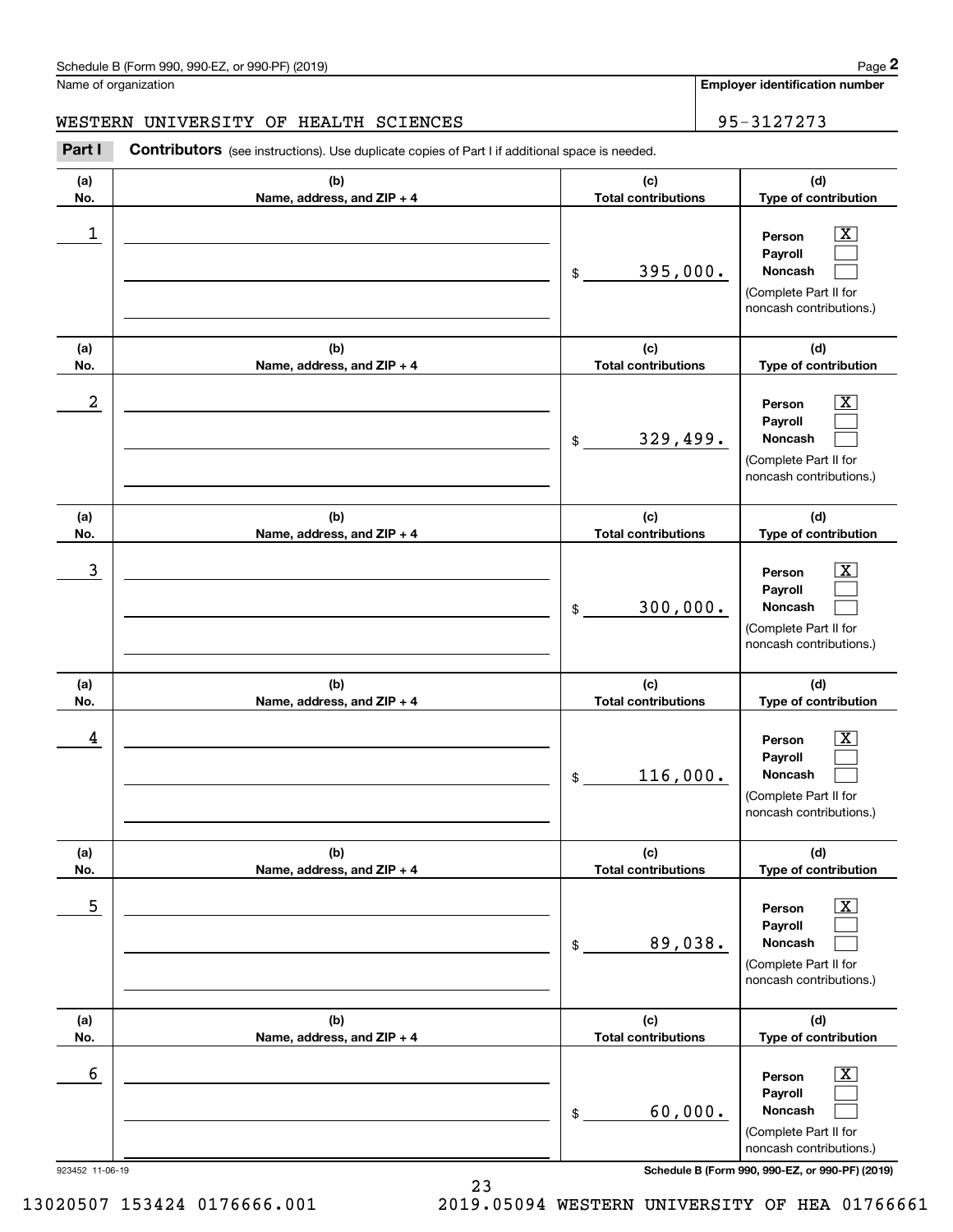#### WESTERN UNIVERSITY OF HEALTH SCIENCES **FOR SEAL ASSESSED ASSESSED** 95-3127273

**(a)No.(b)Name, address, and ZIP + 4 (c)Total contributions (d)Type of contribution PersonPayrollNoncash (a)No.(b)Name, address, and ZIP + 4 (c)Total contributions (d)Type of contribution PersonPayrollNoncash (a)No.(b)Name, address, and ZIP + 4 (c)Total contributions (d)Type of contribution PersonPayrollNoncash (a) No.(b) Name, address, and ZIP + 4 (c) Total contributions (d) Type of contribution PersonPayrollNoncash (a) No.(b) Name, address, and ZIP + 4 (c) Total contributions (d) Type of contribution PersonPayrollNoncash (a) No.(b)Name, address, and ZIP + 4 (c) Total contributions (d)Type of contribution PersonPayrollNoncash Contributors** (see instructions). Use duplicate copies of Part I if additional space is needed. \$(Complete Part II for noncash contributions.) \$(Complete Part II for noncash contributions.) \$(Complete Part II for noncash contributions.) \$(Complete Part II for noncash contributions.) \$(Complete Part II for noncash contributions.) \$(Complete Part II for noncash contributions.) Chedule B (Form 990, 990-EZ, or 990-PF) (2019)<br>Iame of organization<br>**2Part I 2Part I Contributors** (see instructions). Use duplicate copies of Part I if additional space is needed.<br>2Part I **Contributors** (see instructi  $|X|$  $\mathcal{L}^{\text{max}}$  $\mathcal{L}^{\text{max}}$  $\boxed{\text{X}}$  $\mathcal{L}^{\text{max}}$  $\mathcal{L}^{\text{max}}$  $|X|$  $\mathcal{L}^{\text{max}}$  $\mathcal{L}^{\text{max}}$  $\boxed{\text{X}}$  $\mathcal{L}^{\text{max}}$  $\mathcal{L}^{\text{max}}$  $\boxed{\text{X}}$  $\mathcal{L}^{\text{max}}$  $\mathcal{L}^{\text{max}}$  $\boxed{\text{X}}$  $\mathcal{L}^{\text{max}}$  $\mathcal{L}^{\text{max}}$ 7 X 55,000. 8 X 55,000. example and the set of the set of the set of the set of the set of the set of the set of the set of the set of 54,500.  $10$  Person  $\overline{\text{X}}$ 50,000.  $11$  Person X 50,000.  $12$  Person X 50,000.

923452 11-06-19 **Schedule B (Form 990, 990-EZ, or 990-PF) (2019)**

13020507 153424 0176666.001 2019.05094 WESTERN UNIVERSITY OF HEA 01766661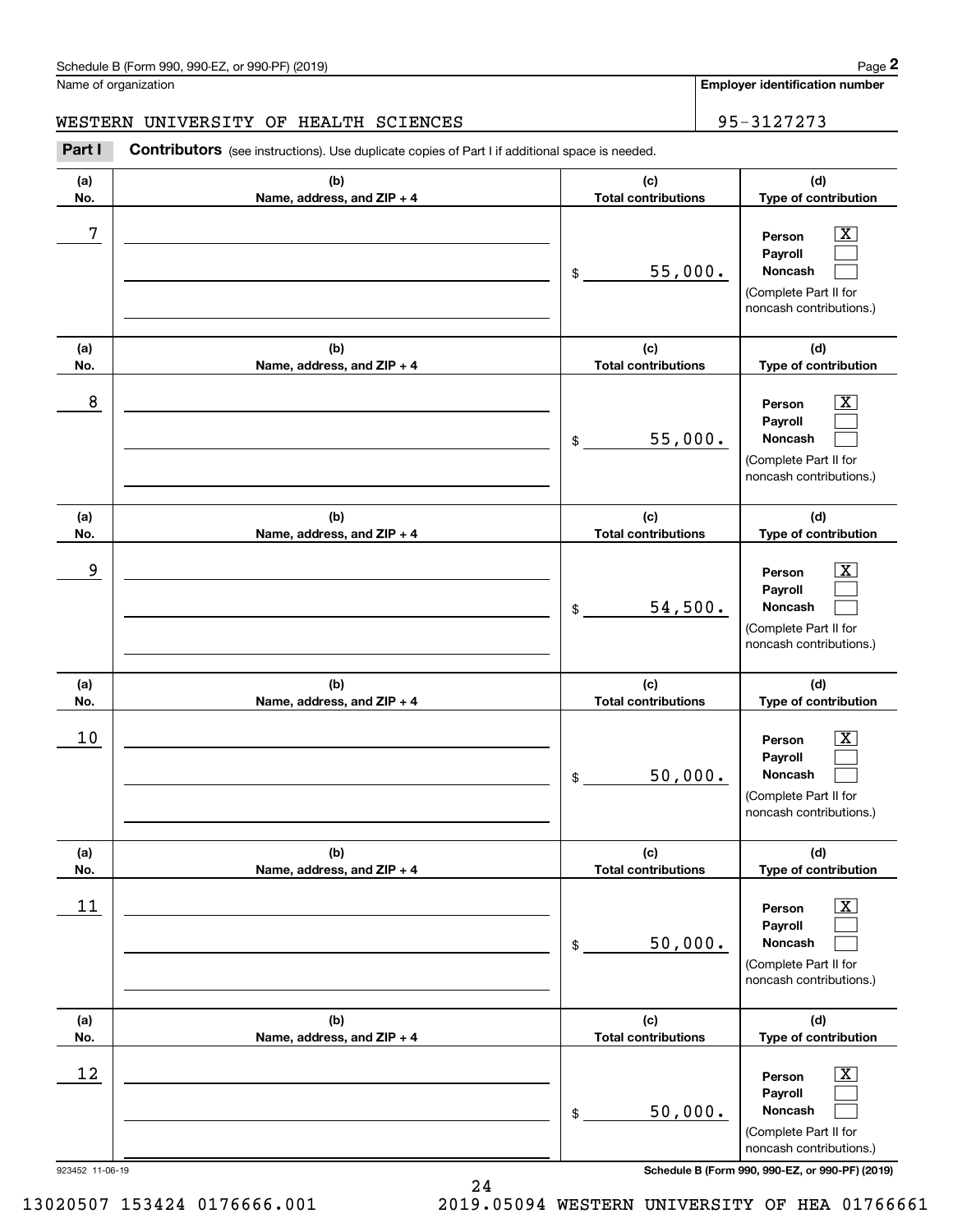#### WESTERN UNIVERSITY OF HEALTH SCIENCES **FOR SEAL ASSESSED ASSESSED** 95-3127273

**(a)No.(b)Name, address, and ZIP + 4 (c)Total contributions (d)Type of contribution PersonPayrollNoncash (a)No.(b)Name, address, and ZIP + 4 (c)Total contributions (d)Type of contribution PersonPayrollNoncash (a)No.(b)Name, address, and ZIP + 4 (c)Total contributions (d)Type of contribution PersonPayrollNoncash (a) No.(b) Name, address, and ZIP + 4 (c) Total contributions (d) Type of contribution PersonPayrollNoncash (a) No.(b) Name, address, and ZIP + 4 (c) Total contributions (d) Type of contribution PersonPayrollNoncash(a) No.(b)Name, address, and ZIP + 4 (c) Total contributions (d)Type of contribution PersonPayrollNoncash Contributors** (see instructions). Use duplicate copies of Part I if additional space is needed. \$(Complete Part II for noncash contributions.) \$(Complete Part II for noncash contributions.) \$(Complete Part II for noncash contributions.) \$(Complete Part II for noncash contributions.) \$(Complete Part II for noncash contributions.) \$(Complete Part II for noncash contributions.) Chedule B (Form 990, 990-EZ, or 990-PF) (2019)<br>Iame of organization<br>**2Part I 2Part I Contributors** (see instructions). Use duplicate copies of Part I if additional space is needed.<br>2Part I **Contributors** (see instructi  $|X|$  $\mathcal{L}^{\text{max}}$  $\mathcal{L}^{\text{max}}$  $\boxed{\text{X}}$  $\mathcal{L}^{\text{max}}$  $\mathcal{L}^{\text{max}}$  $|X|$  $\mathcal{L}^{\text{max}}$  $\mathcal{L}^{\text{max}}$  $\boxed{\text{X}}$  $\mathcal{L}^{\text{max}}$  $\mathcal{L}^{\text{max}}$  $\boxed{\text{X}}$  $\mathcal{L}^{\text{max}}$  $\mathcal{L}^{\text{max}}$  $\boxed{\text{X}}$  $\mathcal{L}^{\text{max}}$  $\mathcal{L}^{\text{max}}$  $13$  Person X 50,000.  $14$  Person X 40,000.  $15$  Person X 40,000.  $16$  Person X 40,000.  $17$  | Person  $\overline{\text{X}}$ 31,820.  $18$  Person  $\overline{\text{X}}$ 28,071.

923452 11-06-19 **Schedule B (Form 990, 990-EZ, or 990-PF) (2019)**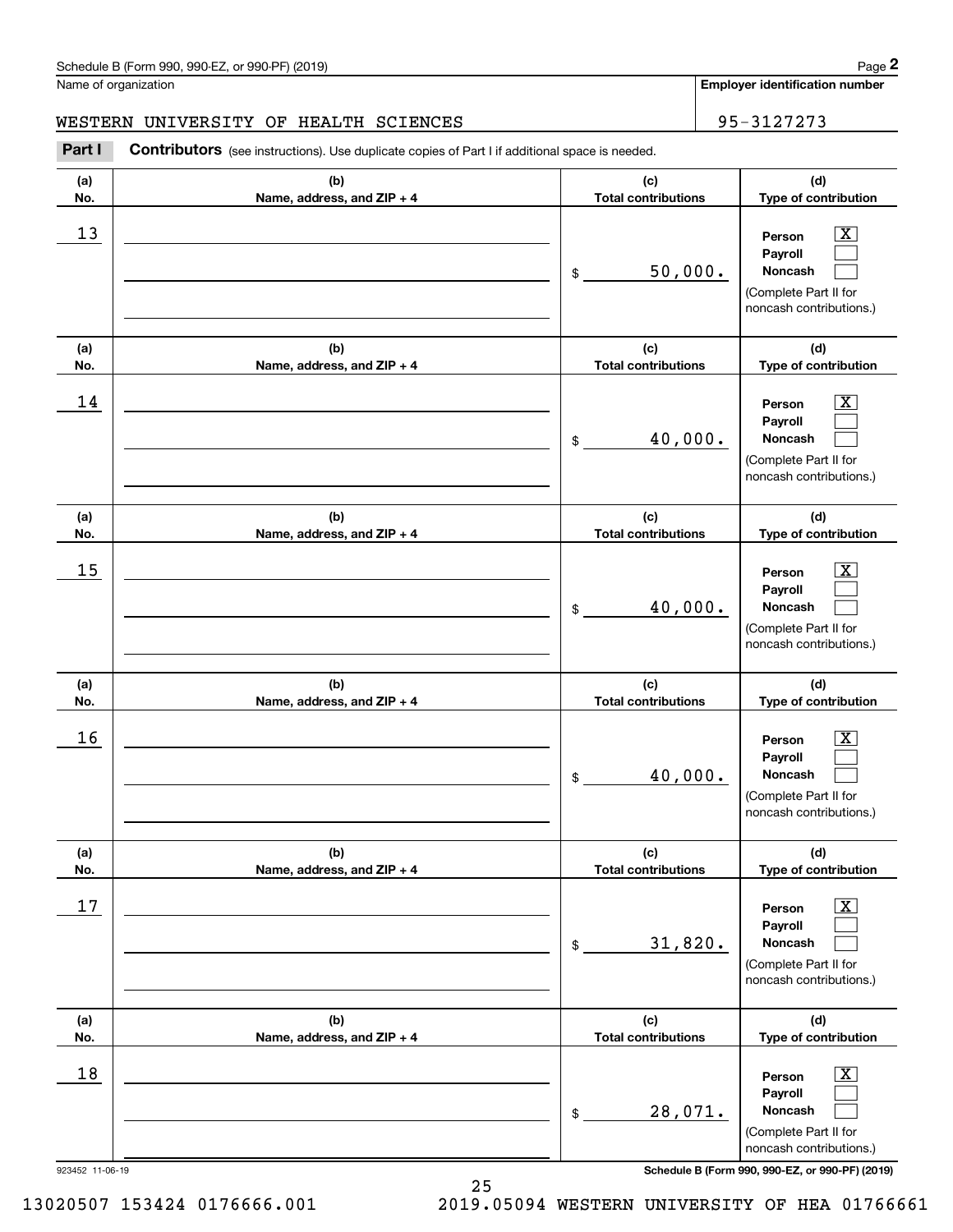#### WESTERN UNIVERSITY OF HEALTH SCIENCES **FOR SEAL ASSESSED ASSESSED** 95-3127273

**(a)No.(b)Name, address, and ZIP + 4 (c)Total contributions (d)Type of contribution PersonPayrollNoncash (a)No.(b)Name, address, and ZIP + 4 (c)Total contributions (d)Type of contribution PersonPayrollNoncash (a)No.(b)Name, address, and ZIP + 4 (c)Total contributions (d)Type of contribution PersonPayrollNoncash (a) No.(b) Name, address, and ZIP + 4 (c) Total contributions (d) Type of contribution PersonPayrollNoncash (a) No.(b) Name, address, and ZIP + 4 (c) Total contributions (d) Type of contribution PersonPayrollNoncash (a) No.(b)Name, address, and ZIP + 4 (c) Total contributions (d)Type of contribution PersonPayrollNoncash Contributors** (see instructions). Use duplicate copies of Part I if additional space is needed. \$(Complete Part II for noncash contributions.) \$(Complete Part II for noncash contributions.) \$(Complete Part II for noncash contributions.) \$(Complete Part II for noncash contributions.) \$(Complete Part II for noncash contributions.) \$(Complete Part II for noncash contributions.) Chedule B (Form 990, 990-EZ, or 990-PF) (2019)<br>Iame of organization<br>**2Part I 2Part I Contributors** (see instructions). Use duplicate copies of Part I if additional space is needed.<br>2Part I **Contributors** (see instructi  $|X|$  $\mathcal{L}^{\text{max}}$  $\mathcal{L}^{\text{max}}$  $\boxed{\text{X}}$  $\mathcal{L}^{\text{max}}$  $\mathcal{L}^{\text{max}}$  $|X|$  $\mathcal{L}^{\text{max}}$  $\mathcal{L}^{\text{max}}$  $\boxed{\text{X}}$  $\mathcal{L}^{\text{max}}$  $\mathcal{L}^{\text{max}}$  $\boxed{\text{X}}$  $\mathcal{L}^{\text{max}}$  $\mathcal{L}^{\text{max}}$  $\boxed{\text{X}}$  $\mathcal{L}^{\text{max}}$  $\mathcal{L}^{\text{max}}$ 19 X 25,000.  $20$  | Person  $\overline{\text{X}}$ 25,000.  $21$  Person X 21,000.  $22$  | Person  $\overline{\text{X}}$ 14,000.  $23$  | Person  $\overline{\text{X}}$ 14,000.  $24$  | Person  $\overline{\text{X}}$ 11,336.

923452 11-06-19 **Schedule B (Form 990, 990-EZ, or 990-PF) (2019)**

13020507 153424 0176666.001 2019.05094 WESTERN UNIVERSITY OF HEA 01766661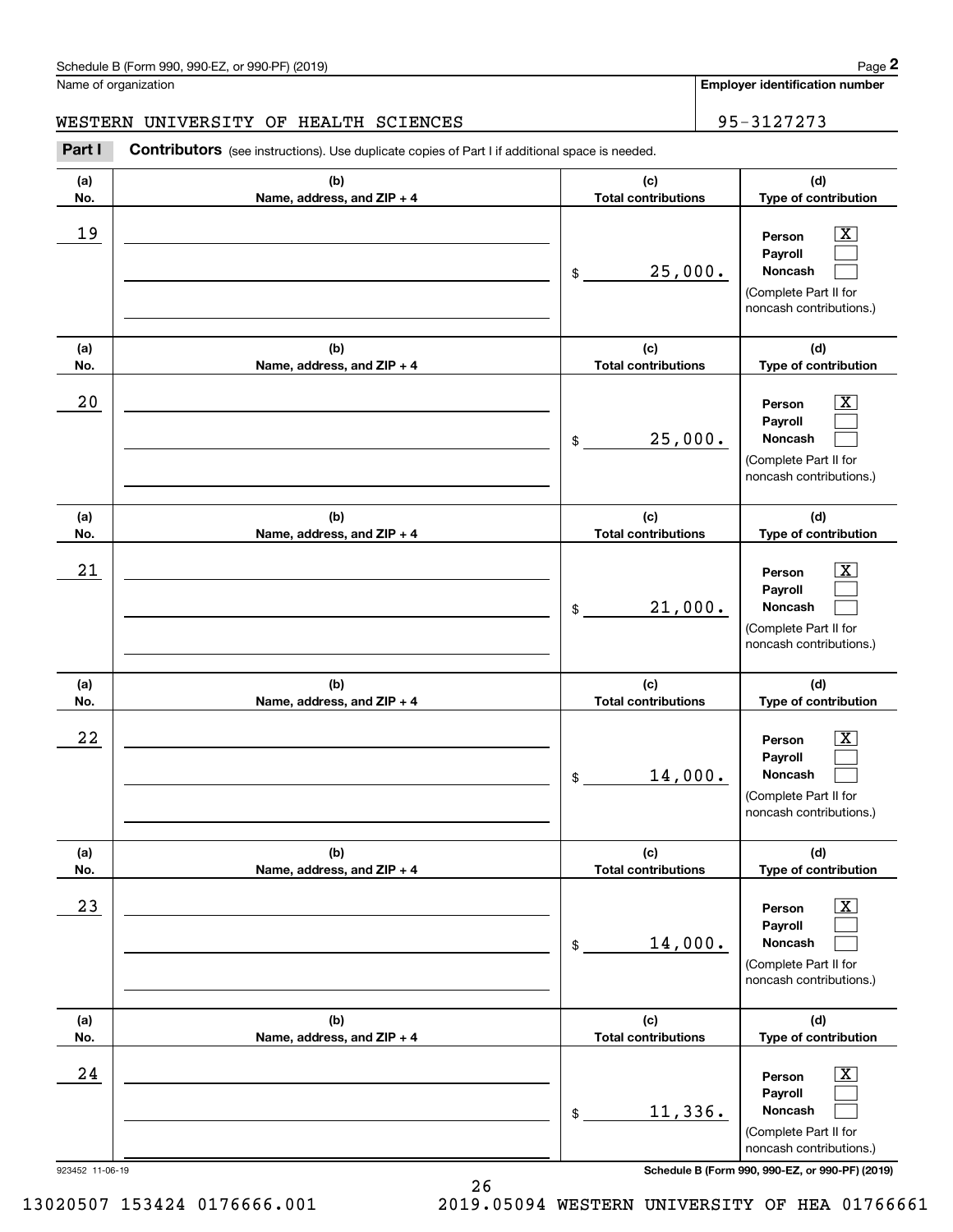#### WESTERN UNIVERSITY OF HEALTH SCIENCES **FOR SEAL ASSESSED ASSESSED** 95-3127273

**(a)No.(b)Name, address, and ZIP + 4 (c)Total contributions (d)Type of contribution PersonPayrollNoncash (a)No.(b)Name, address, and ZIP + 4 (c)Total contributions (d)Type of contribution PersonPayrollNoncash (a)No.(b)Name, address, and ZIP + 4 (c)Total contributions (d)Type of contribution PersonPayrollNoncash (a) No.(b) Name, address, and ZIP + 4 (c) Total contributions (d) Type of contribution PersonPayrollNoncash (a) No.(b) Name, address, and ZIP + 4 (c) Total contributions (d) Type of contribution PersonPayrollNoncash(a) No.(b)Name, address, and ZIP + 4 (c) Total contributions (d)Type of contribution PersonPayrollNoncash Contributors** (see instructions). Use duplicate copies of Part I if additional space is needed. \$(Complete Part II for noncash contributions.) \$(Complete Part II for noncash contributions.) \$(Complete Part II for noncash contributions.) \$(Complete Part II for noncash contributions.) \$(Complete Part II for noncash contributions.) \$(Complete Part II for noncash contributions.) Chedule B (Form 990, 990-EZ, or 990-PF) (2019)<br>Iame of organization<br>**2Part I 2Part I Contributors** (see instructions). Use duplicate copies of Part I if additional space is needed.<br>2Part I **Contributors** (see instructi  $|X|$  $\mathcal{L}^{\text{max}}$  $\mathcal{L}^{\text{max}}$  $\boxed{\text{X}}$  $\mathcal{L}^{\text{max}}$  $\mathcal{L}^{\text{max}}$  $|X|$  $\mathcal{L}^{\text{max}}$  $\mathcal{L}^{\text{max}}$  $\boxed{\text{X}}$  $\mathcal{L}^{\text{max}}$  $\mathcal{L}^{\text{max}}$  $\boxed{\text{X}}$  $\mathcal{L}^{\text{max}}$  $\mathcal{L}^{\text{max}}$  $\boxed{\text{X}}$  $\mathcal{L}^{\text{max}}$  $\mathcal{L}^{\text{max}}$  $25$  | Person  $\overline{\text{X}}$ 10,000.  $26$  | Person  $\overline{\text{X}}$ 10,000.  $27$  | Person  $\overline{\text{X}}$ 10,000.  $28$  | Person  $\overline{\text{X}}$ 10,000.  $29$  | Person  $\overline{\text{X}}$ 10,000. 30 Person X 10,000.

923452 11-06-19 **Schedule B (Form 990, 990-EZ, or 990-PF) (2019)**

13020507 153424 0176666.001 2019.05094 WESTERN UNIVERSITY OF HEA 01766661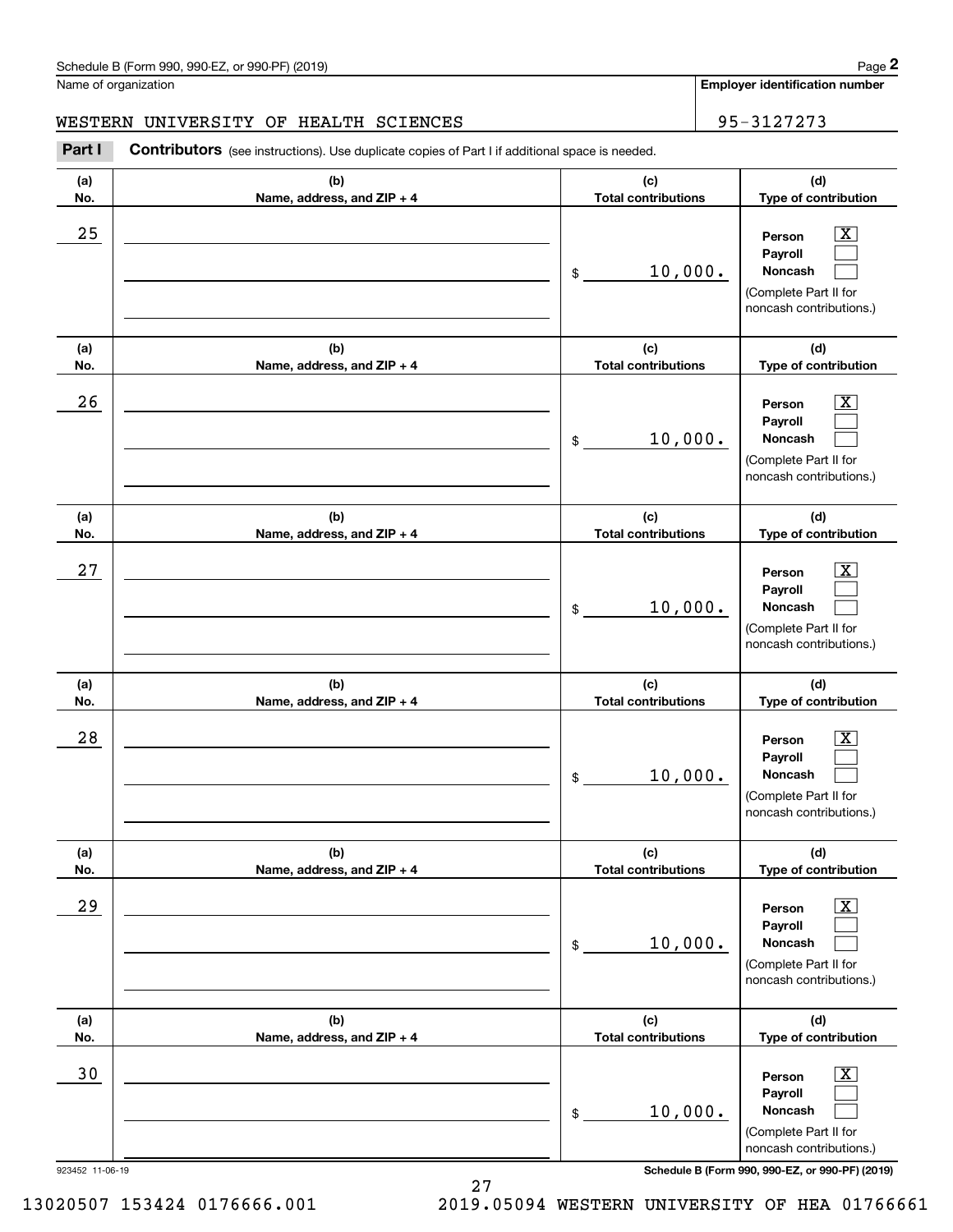#### WESTERN UNIVERSITY OF HEALTH SCIENCES **FOR SEAL ASSESSED ASSESSED** 95-3127273

**(a)No.(b)Name, address, and ZIP + 4 (c)Total contributions (d)Type of contribution PersonPayrollNoncash (a)No.(b)Name, address, and ZIP + 4 (c)Total contributions (d)Type of contribution PersonPayrollNoncash (a)No.(b)Name, address, and ZIP + 4 (c)Total contributions (d)Type of contribution PersonPayrollNoncash (a) No.(b) Name, address, and ZIP + 4 (c) Total contributions (d) Type of contribution PersonPayrollNoncash (a) No.(b) Name, address, and ZIP + 4 (c) Total contributions (d) Type of contribution PersonPayrollNoncash (a) No.(b)Name, address, and ZIP + 4 (c) Total contributions (d)Type of contribution PersonPayrollNoncash Contributors** (see instructions). Use duplicate copies of Part I if additional space is needed. \$(Complete Part II for noncash contributions.) \$(Complete Part II for noncash contributions.) \$(Complete Part II for noncash contributions.) \$(Complete Part II for noncash contributions.) \$(Complete Part II for noncash contributions.) \$(Complete Part II for noncash contributions.) Chedule B (Form 990, 990-EZ, or 990-PF) (2019)<br>Iame of organization<br>**2Part I 2Part I Contributors** (see instructions). Use duplicate copies of Part I if additional space is needed.<br>2Part I **Contributors** (see instructi  $|X|$  $\mathcal{L}^{\text{max}}$  $\mathcal{L}^{\text{max}}$  $\boxed{\text{X}}$  $\mathcal{L}^{\text{max}}$  $\mathcal{L}^{\text{max}}$  $|X|$  $\mathcal{L}^{\text{max}}$  $\mathcal{L}^{\text{max}}$  $\boxed{\text{X}}$  $\mathcal{L}^{\text{max}}$  $\mathcal{L}^{\text{max}}$  $\boxed{\text{X}}$  $\mathcal{L}^{\text{max}}$  $\mathcal{L}^{\text{max}}$  $\boxed{\text{X}}$  $\mathcal{L}^{\text{max}}$  $\mathcal{L}^{\text{max}}$ 31 Person X 10,000.  $32$  | Person  $\overline{\text{X}}$ 10,000. 33 Person X 10,000.  $34$  | Person  $\overline{\text{X}}$ 10,000.  $35$  | Person  $\overline{\text{X}}$ 9,600.  $36$  Person X 9,000.

923452 11-06-19 **Schedule B (Form 990, 990-EZ, or 990-PF) (2019)**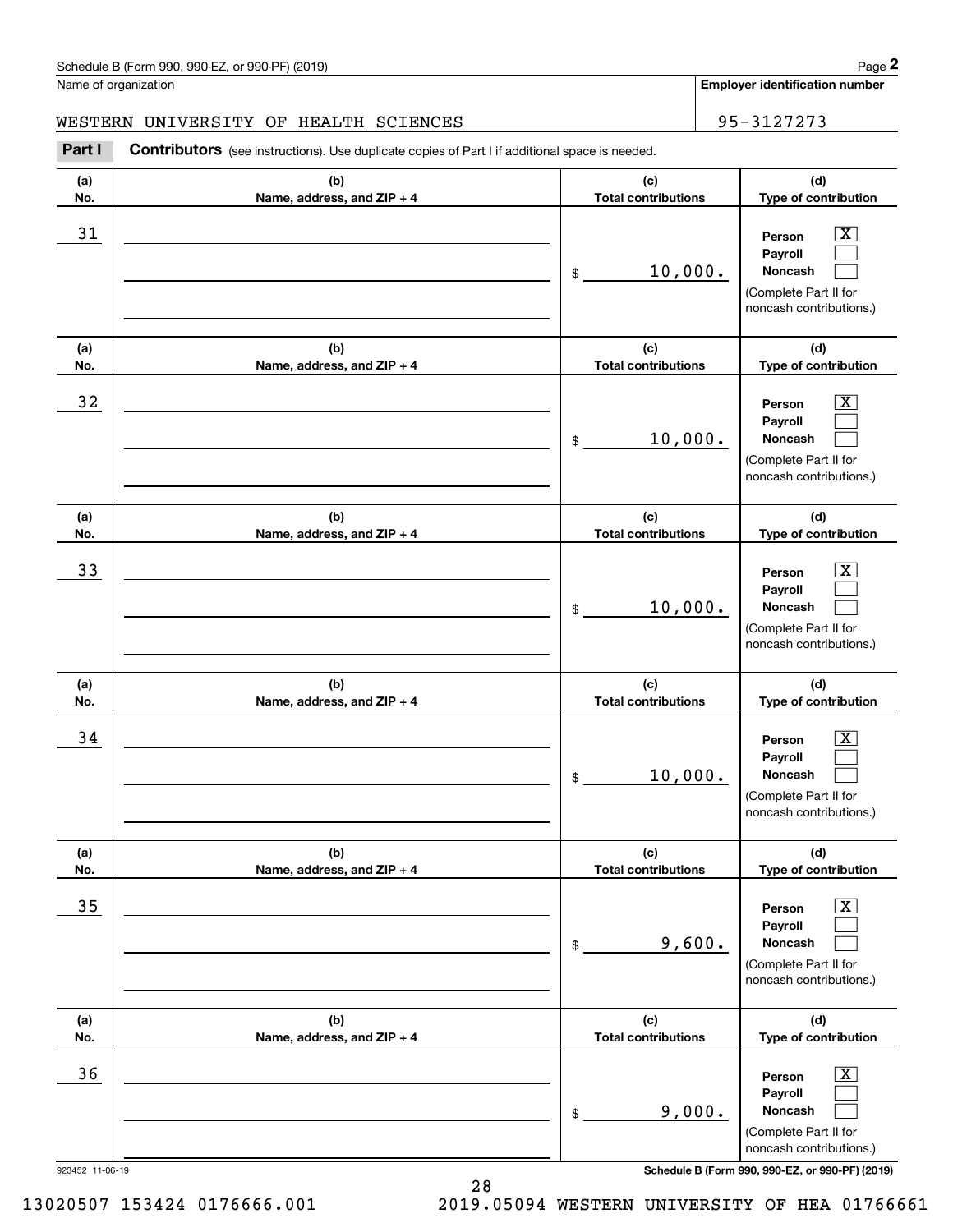#### WESTERN UNIVERSITY OF HEALTH SCIENCES **FOR SEAL ASSESSED ASSESSED** 95-3127273

**(a)No.(b)Name, address, and ZIP + 4 (c)Total contributions (d)Type of contribution PersonPayrollNoncash (a)No.(b)Name, address, and ZIP + 4 (c)Total contributions (d)Type of contribution PersonPayrollNoncash (a)No.(b)Name, address, and ZIP + 4 (c)Total contributions (d)Type of contribution PersonPayrollNoncash (a) No.(b)Name, address, and ZIP + 4 (c) Total contributions (d) Type of contribution PersonPayrollNoncash(a) No.(b)Name, address, and ZIP + 4 (c) Total contributions (d) Type of contribution PersonPayrollNoncash (a) No.(b)Name, address, and ZIP + 4 (c) Total contributions (d)Type of contribution PersonPayrollNoncash Contributors** (see instructions). Use duplicate copies of Part I if additional space is needed. \$(Complete Part II for noncash contributions.) \$(Complete Part II for noncash contributions.) \$(Complete Part II for noncash contributions.) \$(Complete Part II for noncash contributions.) \$(Complete Part II for noncash contributions.) \$(Complete Part II for noncash contributions.) Chedule B (Form 990, 990-EZ, or 990-PF) (2019)<br>Iame of organization<br>**2Part I 2Part I Contributors** (see instructions). Use duplicate copies of Part I if additional space is needed.<br>2Part I **Contributors** (see instructi  $|X|$  $\mathcal{L}^{\text{max}}$  $\mathcal{L}^{\text{max}}$  $\boxed{\text{X}}$  $\mathcal{L}^{\text{max}}$  $\mathcal{L}^{\text{max}}$  $|X|$  $\mathcal{L}^{\text{max}}$  $\mathcal{L}^{\text{max}}$  $\boxed{\text{X}}$  $\mathcal{L}^{\text{max}}$  $\mathcal{L}^{\text{max}}$  $\boxed{\text{X}}$  $\mathcal{L}^{\text{max}}$  $\mathcal{L}^{\text{max}}$  $\boxed{\text{X}}$  $\mathcal{L}^{\text{max}}$  $\mathcal{L}^{\text{max}}$ 37 X 8,913. 38 X 8,000. 39 X 8,000. 40 Person X 7,000. 41 | Person X 6,536. 42 Person X 6,375.

923452 11-06-19 **Schedule B (Form 990, 990-EZ, or 990-PF) (2019)**

13020507 153424 0176666.001 2019.05094 WESTERN UNIVERSITY OF HEA 01766661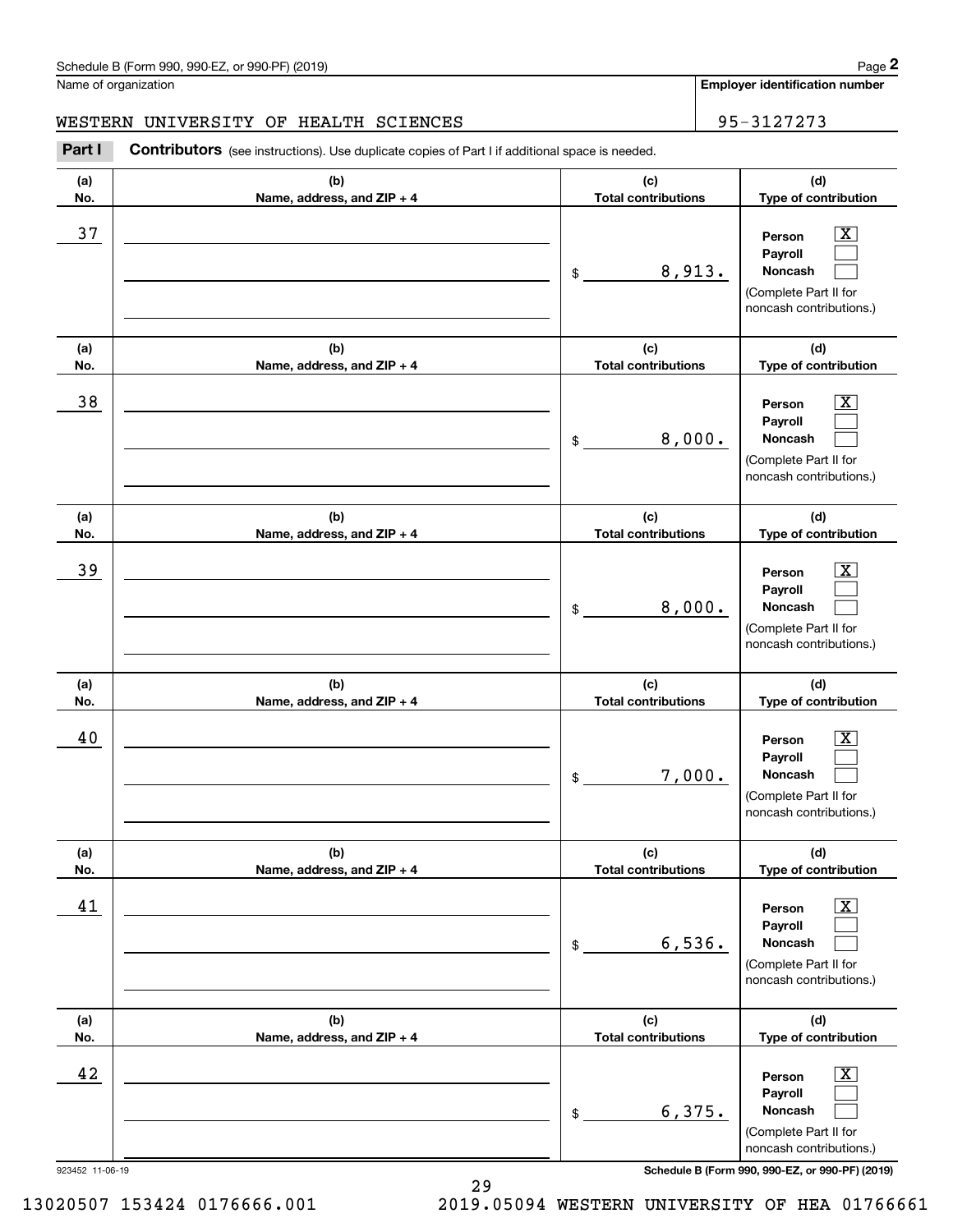#### WESTERN UNIVERSITY OF HEALTH SCIENCES **FOR SEAL ASSESSED ASSESSED** 95-3127273

**(a)No.(b)Name, address, and ZIP + 4 (c)Total contributions (d)Type of contribution PersonPayrollNoncash (a)No.(b)Name, address, and ZIP + 4 (c)Total contributions (d)Type of contribution PersonPayrollNoncash (a)No.(b)Name, address, and ZIP + 4 (c)Total contributions (d)Type of contribution PersonPayrollNoncash (a) No.(b)Name, address, and ZIP + 4 (c) Total contributions (d) Type of contribution PersonPayrollNoncash(a) No.(b)Name, address, and ZIP + 4 (c) Total contributions (d) Type of contribution PersonPayrollNoncash (a) No.(b)Name, address, and ZIP + 4 (c) Total contributions (d)Type of contribution PersonPayrollNoncash Contributors** (see instructions). Use duplicate copies of Part I if additional space is needed. \$(Complete Part II for noncash contributions.) \$(Complete Part II for noncash contributions.) \$(Complete Part II for noncash contributions.) \$(Complete Part II for noncash contributions.) \$(Complete Part II for noncash contributions.) \$(Complete Part II for noncash contributions.) Chedule B (Form 990, 990-EZ, or 990-PF) (2019)<br>Iame of organization<br>**2Part I 2Part I Contributors** (see instructions). Use duplicate copies of Part I if additional space is needed.<br>2Part I **Contributors** (see instructi  $|X|$  $\mathcal{L}^{\text{max}}$  $\mathcal{L}^{\text{max}}$  $\boxed{\text{X}}$  $\mathcal{L}^{\text{max}}$  $\mathcal{L}^{\text{max}}$  $|X|$  $\mathcal{L}^{\text{max}}$  $\mathcal{L}^{\text{max}}$  $\boxed{\text{X}}$  $\mathcal{L}^{\text{max}}$  $\mathcal{L}^{\text{max}}$  $\boxed{\text{X}}$  $\mathcal{L}^{\text{max}}$  $\mathcal{L}^{\text{max}}$  $\boxed{\text{X}}$  $\mathcal{L}^{\text{max}}$  $\mathcal{L}^{\text{max}}$ 43 Person X 6,202. 44 X 6,000. 45 X 5,860. 46 X 5,650. 47 X 5,100. 48 X 5,000.

923452 11-06-19 **Schedule B (Form 990, 990-EZ, or 990-PF) (2019)**

13020507 153424 0176666.001 2019.05094 WESTERN UNIVERSITY OF HEA 01766661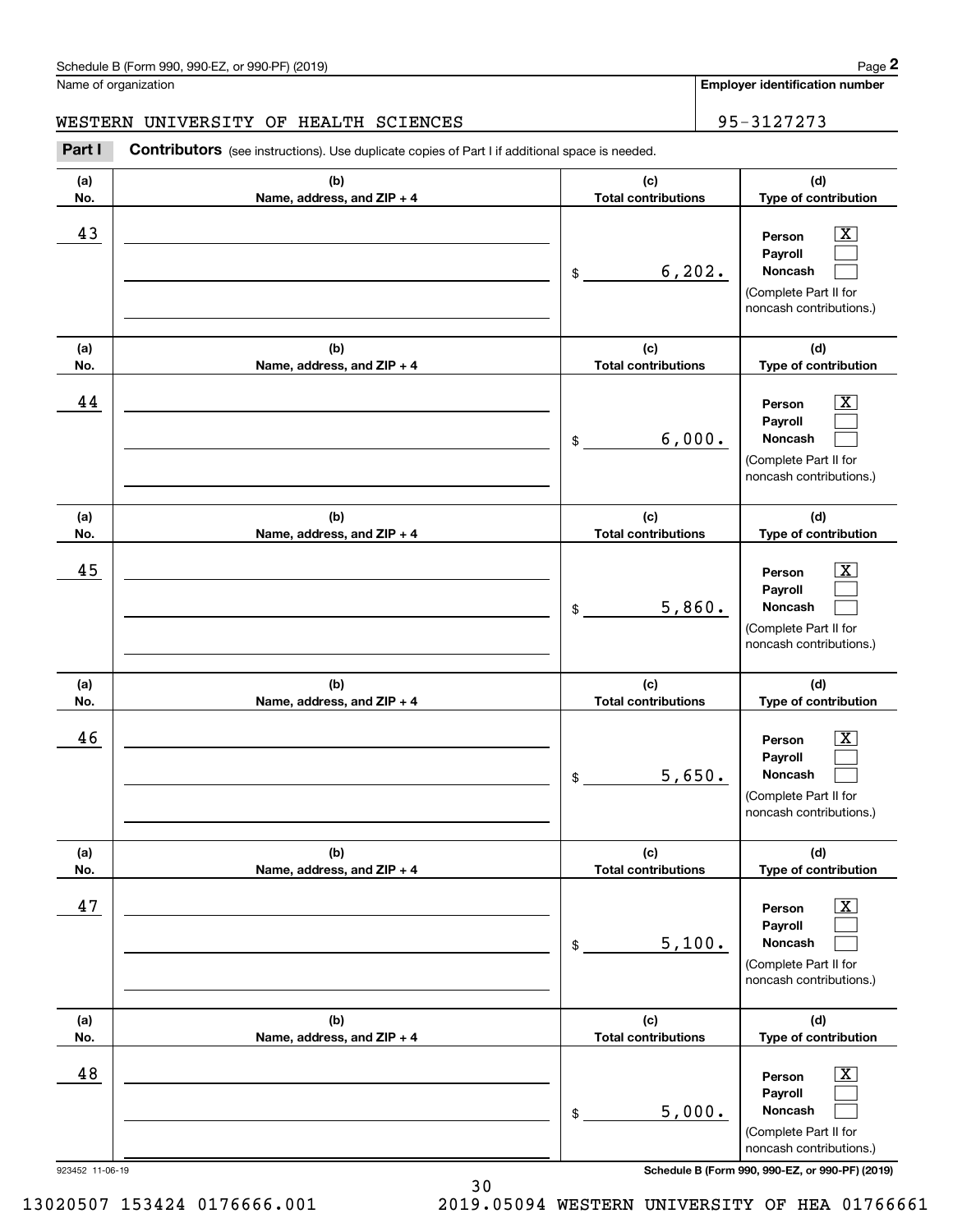#### WESTERN UNIVERSITY OF HEALTH SCIENCES **FOR SEAL ASSESSED ASSESSED** 95-3127273

**(a)No.(b)Name, address, and ZIP + 4 (c)Total contributions (d)Type of contribution PersonPayrollNoncash (a)No.(b)Name, address, and ZIP + 4 (c)Total contributions (d)Type of contribution PersonPayrollNoncash (a)No.(b)Name, address, and ZIP + 4 (c)Total contributions (d)Type of contribution PersonPayrollNoncash (a) No.(b)Name, address, and ZIP + 4 (c) Total contributions (d) Type of contribution PersonPayrollNoncash(a) No.(b)Name, address, and ZIP + 4 (c) Total contributions (d) Type of contribution PersonPayrollNoncash (a) No.(b)Name, address, and ZIP + 4 (c) Total contributions (d)Type of contribution PersonPayrollNoncash Contributors** (see instructions). Use duplicate copies of Part I if additional space is needed. \$(Complete Part II for noncash contributions.) \$(Complete Part II for noncash contributions.) \$(Complete Part II for noncash contributions.) \$(Complete Part II for noncash contributions.) \$(Complete Part II for noncash contributions.) \$(Complete Part II for noncash contributions.) Chedule B (Form 990, 990-EZ, or 990-PF) (2019)<br>Iame of organization<br>**2Part I 2Part I Contributors** (see instructions). Use duplicate copies of Part I if additional space is needed.<br>2Part I **Contributors** (see instructi  $|X|$  $\mathcal{L}^{\text{max}}$  $\mathcal{L}^{\text{max}}$  $\boxed{\text{X}}$  $\mathcal{L}^{\text{max}}$  $\mathcal{L}^{\text{max}}$  $|X|$  $\mathcal{L}^{\text{max}}$  $\mathcal{L}^{\text{max}}$  $\boxed{\text{X}}$  $\mathcal{L}^{\text{max}}$  $\mathcal{L}^{\text{max}}$  $\boxed{\text{X}}$  $\mathcal{L}^{\text{max}}$  $\mathcal{L}^{\text{max}}$  $\boxed{\text{X}}$  $\mathcal{L}^{\text{max}}$  $\mathcal{L}^{\text{max}}$ 49 X 5,000. 50 Person X 5,000. 51 X 5,000. 52 | Person X 5,000. 53 | Person X 5,000. 54 X 5,000.

923452 11-06-19 **Schedule B (Form 990, 990-EZ, or 990-PF) (2019)**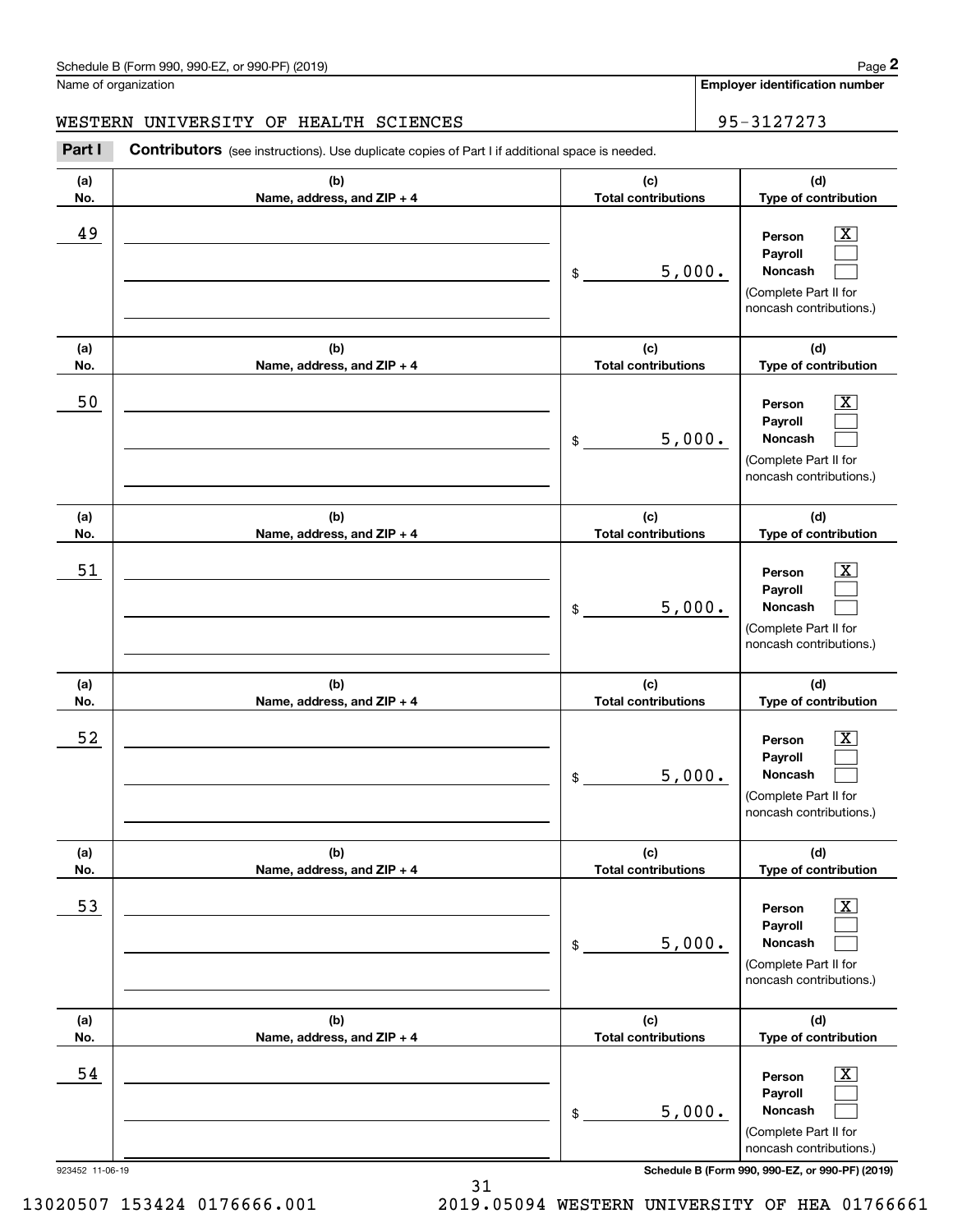#### WESTERN UNIVERSITY OF HEALTH SCIENCES **FOR SEAL ASSESSED ASSESSED** 95-3127273

**(a)No.(b)Name, address, and ZIP + 4 (c)Total contributions (d)Type of contribution PersonPayrollNoncash (a)No.(b)Name, address, and ZIP + 4 (c)Total contributions (d)Type of contribution PersonPayrollNoncash (a)No.(b)Name, address, and ZIP + 4 (c)Total contributions (d)Type of contribution PersonPayrollNoncash (a) No.(b)Name, address, and ZIP + 4 (c) Total contributions (d) Type of contribution PersonPayrollNoncash(a) No.(b)Name, address, and ZIP + 4 (c) Total contributions (d) Type of contribution PersonPayrollNoncash (a) No.(b)Name, address, and ZIP + 4 (c) Total contributions (d)Type of contribution PersonPayrollNoncash Contributors** (see instructions). Use duplicate copies of Part I if additional space is needed. \$(Complete Part II for noncash contributions.) \$(Complete Part II for noncash contributions.) \$(Complete Part II for noncash contributions.) \$(Complete Part II for noncash contributions.) \$(Complete Part II for noncash contributions.) \$(Complete Part II for noncash contributions.) Chedule B (Form 990, 990-EZ, or 990-PF) (2019)<br>Iame of organization<br>**2Part I 2Part I Contributors** (see instructions). Use duplicate copies of Part I if additional space is needed.<br>2Part I **Contributors** (see instructi  $|X|$  $\mathcal{L}^{\text{max}}$  $\mathcal{L}^{\text{max}}$  $\boxed{\text{X}}$  $\mathcal{L}^{\text{max}}$  $\mathcal{L}^{\text{max}}$  $|X|$  $\mathcal{L}^{\text{max}}$  $\mathcal{L}^{\text{max}}$  $\boxed{\text{X}}$  $\mathcal{L}^{\text{max}}$  $\mathcal{L}^{\text{max}}$  $\boxed{\text{X}}$  $\mathcal{L}^{\text{max}}$  $\mathcal{L}^{\text{max}}$  $\boxed{\text{X}}$  $\mathcal{L}^{\text{max}}$  $\mathcal{L}^{\text{max}}$ 55 | Person X 5,000. 56 | Person X 5,000. 57 X 5,000. 58 X 5,000. 59 X 5,000. 60 Person X 5,000.

923452 11-06-19 **Schedule B (Form 990, 990-EZ, or 990-PF) (2019)**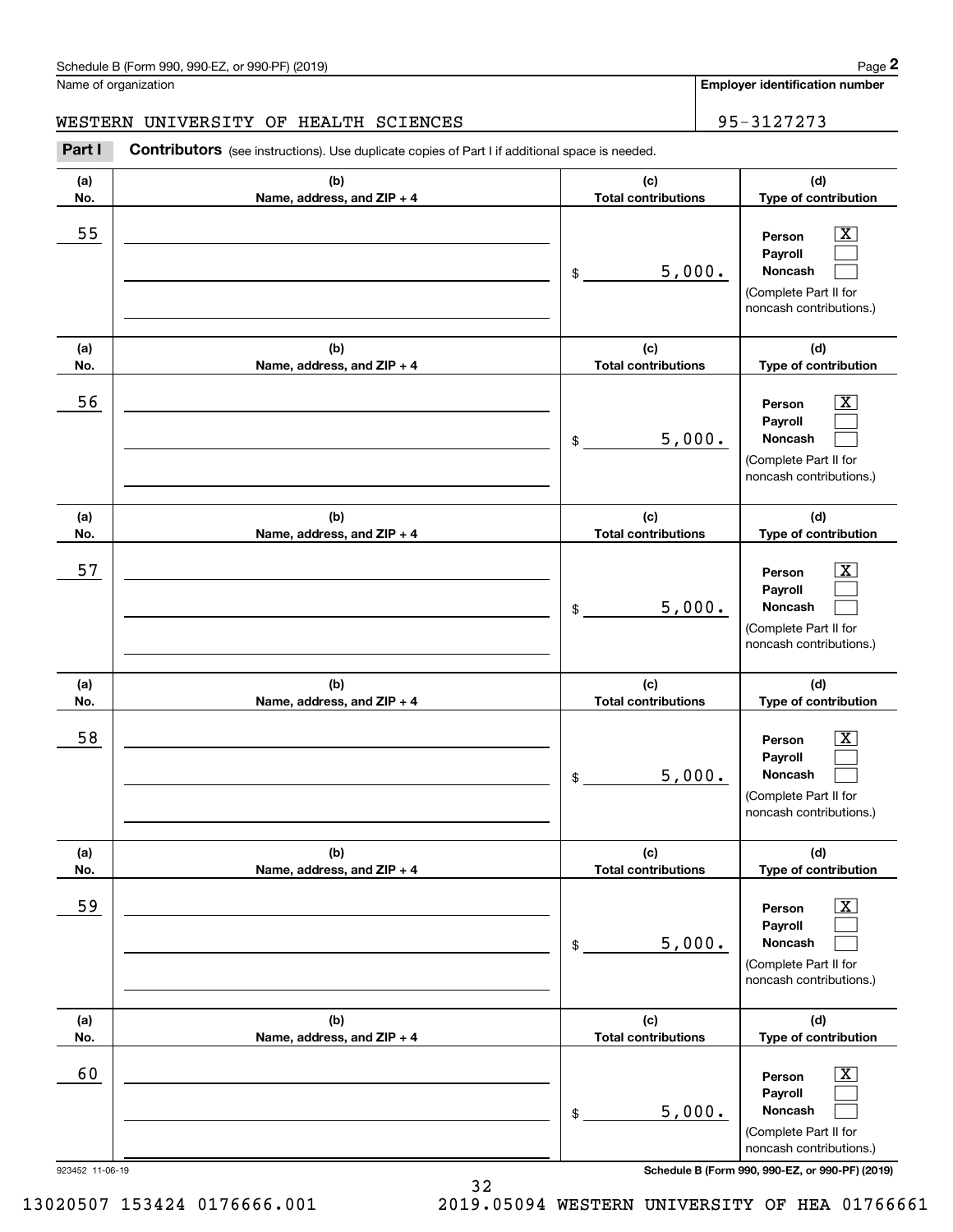#### WESTERN UNIVERSITY OF HEALTH SCIENCES **FOR SEAL ASSESSED ASSESSED** 95-3127273

**(a)No.(b)Name, address, and ZIP + 4 (c)Total contributions (d)Type of contribution PersonPayrollNoncash (a)No.(b)Name, address, and ZIP + 4 (c)Total contributions (d)Type of contribution PersonPayrollNoncash (a)No.(b)Name, address, and ZIP + 4 (c)Total contributions (d)Type of contribution PersonPayrollNoncash (a) No.(b)Name, address, and ZIP + 4 (c) Total contributions (d) Type of contribution PersonPayrollNoncash (a) No.(b)Name, address, and ZIP + 4 (c) Total contributions (d) Type of contribution PersonPayrollNoncash (a) No.(b)Name, address, and ZIP + 4 (c) Total contributions (d)Type of contribution PersonPayrollNoncash Contributors** (see instructions). Use duplicate copies of Part I if additional space is needed. \$(Complete Part II for noncash contributions.) \$(Complete Part II for noncash contributions.) \$(Complete Part II for noncash contributions.) \$(Complete Part II for noncash contributions.) \$(Complete Part II for noncash contributions.) \$(Complete Part II for noncash contributions.) Chedule B (Form 990, 990-EZ, or 990-PF) (2019)<br>Iame of organization<br>**2Part I 2Part I Contributors** (see instructions). Use duplicate copies of Part I if additional space is needed.<br>2Part I **Contributors** (see instructi  $|X|$  $\mathcal{L}^{\text{max}}$  $\mathcal{L}^{\text{max}}$  $\boxed{\text{X}}$  $\mathcal{L}^{\text{max}}$  $\mathcal{L}^{\text{max}}$  $|X|$  $\mathcal{L}^{\text{max}}$  $\mathcal{L}^{\text{max}}$  $\boxed{\text{X}}$  $\mathcal{L}^{\text{max}}$  $\mathcal{L}^{\text{max}}$  $\boxed{\text{X}}$  $\mathcal{L}^{\text{max}}$  $\mathcal{L}^{\text{max}}$  $\boxed{\text{X}}$  $\mathcal{L}^{\text{max}}$  $\mathcal{L}^{\text{max}}$ 61 X 5,000. 62 X 5,000. 63 | Person X 5,000. 64 X 5,000. 65 X 5,000. 66 X 5,000.

33

923452 11-06-19 **Schedule B (Form 990, 990-EZ, or 990-PF) (2019)**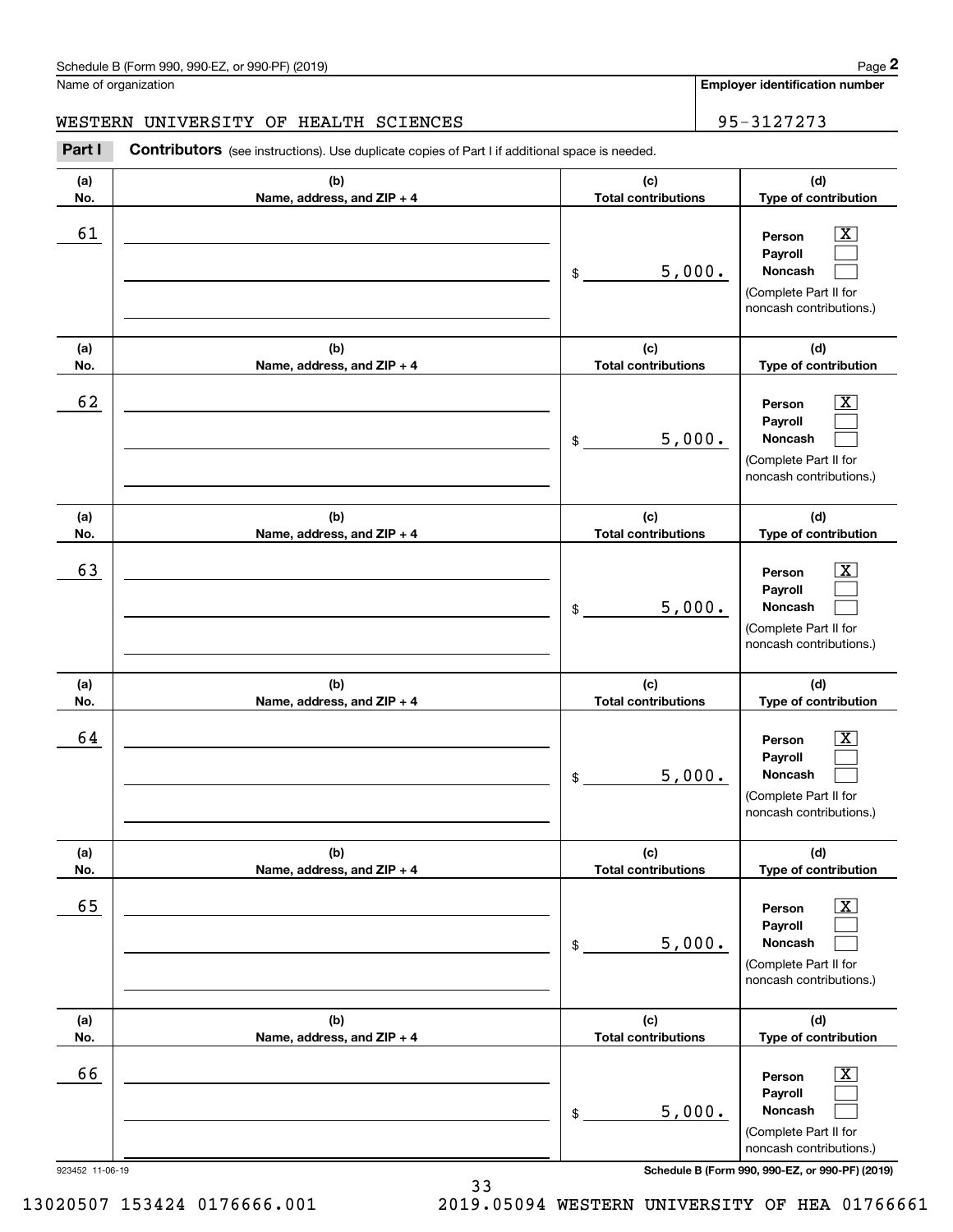#### WESTERN UNIVERSITY OF HEALTH SCIENCES **FOR SEAL ASSESSED ASSESSED** 95-3127273

**(a)No.(b)Name, address, and ZIP + 4 (c)Total contributions (d)Type of contribution PersonPayrollNoncash (a)No.(b)Name, address, and ZIP + 4 (c)Total contributions (d)Type of contribution PersonPayrollNoncash (a)No.(b)Name, address, and ZIP + 4 (c)Total contributions (d)Type of contribution PersonPayrollNoncash (a) No.(b) Name, address, and ZIP + 4 (c) Total contributions (d) Type of contribution PersonPayrollNoncash (a) No.(b) Name, address, and ZIP + 4 (c) Total contributions (d) Type of contribution PersonPayrollNoncash (a) No.(b)Name, address, and ZIP + 4 (c) Total contributions (d)Type of contribution PersonPayrollNoncash Contributors** (see instructions). Use duplicate copies of Part I if additional space is needed. \$(Complete Part II for noncash contributions.) \$(Complete Part II for noncash contributions.) \$(Complete Part II for noncash contributions.) \$(Complete Part II for noncash contributions.) \$(Complete Part II for noncash contributions.) \$(Complete Part II for noncash contributions.) Chedule B (Form 990, 990-EZ, or 990-PF) (2019)<br>Iame of organization<br>**2Part I 2Part I Contributors** (see instructions). Use duplicate copies of Part I if additional space is needed.<br>2Part I **Contributors** (see instructi  $|X|$  $\mathcal{L}^{\text{max}}$  $\boxed{\text{X}}$  $\boxed{\text{X}}$  $\mathcal{L}^{\text{max}}$  $\overline{\mathbf{X}}$  $|X|$  $\mathcal{L}^{\text{max}}$  $\boxed{\text{X}}$  $\boxed{\text{X}}$  $\mathcal{L}^{\text{max}}$  $\lceil \text{X} \rceil$  $\boxed{\text{X}}$  $\mathcal{L}^{\text{max}}$  $\sqrt{X}$  $\lfloor x \rfloor$  $\mathcal{L}^{\text{max}}$  $\boxed{\text{X}}$ 67 X  $11,218.$ 68 X 120,432. X 69 X 16,971. X 70 X  $16,833.$ 71 X  $29,700.$ 72 X 76,708. X

923452 11-06-19 **Schedule B (Form 990, 990-EZ, or 990-PF) (2019)**

13020507 153424 0176666.001 2019.05094 WESTERN UNIVERSITY OF HEA 01766661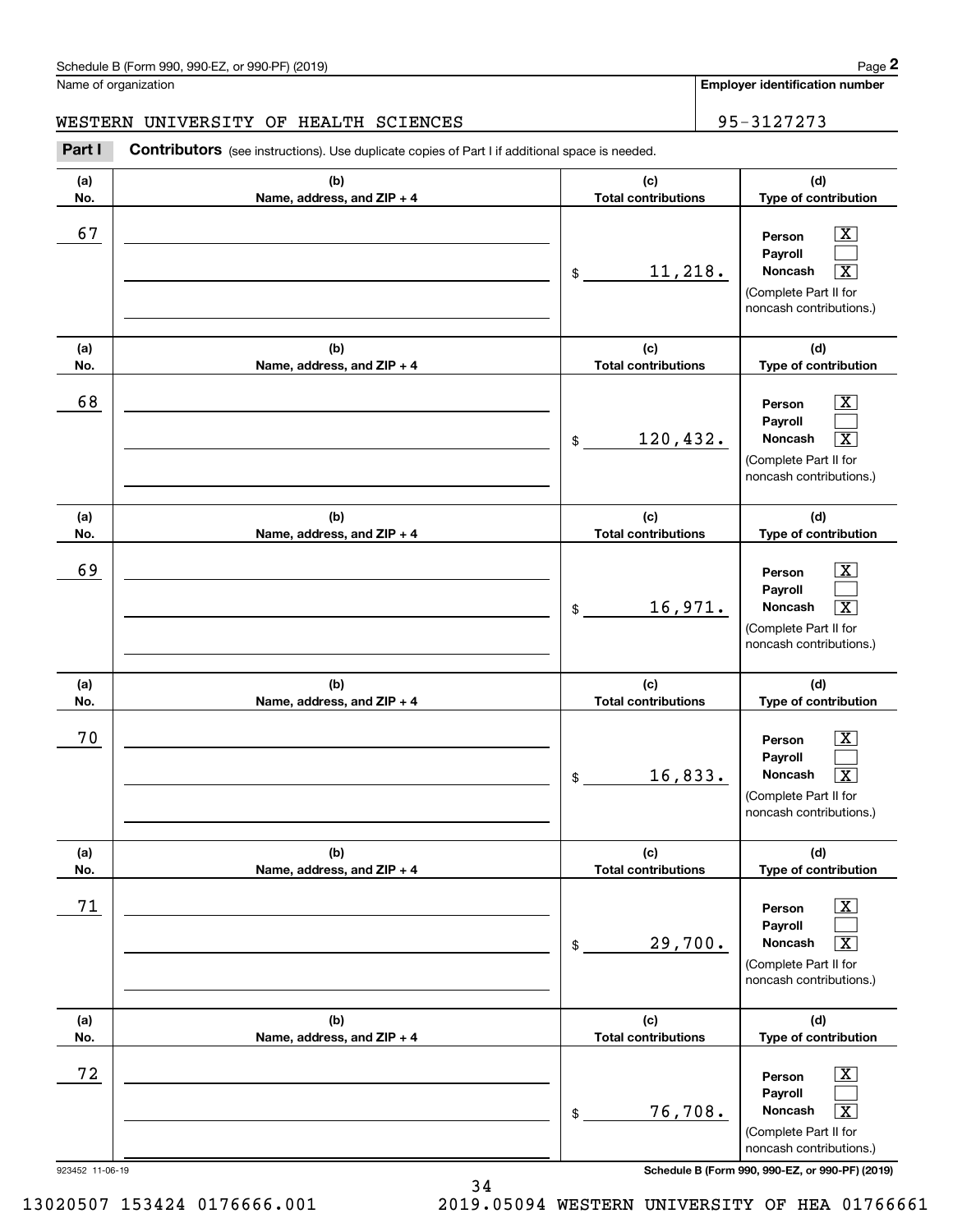#### WESTERN UNIVERSITY OF HEALTH SCIENCES **FOR SEAL ASSESSED ASSESSED** 95-3127273

**(a)No.(b)Name, address, and ZIP + 4 (c)Total contributions (d)Type of contribution PersonPayrollNoncash (a)No.(b)Name, address, and ZIP + 4 (c)Total contributions (d)Type of contribution PersonPayrollNoncash (a)No.(b)Name, address, and ZIP + 4 (c)Total contributions (d)Type of contribution PersonPayrollNoncash (a) No.(b) Name, address, and ZIP + 4 (c) Total contributions (d) Type of contribution PersonPayrollNoncash(a) No.(b) Name, address, and ZIP + 4 (c) Total contributions (d) Type of contribution PersonPayrollNoncash(a) No.(b)Name, address, and ZIP + 4 (c) Total contributions (d)Type of contribution PersonPayrollNoncash** Contributors (see instructions). Use duplicate copies of Part I if additional space is needed. \$(Complete Part II for noncash contributions.) \$(Complete Part II for noncash contributions.) \$(Complete Part II for noncash contributions.) \$(Complete Part II for noncash contributions.) \$(Complete Part II for noncash contributions.) \$(Complete Part II for noncash contributions.) Chedule B (Form 990, 990-EZ, or 990-PF) (2019)<br>Iame of organization<br>**2Part I 2Part I Contributors** (see instructions). Use duplicate copies of Part I if additional space is needed.<br>2Part I **Contributors** (see instructi  $|X|$  $\mathcal{L}^{\text{max}}$  $\boxed{\text{X}}$  $\mathcal{L}^{\text{max}}$  $\mathcal{L}^{\text{max}}$  $\mathcal{L}^{\text{max}}$  $\mathcal{L}^{\text{max}}$  $\mathcal{L}^{\text{max}}$  $\mathcal{L}^{\text{max}}$  $\mathcal{L}^{\text{max}}$  $\mathcal{L}^{\text{max}}$  $\mathcal{L}^{\text{max}}$  $\mathcal{L}^{\text{max}}$  $\mathcal{L}^{\text{max}}$  $\mathcal{L}^{\text{max}}$  $\mathcal{L}^{\text{max}}$  $\mathcal{L}^{\text{max}}$  $\mathcal{L}^{\text{max}}$ 73 X  $168,000.$ 

923452 11-06-19 **Schedule B (Form 990, 990-EZ, or 990-PF) (2019)**

13020507 153424 0176666.001 2019.05094 WESTERN UNIVERSITY OF HEA 01766661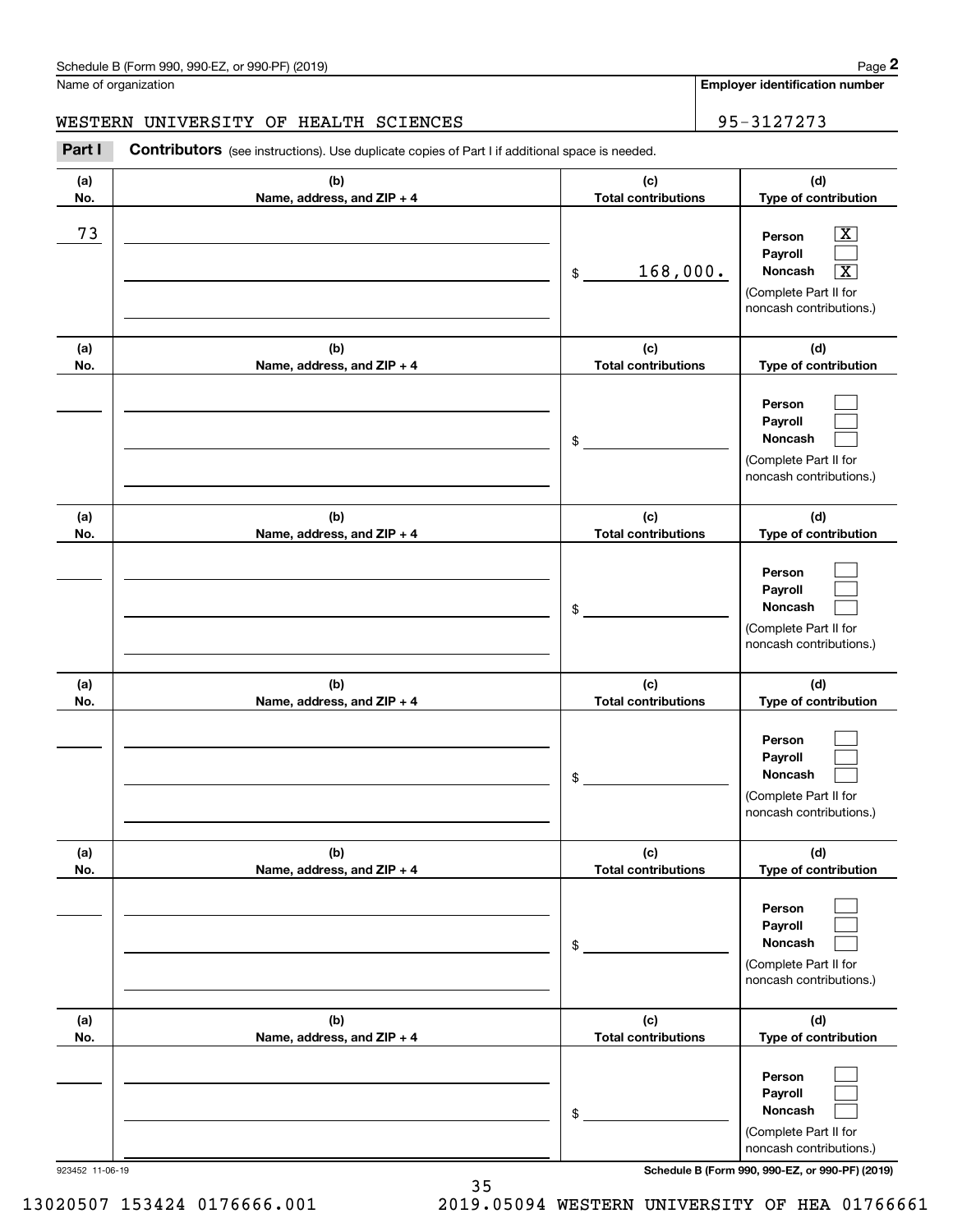WESTERN UNIVERSITY OF HEALTH SCIENCES **195-3127273** 

**(a)No.fromPart I (c)FMV (or estimate) (b)Description of noncash property given (d)Date received (a)No.fromPart I (c) FMV (or estimate) (b) Description of noncash property given (d) Date received (a)No.fromPart I (c)FMV (or estimate) (b) Description of noncash property given (d) Date received (a) No.fromPart I (c)FMV (or estimate) (b)Description of noncash property given (d)Date received (a) No.fromPart I (c)FMV (or estimate) (b)Description of noncash property given (d)Date received (a) No.fromPart I (c)FMV (or estimate) (b)Description of noncash property given (d)Date received** Noncash Property (see instructions). Use duplicate copies of Part II if additional space is needed. (See instructions.) \$(See instructions.) \$(See instructions.) \$(See instructions.)  $$$ (See instructions.) \$(See instructions.) \$Chedule B (Form 990, 990-EZ, or 990-PF) (2019)<br>Iame of organization<br>**IBSTERN UNIVERSITY OF HEALTH SCIENCES**<br>**Part II** Noncash Property (see instructions). Use duplicate copies of Part II if additional space is needed. 67 06/30/20 68 06/30/20 11,218. SNOW GLOBES 120,432. MEDICAL EQUIPMENT 69 16,971. 06/30/20 DONATED DRUGS 70 16,833. 06/30/20 PET FOOD 71 29,700. 06/30/20 MEDICAL EQUIPMENT 72 76,708. 06/30/20 PET FOOD

36

923453 11-06-19 **Schedule B (Form 990, 990-EZ, or 990-PF) (2019)**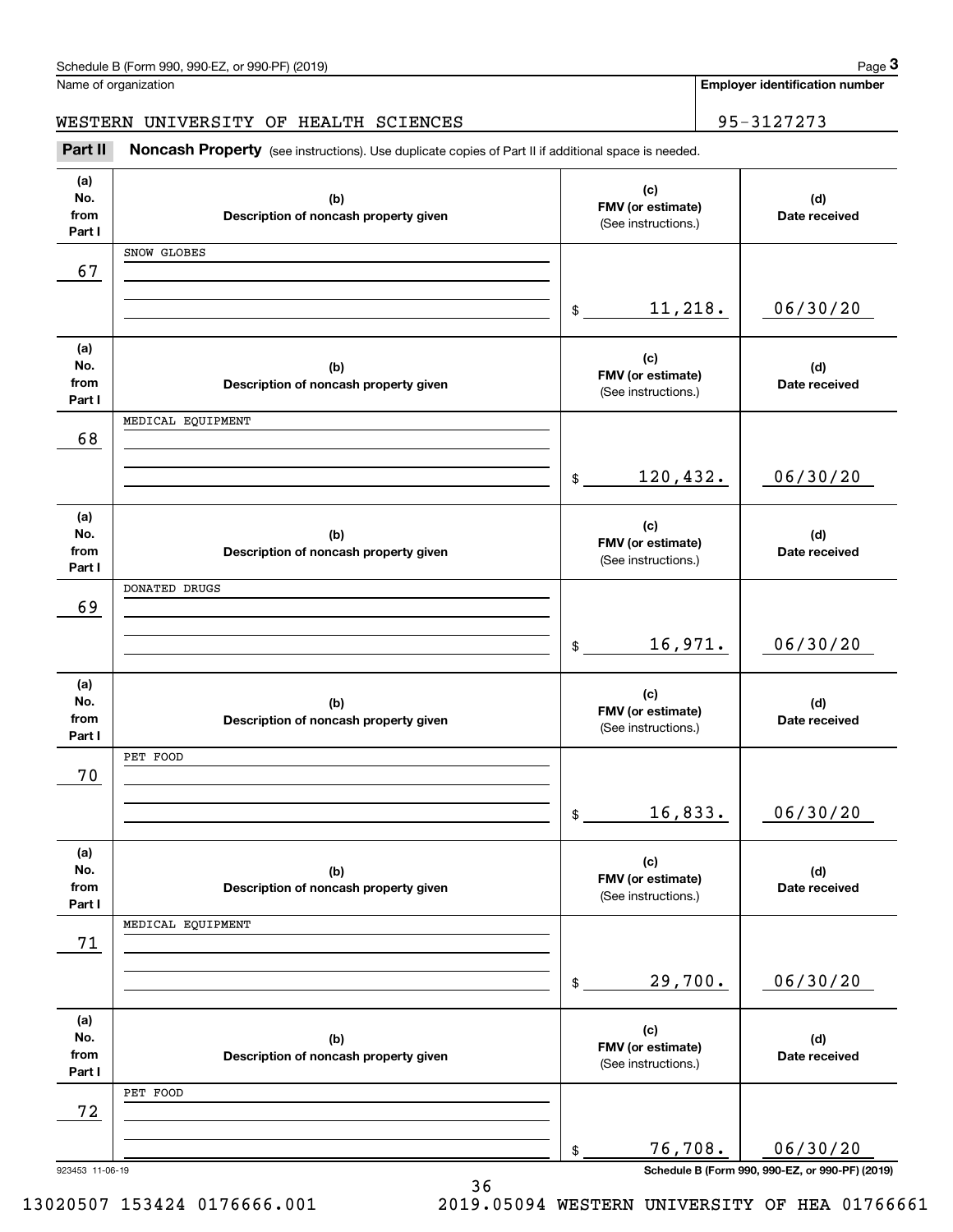**Employer identification number**

WESTERN UNIVERSITY OF HEALTH SCIENCES | 95-3127273

# (see instructions). Use duplicate copies of Part II if additional space is needed.<br> **1990-1990 Interpoper instructions** of Part II if additional space is needed.<br> **1998-2127273**<br> **1998-2127273**<br> **1998-2127273**<br> **1998-21272**

| (a)<br>No.<br>from<br>Part I | (b)<br>Description of noncash property given | (c)<br>FMV (or estimate)<br>(See instructions.) | (d)<br>Date received                            |
|------------------------------|----------------------------------------------|-------------------------------------------------|-------------------------------------------------|
| 73                           | CLINICAL PRACTICE                            |                                                 |                                                 |
|                              |                                              | 168,000.<br>$\frac{1}{2}$                       | 06/30/20                                        |
| (a)<br>No.<br>from<br>Part I | (b)<br>Description of noncash property given | (c)<br>FMV (or estimate)<br>(See instructions.) | (d)<br>Date received                            |
|                              |                                              | $$\overbrace{\hspace{2.5cm}}$                   |                                                 |
| (a)<br>No.<br>from<br>Part I | (b)<br>Description of noncash property given | (c)<br>FMV (or estimate)<br>(See instructions.) | (d)<br>Date received                            |
|                              |                                              | $$\overbrace{\hspace{2.5cm}}$                   |                                                 |
| (a)<br>No.<br>from<br>Part I | (b)<br>Description of noncash property given | (c)<br>FMV (or estimate)<br>(See instructions.) | (d)<br>Date received                            |
|                              |                                              | $\frac{1}{2}$                                   |                                                 |
| (a)<br>No.<br>from<br>Part I | (b)<br>Description of noncash property given | (c)<br>FMV (or estimate)<br>(See instructions.) | (d)<br>Date received                            |
|                              |                                              | \$                                              |                                                 |
| (a)<br>No.<br>from<br>Part I | (b)<br>Description of noncash property given | (c)<br>FMV (or estimate)<br>(See instructions.) | (d)<br>Date received                            |
| 923453 11-06-19              |                                              | \$                                              | Schedule B (Form 990, 990-EZ, or 990-PF) (2019) |

37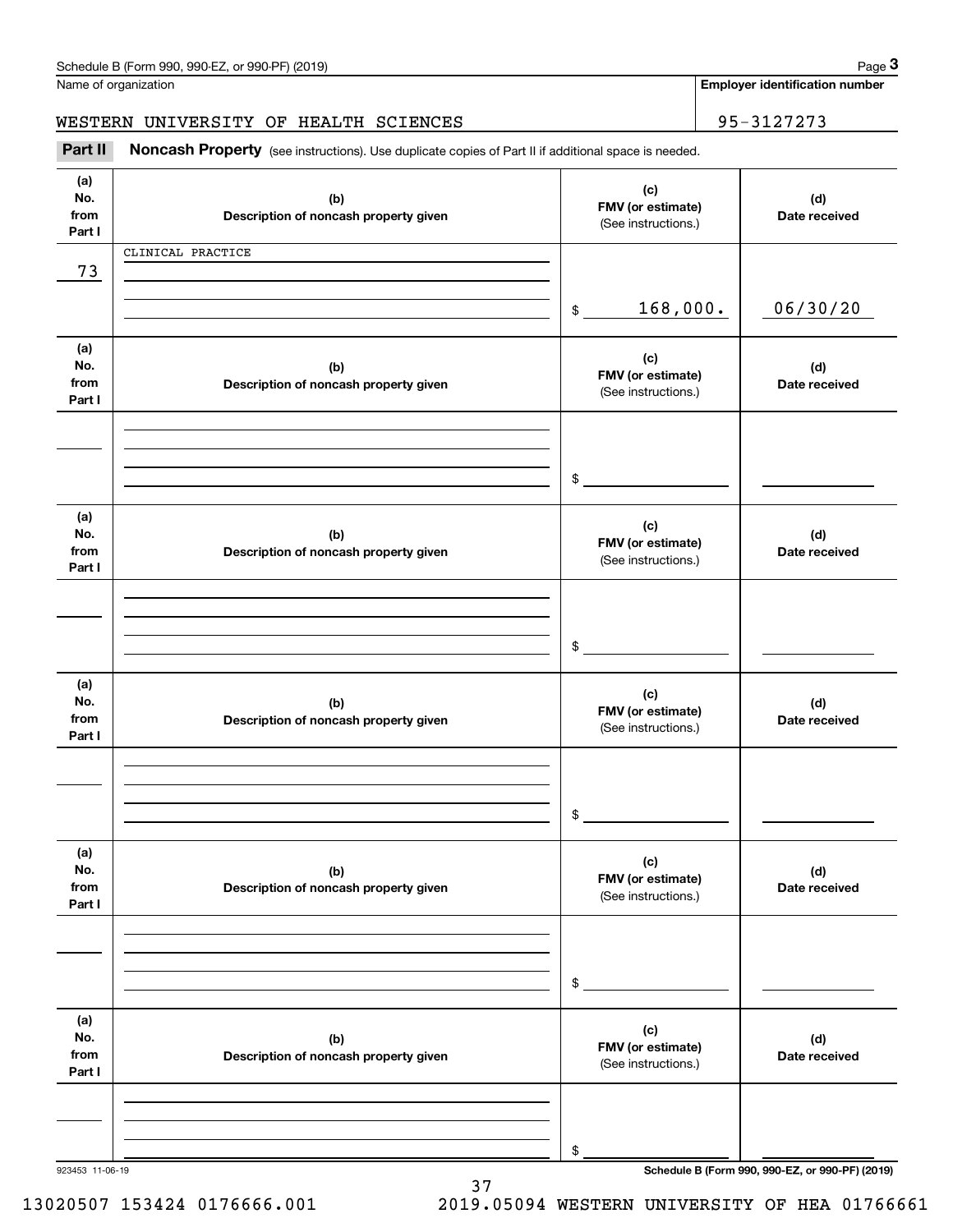|                           | Schedule B (Form 990, 990-EZ, or 990-PF) (2019)                                                                                                                                                                                                                              |                      |                                          | Page 4                                          |  |  |  |  |
|---------------------------|------------------------------------------------------------------------------------------------------------------------------------------------------------------------------------------------------------------------------------------------------------------------------|----------------------|------------------------------------------|-------------------------------------------------|--|--|--|--|
| Name of organization      |                                                                                                                                                                                                                                                                              |                      | <b>Employer identification number</b>    |                                                 |  |  |  |  |
|                           | WESTERN UNIVERSITY OF HEALTH SCIENCES                                                                                                                                                                                                                                        |                      |                                          | 95-3127273                                      |  |  |  |  |
| <b>Part III</b>           | Exclusively religious, charitable, etc., contributions to organizations described in section 501(c)(7), (8), or (10) that total more than \$1,000 for the year<br>from any one contributor. Complete columns (a) through (e) and the following line entry. For organizations |                      |                                          |                                                 |  |  |  |  |
|                           | completing Part III, enter the total of exclusively religious, charitable, etc., contributions of \$1,000 or less for the year. (Enter this info. once.) $\blacktriangleright$ \$<br>Use duplicate copies of Part III if additional space is needed.                         |                      |                                          |                                                 |  |  |  |  |
| (a) No.                   |                                                                                                                                                                                                                                                                              |                      |                                          |                                                 |  |  |  |  |
| from<br>Part I            | (b) Purpose of gift                                                                                                                                                                                                                                                          | (c) Use of gift      |                                          | (d) Description of how gift is held             |  |  |  |  |
|                           |                                                                                                                                                                                                                                                                              |                      |                                          |                                                 |  |  |  |  |
|                           |                                                                                                                                                                                                                                                                              |                      |                                          |                                                 |  |  |  |  |
|                           |                                                                                                                                                                                                                                                                              |                      |                                          |                                                 |  |  |  |  |
|                           |                                                                                                                                                                                                                                                                              | (e) Transfer of gift |                                          |                                                 |  |  |  |  |
|                           | Transferee's name, address, and ZIP + 4                                                                                                                                                                                                                                      |                      |                                          | Relationship of transferor to transferee        |  |  |  |  |
|                           |                                                                                                                                                                                                                                                                              |                      |                                          |                                                 |  |  |  |  |
|                           |                                                                                                                                                                                                                                                                              |                      |                                          |                                                 |  |  |  |  |
| (a) No.                   |                                                                                                                                                                                                                                                                              |                      |                                          |                                                 |  |  |  |  |
| from<br>Part I            | (b) Purpose of gift                                                                                                                                                                                                                                                          | (c) Use of gift      |                                          | (d) Description of how gift is held             |  |  |  |  |
|                           |                                                                                                                                                                                                                                                                              |                      |                                          |                                                 |  |  |  |  |
|                           |                                                                                                                                                                                                                                                                              |                      |                                          |                                                 |  |  |  |  |
|                           |                                                                                                                                                                                                                                                                              |                      |                                          |                                                 |  |  |  |  |
|                           | (e) Transfer of gift                                                                                                                                                                                                                                                         |                      |                                          |                                                 |  |  |  |  |
|                           | Transferee's name, address, and ZIP + 4                                                                                                                                                                                                                                      |                      | Relationship of transferor to transferee |                                                 |  |  |  |  |
|                           |                                                                                                                                                                                                                                                                              |                      |                                          |                                                 |  |  |  |  |
|                           |                                                                                                                                                                                                                                                                              |                      |                                          |                                                 |  |  |  |  |
| (a) No.                   |                                                                                                                                                                                                                                                                              |                      |                                          |                                                 |  |  |  |  |
| from<br>Part I            | (b) Purpose of gift                                                                                                                                                                                                                                                          | (c) Use of gift      |                                          | (d) Description of how gift is held             |  |  |  |  |
|                           |                                                                                                                                                                                                                                                                              |                      |                                          |                                                 |  |  |  |  |
|                           |                                                                                                                                                                                                                                                                              |                      |                                          |                                                 |  |  |  |  |
|                           |                                                                                                                                                                                                                                                                              |                      |                                          |                                                 |  |  |  |  |
|                           | (e) Transfer of gift                                                                                                                                                                                                                                                         |                      |                                          |                                                 |  |  |  |  |
|                           | Transferee's name, address, and $ZIP + 4$                                                                                                                                                                                                                                    |                      | Relationship of transferor to transferee |                                                 |  |  |  |  |
|                           |                                                                                                                                                                                                                                                                              |                      |                                          |                                                 |  |  |  |  |
|                           |                                                                                                                                                                                                                                                                              |                      |                                          |                                                 |  |  |  |  |
|                           |                                                                                                                                                                                                                                                                              |                      |                                          |                                                 |  |  |  |  |
| (a) No.<br>from<br>Part I | (b) Purpose of gift                                                                                                                                                                                                                                                          | (c) Use of gift      |                                          | (d) Description of how gift is held             |  |  |  |  |
|                           |                                                                                                                                                                                                                                                                              |                      |                                          |                                                 |  |  |  |  |
|                           |                                                                                                                                                                                                                                                                              |                      |                                          |                                                 |  |  |  |  |
|                           |                                                                                                                                                                                                                                                                              |                      |                                          |                                                 |  |  |  |  |
|                           |                                                                                                                                                                                                                                                                              | (e) Transfer of gift |                                          |                                                 |  |  |  |  |
|                           | Transferee's name, address, and $ZIP + 4$                                                                                                                                                                                                                                    |                      |                                          | Relationship of transferor to transferee        |  |  |  |  |
|                           |                                                                                                                                                                                                                                                                              |                      |                                          |                                                 |  |  |  |  |
|                           |                                                                                                                                                                                                                                                                              |                      |                                          |                                                 |  |  |  |  |
|                           |                                                                                                                                                                                                                                                                              |                      |                                          |                                                 |  |  |  |  |
| 923454 11-06-19           |                                                                                                                                                                                                                                                                              | 38                   |                                          | Schedule B (Form 990, 990-EZ, or 990-PF) (2019) |  |  |  |  |

13020507 153424 0176666.001 2019.05094 WESTERN UNIVERSITY OF HEA 01766661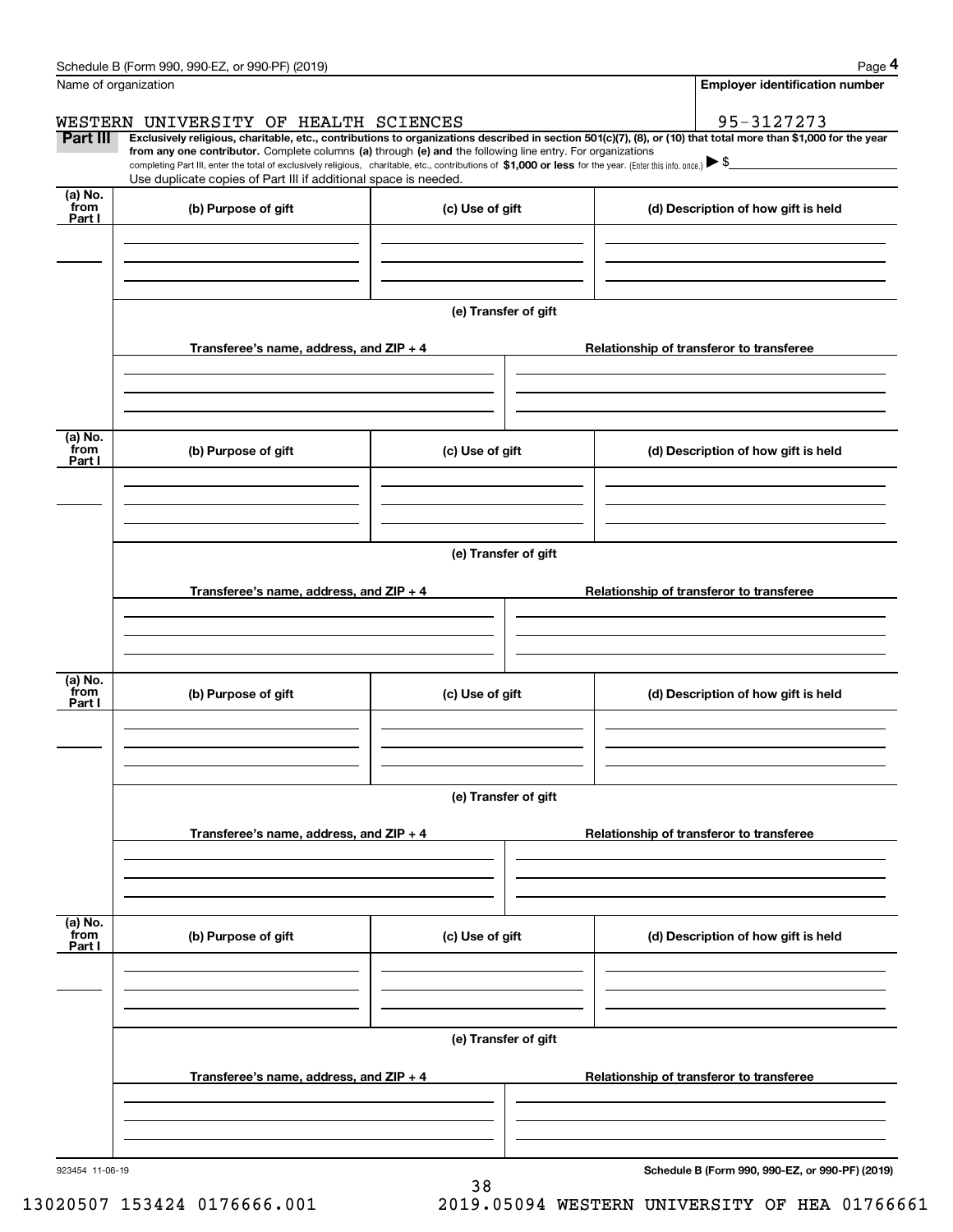| <b>Political Campaign and Lobbying Activities</b><br><b>SCHEDULE C</b>                                                                                                                                                         |  |                                                                                                                                                                                                                                |           |                            | OMB No. 1545-0047        |                                                  |  |
|--------------------------------------------------------------------------------------------------------------------------------------------------------------------------------------------------------------------------------|--|--------------------------------------------------------------------------------------------------------------------------------------------------------------------------------------------------------------------------------|-----------|----------------------------|--------------------------|--------------------------------------------------|--|
| (Form 990 or 990-EZ)<br>For Organizations Exempt From Income Tax Under section 501(c) and section 527                                                                                                                          |  |                                                                                                                                                                                                                                |           |                            |                          |                                                  |  |
|                                                                                                                                                                                                                                |  | ► Complete if the organization is described below. ► Attach to Form 990 or Form 990-EZ.                                                                                                                                        |           |                            |                          |                                                  |  |
| Department of the Treasury<br>Internal Revenue Service                                                                                                                                                                         |  | Go to www.irs.gov/Form990 for instructions and the latest information.                                                                                                                                                         |           |                            |                          | <b>Open to Public</b><br>Inspection              |  |
|                                                                                                                                                                                                                                |  | If the organization answered "Yes," on Form 990, Part IV, line 3, or Form 990-EZ, Part V, line 46 (Political Campaign Activities), then                                                                                        |           |                            |                          |                                                  |  |
|                                                                                                                                                                                                                                |  | • Section 501(c)(3) organizations: Complete Parts I-A and B. Do not complete Part I-C.                                                                                                                                         |           |                            |                          |                                                  |  |
|                                                                                                                                                                                                                                |  | ● Section 501(c) (other than section 501(c)(3)) organizations: Complete Parts I-A and C below. Do not complete Part I-B.                                                                                                       |           |                            |                          |                                                  |  |
| • Section 527 organizations: Complete Part I-A only.                                                                                                                                                                           |  |                                                                                                                                                                                                                                |           |                            |                          |                                                  |  |
|                                                                                                                                                                                                                                |  | If the organization answered "Yes," on Form 990, Part IV, line 4, or Form 990-EZ, Part VI, line 47 (Lobbying Activities), then                                                                                                 |           |                            |                          |                                                  |  |
|                                                                                                                                                                                                                                |  | • Section 501(c)(3) organizations that have filed Form 5768 (election under section 501(h)): Complete Part II-A. Do not complete Part II-B.                                                                                    |           |                            |                          |                                                  |  |
|                                                                                                                                                                                                                                |  | • Section 501(c)(3) organizations that have NOT filed Form 5768 (election under section 501(h)): Complete Part II-B. Do not complete Part II-A.                                                                                |           |                            |                          |                                                  |  |
| Tax) (see separate instructions), then                                                                                                                                                                                         |  | If the organization answered "Yes," on Form 990, Part IV, line 5 (Proxy Tax) (see separate instructions) or Form 990-EZ, Part V, line 35c (Proxy                                                                               |           |                            |                          |                                                  |  |
|                                                                                                                                                                                                                                |  | • Section 501(c)(4), (5), or (6) organizations: Complete Part III.                                                                                                                                                             |           |                            |                          |                                                  |  |
| Name of organization                                                                                                                                                                                                           |  |                                                                                                                                                                                                                                |           |                            |                          | <b>Employer identification number</b>            |  |
|                                                                                                                                                                                                                                |  | WESTERN UNIVERSITY OF HEALTH SCIENCES                                                                                                                                                                                          |           |                            |                          | 95-3127273                                       |  |
| Part I-A                                                                                                                                                                                                                       |  | Complete if the organization is exempt under section 501(c) or is a section 527 organization.                                                                                                                                  |           |                            |                          |                                                  |  |
|                                                                                                                                                                                                                                |  | 1 Provide a description of the organization's direct and indirect political campaign activities in Part IV.                                                                                                                    |           |                            |                          |                                                  |  |
|                                                                                                                                                                                                                                |  | 2 Political campaign activity expenditures [11] [12] Political campaign activity expenditures [11] The manufacture of the manufacture of the manufacture of the manufacture of the manufacture of the manufacture of the manuf |           |                            | $\blacktriangleright$ \$ |                                                  |  |
| 3 Volunteer hours for political campaign activities [11] [12] Content and the content of the content of the content of the content of the content of the content of the content of the content of the content of the content o |  |                                                                                                                                                                                                                                |           |                            |                          |                                                  |  |
| Part I-B                                                                                                                                                                                                                       |  | Complete if the organization is exempt under section 501(c)(3).                                                                                                                                                                |           |                            |                          |                                                  |  |
|                                                                                                                                                                                                                                |  | 1 Enter the amount of any excise tax incurred by the organization under section 4955                                                                                                                                           |           | $\bullet$ $\bullet$        |                          |                                                  |  |
|                                                                                                                                                                                                                                |  | 2 Enter the amount of any excise tax incurred by organization managers under section 4955 [11, 11, 12] The S                                                                                                                   |           |                            |                          |                                                  |  |
|                                                                                                                                                                                                                                |  |                                                                                                                                                                                                                                |           |                            |                          | Yes<br>No                                        |  |
| 4a Was a correction made?                                                                                                                                                                                                      |  |                                                                                                                                                                                                                                |           |                            |                          | Yes<br>No                                        |  |
| <b>b</b> If "Yes," describe in Part IV.                                                                                                                                                                                        |  |                                                                                                                                                                                                                                |           |                            |                          |                                                  |  |
|                                                                                                                                                                                                                                |  | Part I-C Complete if the organization is exempt under section 501(c), except section 501(c)(3).                                                                                                                                |           |                            |                          |                                                  |  |
|                                                                                                                                                                                                                                |  | 1 Enter the amount directly expended by the filing organization for section 527 exempt function activities                                                                                                                     |           |                            | $\blacktriangleright$ \$ |                                                  |  |
|                                                                                                                                                                                                                                |  | 2 Enter the amount of the filing organization's funds contributed to other organizations for section 527                                                                                                                       |           |                            |                          |                                                  |  |
| exempt function activities                                                                                                                                                                                                     |  |                                                                                                                                                                                                                                |           |                            | $\blacktriangleright$ \$ |                                                  |  |
|                                                                                                                                                                                                                                |  | 3 Total exempt function expenditures. Add lines 1 and 2. Enter here and on Form 1120-POL,                                                                                                                                      |           |                            |                          |                                                  |  |
|                                                                                                                                                                                                                                |  |                                                                                                                                                                                                                                |           |                            | $\triangleright$ \$      | <b>No</b><br>Yes                                 |  |
|                                                                                                                                                                                                                                |  | 5 Enter the names, addresses and employer identification number (EIN) of all section 527 political organizations to which the filing organization                                                                              |           |                            |                          |                                                  |  |
|                                                                                                                                                                                                                                |  | made payments. For each organization listed, enter the amount paid from the filing organization's funds. Also enter the amount of political                                                                                    |           |                            |                          |                                                  |  |
|                                                                                                                                                                                                                                |  | contributions received that were promptly and directly delivered to a separate political organization, such as a separate segregated fund or a                                                                                 |           |                            |                          |                                                  |  |
|                                                                                                                                                                                                                                |  | political action committee (PAC). If additional space is needed, provide information in Part IV.                                                                                                                               |           |                            |                          |                                                  |  |
| (a) Name                                                                                                                                                                                                                       |  | (b) Address                                                                                                                                                                                                                    | $(c)$ EIN | (d) Amount paid from       |                          | (e) Amount of political                          |  |
|                                                                                                                                                                                                                                |  |                                                                                                                                                                                                                                |           | filing organization's      |                          | contributions received and                       |  |
|                                                                                                                                                                                                                                |  |                                                                                                                                                                                                                                |           | funds. If none, enter -0-. |                          | promptly and directly<br>delivered to a separate |  |
|                                                                                                                                                                                                                                |  |                                                                                                                                                                                                                                |           |                            |                          | political organization.                          |  |
|                                                                                                                                                                                                                                |  |                                                                                                                                                                                                                                |           |                            |                          | If none, enter -0-.                              |  |
|                                                                                                                                                                                                                                |  |                                                                                                                                                                                                                                |           |                            |                          |                                                  |  |
|                                                                                                                                                                                                                                |  |                                                                                                                                                                                                                                |           |                            |                          |                                                  |  |
|                                                                                                                                                                                                                                |  |                                                                                                                                                                                                                                |           |                            |                          |                                                  |  |
|                                                                                                                                                                                                                                |  |                                                                                                                                                                                                                                |           |                            |                          |                                                  |  |
|                                                                                                                                                                                                                                |  |                                                                                                                                                                                                                                |           |                            |                          |                                                  |  |
|                                                                                                                                                                                                                                |  |                                                                                                                                                                                                                                |           |                            |                          |                                                  |  |

**For Paperwork Reduction Act Notice, see the Instructions for Form 990 or 990-EZ. Schedule C (Form 990 or 990-EZ) 2019** LHA

932041 11-26-19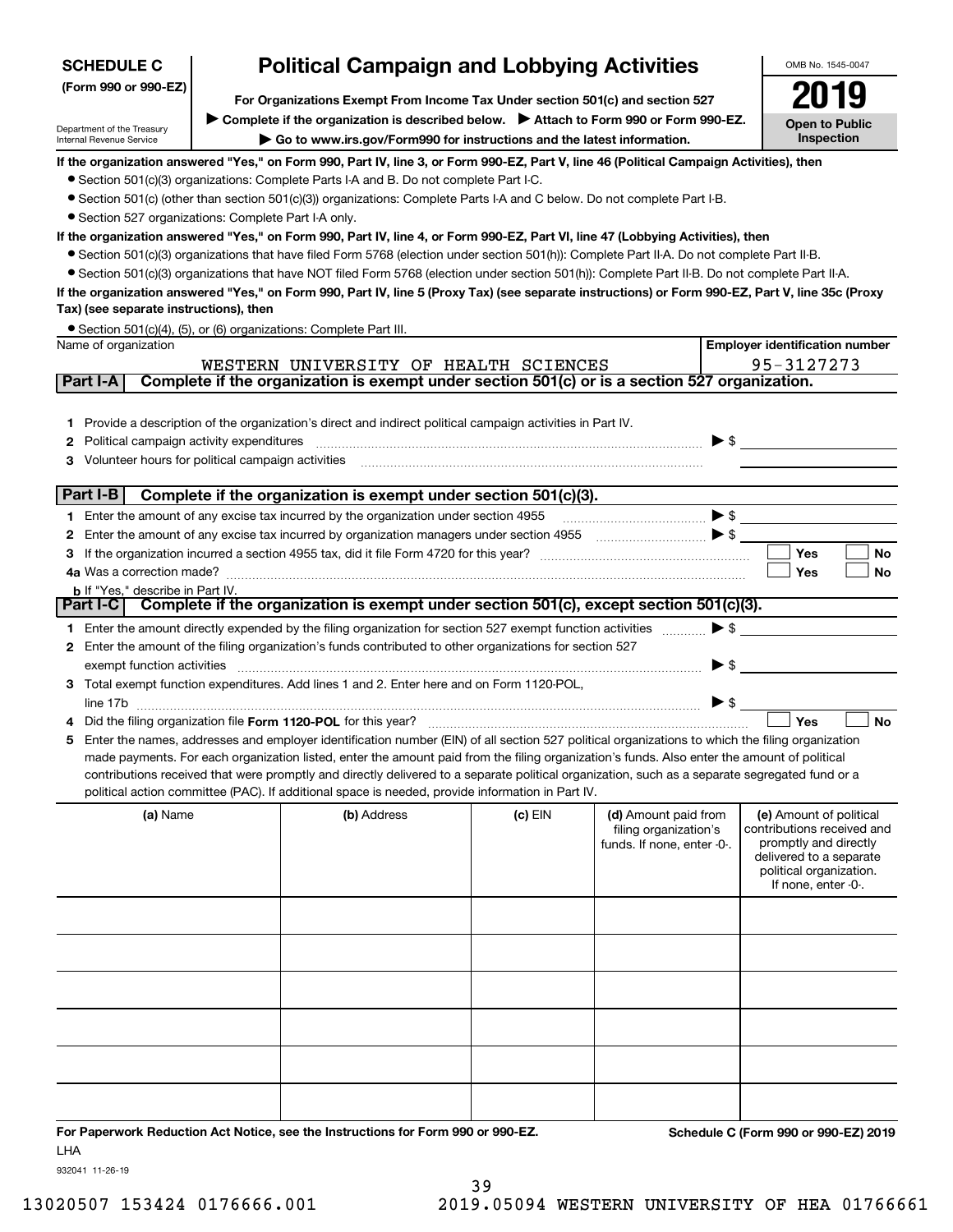| Schedule C (Form 990 or 990-EZ) 2019 WESTERN UNIVERSITY OF HEALTH SCIENCES                                                          |                                        |                                                                                                                                   |            |                                        | 95-3127273 Page 2              |
|-------------------------------------------------------------------------------------------------------------------------------------|----------------------------------------|-----------------------------------------------------------------------------------------------------------------------------------|------------|----------------------------------------|--------------------------------|
| Complete if the organization is exempt under section 501(c)(3) and filed Form 5768 (election under<br>Part II-A<br>section 501(h)). |                                        |                                                                                                                                   |            |                                        |                                |
| A Check $\blacktriangleright$<br>expenses, and share of excess lobbying expenditures).                                              |                                        | if the filing organization belongs to an affiliated group (and list in Part IV each affiliated group member's name, address, EIN, |            |                                        |                                |
| <b>B</b> Check <b>D</b>                                                                                                             |                                        | if the filing organization checked box A and "limited control" provisions apply.                                                  |            |                                        |                                |
|                                                                                                                                     | <b>Limits on Lobbying Expenditures</b> | (The term "expenditures" means amounts paid or incurred.)                                                                         |            | (a) Filing<br>organization's<br>totals | (b) Affiliated group<br>totals |
| 1a Total lobbying expenditures to influence public opinion (grassroots lobbying)                                                    |                                        |                                                                                                                                   |            |                                        |                                |
| Total lobbying expenditures to influence a legislative body (direct lobbying)<br>b                                                  |                                        |                                                                                                                                   |            |                                        |                                |
| c                                                                                                                                   |                                        |                                                                                                                                   |            |                                        |                                |
| Other exempt purpose expenditures<br>d                                                                                              |                                        |                                                                                                                                   |            |                                        |                                |
|                                                                                                                                     |                                        |                                                                                                                                   |            |                                        |                                |
| f Lobbying nontaxable amount. Enter the amount from the following table in both columns.                                            |                                        |                                                                                                                                   |            |                                        |                                |
| If the amount on line 1e, column $(a)$ or $(b)$ is:                                                                                 |                                        | The lobbying nontaxable amount is:                                                                                                |            |                                        |                                |
| Not over \$500,000                                                                                                                  |                                        | 20% of the amount on line 1e.                                                                                                     |            |                                        |                                |
| Over \$500,000 but not over \$1,000,000                                                                                             |                                        | \$100,000 plus 15% of the excess over \$500,000.                                                                                  |            |                                        |                                |
| Over \$1,000,000 but not over \$1,500,000                                                                                           |                                        | \$175,000 plus 10% of the excess over \$1,000,000.                                                                                |            |                                        |                                |
| Over \$1,500,000 but not over \$17,000,000                                                                                          |                                        | \$225,000 plus 5% of the excess over \$1,500,000.                                                                                 |            |                                        |                                |
| Over \$17,000,000                                                                                                                   |                                        | \$1,000,000.                                                                                                                      |            |                                        |                                |
|                                                                                                                                     |                                        |                                                                                                                                   |            |                                        |                                |
| g Grassroots nontaxable amount (enter 25% of line 1f)                                                                               |                                        |                                                                                                                                   |            |                                        |                                |
| <b>h</b> Subtract line 1g from line 1a. If zero or less, enter -0-                                                                  |                                        |                                                                                                                                   |            |                                        |                                |
| i Subtract line 1f from line 1c. If zero or less, enter -0                                                                          |                                        |                                                                                                                                   |            |                                        |                                |
| If there is an amount other than zero on either line 1h or line 1i, did the organization file Form 4720                             |                                        |                                                                                                                                   |            |                                        |                                |
| reporting section 4911 tax for this year?                                                                                           |                                        |                                                                                                                                   |            |                                        | Yes<br>No                      |
|                                                                                                                                     |                                        | 4-Year Averaging Period Under Section 501(h)                                                                                      |            |                                        |                                |
| (Some organizations that made a section 501(h) election do not have to complete all of the five columns below.                      |                                        | See the separate instructions for lines 2a through 2f.)                                                                           |            |                                        |                                |
|                                                                                                                                     |                                        |                                                                                                                                   |            |                                        |                                |
|                                                                                                                                     |                                        | Lobbying Expenditures During 4-Year Averaging Period                                                                              |            |                                        |                                |
| Calendar year<br>(or fiscal year beginning in)                                                                                      | (a) $2016$                             | (b) 2017                                                                                                                          | $(c)$ 2018 | $(d)$ 2019                             | (e) Total                      |
| <b>2a</b> Lobbying nontaxable amount                                                                                                |                                        |                                                                                                                                   |            |                                        |                                |
| <b>b</b> Lobbying ceiling amount<br>(150% of line 2a, column(e))                                                                    |                                        |                                                                                                                                   |            |                                        |                                |
| c Total lobbying expenditures                                                                                                       |                                        |                                                                                                                                   |            |                                        |                                |
| d Grassroots nontaxable amount                                                                                                      |                                        |                                                                                                                                   |            |                                        |                                |
| e Grassroots ceiling amount<br>(150% of line 2d, column (e))                                                                        |                                        |                                                                                                                                   |            |                                        |                                |
| f Grassroots lobbying expenditures                                                                                                  |                                        |                                                                                                                                   |            |                                        |                                |

**Schedule C (Form 990 or 990-EZ) 2019**

932042 11-26-19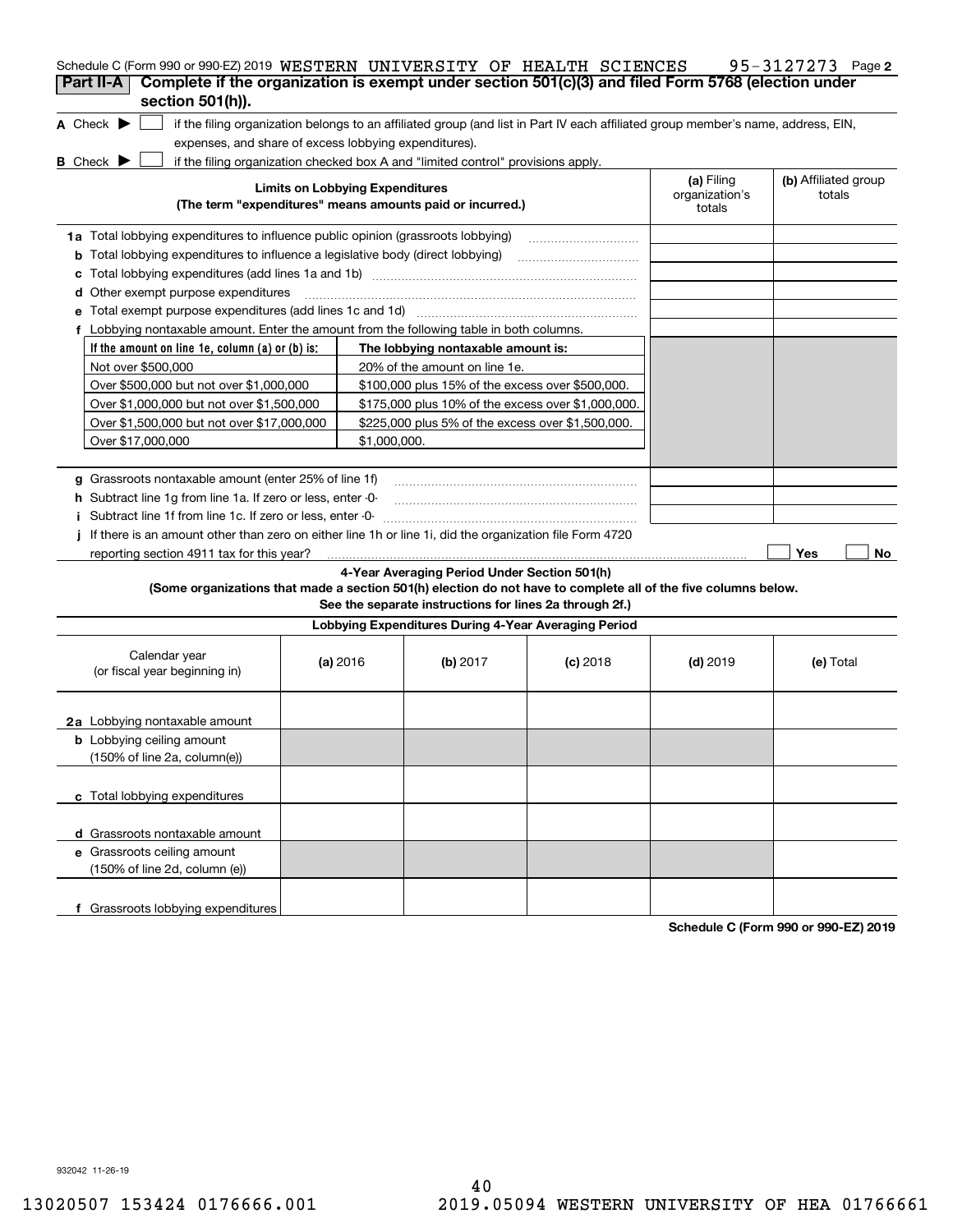### **3** Schedule C (Form 990 or 990-EZ) 2019 <code>WESTERN UNIVERSITY OF HEALTH SCIENCES</code> 95-3127273 Page **Part II-B Complete if the organization is exempt under section 501(c)(3) and has NOT filed Form 5768 (election under section 501(h)).**

| For each "Yes" response on lines 1a through 1i below, provide in Part IV a detailed description                                                                                                                                     |     | (a)               |        | (b)     |  |
|-------------------------------------------------------------------------------------------------------------------------------------------------------------------------------------------------------------------------------------|-----|-------------------|--------|---------|--|
| of the lobbying activity.                                                                                                                                                                                                           | Yes | No.               | Amount |         |  |
| During the year, did the filing organization attempt to influence foreign, national, state, or<br>1                                                                                                                                 |     |                   |        |         |  |
| local legislation, including any attempt to influence public opinion on a legislative matter                                                                                                                                        |     |                   |        |         |  |
| or referendum, through the use of:                                                                                                                                                                                                  |     |                   |        |         |  |
|                                                                                                                                                                                                                                     |     | x                 |        |         |  |
| <b>b</b> Paid staff or management (include compensation in expenses reported on lines 1c through 1i)?                                                                                                                               |     | X                 |        |         |  |
|                                                                                                                                                                                                                                     |     | X                 |        |         |  |
|                                                                                                                                                                                                                                     |     | X                 |        |         |  |
| e Publications, or published or broadcast statements?                                                                                                                                                                               |     | X                 |        |         |  |
| f Grants to other organizations for lobbying purposes?                                                                                                                                                                              |     | X                 |        |         |  |
| g Direct contact with legislators, their staffs, government officials, or a legislative body?                                                                                                                                       | х   |                   |        |         |  |
| h Rallies, demonstrations, seminars, conventions, speeches, lectures, or any similar means?                                                                                                                                         |     | Χ                 |        |         |  |
| <i>i</i> Other activities?                                                                                                                                                                                                          | X   |                   |        | 40,944. |  |
|                                                                                                                                                                                                                                     |     |                   |        | 40,944. |  |
| 2a Did the activities in line 1 cause the organization to be not described in section 501(c)(3)?                                                                                                                                    |     | X                 |        |         |  |
|                                                                                                                                                                                                                                     |     |                   |        |         |  |
| c If "Yes," enter the amount of any tax incurred by organization managers under section 4912                                                                                                                                        |     |                   |        |         |  |
| d If the filing organization incurred a section 4912 tax, did it file Form 4720 for this year?<br>Complete if the organization is exempt under section $501(c)(4)$ , section $501(c)(5)$ , or section<br><b>Part III-A</b>          |     |                   |        |         |  |
| $501(c)(6)$ .                                                                                                                                                                                                                       |     |                   |        |         |  |
|                                                                                                                                                                                                                                     |     |                   | Yes    | No      |  |
|                                                                                                                                                                                                                                     |     |                   |        |         |  |
| 1                                                                                                                                                                                                                                   |     | 1<br>$\mathbf{2}$ |        |         |  |
| 2<br>Did the organization agree to carry over lobbying and political campaign activity expenditures from the prior year?                                                                                                            |     | 3                 |        |         |  |
| 3<br>Complete if the organization is exempt under section 501(c)(4), section 501(c)(5), or section<br><b>Part III-B</b>                                                                                                             |     |                   |        |         |  |
| 501(c)(6) and if either (a) BOTH Part III-A, lines 1 and 2, are answered "No" OR (b) Part III-A, line 3, is                                                                                                                         |     |                   |        |         |  |
| answered "Yes."                                                                                                                                                                                                                     |     |                   |        |         |  |
| Dues, assessments and similar amounts from members [11] matter continuum matter and similar and similar amounts from members [11] matter continuum matter and similar amounts from members [11] matter and similar and similar<br>1 |     | 1                 |        |         |  |
| Section 162(e) nondeductible lobbying and political expenditures (do not include amounts of political<br>2                                                                                                                          |     |                   |        |         |  |
| expenses for which the section 527(f) tax was paid).                                                                                                                                                                                |     |                   |        |         |  |
|                                                                                                                                                                                                                                     |     | 2a                |        |         |  |
| b Carryover from last year manufactured and contain a series of the contract of the contract of the contract of the contract of the contract of the contract of the contract of the contract of the contract of the contract o      |     | 2b                |        |         |  |
|                                                                                                                                                                                                                                     |     | 2c                |        |         |  |
| Aggregate amount reported in section 6033(e)(1)(A) notices of nondeductible section 162(e) dues                                                                                                                                     |     | 3                 |        |         |  |
| If notices were sent and the amount on line 2c exceeds the amount on line 3, what portion of the excess<br>4                                                                                                                        |     |                   |        |         |  |
| does the organization agree to carryover to the reasonable estimate of nondeductible lobbying and political                                                                                                                         |     |                   |        |         |  |
| expenditure next year?                                                                                                                                                                                                              |     | 4                 |        |         |  |
| Taxable amount of lobbying and political expenditures (see instructions)<br>5                                                                                                                                                       |     | 5                 |        |         |  |
| <b>Part IV</b><br><b>Supplemental Information</b>                                                                                                                                                                                   |     |                   |        |         |  |
| Provide the descriptions required for Part I-A, line 1; Part I-B, line 4; Part I-C, line 5; Part II-A (affiliated group list); Part II-A, lines 1 and 2 (see                                                                        |     |                   |        |         |  |
| instructions); and Part II-B, line 1. Also, complete this part for any additional information.                                                                                                                                      |     |                   |        |         |  |
| PART II-B, LINE 1I                                                                                                                                                                                                                  |     |                   |        |         |  |
| UNIVERSITY PAID LOBBYING EXPENSES THROUGH MEMBERSHIP DUES OR SERVICES<br>THE                                                                                                                                                        |     |                   |        |         |  |
|                                                                                                                                                                                                                                     |     |                   |        |         |  |
| TO OUTSIDE ORGANIZATIONS. THE LOBBYING EXPENSES WERE USED TO EXPAND<br>PAID                                                                                                                                                         |     |                   |        |         |  |
| OCDR                                                                                                                                                                                                                                |     |                   |        |         |  |

OSTEOPATHIC AND/OR OTHER MEDICAL AWARENESS.

932043 11-26-19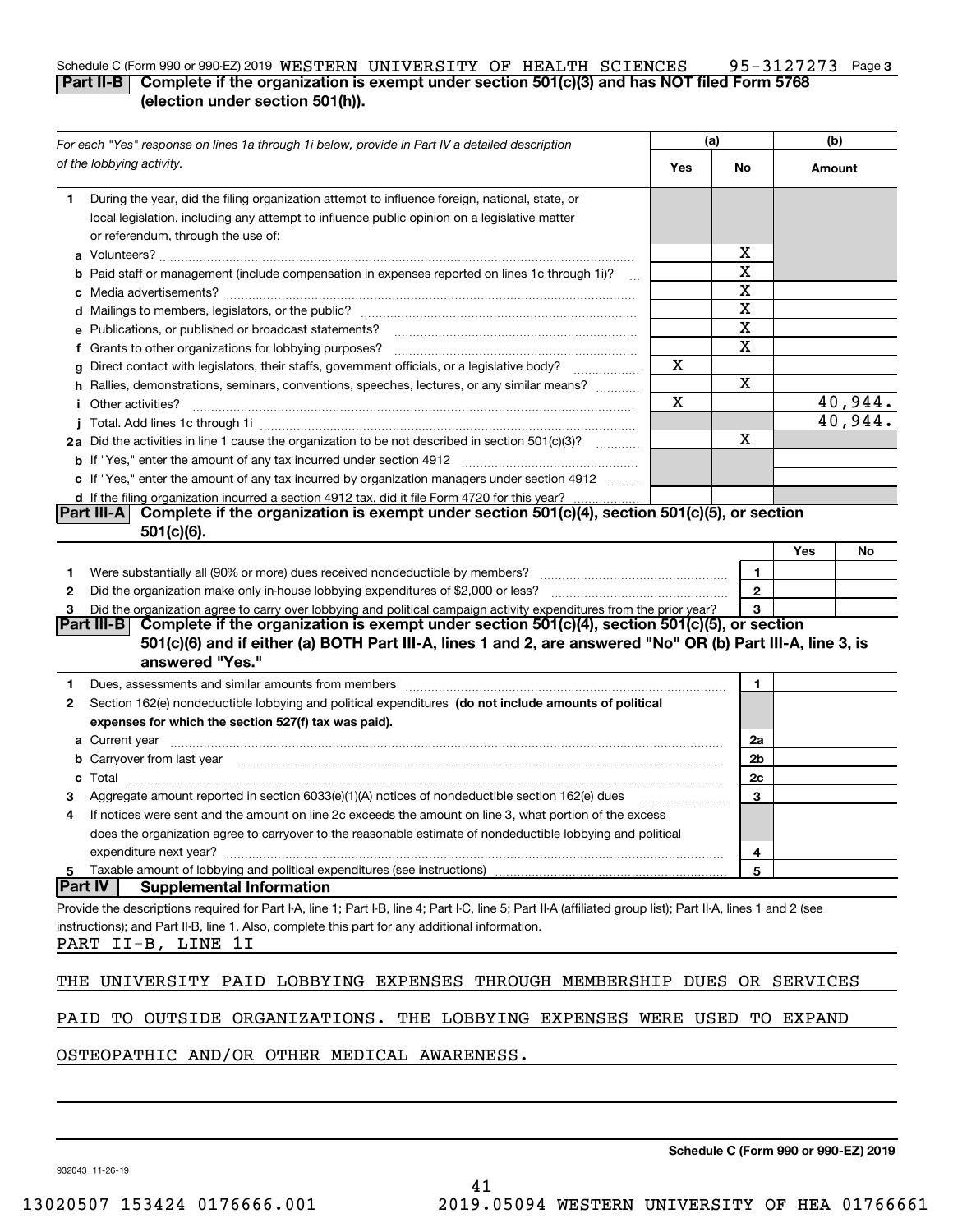| <b>SCHEDULE D</b> |  |
|-------------------|--|
|-------------------|--|

| (Form 990) |  |
|------------|--|
|------------|--|

# **Supplemental Financial Statements**

(Form 990)<br>
Pepartment of the Treasury<br>
Department of the Treasury<br>
Department of the Treasury<br>
Department of the Treasury<br> **Co to www.irs.gov/Form990 for instructions and the latest information.**<br> **Co to www.irs.gov/Form9** 



Department of the Treasury Internal Revenue Service

**Name of the organization**<br>MESTERN IINTVERSTTY OF HEALTER SCIENCES

| Organizations Maintaining Donor Advised Funds or Other Similar Funds or Accounts. Complete if the<br>Part I<br>organization answered "Yes" on Form 990, Part IV, line 6.<br>(a) Donor advised funds<br>(b) Funds and other accounts<br>1<br>Aggregate value of contributions to (during year)<br>2<br>З<br>Aggregate value of grants from (during year) <i>mimimimimia</i><br>4<br>Did the organization inform all donors and donor advisors in writing that the assets held in donor advised funds<br>5<br>Yes<br>No<br>Did the organization inform all grantees, donors, and donor advisors in writing that grant funds can be used only<br>6<br>for charitable purposes and not for the benefit of the donor or donor advisor, or for any other purpose conferring<br>impermissible private benefit?<br>Yes<br>No<br>Part II<br>Conservation Easements. Complete if the organization answered "Yes" on Form 990, Part IV, line 7.<br>Purpose(s) of conservation easements held by the organization (check all that apply).<br>1.<br>Preservation of land for public use (for example, recreation or education)<br>Preservation of a historically important land area<br>Preservation of a certified historic structure<br>Protection of natural habitat<br>Preservation of open space<br>Complete lines 2a through 2d if the organization held a qualified conservation contribution in the form of a conservation easement on the last<br>2<br>Held at the End of the Tax Year<br>day of the tax year.<br>Total number of conservation easements<br>2a<br>2 <sub>b</sub><br>Total acreage restricted by conservation easements<br>2c<br>Number of conservation easements on a certified historic structure included in (a) manufacture included in (a)<br>d Number of conservation easements included in (c) acquired after 7/25/06, and not on a historic structure<br>listed in the National Register [11, 1200] [12] The National Register [11, 1200] [12] The National Register [11, 1200] [12] The National Register [11, 1200] [12] The National Register [11, 1200] [12] The National Register<br>2d<br>Number of conservation easements modified, transferred, released, extinguished, or terminated by the organization during the tax<br>з<br>$\vee$ ear<br>Number of states where property subject to conservation easement is located ><br>4<br>Does the organization have a written policy regarding the periodic monitoring, inspection, handling of<br>5<br>violations, and enforcement of the conservation easements it holds?<br>Yes<br>No<br>Staff and volunteer hours devoted to monitoring, inspecting, handling of violations, and enforcing conservation easements during the year<br>6<br>Amount of expenses incurred in monitoring, inspecting, handling of violations, and enforcing conservation easements during the year<br>7<br>► \$<br>Does each conservation easement reported on line 2(d) above satisfy the requirements of section 170(h)(4)(B)(i)<br>8<br>Yes<br>and section $170(h)(4)(B)(ii)?$<br>No<br>In Part XIII, describe how the organization reports conservation easements in its revenue and expense statement and<br>9<br>balance sheet, and include, if applicable, the text of the footnote to the organization's financial statements that describes the<br>organization's accounting for conservation easements.<br>Organizations Maintaining Collections of Art, Historical Treasures, or Other Similar Assets.<br>Part III<br>Complete if the organization answered "Yes" on Form 990, Part IV, line 8.<br>1a If the organization elected, as permitted under FASB ASC 958, not to report in its revenue statement and balance sheet works<br>of art, historical treasures, or other similar assets held for public exhibition, education, or research in furtherance of public<br>service, provide in Part XIII the text of the footnote to its financial statements that describes these items.<br><b>b</b> If the organization elected, as permitted under FASB ASC 958, to report in its revenue statement and balance sheet works of<br>art, historical treasures, or other similar assets held for public exhibition, education, or research in furtherance of public service,<br>provide the following amounts relating to these items:<br>\$<br>$\blacktriangleright$ s<br>(ii) Assets included in Form 990, Part X<br>If the organization received or held works of art, historical treasures, or other similar assets for financial gain, provide<br>$\mathbf{2}$<br>the following amounts required to be reported under FASB ASC 958 relating to these items:<br>\$<br>а<br>$\blacktriangleright$ \$<br>LHA For Paperwork Reduction Act Notice, see the Instructions for Form 990.<br>Schedule D (Form 990) 2019<br>932051 10-02-19 |  | WESTERN UNIVERSITY OF HEALTH SCIENCES | 95-3127273 |
|---------------------------------------------------------------------------------------------------------------------------------------------------------------------------------------------------------------------------------------------------------------------------------------------------------------------------------------------------------------------------------------------------------------------------------------------------------------------------------------------------------------------------------------------------------------------------------------------------------------------------------------------------------------------------------------------------------------------------------------------------------------------------------------------------------------------------------------------------------------------------------------------------------------------------------------------------------------------------------------------------------------------------------------------------------------------------------------------------------------------------------------------------------------------------------------------------------------------------------------------------------------------------------------------------------------------------------------------------------------------------------------------------------------------------------------------------------------------------------------------------------------------------------------------------------------------------------------------------------------------------------------------------------------------------------------------------------------------------------------------------------------------------------------------------------------------------------------------------------------------------------------------------------------------------------------------------------------------------------------------------------------------------------------------------------------------------------------------------------------------------------------------------------------------------------------------------------------------------------------------------------------------------------------------------------------------------------------------------------------------------------------------------------------------------------------------------------------------------------------------------------------------------------------------------------------------------------------------------------------------------------------------------------------------------------------------------------------------------------------------------------------------------------------------------------------------------------------------------------------------------------------------------------------------------------------------------------------------------------------------------------------------------------------------------------------------------------------------------------------------------------------------------------------------------------------------------------------------------------------------------------------------------------------------------------------------------------------------------------------------------------------------------------------------------------------------------------------------------------------------------------------------------------------------------------------------------------------------------------------------------------------------------------------------------------------------------------------------------------------------------------------------------------------------------------------------------------------------------------------------------------------------------------------------------------------------------------------------------------------------------------------------------------------------------------------------------------------------------------------------------------------------------------------------------------------------------------------------------------------------------------------------------------------------------------------------------------------------------------------------------------------------------------------------------------------------------------------------------------------------------------------------------------------------------------------------------------------------------------------------------------------------------------------------------------------------------------------------------------------------------------------------------------------------------------|--|---------------------------------------|------------|
|                                                                                                                                                                                                                                                                                                                                                                                                                                                                                                                                                                                                                                                                                                                                                                                                                                                                                                                                                                                                                                                                                                                                                                                                                                                                                                                                                                                                                                                                                                                                                                                                                                                                                                                                                                                                                                                                                                                                                                                                                                                                                                                                                                                                                                                                                                                                                                                                                                                                                                                                                                                                                                                                                                                                                                                                                                                                                                                                                                                                                                                                                                                                                                                                                                                                                                                                                                                                                                                                                                                                                                                                                                                                                                                                                                                                                                                                                                                                                                                                                                                                                                                                                                                                                                                                                                                                                                                                                                                                                                                                                                                                                                                                                                                                                                                                         |  |                                       |            |
|                                                                                                                                                                                                                                                                                                                                                                                                                                                                                                                                                                                                                                                                                                                                                                                                                                                                                                                                                                                                                                                                                                                                                                                                                                                                                                                                                                                                                                                                                                                                                                                                                                                                                                                                                                                                                                                                                                                                                                                                                                                                                                                                                                                                                                                                                                                                                                                                                                                                                                                                                                                                                                                                                                                                                                                                                                                                                                                                                                                                                                                                                                                                                                                                                                                                                                                                                                                                                                                                                                                                                                                                                                                                                                                                                                                                                                                                                                                                                                                                                                                                                                                                                                                                                                                                                                                                                                                                                                                                                                                                                                                                                                                                                                                                                                                                         |  |                                       |            |
|                                                                                                                                                                                                                                                                                                                                                                                                                                                                                                                                                                                                                                                                                                                                                                                                                                                                                                                                                                                                                                                                                                                                                                                                                                                                                                                                                                                                                                                                                                                                                                                                                                                                                                                                                                                                                                                                                                                                                                                                                                                                                                                                                                                                                                                                                                                                                                                                                                                                                                                                                                                                                                                                                                                                                                                                                                                                                                                                                                                                                                                                                                                                                                                                                                                                                                                                                                                                                                                                                                                                                                                                                                                                                                                                                                                                                                                                                                                                                                                                                                                                                                                                                                                                                                                                                                                                                                                                                                                                                                                                                                                                                                                                                                                                                                                                         |  |                                       |            |
|                                                                                                                                                                                                                                                                                                                                                                                                                                                                                                                                                                                                                                                                                                                                                                                                                                                                                                                                                                                                                                                                                                                                                                                                                                                                                                                                                                                                                                                                                                                                                                                                                                                                                                                                                                                                                                                                                                                                                                                                                                                                                                                                                                                                                                                                                                                                                                                                                                                                                                                                                                                                                                                                                                                                                                                                                                                                                                                                                                                                                                                                                                                                                                                                                                                                                                                                                                                                                                                                                                                                                                                                                                                                                                                                                                                                                                                                                                                                                                                                                                                                                                                                                                                                                                                                                                                                                                                                                                                                                                                                                                                                                                                                                                                                                                                                         |  |                                       |            |
|                                                                                                                                                                                                                                                                                                                                                                                                                                                                                                                                                                                                                                                                                                                                                                                                                                                                                                                                                                                                                                                                                                                                                                                                                                                                                                                                                                                                                                                                                                                                                                                                                                                                                                                                                                                                                                                                                                                                                                                                                                                                                                                                                                                                                                                                                                                                                                                                                                                                                                                                                                                                                                                                                                                                                                                                                                                                                                                                                                                                                                                                                                                                                                                                                                                                                                                                                                                                                                                                                                                                                                                                                                                                                                                                                                                                                                                                                                                                                                                                                                                                                                                                                                                                                                                                                                                                                                                                                                                                                                                                                                                                                                                                                                                                                                                                         |  |                                       |            |
|                                                                                                                                                                                                                                                                                                                                                                                                                                                                                                                                                                                                                                                                                                                                                                                                                                                                                                                                                                                                                                                                                                                                                                                                                                                                                                                                                                                                                                                                                                                                                                                                                                                                                                                                                                                                                                                                                                                                                                                                                                                                                                                                                                                                                                                                                                                                                                                                                                                                                                                                                                                                                                                                                                                                                                                                                                                                                                                                                                                                                                                                                                                                                                                                                                                                                                                                                                                                                                                                                                                                                                                                                                                                                                                                                                                                                                                                                                                                                                                                                                                                                                                                                                                                                                                                                                                                                                                                                                                                                                                                                                                                                                                                                                                                                                                                         |  |                                       |            |
|                                                                                                                                                                                                                                                                                                                                                                                                                                                                                                                                                                                                                                                                                                                                                                                                                                                                                                                                                                                                                                                                                                                                                                                                                                                                                                                                                                                                                                                                                                                                                                                                                                                                                                                                                                                                                                                                                                                                                                                                                                                                                                                                                                                                                                                                                                                                                                                                                                                                                                                                                                                                                                                                                                                                                                                                                                                                                                                                                                                                                                                                                                                                                                                                                                                                                                                                                                                                                                                                                                                                                                                                                                                                                                                                                                                                                                                                                                                                                                                                                                                                                                                                                                                                                                                                                                                                                                                                                                                                                                                                                                                                                                                                                                                                                                                                         |  |                                       |            |
|                                                                                                                                                                                                                                                                                                                                                                                                                                                                                                                                                                                                                                                                                                                                                                                                                                                                                                                                                                                                                                                                                                                                                                                                                                                                                                                                                                                                                                                                                                                                                                                                                                                                                                                                                                                                                                                                                                                                                                                                                                                                                                                                                                                                                                                                                                                                                                                                                                                                                                                                                                                                                                                                                                                                                                                                                                                                                                                                                                                                                                                                                                                                                                                                                                                                                                                                                                                                                                                                                                                                                                                                                                                                                                                                                                                                                                                                                                                                                                                                                                                                                                                                                                                                                                                                                                                                                                                                                                                                                                                                                                                                                                                                                                                                                                                                         |  |                                       |            |
|                                                                                                                                                                                                                                                                                                                                                                                                                                                                                                                                                                                                                                                                                                                                                                                                                                                                                                                                                                                                                                                                                                                                                                                                                                                                                                                                                                                                                                                                                                                                                                                                                                                                                                                                                                                                                                                                                                                                                                                                                                                                                                                                                                                                                                                                                                                                                                                                                                                                                                                                                                                                                                                                                                                                                                                                                                                                                                                                                                                                                                                                                                                                                                                                                                                                                                                                                                                                                                                                                                                                                                                                                                                                                                                                                                                                                                                                                                                                                                                                                                                                                                                                                                                                                                                                                                                                                                                                                                                                                                                                                                                                                                                                                                                                                                                                         |  |                                       |            |
|                                                                                                                                                                                                                                                                                                                                                                                                                                                                                                                                                                                                                                                                                                                                                                                                                                                                                                                                                                                                                                                                                                                                                                                                                                                                                                                                                                                                                                                                                                                                                                                                                                                                                                                                                                                                                                                                                                                                                                                                                                                                                                                                                                                                                                                                                                                                                                                                                                                                                                                                                                                                                                                                                                                                                                                                                                                                                                                                                                                                                                                                                                                                                                                                                                                                                                                                                                                                                                                                                                                                                                                                                                                                                                                                                                                                                                                                                                                                                                                                                                                                                                                                                                                                                                                                                                                                                                                                                                                                                                                                                                                                                                                                                                                                                                                                         |  |                                       |            |
|                                                                                                                                                                                                                                                                                                                                                                                                                                                                                                                                                                                                                                                                                                                                                                                                                                                                                                                                                                                                                                                                                                                                                                                                                                                                                                                                                                                                                                                                                                                                                                                                                                                                                                                                                                                                                                                                                                                                                                                                                                                                                                                                                                                                                                                                                                                                                                                                                                                                                                                                                                                                                                                                                                                                                                                                                                                                                                                                                                                                                                                                                                                                                                                                                                                                                                                                                                                                                                                                                                                                                                                                                                                                                                                                                                                                                                                                                                                                                                                                                                                                                                                                                                                                                                                                                                                                                                                                                                                                                                                                                                                                                                                                                                                                                                                                         |  |                                       |            |
|                                                                                                                                                                                                                                                                                                                                                                                                                                                                                                                                                                                                                                                                                                                                                                                                                                                                                                                                                                                                                                                                                                                                                                                                                                                                                                                                                                                                                                                                                                                                                                                                                                                                                                                                                                                                                                                                                                                                                                                                                                                                                                                                                                                                                                                                                                                                                                                                                                                                                                                                                                                                                                                                                                                                                                                                                                                                                                                                                                                                                                                                                                                                                                                                                                                                                                                                                                                                                                                                                                                                                                                                                                                                                                                                                                                                                                                                                                                                                                                                                                                                                                                                                                                                                                                                                                                                                                                                                                                                                                                                                                                                                                                                                                                                                                                                         |  |                                       |            |
|                                                                                                                                                                                                                                                                                                                                                                                                                                                                                                                                                                                                                                                                                                                                                                                                                                                                                                                                                                                                                                                                                                                                                                                                                                                                                                                                                                                                                                                                                                                                                                                                                                                                                                                                                                                                                                                                                                                                                                                                                                                                                                                                                                                                                                                                                                                                                                                                                                                                                                                                                                                                                                                                                                                                                                                                                                                                                                                                                                                                                                                                                                                                                                                                                                                                                                                                                                                                                                                                                                                                                                                                                                                                                                                                                                                                                                                                                                                                                                                                                                                                                                                                                                                                                                                                                                                                                                                                                                                                                                                                                                                                                                                                                                                                                                                                         |  |                                       |            |
|                                                                                                                                                                                                                                                                                                                                                                                                                                                                                                                                                                                                                                                                                                                                                                                                                                                                                                                                                                                                                                                                                                                                                                                                                                                                                                                                                                                                                                                                                                                                                                                                                                                                                                                                                                                                                                                                                                                                                                                                                                                                                                                                                                                                                                                                                                                                                                                                                                                                                                                                                                                                                                                                                                                                                                                                                                                                                                                                                                                                                                                                                                                                                                                                                                                                                                                                                                                                                                                                                                                                                                                                                                                                                                                                                                                                                                                                                                                                                                                                                                                                                                                                                                                                                                                                                                                                                                                                                                                                                                                                                                                                                                                                                                                                                                                                         |  |                                       |            |
|                                                                                                                                                                                                                                                                                                                                                                                                                                                                                                                                                                                                                                                                                                                                                                                                                                                                                                                                                                                                                                                                                                                                                                                                                                                                                                                                                                                                                                                                                                                                                                                                                                                                                                                                                                                                                                                                                                                                                                                                                                                                                                                                                                                                                                                                                                                                                                                                                                                                                                                                                                                                                                                                                                                                                                                                                                                                                                                                                                                                                                                                                                                                                                                                                                                                                                                                                                                                                                                                                                                                                                                                                                                                                                                                                                                                                                                                                                                                                                                                                                                                                                                                                                                                                                                                                                                                                                                                                                                                                                                                                                                                                                                                                                                                                                                                         |  |                                       |            |
|                                                                                                                                                                                                                                                                                                                                                                                                                                                                                                                                                                                                                                                                                                                                                                                                                                                                                                                                                                                                                                                                                                                                                                                                                                                                                                                                                                                                                                                                                                                                                                                                                                                                                                                                                                                                                                                                                                                                                                                                                                                                                                                                                                                                                                                                                                                                                                                                                                                                                                                                                                                                                                                                                                                                                                                                                                                                                                                                                                                                                                                                                                                                                                                                                                                                                                                                                                                                                                                                                                                                                                                                                                                                                                                                                                                                                                                                                                                                                                                                                                                                                                                                                                                                                                                                                                                                                                                                                                                                                                                                                                                                                                                                                                                                                                                                         |  |                                       |            |
|                                                                                                                                                                                                                                                                                                                                                                                                                                                                                                                                                                                                                                                                                                                                                                                                                                                                                                                                                                                                                                                                                                                                                                                                                                                                                                                                                                                                                                                                                                                                                                                                                                                                                                                                                                                                                                                                                                                                                                                                                                                                                                                                                                                                                                                                                                                                                                                                                                                                                                                                                                                                                                                                                                                                                                                                                                                                                                                                                                                                                                                                                                                                                                                                                                                                                                                                                                                                                                                                                                                                                                                                                                                                                                                                                                                                                                                                                                                                                                                                                                                                                                                                                                                                                                                                                                                                                                                                                                                                                                                                                                                                                                                                                                                                                                                                         |  |                                       |            |
|                                                                                                                                                                                                                                                                                                                                                                                                                                                                                                                                                                                                                                                                                                                                                                                                                                                                                                                                                                                                                                                                                                                                                                                                                                                                                                                                                                                                                                                                                                                                                                                                                                                                                                                                                                                                                                                                                                                                                                                                                                                                                                                                                                                                                                                                                                                                                                                                                                                                                                                                                                                                                                                                                                                                                                                                                                                                                                                                                                                                                                                                                                                                                                                                                                                                                                                                                                                                                                                                                                                                                                                                                                                                                                                                                                                                                                                                                                                                                                                                                                                                                                                                                                                                                                                                                                                                                                                                                                                                                                                                                                                                                                                                                                                                                                                                         |  |                                       |            |
|                                                                                                                                                                                                                                                                                                                                                                                                                                                                                                                                                                                                                                                                                                                                                                                                                                                                                                                                                                                                                                                                                                                                                                                                                                                                                                                                                                                                                                                                                                                                                                                                                                                                                                                                                                                                                                                                                                                                                                                                                                                                                                                                                                                                                                                                                                                                                                                                                                                                                                                                                                                                                                                                                                                                                                                                                                                                                                                                                                                                                                                                                                                                                                                                                                                                                                                                                                                                                                                                                                                                                                                                                                                                                                                                                                                                                                                                                                                                                                                                                                                                                                                                                                                                                                                                                                                                                                                                                                                                                                                                                                                                                                                                                                                                                                                                         |  |                                       |            |
|                                                                                                                                                                                                                                                                                                                                                                                                                                                                                                                                                                                                                                                                                                                                                                                                                                                                                                                                                                                                                                                                                                                                                                                                                                                                                                                                                                                                                                                                                                                                                                                                                                                                                                                                                                                                                                                                                                                                                                                                                                                                                                                                                                                                                                                                                                                                                                                                                                                                                                                                                                                                                                                                                                                                                                                                                                                                                                                                                                                                                                                                                                                                                                                                                                                                                                                                                                                                                                                                                                                                                                                                                                                                                                                                                                                                                                                                                                                                                                                                                                                                                                                                                                                                                                                                                                                                                                                                                                                                                                                                                                                                                                                                                                                                                                                                         |  |                                       |            |
|                                                                                                                                                                                                                                                                                                                                                                                                                                                                                                                                                                                                                                                                                                                                                                                                                                                                                                                                                                                                                                                                                                                                                                                                                                                                                                                                                                                                                                                                                                                                                                                                                                                                                                                                                                                                                                                                                                                                                                                                                                                                                                                                                                                                                                                                                                                                                                                                                                                                                                                                                                                                                                                                                                                                                                                                                                                                                                                                                                                                                                                                                                                                                                                                                                                                                                                                                                                                                                                                                                                                                                                                                                                                                                                                                                                                                                                                                                                                                                                                                                                                                                                                                                                                                                                                                                                                                                                                                                                                                                                                                                                                                                                                                                                                                                                                         |  |                                       |            |
|                                                                                                                                                                                                                                                                                                                                                                                                                                                                                                                                                                                                                                                                                                                                                                                                                                                                                                                                                                                                                                                                                                                                                                                                                                                                                                                                                                                                                                                                                                                                                                                                                                                                                                                                                                                                                                                                                                                                                                                                                                                                                                                                                                                                                                                                                                                                                                                                                                                                                                                                                                                                                                                                                                                                                                                                                                                                                                                                                                                                                                                                                                                                                                                                                                                                                                                                                                                                                                                                                                                                                                                                                                                                                                                                                                                                                                                                                                                                                                                                                                                                                                                                                                                                                                                                                                                                                                                                                                                                                                                                                                                                                                                                                                                                                                                                         |  |                                       |            |
|                                                                                                                                                                                                                                                                                                                                                                                                                                                                                                                                                                                                                                                                                                                                                                                                                                                                                                                                                                                                                                                                                                                                                                                                                                                                                                                                                                                                                                                                                                                                                                                                                                                                                                                                                                                                                                                                                                                                                                                                                                                                                                                                                                                                                                                                                                                                                                                                                                                                                                                                                                                                                                                                                                                                                                                                                                                                                                                                                                                                                                                                                                                                                                                                                                                                                                                                                                                                                                                                                                                                                                                                                                                                                                                                                                                                                                                                                                                                                                                                                                                                                                                                                                                                                                                                                                                                                                                                                                                                                                                                                                                                                                                                                                                                                                                                         |  |                                       |            |
|                                                                                                                                                                                                                                                                                                                                                                                                                                                                                                                                                                                                                                                                                                                                                                                                                                                                                                                                                                                                                                                                                                                                                                                                                                                                                                                                                                                                                                                                                                                                                                                                                                                                                                                                                                                                                                                                                                                                                                                                                                                                                                                                                                                                                                                                                                                                                                                                                                                                                                                                                                                                                                                                                                                                                                                                                                                                                                                                                                                                                                                                                                                                                                                                                                                                                                                                                                                                                                                                                                                                                                                                                                                                                                                                                                                                                                                                                                                                                                                                                                                                                                                                                                                                                                                                                                                                                                                                                                                                                                                                                                                                                                                                                                                                                                                                         |  |                                       |            |
|                                                                                                                                                                                                                                                                                                                                                                                                                                                                                                                                                                                                                                                                                                                                                                                                                                                                                                                                                                                                                                                                                                                                                                                                                                                                                                                                                                                                                                                                                                                                                                                                                                                                                                                                                                                                                                                                                                                                                                                                                                                                                                                                                                                                                                                                                                                                                                                                                                                                                                                                                                                                                                                                                                                                                                                                                                                                                                                                                                                                                                                                                                                                                                                                                                                                                                                                                                                                                                                                                                                                                                                                                                                                                                                                                                                                                                                                                                                                                                                                                                                                                                                                                                                                                                                                                                                                                                                                                                                                                                                                                                                                                                                                                                                                                                                                         |  |                                       |            |
|                                                                                                                                                                                                                                                                                                                                                                                                                                                                                                                                                                                                                                                                                                                                                                                                                                                                                                                                                                                                                                                                                                                                                                                                                                                                                                                                                                                                                                                                                                                                                                                                                                                                                                                                                                                                                                                                                                                                                                                                                                                                                                                                                                                                                                                                                                                                                                                                                                                                                                                                                                                                                                                                                                                                                                                                                                                                                                                                                                                                                                                                                                                                                                                                                                                                                                                                                                                                                                                                                                                                                                                                                                                                                                                                                                                                                                                                                                                                                                                                                                                                                                                                                                                                                                                                                                                                                                                                                                                                                                                                                                                                                                                                                                                                                                                                         |  |                                       |            |
|                                                                                                                                                                                                                                                                                                                                                                                                                                                                                                                                                                                                                                                                                                                                                                                                                                                                                                                                                                                                                                                                                                                                                                                                                                                                                                                                                                                                                                                                                                                                                                                                                                                                                                                                                                                                                                                                                                                                                                                                                                                                                                                                                                                                                                                                                                                                                                                                                                                                                                                                                                                                                                                                                                                                                                                                                                                                                                                                                                                                                                                                                                                                                                                                                                                                                                                                                                                                                                                                                                                                                                                                                                                                                                                                                                                                                                                                                                                                                                                                                                                                                                                                                                                                                                                                                                                                                                                                                                                                                                                                                                                                                                                                                                                                                                                                         |  |                                       |            |
|                                                                                                                                                                                                                                                                                                                                                                                                                                                                                                                                                                                                                                                                                                                                                                                                                                                                                                                                                                                                                                                                                                                                                                                                                                                                                                                                                                                                                                                                                                                                                                                                                                                                                                                                                                                                                                                                                                                                                                                                                                                                                                                                                                                                                                                                                                                                                                                                                                                                                                                                                                                                                                                                                                                                                                                                                                                                                                                                                                                                                                                                                                                                                                                                                                                                                                                                                                                                                                                                                                                                                                                                                                                                                                                                                                                                                                                                                                                                                                                                                                                                                                                                                                                                                                                                                                                                                                                                                                                                                                                                                                                                                                                                                                                                                                                                         |  |                                       |            |
|                                                                                                                                                                                                                                                                                                                                                                                                                                                                                                                                                                                                                                                                                                                                                                                                                                                                                                                                                                                                                                                                                                                                                                                                                                                                                                                                                                                                                                                                                                                                                                                                                                                                                                                                                                                                                                                                                                                                                                                                                                                                                                                                                                                                                                                                                                                                                                                                                                                                                                                                                                                                                                                                                                                                                                                                                                                                                                                                                                                                                                                                                                                                                                                                                                                                                                                                                                                                                                                                                                                                                                                                                                                                                                                                                                                                                                                                                                                                                                                                                                                                                                                                                                                                                                                                                                                                                                                                                                                                                                                                                                                                                                                                                                                                                                                                         |  |                                       |            |
|                                                                                                                                                                                                                                                                                                                                                                                                                                                                                                                                                                                                                                                                                                                                                                                                                                                                                                                                                                                                                                                                                                                                                                                                                                                                                                                                                                                                                                                                                                                                                                                                                                                                                                                                                                                                                                                                                                                                                                                                                                                                                                                                                                                                                                                                                                                                                                                                                                                                                                                                                                                                                                                                                                                                                                                                                                                                                                                                                                                                                                                                                                                                                                                                                                                                                                                                                                                                                                                                                                                                                                                                                                                                                                                                                                                                                                                                                                                                                                                                                                                                                                                                                                                                                                                                                                                                                                                                                                                                                                                                                                                                                                                                                                                                                                                                         |  |                                       |            |
|                                                                                                                                                                                                                                                                                                                                                                                                                                                                                                                                                                                                                                                                                                                                                                                                                                                                                                                                                                                                                                                                                                                                                                                                                                                                                                                                                                                                                                                                                                                                                                                                                                                                                                                                                                                                                                                                                                                                                                                                                                                                                                                                                                                                                                                                                                                                                                                                                                                                                                                                                                                                                                                                                                                                                                                                                                                                                                                                                                                                                                                                                                                                                                                                                                                                                                                                                                                                                                                                                                                                                                                                                                                                                                                                                                                                                                                                                                                                                                                                                                                                                                                                                                                                                                                                                                                                                                                                                                                                                                                                                                                                                                                                                                                                                                                                         |  |                                       |            |
|                                                                                                                                                                                                                                                                                                                                                                                                                                                                                                                                                                                                                                                                                                                                                                                                                                                                                                                                                                                                                                                                                                                                                                                                                                                                                                                                                                                                                                                                                                                                                                                                                                                                                                                                                                                                                                                                                                                                                                                                                                                                                                                                                                                                                                                                                                                                                                                                                                                                                                                                                                                                                                                                                                                                                                                                                                                                                                                                                                                                                                                                                                                                                                                                                                                                                                                                                                                                                                                                                                                                                                                                                                                                                                                                                                                                                                                                                                                                                                                                                                                                                                                                                                                                                                                                                                                                                                                                                                                                                                                                                                                                                                                                                                                                                                                                         |  |                                       |            |
|                                                                                                                                                                                                                                                                                                                                                                                                                                                                                                                                                                                                                                                                                                                                                                                                                                                                                                                                                                                                                                                                                                                                                                                                                                                                                                                                                                                                                                                                                                                                                                                                                                                                                                                                                                                                                                                                                                                                                                                                                                                                                                                                                                                                                                                                                                                                                                                                                                                                                                                                                                                                                                                                                                                                                                                                                                                                                                                                                                                                                                                                                                                                                                                                                                                                                                                                                                                                                                                                                                                                                                                                                                                                                                                                                                                                                                                                                                                                                                                                                                                                                                                                                                                                                                                                                                                                                                                                                                                                                                                                                                                                                                                                                                                                                                                                         |  |                                       |            |
|                                                                                                                                                                                                                                                                                                                                                                                                                                                                                                                                                                                                                                                                                                                                                                                                                                                                                                                                                                                                                                                                                                                                                                                                                                                                                                                                                                                                                                                                                                                                                                                                                                                                                                                                                                                                                                                                                                                                                                                                                                                                                                                                                                                                                                                                                                                                                                                                                                                                                                                                                                                                                                                                                                                                                                                                                                                                                                                                                                                                                                                                                                                                                                                                                                                                                                                                                                                                                                                                                                                                                                                                                                                                                                                                                                                                                                                                                                                                                                                                                                                                                                                                                                                                                                                                                                                                                                                                                                                                                                                                                                                                                                                                                                                                                                                                         |  |                                       |            |
|                                                                                                                                                                                                                                                                                                                                                                                                                                                                                                                                                                                                                                                                                                                                                                                                                                                                                                                                                                                                                                                                                                                                                                                                                                                                                                                                                                                                                                                                                                                                                                                                                                                                                                                                                                                                                                                                                                                                                                                                                                                                                                                                                                                                                                                                                                                                                                                                                                                                                                                                                                                                                                                                                                                                                                                                                                                                                                                                                                                                                                                                                                                                                                                                                                                                                                                                                                                                                                                                                                                                                                                                                                                                                                                                                                                                                                                                                                                                                                                                                                                                                                                                                                                                                                                                                                                                                                                                                                                                                                                                                                                                                                                                                                                                                                                                         |  |                                       |            |
|                                                                                                                                                                                                                                                                                                                                                                                                                                                                                                                                                                                                                                                                                                                                                                                                                                                                                                                                                                                                                                                                                                                                                                                                                                                                                                                                                                                                                                                                                                                                                                                                                                                                                                                                                                                                                                                                                                                                                                                                                                                                                                                                                                                                                                                                                                                                                                                                                                                                                                                                                                                                                                                                                                                                                                                                                                                                                                                                                                                                                                                                                                                                                                                                                                                                                                                                                                                                                                                                                                                                                                                                                                                                                                                                                                                                                                                                                                                                                                                                                                                                                                                                                                                                                                                                                                                                                                                                                                                                                                                                                                                                                                                                                                                                                                                                         |  |                                       |            |
|                                                                                                                                                                                                                                                                                                                                                                                                                                                                                                                                                                                                                                                                                                                                                                                                                                                                                                                                                                                                                                                                                                                                                                                                                                                                                                                                                                                                                                                                                                                                                                                                                                                                                                                                                                                                                                                                                                                                                                                                                                                                                                                                                                                                                                                                                                                                                                                                                                                                                                                                                                                                                                                                                                                                                                                                                                                                                                                                                                                                                                                                                                                                                                                                                                                                                                                                                                                                                                                                                                                                                                                                                                                                                                                                                                                                                                                                                                                                                                                                                                                                                                                                                                                                                                                                                                                                                                                                                                                                                                                                                                                                                                                                                                                                                                                                         |  |                                       |            |
|                                                                                                                                                                                                                                                                                                                                                                                                                                                                                                                                                                                                                                                                                                                                                                                                                                                                                                                                                                                                                                                                                                                                                                                                                                                                                                                                                                                                                                                                                                                                                                                                                                                                                                                                                                                                                                                                                                                                                                                                                                                                                                                                                                                                                                                                                                                                                                                                                                                                                                                                                                                                                                                                                                                                                                                                                                                                                                                                                                                                                                                                                                                                                                                                                                                                                                                                                                                                                                                                                                                                                                                                                                                                                                                                                                                                                                                                                                                                                                                                                                                                                                                                                                                                                                                                                                                                                                                                                                                                                                                                                                                                                                                                                                                                                                                                         |  |                                       |            |
|                                                                                                                                                                                                                                                                                                                                                                                                                                                                                                                                                                                                                                                                                                                                                                                                                                                                                                                                                                                                                                                                                                                                                                                                                                                                                                                                                                                                                                                                                                                                                                                                                                                                                                                                                                                                                                                                                                                                                                                                                                                                                                                                                                                                                                                                                                                                                                                                                                                                                                                                                                                                                                                                                                                                                                                                                                                                                                                                                                                                                                                                                                                                                                                                                                                                                                                                                                                                                                                                                                                                                                                                                                                                                                                                                                                                                                                                                                                                                                                                                                                                                                                                                                                                                                                                                                                                                                                                                                                                                                                                                                                                                                                                                                                                                                                                         |  |                                       |            |
|                                                                                                                                                                                                                                                                                                                                                                                                                                                                                                                                                                                                                                                                                                                                                                                                                                                                                                                                                                                                                                                                                                                                                                                                                                                                                                                                                                                                                                                                                                                                                                                                                                                                                                                                                                                                                                                                                                                                                                                                                                                                                                                                                                                                                                                                                                                                                                                                                                                                                                                                                                                                                                                                                                                                                                                                                                                                                                                                                                                                                                                                                                                                                                                                                                                                                                                                                                                                                                                                                                                                                                                                                                                                                                                                                                                                                                                                                                                                                                                                                                                                                                                                                                                                                                                                                                                                                                                                                                                                                                                                                                                                                                                                                                                                                                                                         |  |                                       |            |
|                                                                                                                                                                                                                                                                                                                                                                                                                                                                                                                                                                                                                                                                                                                                                                                                                                                                                                                                                                                                                                                                                                                                                                                                                                                                                                                                                                                                                                                                                                                                                                                                                                                                                                                                                                                                                                                                                                                                                                                                                                                                                                                                                                                                                                                                                                                                                                                                                                                                                                                                                                                                                                                                                                                                                                                                                                                                                                                                                                                                                                                                                                                                                                                                                                                                                                                                                                                                                                                                                                                                                                                                                                                                                                                                                                                                                                                                                                                                                                                                                                                                                                                                                                                                                                                                                                                                                                                                                                                                                                                                                                                                                                                                                                                                                                                                         |  |                                       |            |
|                                                                                                                                                                                                                                                                                                                                                                                                                                                                                                                                                                                                                                                                                                                                                                                                                                                                                                                                                                                                                                                                                                                                                                                                                                                                                                                                                                                                                                                                                                                                                                                                                                                                                                                                                                                                                                                                                                                                                                                                                                                                                                                                                                                                                                                                                                                                                                                                                                                                                                                                                                                                                                                                                                                                                                                                                                                                                                                                                                                                                                                                                                                                                                                                                                                                                                                                                                                                                                                                                                                                                                                                                                                                                                                                                                                                                                                                                                                                                                                                                                                                                                                                                                                                                                                                                                                                                                                                                                                                                                                                                                                                                                                                                                                                                                                                         |  |                                       |            |
|                                                                                                                                                                                                                                                                                                                                                                                                                                                                                                                                                                                                                                                                                                                                                                                                                                                                                                                                                                                                                                                                                                                                                                                                                                                                                                                                                                                                                                                                                                                                                                                                                                                                                                                                                                                                                                                                                                                                                                                                                                                                                                                                                                                                                                                                                                                                                                                                                                                                                                                                                                                                                                                                                                                                                                                                                                                                                                                                                                                                                                                                                                                                                                                                                                                                                                                                                                                                                                                                                                                                                                                                                                                                                                                                                                                                                                                                                                                                                                                                                                                                                                                                                                                                                                                                                                                                                                                                                                                                                                                                                                                                                                                                                                                                                                                                         |  |                                       |            |
|                                                                                                                                                                                                                                                                                                                                                                                                                                                                                                                                                                                                                                                                                                                                                                                                                                                                                                                                                                                                                                                                                                                                                                                                                                                                                                                                                                                                                                                                                                                                                                                                                                                                                                                                                                                                                                                                                                                                                                                                                                                                                                                                                                                                                                                                                                                                                                                                                                                                                                                                                                                                                                                                                                                                                                                                                                                                                                                                                                                                                                                                                                                                                                                                                                                                                                                                                                                                                                                                                                                                                                                                                                                                                                                                                                                                                                                                                                                                                                                                                                                                                                                                                                                                                                                                                                                                                                                                                                                                                                                                                                                                                                                                                                                                                                                                         |  |                                       |            |
|                                                                                                                                                                                                                                                                                                                                                                                                                                                                                                                                                                                                                                                                                                                                                                                                                                                                                                                                                                                                                                                                                                                                                                                                                                                                                                                                                                                                                                                                                                                                                                                                                                                                                                                                                                                                                                                                                                                                                                                                                                                                                                                                                                                                                                                                                                                                                                                                                                                                                                                                                                                                                                                                                                                                                                                                                                                                                                                                                                                                                                                                                                                                                                                                                                                                                                                                                                                                                                                                                                                                                                                                                                                                                                                                                                                                                                                                                                                                                                                                                                                                                                                                                                                                                                                                                                                                                                                                                                                                                                                                                                                                                                                                                                                                                                                                         |  |                                       |            |
|                                                                                                                                                                                                                                                                                                                                                                                                                                                                                                                                                                                                                                                                                                                                                                                                                                                                                                                                                                                                                                                                                                                                                                                                                                                                                                                                                                                                                                                                                                                                                                                                                                                                                                                                                                                                                                                                                                                                                                                                                                                                                                                                                                                                                                                                                                                                                                                                                                                                                                                                                                                                                                                                                                                                                                                                                                                                                                                                                                                                                                                                                                                                                                                                                                                                                                                                                                                                                                                                                                                                                                                                                                                                                                                                                                                                                                                                                                                                                                                                                                                                                                                                                                                                                                                                                                                                                                                                                                                                                                                                                                                                                                                                                                                                                                                                         |  |                                       |            |
|                                                                                                                                                                                                                                                                                                                                                                                                                                                                                                                                                                                                                                                                                                                                                                                                                                                                                                                                                                                                                                                                                                                                                                                                                                                                                                                                                                                                                                                                                                                                                                                                                                                                                                                                                                                                                                                                                                                                                                                                                                                                                                                                                                                                                                                                                                                                                                                                                                                                                                                                                                                                                                                                                                                                                                                                                                                                                                                                                                                                                                                                                                                                                                                                                                                                                                                                                                                                                                                                                                                                                                                                                                                                                                                                                                                                                                                                                                                                                                                                                                                                                                                                                                                                                                                                                                                                                                                                                                                                                                                                                                                                                                                                                                                                                                                                         |  |                                       |            |
|                                                                                                                                                                                                                                                                                                                                                                                                                                                                                                                                                                                                                                                                                                                                                                                                                                                                                                                                                                                                                                                                                                                                                                                                                                                                                                                                                                                                                                                                                                                                                                                                                                                                                                                                                                                                                                                                                                                                                                                                                                                                                                                                                                                                                                                                                                                                                                                                                                                                                                                                                                                                                                                                                                                                                                                                                                                                                                                                                                                                                                                                                                                                                                                                                                                                                                                                                                                                                                                                                                                                                                                                                                                                                                                                                                                                                                                                                                                                                                                                                                                                                                                                                                                                                                                                                                                                                                                                                                                                                                                                                                                                                                                                                                                                                                                                         |  |                                       |            |
|                                                                                                                                                                                                                                                                                                                                                                                                                                                                                                                                                                                                                                                                                                                                                                                                                                                                                                                                                                                                                                                                                                                                                                                                                                                                                                                                                                                                                                                                                                                                                                                                                                                                                                                                                                                                                                                                                                                                                                                                                                                                                                                                                                                                                                                                                                                                                                                                                                                                                                                                                                                                                                                                                                                                                                                                                                                                                                                                                                                                                                                                                                                                                                                                                                                                                                                                                                                                                                                                                                                                                                                                                                                                                                                                                                                                                                                                                                                                                                                                                                                                                                                                                                                                                                                                                                                                                                                                                                                                                                                                                                                                                                                                                                                                                                                                         |  |                                       |            |
|                                                                                                                                                                                                                                                                                                                                                                                                                                                                                                                                                                                                                                                                                                                                                                                                                                                                                                                                                                                                                                                                                                                                                                                                                                                                                                                                                                                                                                                                                                                                                                                                                                                                                                                                                                                                                                                                                                                                                                                                                                                                                                                                                                                                                                                                                                                                                                                                                                                                                                                                                                                                                                                                                                                                                                                                                                                                                                                                                                                                                                                                                                                                                                                                                                                                                                                                                                                                                                                                                                                                                                                                                                                                                                                                                                                                                                                                                                                                                                                                                                                                                                                                                                                                                                                                                                                                                                                                                                                                                                                                                                                                                                                                                                                                                                                                         |  |                                       |            |
|                                                                                                                                                                                                                                                                                                                                                                                                                                                                                                                                                                                                                                                                                                                                                                                                                                                                                                                                                                                                                                                                                                                                                                                                                                                                                                                                                                                                                                                                                                                                                                                                                                                                                                                                                                                                                                                                                                                                                                                                                                                                                                                                                                                                                                                                                                                                                                                                                                                                                                                                                                                                                                                                                                                                                                                                                                                                                                                                                                                                                                                                                                                                                                                                                                                                                                                                                                                                                                                                                                                                                                                                                                                                                                                                                                                                                                                                                                                                                                                                                                                                                                                                                                                                                                                                                                                                                                                                                                                                                                                                                                                                                                                                                                                                                                                                         |  |                                       |            |
|                                                                                                                                                                                                                                                                                                                                                                                                                                                                                                                                                                                                                                                                                                                                                                                                                                                                                                                                                                                                                                                                                                                                                                                                                                                                                                                                                                                                                                                                                                                                                                                                                                                                                                                                                                                                                                                                                                                                                                                                                                                                                                                                                                                                                                                                                                                                                                                                                                                                                                                                                                                                                                                                                                                                                                                                                                                                                                                                                                                                                                                                                                                                                                                                                                                                                                                                                                                                                                                                                                                                                                                                                                                                                                                                                                                                                                                                                                                                                                                                                                                                                                                                                                                                                                                                                                                                                                                                                                                                                                                                                                                                                                                                                                                                                                                                         |  |                                       |            |
|                                                                                                                                                                                                                                                                                                                                                                                                                                                                                                                                                                                                                                                                                                                                                                                                                                                                                                                                                                                                                                                                                                                                                                                                                                                                                                                                                                                                                                                                                                                                                                                                                                                                                                                                                                                                                                                                                                                                                                                                                                                                                                                                                                                                                                                                                                                                                                                                                                                                                                                                                                                                                                                                                                                                                                                                                                                                                                                                                                                                                                                                                                                                                                                                                                                                                                                                                                                                                                                                                                                                                                                                                                                                                                                                                                                                                                                                                                                                                                                                                                                                                                                                                                                                                                                                                                                                                                                                                                                                                                                                                                                                                                                                                                                                                                                                         |  |                                       |            |
|                                                                                                                                                                                                                                                                                                                                                                                                                                                                                                                                                                                                                                                                                                                                                                                                                                                                                                                                                                                                                                                                                                                                                                                                                                                                                                                                                                                                                                                                                                                                                                                                                                                                                                                                                                                                                                                                                                                                                                                                                                                                                                                                                                                                                                                                                                                                                                                                                                                                                                                                                                                                                                                                                                                                                                                                                                                                                                                                                                                                                                                                                                                                                                                                                                                                                                                                                                                                                                                                                                                                                                                                                                                                                                                                                                                                                                                                                                                                                                                                                                                                                                                                                                                                                                                                                                                                                                                                                                                                                                                                                                                                                                                                                                                                                                                                         |  |                                       |            |
|                                                                                                                                                                                                                                                                                                                                                                                                                                                                                                                                                                                                                                                                                                                                                                                                                                                                                                                                                                                                                                                                                                                                                                                                                                                                                                                                                                                                                                                                                                                                                                                                                                                                                                                                                                                                                                                                                                                                                                                                                                                                                                                                                                                                                                                                                                                                                                                                                                                                                                                                                                                                                                                                                                                                                                                                                                                                                                                                                                                                                                                                                                                                                                                                                                                                                                                                                                                                                                                                                                                                                                                                                                                                                                                                                                                                                                                                                                                                                                                                                                                                                                                                                                                                                                                                                                                                                                                                                                                                                                                                                                                                                                                                                                                                                                                                         |  |                                       |            |

| 42 |              |  |
|----|--------------|--|
|    | 10 0 0 0 0 1 |  |

13020507 153424 0176666.001 2019.05094 WESTERN UNIVERSITY OF HEA 01766661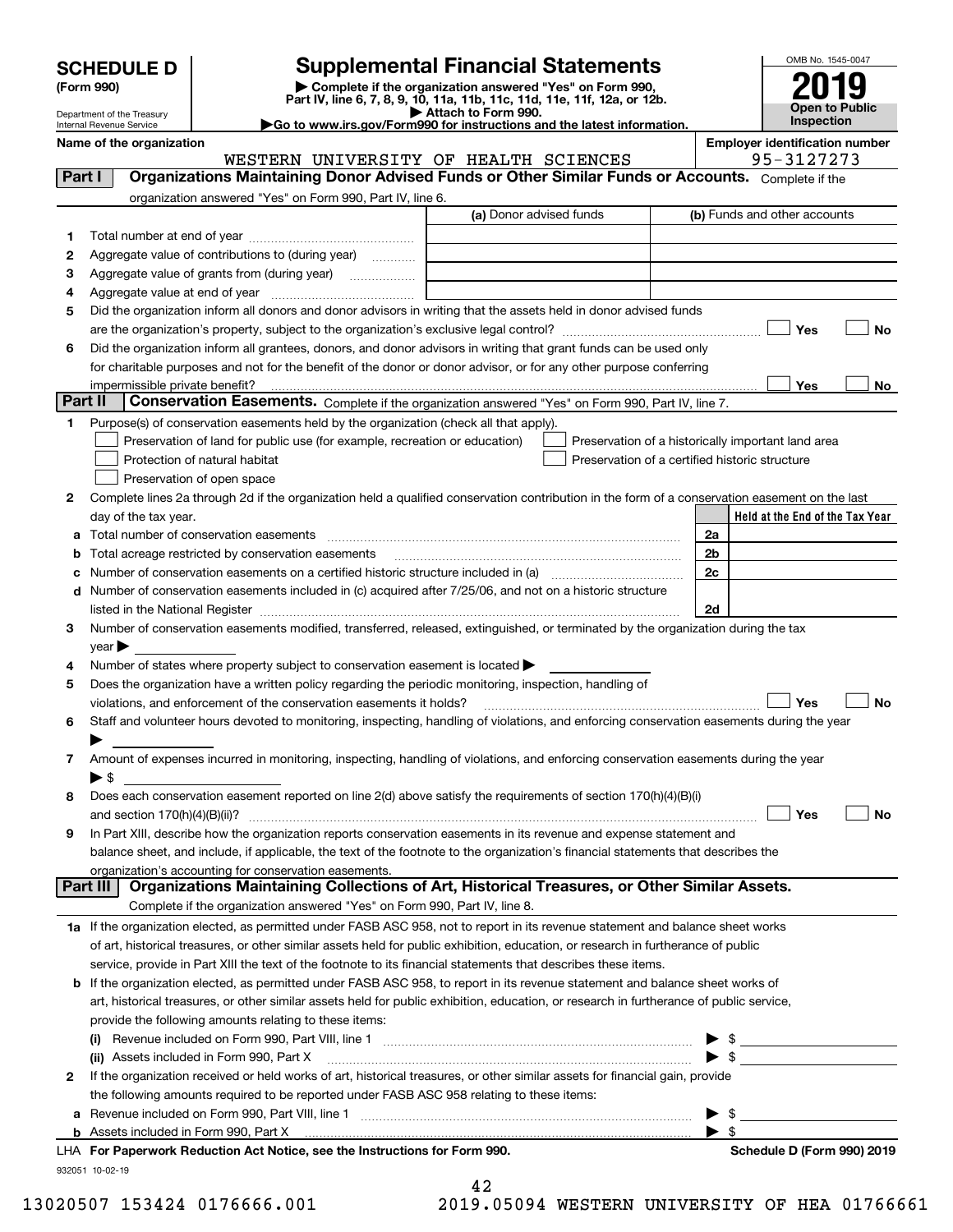|          | Schedule D (Form 990) 2019                                                                                                                                                                                                                                                                                                                                                                                                                                       | WESTERN UNIVERSITY OF HEALTH SCIENCES |                |                                                                                                                                                                                                                               |            |                      | 95-3127273                 | Page 2              |
|----------|------------------------------------------------------------------------------------------------------------------------------------------------------------------------------------------------------------------------------------------------------------------------------------------------------------------------------------------------------------------------------------------------------------------------------------------------------------------|---------------------------------------|----------------|-------------------------------------------------------------------------------------------------------------------------------------------------------------------------------------------------------------------------------|------------|----------------------|----------------------------|---------------------|
| Part III | Organizations Maintaining Collections of Art, Historical Treasures, or Other Similar Assets (continued)                                                                                                                                                                                                                                                                                                                                                          |                                       |                |                                                                                                                                                                                                                               |            |                      |                            |                     |
| З        | Using the organization's acquisition, accession, and other records, check any of the following that make significant use of its                                                                                                                                                                                                                                                                                                                                  |                                       |                |                                                                                                                                                                                                                               |            |                      |                            |                     |
|          | collection items (check all that apply):                                                                                                                                                                                                                                                                                                                                                                                                                         |                                       |                |                                                                                                                                                                                                                               |            |                      |                            |                     |
| a        | $\boxed{\text{X}}$ Public exhibition                                                                                                                                                                                                                                                                                                                                                                                                                             | d                                     |                | Loan or exchange program                                                                                                                                                                                                      |            |                      |                            |                     |
| b        | Scholarly research                                                                                                                                                                                                                                                                                                                                                                                                                                               | е                                     |                | Other and the contract of the contract of the contract of the contract of the contract of the contract of the contract of the contract of the contract of the contract of the contract of the contract of the contract of the |            |                      |                            |                     |
| c        | Preservation for future generations                                                                                                                                                                                                                                                                                                                                                                                                                              |                                       |                |                                                                                                                                                                                                                               |            |                      |                            |                     |
| 4        | Provide a description of the organization's collections and explain how they further the organization's exempt purpose in Part XIII.                                                                                                                                                                                                                                                                                                                             |                                       |                |                                                                                                                                                                                                                               |            |                      |                            |                     |
| 5        | During the year, did the organization solicit or receive donations of art, historical treasures, or other similar assets                                                                                                                                                                                                                                                                                                                                         |                                       |                |                                                                                                                                                                                                                               |            |                      |                            |                     |
|          | $\overline{\text{X}}$ No<br>to be sold to raise funds rather than to be maintained as part of the organization's collection?<br>Yes                                                                                                                                                                                                                                                                                                                              |                                       |                |                                                                                                                                                                                                                               |            |                      |                            |                     |
|          | Part IV<br>Escrow and Custodial Arrangements. Complete if the organization answered "Yes" on Form 990, Part IV, line 9, or                                                                                                                                                                                                                                                                                                                                       |                                       |                |                                                                                                                                                                                                                               |            |                      |                            |                     |
|          | reported an amount on Form 990, Part X, line 21.                                                                                                                                                                                                                                                                                                                                                                                                                 |                                       |                |                                                                                                                                                                                                                               |            |                      |                            |                     |
|          | 1a Is the organization an agent, trustee, custodian or other intermediary for contributions or other assets not included                                                                                                                                                                                                                                                                                                                                         |                                       |                |                                                                                                                                                                                                                               |            |                      |                            |                     |
|          | on Form 990, Part X? [11] matter and the contract of the contract of the contract of the contract of the contract of the contract of the contract of the contract of the contract of the contract of the contract of the contr                                                                                                                                                                                                                                   |                                       |                |                                                                                                                                                                                                                               |            |                      | Yes                        | No                  |
|          | If "Yes," explain the arrangement in Part XIII and complete the following table:                                                                                                                                                                                                                                                                                                                                                                                 |                                       |                |                                                                                                                                                                                                                               |            |                      |                            |                     |
|          |                                                                                                                                                                                                                                                                                                                                                                                                                                                                  |                                       |                |                                                                                                                                                                                                                               |            |                      | Amount                     |                     |
| c        |                                                                                                                                                                                                                                                                                                                                                                                                                                                                  |                                       |                |                                                                                                                                                                                                                               |            | 1c                   |                            |                     |
| d        | Beginning balance <b>contract to the contract of the contract of the contract of the contract of the contract of the contract of the contract of the contract of the contract of the contract of the contract of the contract of</b>                                                                                                                                                                                                                             |                                       |                |                                                                                                                                                                                                                               |            | 1d                   |                            |                     |
| е        | Additions during the year manufactured and an account of the state of the state of the state of the state of the state of the state of the state of the state of the state of the state of the state of the state of the state<br>Distributions during the year manufactured and an account of the state of the state of the state of the state of the state of the state of the state of the state of the state of the state of the state of the state of the s |                                       |                |                                                                                                                                                                                                                               |            | 1e                   |                            |                     |
|          |                                                                                                                                                                                                                                                                                                                                                                                                                                                                  |                                       |                |                                                                                                                                                                                                                               |            | 1f                   |                            |                     |
|          | 2a Did the organization include an amount on Form 990, Part X, line 21, for escrow or custodial account liability?                                                                                                                                                                                                                                                                                                                                               |                                       |                |                                                                                                                                                                                                                               |            |                      | Yes                        | No                  |
|          | <b>b</b> If "Yes," explain the arrangement in Part XIII. Check here if the explanation has been provided on Part XIII                                                                                                                                                                                                                                                                                                                                            |                                       |                |                                                                                                                                                                                                                               |            |                      |                            |                     |
| Part V   | Endowment Funds. Complete if the organization answered "Yes" on Form 990, Part IV, line 10.                                                                                                                                                                                                                                                                                                                                                                      |                                       |                |                                                                                                                                                                                                                               |            |                      |                            |                     |
|          |                                                                                                                                                                                                                                                                                                                                                                                                                                                                  | (a) Current year                      | (b) Prior year | (c) Two years back                                                                                                                                                                                                            |            | (d) Three years back |                            | (e) Four years back |
| 1a       | Beginning of year balance                                                                                                                                                                                                                                                                                                                                                                                                                                        | 48, 347, 507.                         | 43, 205, 253.  | 39,499,389.                                                                                                                                                                                                                   |            | 36, 494, 215.        |                            | 25,051,136.         |
|          |                                                                                                                                                                                                                                                                                                                                                                                                                                                                  | 2,771,703.                            | 5,025,701.     |                                                                                                                                                                                                                               | 2,327,533. | 782,832.             |                            | 12,764,840.         |
| b        |                                                                                                                                                                                                                                                                                                                                                                                                                                                                  | 2,276,494.                            | 2,630,892.     |                                                                                                                                                                                                                               | 3,721,514. | 4,480,594.           |                            | 712,146.            |
|          | Net investment earnings, gains, and losses                                                                                                                                                                                                                                                                                                                                                                                                                       | 619,175.                              | 421,743.       |                                                                                                                                                                                                                               | 518,856.   | 656,416.             |                            | 543,152.            |
| d        |                                                                                                                                                                                                                                                                                                                                                                                                                                                                  |                                       |                |                                                                                                                                                                                                                               |            |                      |                            |                     |
|          | e Other expenditures for facilities                                                                                                                                                                                                                                                                                                                                                                                                                              |                                       |                |                                                                                                                                                                                                                               |            |                      |                            |                     |
|          | and programs                                                                                                                                                                                                                                                                                                                                                                                                                                                     | 2,339,307.<br>$\mathbf{0}$ .          | 2,092,596.     |                                                                                                                                                                                                                               | 1,824,327. | 1,601,836.           |                            | 1,490,755.          |
|          |                                                                                                                                                                                                                                                                                                                                                                                                                                                                  | 50,437,222.                           |                | 43, 205, 253.                                                                                                                                                                                                                 |            |                      |                            |                     |
| g        | End of year balance                                                                                                                                                                                                                                                                                                                                                                                                                                              |                                       | 48, 347, 507.  |                                                                                                                                                                                                                               |            | 39,499,389.          |                            | 36,494,215.         |
| 2        | Provide the estimated percentage of the current year end balance (line 1g, column (a)) held as:                                                                                                                                                                                                                                                                                                                                                                  |                                       |                |                                                                                                                                                                                                                               |            |                      |                            |                     |
| а        | Board designated or quasi-endowment                                                                                                                                                                                                                                                                                                                                                                                                                              | 69.50                                 | %              |                                                                                                                                                                                                                               |            |                      |                            |                     |
|          | Permanent endowment > 21.80                                                                                                                                                                                                                                                                                                                                                                                                                                      | %                                     |                |                                                                                                                                                                                                                               |            |                      |                            |                     |
| c        | 8.70<br>Term endowment $\blacktriangleright$                                                                                                                                                                                                                                                                                                                                                                                                                     | %                                     |                |                                                                                                                                                                                                                               |            |                      |                            |                     |
|          | The percentages on lines 2a, 2b, and 2c should equal 100%.                                                                                                                                                                                                                                                                                                                                                                                                       |                                       |                |                                                                                                                                                                                                                               |            |                      |                            |                     |
|          | 3a Are there endowment funds not in the possession of the organization that are held and administered for the organization                                                                                                                                                                                                                                                                                                                                       |                                       |                |                                                                                                                                                                                                                               |            |                      |                            |                     |
|          | by:                                                                                                                                                                                                                                                                                                                                                                                                                                                              |                                       |                |                                                                                                                                                                                                                               |            |                      |                            | Yes<br>No           |
|          | (i)                                                                                                                                                                                                                                                                                                                                                                                                                                                              |                                       |                |                                                                                                                                                                                                                               |            |                      | 3a(i)                      | х                   |
|          |                                                                                                                                                                                                                                                                                                                                                                                                                                                                  |                                       |                |                                                                                                                                                                                                                               |            |                      | 3a(ii)                     | X                   |
| b        |                                                                                                                                                                                                                                                                                                                                                                                                                                                                  |                                       |                |                                                                                                                                                                                                                               |            |                      | 3 <sub>b</sub>             |                     |
|          | Describe in Part XIII the intended uses of the organization's endowment funds.                                                                                                                                                                                                                                                                                                                                                                                   |                                       |                |                                                                                                                                                                                                                               |            |                      |                            |                     |
|          | Land, Buildings, and Equipment.<br>Part VI                                                                                                                                                                                                                                                                                                                                                                                                                       |                                       |                |                                                                                                                                                                                                                               |            |                      |                            |                     |
|          | Complete if the organization answered "Yes" on Form 990, Part IV, line 11a. See Form 990, Part X, line 10.                                                                                                                                                                                                                                                                                                                                                       |                                       |                |                                                                                                                                                                                                                               |            |                      |                            |                     |
|          | Description of property                                                                                                                                                                                                                                                                                                                                                                                                                                          | (a) Cost or other                     |                | (b) Cost or other                                                                                                                                                                                                             |            | (c) Accumulated      | (d) Book value             |                     |
|          |                                                                                                                                                                                                                                                                                                                                                                                                                                                                  | basis (investment)                    |                | basis (other)                                                                                                                                                                                                                 |            | depreciation         |                            |                     |
|          |                                                                                                                                                                                                                                                                                                                                                                                                                                                                  | 3,005,734.                            |                | 6, 256, 068.                                                                                                                                                                                                                  |            |                      |                            | 9, 261, 802.        |
| b        |                                                                                                                                                                                                                                                                                                                                                                                                                                                                  |                                       | 124,342,446.   |                                                                                                                                                                                                                               |            | 35,862,526.          | 88,479,920.                |                     |
|          |                                                                                                                                                                                                                                                                                                                                                                                                                                                                  |                                       |                | 42,666,898.                                                                                                                                                                                                                   |            | 22,047,059.          | 20,619,839.                |                     |
|          |                                                                                                                                                                                                                                                                                                                                                                                                                                                                  |                                       |                | 51,662,778.                                                                                                                                                                                                                   |            | 42,360,954.          |                            | 9,301,824.          |
|          | e Other                                                                                                                                                                                                                                                                                                                                                                                                                                                          |                                       |                | 2,024,578.                                                                                                                                                                                                                    |            | 1,868,302.           |                            | 156,276.            |
|          | Total. Add lines 1a through 1e. (Column (d) must equal Form 990. Part X, column (B), line 10c.)                                                                                                                                                                                                                                                                                                                                                                  |                                       |                |                                                                                                                                                                                                                               |            |                      | 127,819,661.               |                     |
|          |                                                                                                                                                                                                                                                                                                                                                                                                                                                                  |                                       |                |                                                                                                                                                                                                                               |            |                      | Schedule D (Form 990) 2019 |                     |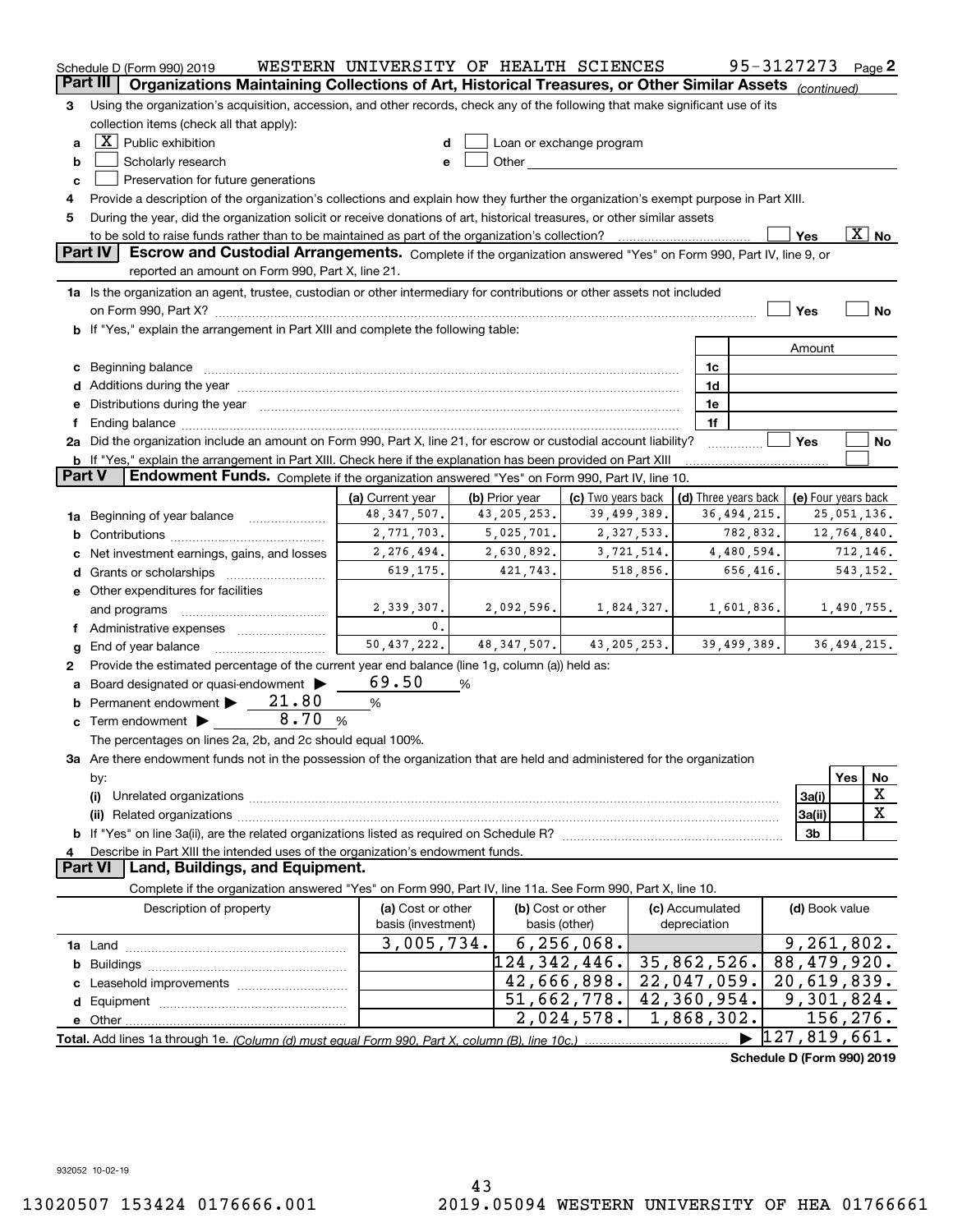| Schedule D (Form 990) 2019                                                                                                                           | WESTERN UNIVERSITY OF HEALTH SCIENCES |                                                           | 95-3127273<br>Page $3$      |
|------------------------------------------------------------------------------------------------------------------------------------------------------|---------------------------------------|-----------------------------------------------------------|-----------------------------|
| Part VII Investments - Other Securities.                                                                                                             |                                       |                                                           |                             |
| Complete if the organization answered "Yes" on Form 990, Part IV, line 11b. See Form 990, Part X, line 12.                                           |                                       |                                                           |                             |
| (a) Description of security or category (including name of security)                                                                                 | (b) Book value                        | (c) Method of valuation: Cost or end-of-year market value |                             |
| (1) Financial derivatives                                                                                                                            |                                       |                                                           |                             |
| (2) Closely held equity interests                                                                                                                    |                                       |                                                           |                             |
| (3) Other                                                                                                                                            |                                       |                                                           |                             |
| CERTIFICATE OF DEPOSITS<br>(A)                                                                                                                       | 9,604,031.                            | END-OF-YEAR MARKET VALUE                                  |                             |
| CORPORATE AND GOVERNMENT<br>(B)                                                                                                                      |                                       |                                                           |                             |
| <b>BONDS</b><br>(C)                                                                                                                                  | 109,524,415.                          | END-OF-YEAR MARKET VALUE                                  |                             |
| EQUITIES<br>(D)                                                                                                                                      | 38,600.                               | END-OF-YEAR MARKET VALUE<br>END-OF-YEAR MARKET VALUE      |                             |
| <b>MUTUAL FUNDS</b><br>(E)                                                                                                                           | 117,435.                              |                                                           |                             |
| (F)                                                                                                                                                  |                                       |                                                           |                             |
| (G)                                                                                                                                                  |                                       |                                                           |                             |
| (H)                                                                                                                                                  | 119,284,481.                          |                                                           |                             |
| Total. (Col. (b) must equal Form 990, Part X, col. (B) line 12.) $\blacktriangleright$<br>Part VIII Investments - Program Related.                   |                                       |                                                           |                             |
|                                                                                                                                                      |                                       |                                                           |                             |
| Complete if the organization answered "Yes" on Form 990, Part IV, line 11c. See Form 990, Part X, line 13.<br>(a) Description of investment          | (b) Book value                        | (c) Method of valuation: Cost or end-of-year market value |                             |
|                                                                                                                                                      |                                       |                                                           |                             |
| (1)<br>(2)                                                                                                                                           |                                       |                                                           |                             |
| (3)                                                                                                                                                  |                                       |                                                           |                             |
| (4)                                                                                                                                                  |                                       |                                                           |                             |
| (5)                                                                                                                                                  |                                       |                                                           |                             |
| (6)                                                                                                                                                  |                                       |                                                           |                             |
| (7)                                                                                                                                                  |                                       |                                                           |                             |
| (8)                                                                                                                                                  |                                       |                                                           |                             |
| (9)                                                                                                                                                  |                                       |                                                           |                             |
| Total. (Col. (b) must equal Form 990, Part X, col. (B) line 13.)                                                                                     |                                       |                                                           |                             |
| <b>Other Assets.</b><br>Part IX                                                                                                                      |                                       |                                                           |                             |
| Complete if the organization answered "Yes" on Form 990, Part IV, line 11d. See Form 990, Part X, line 15.                                           |                                       |                                                           |                             |
|                                                                                                                                                      | (a) Description                       |                                                           | (b) Book value              |
| (1)                                                                                                                                                  |                                       |                                                           |                             |
| (2)                                                                                                                                                  |                                       |                                                           |                             |
| (3)                                                                                                                                                  |                                       |                                                           |                             |
| (4)                                                                                                                                                  |                                       |                                                           |                             |
| (5)                                                                                                                                                  |                                       |                                                           |                             |
| (6)                                                                                                                                                  |                                       |                                                           |                             |
| (7)                                                                                                                                                  |                                       |                                                           |                             |
| (8)                                                                                                                                                  |                                       |                                                           |                             |
| (9)                                                                                                                                                  |                                       |                                                           |                             |
| <b>Other Liabilities.</b><br>Part X                                                                                                                  |                                       |                                                           |                             |
|                                                                                                                                                      |                                       |                                                           |                             |
| Complete if the organization answered "Yes" on Form 990, Part IV, line 11e or 11f. See Form 990, Part X, line 25.<br>(a) Description of liability    |                                       |                                                           | (b) Book value              |
| 1.                                                                                                                                                   |                                       |                                                           |                             |
| (1)<br>Federal income taxes<br>FEDERAL STUDENT LOAN FUNDS                                                                                            |                                       |                                                           | 40,456,234.                 |
| (2)<br>BOND ISSUE SWAP LIABILITY                                                                                                                     |                                       |                                                           | 30,707,338.                 |
| (3)<br>LIABILITY ON SPLIT-INTEREST<br>(4)                                                                                                            |                                       |                                                           |                             |
| <b>AGREEMENT</b><br>(5)                                                                                                                              |                                       |                                                           | 2,078,520.                  |
| DEPOSITS FOR AGENCY FUNDS<br>(6)                                                                                                                     |                                       |                                                           | 588,626.                    |
| ACCRUED BOND INTEREST PAYABLE<br>(7)                                                                                                                 |                                       |                                                           | 164,164.                    |
| (8)                                                                                                                                                  |                                       |                                                           |                             |
| (9)                                                                                                                                                  |                                       |                                                           |                             |
|                                                                                                                                                      |                                       |                                                           | $\overline{73}$ , 994, 882. |
| 2. Liability for uncertain tax positions. In Part XIII, provide the text of the footnote to the organization's financial statements that reports the |                                       |                                                           |                             |
|                                                                                                                                                      |                                       |                                                           |                             |

organization's liability for uncertain tax positions under FASB ASC 740. Check here if the text of the footnote has been provided in Part XIII  $\,$  ...  $\overline{\rm X}$ 

**Schedule D (Form 990) 2019**

95-3127273 Page 3

932053 10-02-19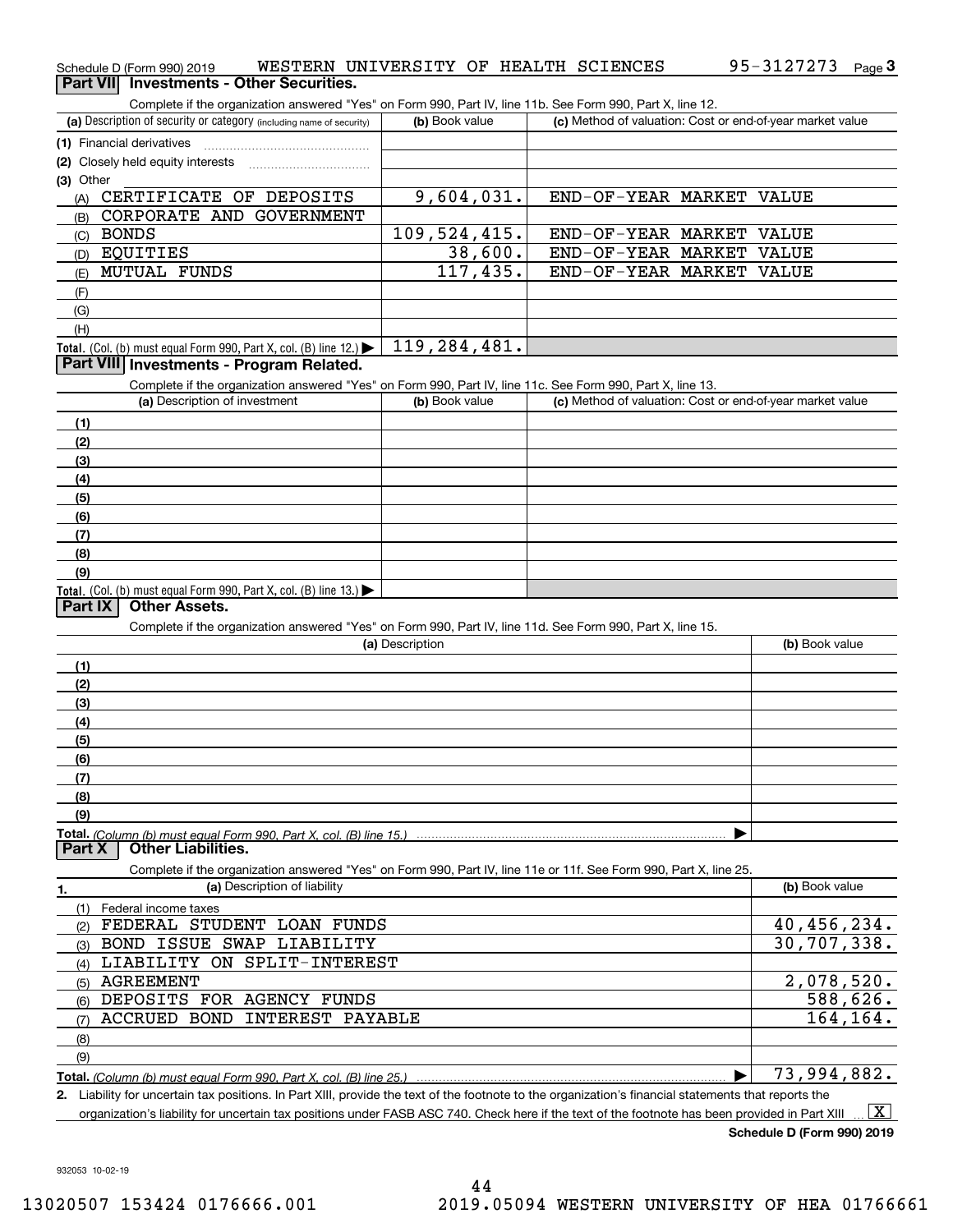|    | WESTERN UNIVERSITY OF HEALTH SCIENCES<br>Schedule D (Form 990) 2019                                                                                                                                                                 |                | 95-3127273<br>Page 4 |  |  |
|----|-------------------------------------------------------------------------------------------------------------------------------------------------------------------------------------------------------------------------------------|----------------|----------------------|--|--|
|    | Reconciliation of Revenue per Audited Financial Statements With Revenue per Return.<br>Part XI                                                                                                                                      |                |                      |  |  |
|    | Complete if the organization answered "Yes" on Form 990, Part IV, line 12a.                                                                                                                                                         |                |                      |  |  |
| 1  | Total revenue, gains, and other support per audited financial statements                                                                                                                                                            |                | $\blacksquare$       |  |  |
| 2  | Amounts included on line 1 but not on Form 990, Part VIII, line 12:                                                                                                                                                                 |                |                      |  |  |
| a  | Net unrealized gains (losses) on investments [11] matter contracts and the unrealized gains (losses) on investments                                                                                                                 | 2a             |                      |  |  |
|    |                                                                                                                                                                                                                                     | 2 <sub>b</sub> |                      |  |  |
| с  |                                                                                                                                                                                                                                     | 2c             |                      |  |  |
| d  |                                                                                                                                                                                                                                     | 2d             |                      |  |  |
| е  | Add lines 2a through 2d                                                                                                                                                                                                             |                | 2e                   |  |  |
| 3  |                                                                                                                                                                                                                                     |                | 3                    |  |  |
| 4  | Amounts included on Form 990. Part VIII, line 12, but not on line 1:                                                                                                                                                                |                |                      |  |  |
| а  |                                                                                                                                                                                                                                     | 4a             |                      |  |  |
| b  |                                                                                                                                                                                                                                     | 4 <sub>b</sub> |                      |  |  |
| c. | Add lines 4a and 4b                                                                                                                                                                                                                 |                | 4с                   |  |  |
| 5  |                                                                                                                                                                                                                                     |                | 5                    |  |  |
|    | Part XII   Reconciliation of Expenses per Audited Financial Statements With Expenses per Return.                                                                                                                                    |                |                      |  |  |
|    | Complete if the organization answered "Yes" on Form 990, Part IV, line 12a.                                                                                                                                                         |                |                      |  |  |
| 1  |                                                                                                                                                                                                                                     |                | $\mathbf{1}$         |  |  |
| 2  | Amounts included on line 1 but not on Form 990, Part IX, line 25:                                                                                                                                                                   |                |                      |  |  |
| a  |                                                                                                                                                                                                                                     | 2a             |                      |  |  |
|    |                                                                                                                                                                                                                                     | 2 <sub>b</sub> |                      |  |  |
| с  |                                                                                                                                                                                                                                     | 2 <sub>c</sub> |                      |  |  |
|    |                                                                                                                                                                                                                                     | 2d             |                      |  |  |
| е  | Add lines 2a through 2d <b>contained a contained a contained a contained a</b> contained a contained a contained a contained a contained a contained a contained a contained a contained a contained a contained a contained a cont |                | <b>2e</b>            |  |  |
| 3  | Subtract line 2e from line 1                                                                                                                                                                                                        |                | 3                    |  |  |
| 4  | Amounts included on Form 990, Part IX, line 25, but not on line 1:                                                                                                                                                                  |                |                      |  |  |
| а  |                                                                                                                                                                                                                                     | 4a             |                      |  |  |
| b  |                                                                                                                                                                                                                                     | 4h             |                      |  |  |
|    | Add lines 4a and 4b                                                                                                                                                                                                                 |                | 4c                   |  |  |
| 5  |                                                                                                                                                                                                                                     |                | 5                    |  |  |
|    | Part XIII Supplemental Information.                                                                                                                                                                                                 |                |                      |  |  |

Provide the descriptions required for Part II, lines 3, 5, and 9; Part III, lines 1a and 4; Part IV, lines 1b and 2b; Part V, line 4; Part X, line 2; Part XI, lines 2d and 4b; and Part XII, lines 2d and 4b. Also complete this part to provide any additional information.

## COLLECTIONS OF ART, HISTORICAL TREASURES, OR OTHER SIMILAR A

## SCHEDULE D, PART III, LINE 1B(II):

WESTERNU HAS RECEIVED DISNEY COLLECTIBLE ITEMS, WHICH ARE MAINTAINED AT

ONE OF THEIR CAMPUSES AS PUBLIC DISPLAY ITEMS.

## INTENDED USES OF ORGANIZATION'S ENDOWMENT FUNDS

SCHEDULE D, PART V, LINE 4:

THE INVESTMENT OBJECTIVES FOR THE MANAGEMENT OF ENDOWMENT ASSETS ARE TO

MANAGE CONTRIBUTIONS IN A MANNER THAT WILL MAXIMIZE THE BENEFIT INTENDED

BY THE DONOR, TO PRODUCE CURRENT INCOME TO SUPPORT THE PROGRAMS OF THE

UNIVERSITY, DONOR OBJECTIVES, AND TO ACHIEVE GROWTH OF BOTH PRINCIPAL

VALUE AND INCOME OVER TIME SUFFICIENT TO PRESERVE OR INCREASE THE

932054 10-02-19

**Schedule D (Form 990) 2019**

45

13020507 153424 0176666.001 2019.05094 WESTERN UNIVERSITY OF HEA 01766661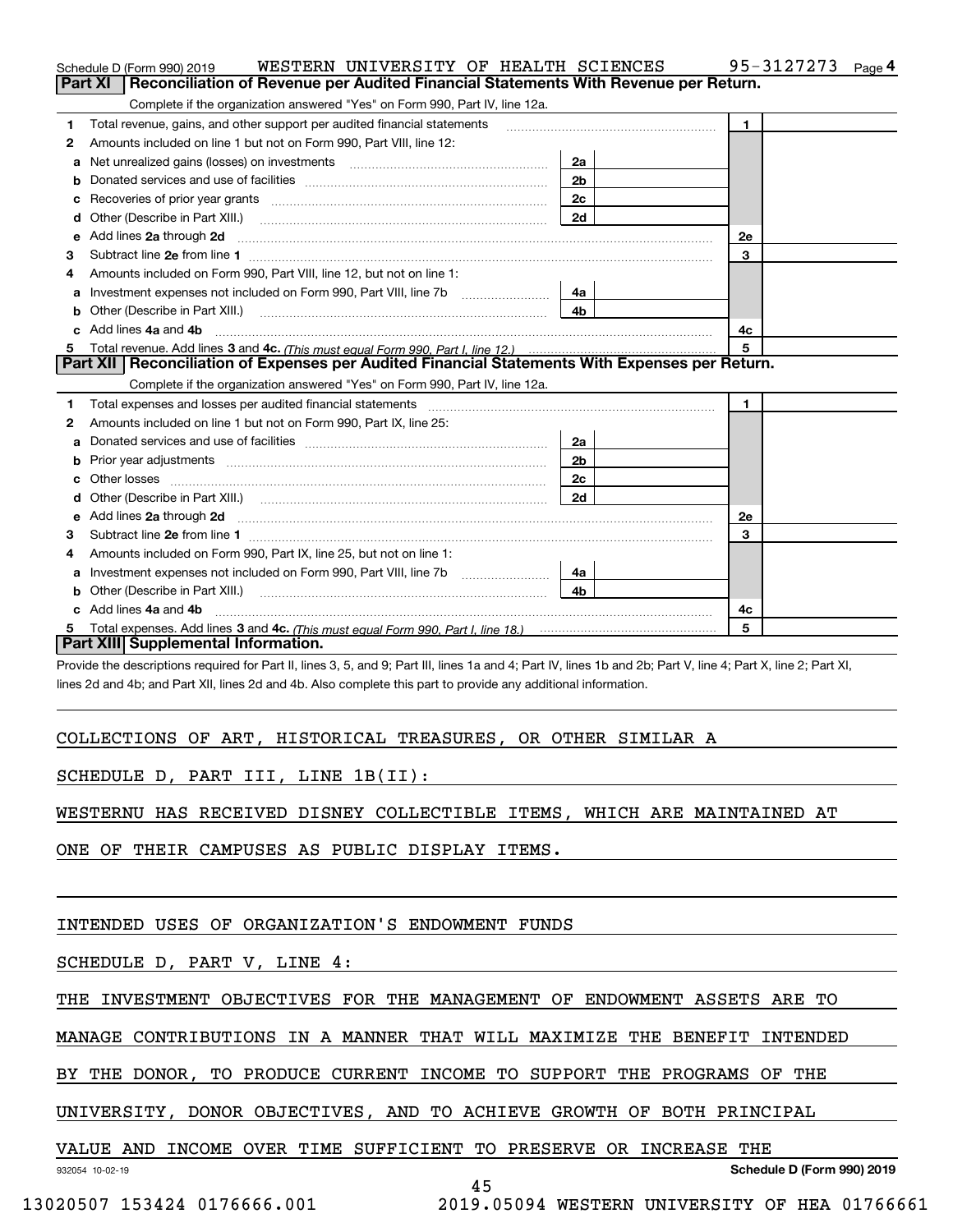95-3127273 Page 5 *(continued)* **Part XIII Supplemental Information**  Schedule D (Form 990) 2019 WESTERN UNIVERSITY OF HEALTH SCIENCES 95-3127273 Page

PURCHASING POWER OF THE ASSETS, THUS PROTECTING THE ASSETS AGAINST

INFLATION.

FIN 48 (ASC 740) FOOTNOTE

SCHEDULE D, PART X, LINE 2:

THE UNIVERSITY IS EXEMPT FROM FEDERAL INCOME TAX UNDER SECTION 501(C)(3) OF THE INTERNAL REVENUE CODE, THOUGH IT IS SUBJECT TO TAX ON INCOME UNRELATED TO ITS EXEMPT PURPOSE, UNLESS THAT INCOME IS OTHERWISE EXCLUDED BY THE CODE. THE UNIVERSITY HAS BEEN RECOGNIZED BY THE CALIFORNIA FRANCHISE TAX BOARD AS A UNIVERSITY THAT IS EXEMPT FROM CALIFORNIA FRANCHISE AND INCOME TAXES UNDER SECTION 23701(D) OF THE CALIFORNIA REVENUE AND TAXATION CODE AND IS ALSO EXEMPT FROM OREGON INCOME TAXES UNDER THE RELATED STATE PROVISIONS. THE UNIVERSITY HAS PROCESSES PRESENTLY IN PLACE TO ENSURE THE MAINTENANCE OF ITS TAX-EXEMPT STATUS; TO IDENTIFY AND REPORT UNRELATED INCOME; TO DETERMINE ITS FILING AND TAX OBLIGATIONS IN JURISDICTIONS FOR WHICH IT HAS NEXUS; AND TO IDENTIFY AND EVALUATE OTHER MATTERS THAT MAY BE CONSIDERED TAX POSITIONS. THE UNIVERSITY HAS DETERMINED THAT THERE ARE NO MATERIAL UNCERTAIN TAX POSITIONS THAT REQUIRE RECOGNITION OR DISCLOSURE IN THE FINANCIAL STATEMENTS.

**Schedule D (Form 990) 2019** THE UNIVERSITY FOLLOWS GUIDANCE THAT CLARIFIES THE ACCOUNTING FOR UNCERTAINTY IN TAX POSITIONS TAKEN OR EXPECTED TO BE TAKEN IN A TAX RETURN, INCLUDING ISSUES RELATING TO FINANCIAL STATEMENT RECOGNITION AND MEASUREMENT. THIS GUIDANCE PROVIDES THAT THE TAX EFFECTS FROM AN UNCERTAIN TAX POSITION CAN ONLY BE RECOGNIZED IN THE FINANCIAL STATEMENTS IF THE POSITION IS "MORE-LIKELY-THAN-NOT" TO BE SUSTAINED IF THE POSITION WERE TO BE CHALLENGED BY A TAXING AUTHORITY. THE ASSESSMENT OF THE TAX

932055 10-02-19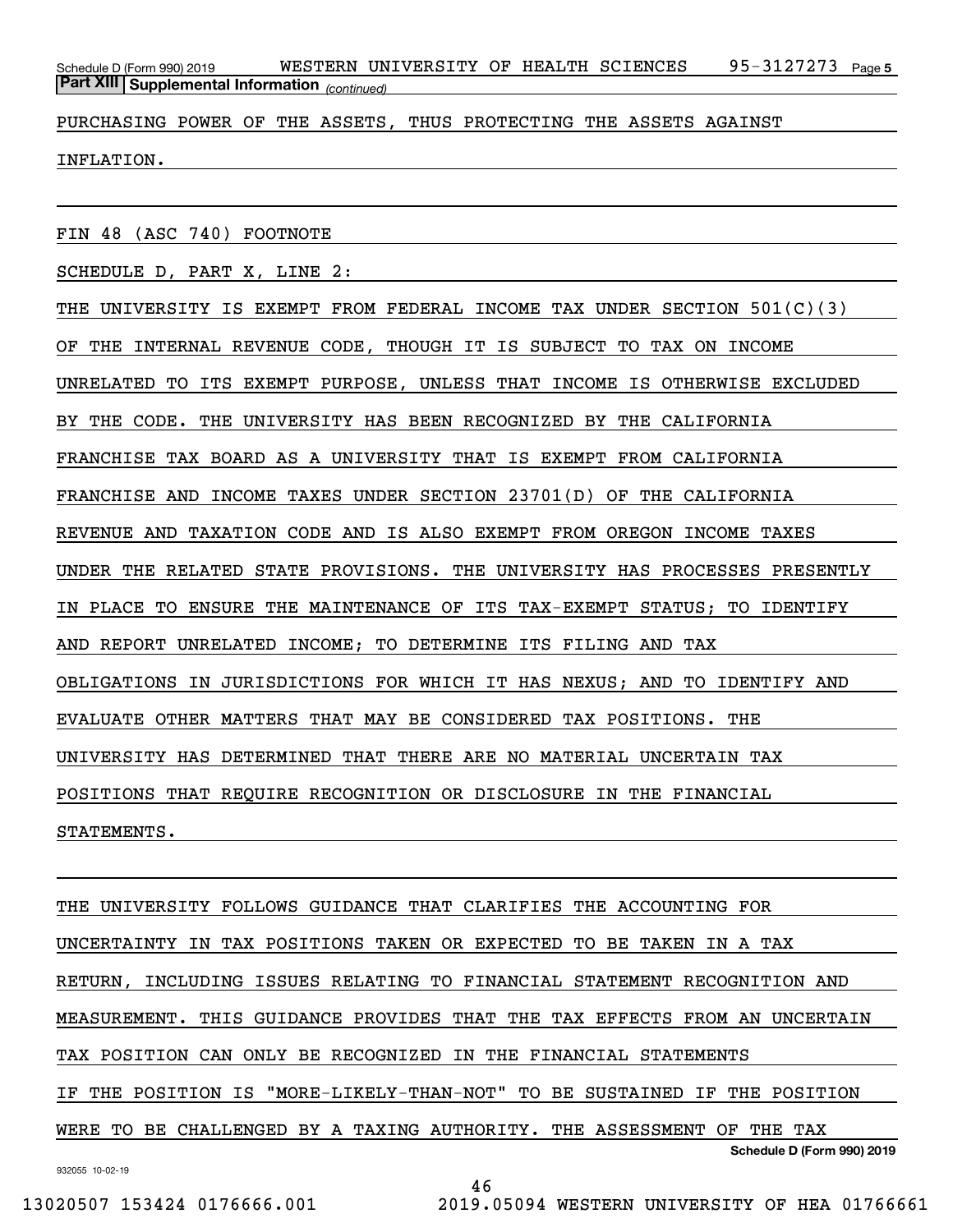| Schedule D (Form 990) 2019<br><b>Part XIII Supplemental Information</b> (continued) | WESTERN UNIVERSITY OF HEALTH SCIENCES                                     | 95-3127273 Page 5          |
|-------------------------------------------------------------------------------------|---------------------------------------------------------------------------|----------------------------|
|                                                                                     | POSITION IS BASED SOLELY ON THE TECHNICAL MERITS OF THE POSITION, WITHOUT |                            |
|                                                                                     | REGARD TO THE LIKELIHOOD THAT THE TAX POSITION MAY BE CHALLENGED.         |                            |
|                                                                                     |                                                                           |                            |
|                                                                                     |                                                                           |                            |
|                                                                                     |                                                                           |                            |
|                                                                                     |                                                                           |                            |
|                                                                                     |                                                                           |                            |
|                                                                                     |                                                                           |                            |
|                                                                                     |                                                                           |                            |
|                                                                                     |                                                                           |                            |
|                                                                                     |                                                                           |                            |
|                                                                                     |                                                                           |                            |
|                                                                                     |                                                                           |                            |
|                                                                                     |                                                                           |                            |
|                                                                                     |                                                                           |                            |
|                                                                                     |                                                                           |                            |
|                                                                                     |                                                                           |                            |
|                                                                                     |                                                                           |                            |
|                                                                                     |                                                                           |                            |
|                                                                                     |                                                                           |                            |
|                                                                                     |                                                                           |                            |
|                                                                                     |                                                                           |                            |
|                                                                                     |                                                                           |                            |
|                                                                                     |                                                                           |                            |
|                                                                                     |                                                                           |                            |
|                                                                                     |                                                                           | Schedule D (Form 990) 2019 |

Schedule **D** (Form 990)

932055 10-02-19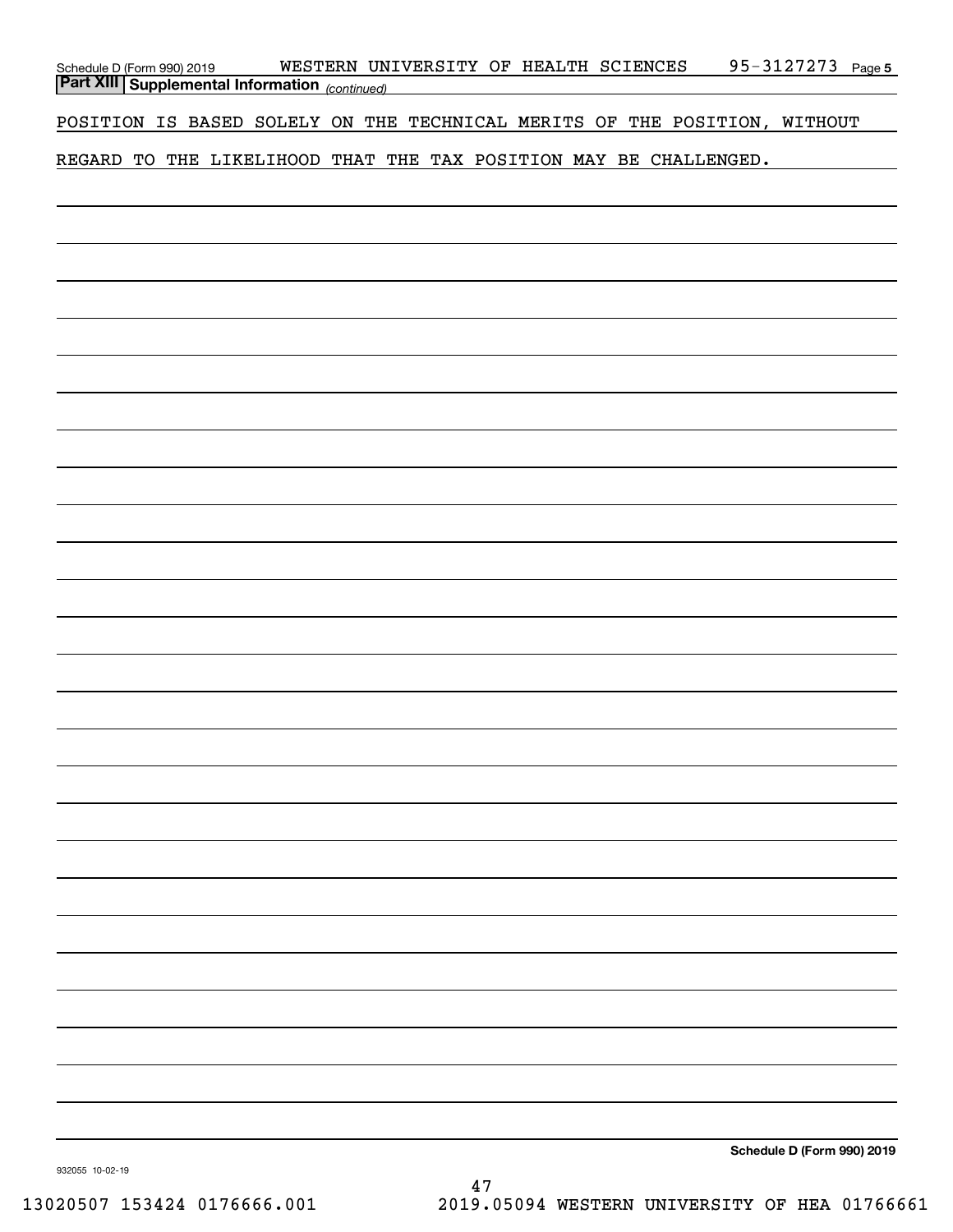|  |  |  |  | <b>SCHEDULE E</b> |  |
|--|--|--|--|-------------------|--|
|  |  |  |  |                   |  |

# **Schools**

OMB No. 1545-0047 **2019**

**Open to Public**

| (Form 990 or 990-EZ)       | ► Complete if the organization answered "Yes" on Form 990. |
|----------------------------|------------------------------------------------------------|
|                            | Part IV, line 13, or Form 990-EZ, Part VI, line 48,        |
| Department of the Treasury | Attach to Form 990 or Form 990-EZ.                         |

**| Go to www.irs.gov/Form990 for the latest information.**

Department of the Treasury Internal Revenue Service Name of the organization

**Part I**

**InspectionEmployer identification number**

| WESTERN UNIVERSITY OF HEALTH SCIENCES |  | 95-3127273 |
|---------------------------------------|--|------------|
|                                       |  |            |

|   |                                                                                                                                                                                                                                                                                                                            |              | YES | <b>NO</b> |
|---|----------------------------------------------------------------------------------------------------------------------------------------------------------------------------------------------------------------------------------------------------------------------------------------------------------------------------|--------------|-----|-----------|
| 1 | Does the organization have a racially nondiscriminatory policy toward students by statement in its charter, bylaws,                                                                                                                                                                                                        |              |     |           |
|   |                                                                                                                                                                                                                                                                                                                            | 1            | X   |           |
| 2 | Does the organization include a statement of its racially nondiscriminatory policy toward students in all its brochures,                                                                                                                                                                                                   |              |     |           |
|   | catalogues, and other written communications with the public dealing with student admissions, programs, and scholarships?                                                                                                                                                                                                  | $\mathbf{2}$ | х   |           |
| 3 | Has the organization publicized its racially nondiscriminatory policy through newspaper or broadcast media during the                                                                                                                                                                                                      |              |     |           |
|   | period of solicitation for students, or during the registration period if it has no solicitation program, in a way that makes                                                                                                                                                                                              |              |     |           |
|   | the policy known to all parts of the general community it serves? If "Yes," please describe. If "No," please explain.                                                                                                                                                                                                      |              |     |           |
|   | If you need more space, use Part II $\ldots$ $\ldots$ $\ldots$ $\ldots$ $\ldots$ $\ldots$ $\ldots$ $\ldots$ $\ldots$ $\ldots$ $\ldots$ $\ldots$ $\ldots$ $\ldots$ $\ldots$ $\ldots$ $\ldots$ $\ldots$ $\ldots$ $\ldots$ $\ldots$ $\ldots$ $\ldots$ $\ldots$ $\ldots$ $\ldots$ $\ldots$ $\ldots$ $\ldots$ $\ldots$ $\ldots$ | 3            | X   |           |
|   | THE RACIALLY NON-DISCRIMINATORY POLICY IS CLEARLY STATED ON                                                                                                                                                                                                                                                                |              |     |           |
|   | WESTERNU'S WEBSITE IN THE UNIVERSITY CATALOG.                                                                                                                                                                                                                                                                              |              |     |           |
|   |                                                                                                                                                                                                                                                                                                                            |              |     |           |
|   |                                                                                                                                                                                                                                                                                                                            |              |     |           |
|   |                                                                                                                                                                                                                                                                                                                            |              |     |           |
| 4 | Does the organization maintain the following?                                                                                                                                                                                                                                                                              |              | х   |           |
| а |                                                                                                                                                                                                                                                                                                                            | 4a           | х   |           |
| b | Records documenting that scholarships and other financial assistance are awarded on a racially nondiscriminatory basis?                                                                                                                                                                                                    | 4b           |     |           |
|   | c Copies of all catalogues, brochures, announcements, and other written communications to the public dealing with student                                                                                                                                                                                                  |              | X   |           |
|   |                                                                                                                                                                                                                                                                                                                            | 4с<br>4d     | X   |           |
|   | If you answered "No" to any of the above, please explain. If you need more space, use Part II.                                                                                                                                                                                                                             |              |     |           |
|   |                                                                                                                                                                                                                                                                                                                            |              |     |           |
|   |                                                                                                                                                                                                                                                                                                                            |              |     |           |
|   |                                                                                                                                                                                                                                                                                                                            |              |     |           |
|   |                                                                                                                                                                                                                                                                                                                            |              |     |           |
| 5 | Does the organization discriminate by race in any way with respect to:                                                                                                                                                                                                                                                     |              |     |           |
| a |                                                                                                                                                                                                                                                                                                                            | 5a           |     | х         |
|   |                                                                                                                                                                                                                                                                                                                            | 5b           |     | Х         |
|   |                                                                                                                                                                                                                                                                                                                            | 5с           |     | X         |
|   |                                                                                                                                                                                                                                                                                                                            | 5d           |     | X         |
|   |                                                                                                                                                                                                                                                                                                                            | 5е           |     | х         |
|   | f Use of facilities? <b>www.communities.</b> We can be a series of the contract of the contract of the contract of the contract of the contract of the contract of the contract of the contract of the contract of the contract of                                                                                         | 5f           |     | х         |
|   |                                                                                                                                                                                                                                                                                                                            | 5g           |     | Х         |
|   |                                                                                                                                                                                                                                                                                                                            | 5h           |     | X         |
|   | If you answered "Yes" to any of the above, please explain. If you need more space, use Part II.                                                                                                                                                                                                                            |              |     |           |
|   |                                                                                                                                                                                                                                                                                                                            |              |     |           |
|   |                                                                                                                                                                                                                                                                                                                            |              |     |           |
|   |                                                                                                                                                                                                                                                                                                                            |              |     |           |
|   |                                                                                                                                                                                                                                                                                                                            |              |     |           |
|   |                                                                                                                                                                                                                                                                                                                            | 6a           | х   |           |
|   |                                                                                                                                                                                                                                                                                                                            | 6b           |     | х         |
|   | If you answered "Yes" on either line 6a or line 6b, explain on Part II.                                                                                                                                                                                                                                                    |              |     |           |
| 7 | Does the organization certify that it has complied with the applicable requirements of sections 4.01 through 4.05 of                                                                                                                                                                                                       |              |     |           |
|   | Rev. Proc. 75-50, 1975-2 C.B. 587, covering racial nondiscrimination? If "No," explain on Part II                                                                                                                                                                                                                          | 7            | х   |           |
|   | Schedule E (Form 990 or 990-EZ) 2019<br>LHA For Paperwork Reduction Act Notice, see the Instructions for Form 990 or Form 990-EZ.                                                                                                                                                                                          |              |     |           |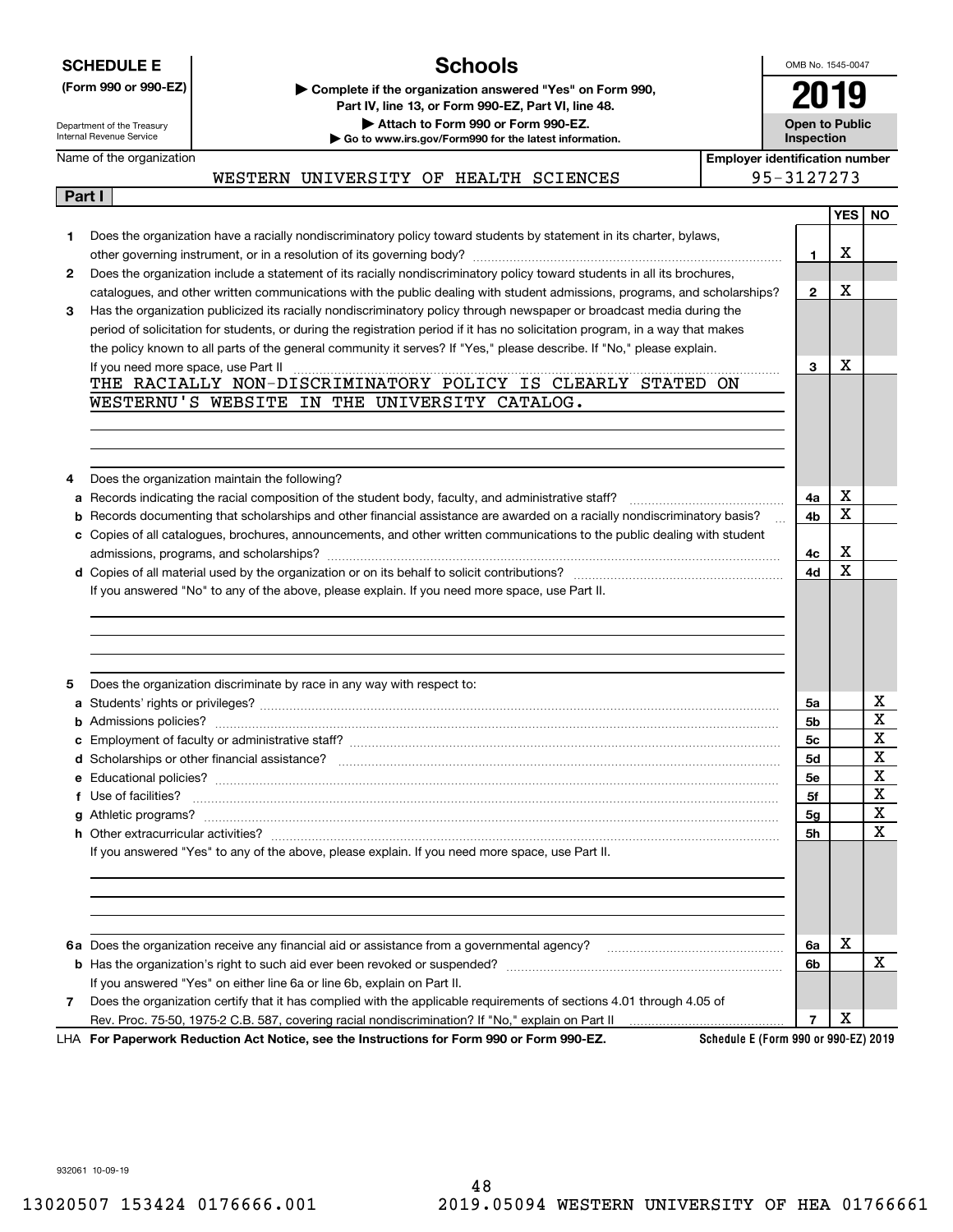95-3127273 Page 2 Schedule E (Form 990 or 990-EZ) 2019 <code>WESTERN UNIVERSITY OF HEALTH SCIENCES</code> 95-3127273 <code>Page</code> Part II | Supplemental Information. Provide the explanations required by Part I, lines 3, 4d, 5h, 6b, and 7, as applicable.

Also provide any other additional information.

LINE 6 - EXPLANATION OF GOVERNMENT FINANCIAL AID:

THE UNIVERSITY RECEIVES STUDENT FINANCIAL AID FUNDS WHICH ARE PASSED

THROUGH TO THE STUDENT TO BE USED FOR TUITION AND OTHER QUALIFYING COSTS.

THE UNIVERSITY ALSO RECEIVES VARIOUS RESEARCH GRANTS FROM STATE AND

FEDERAL AGENCIES TO CONDUCT MEDICAL RESEARCH ACTIVITIES, WHICH ARE WITHIN

THE SCOPE OF THEIR EXEMPT PURPOSE.

**Schedule E (Form 990 or 990-EZ) 2019**

932062 10-09-19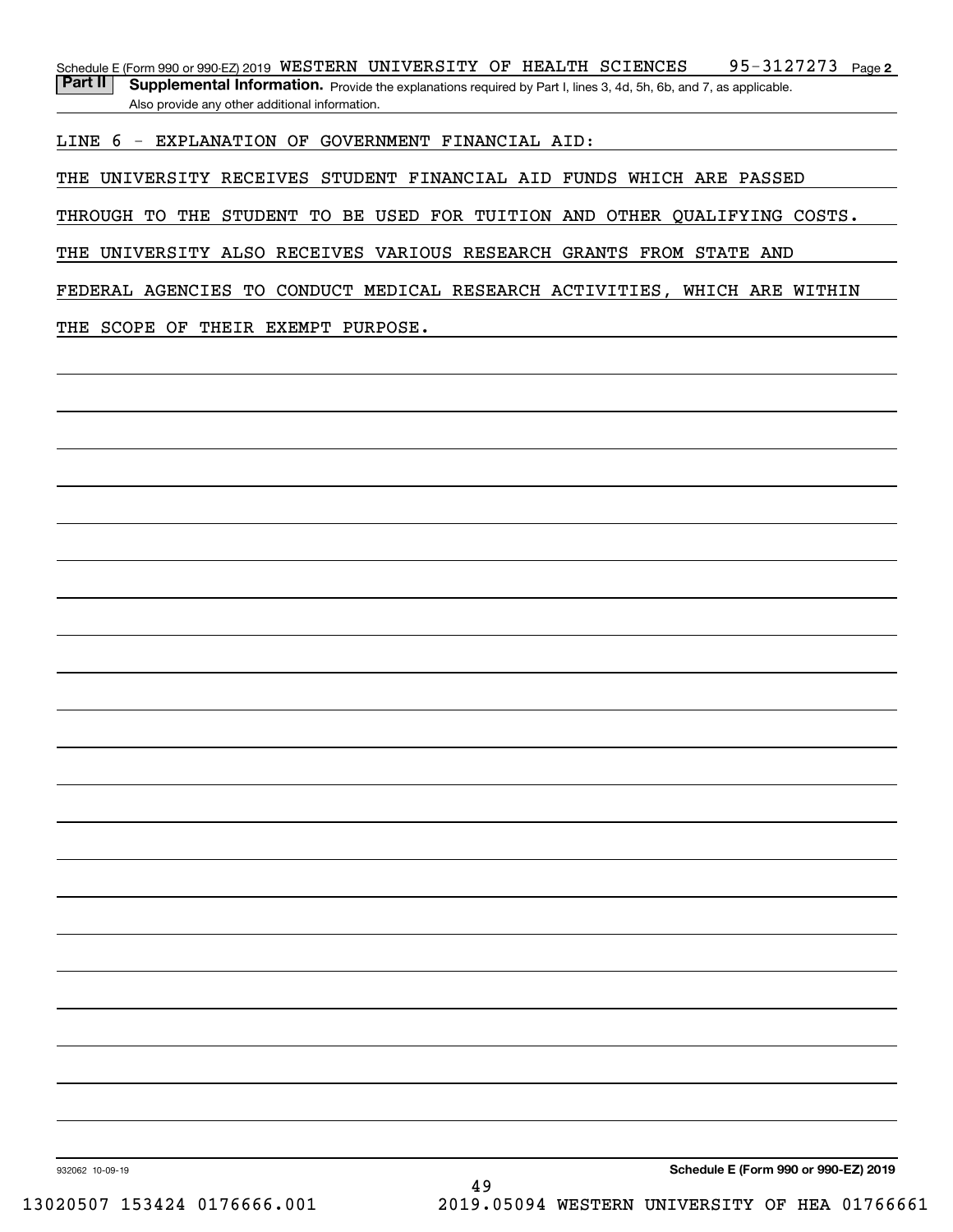| <b>SCHEDULE G</b>                                            |                                  | <b>Supplemental Information Regarding Fundraising or Gaming Activities</b>                                                                                                                                                                |              |                                 |                                       |                    |                                   | OMB No. 1545-0047                       |  |
|--------------------------------------------------------------|----------------------------------|-------------------------------------------------------------------------------------------------------------------------------------------------------------------------------------------------------------------------------------------|--------------|---------------------------------|---------------------------------------|--------------------|-----------------------------------|-----------------------------------------|--|
| (Form 990 or 990-EZ)                                         |                                  | Complete if the organization answered "Yes" on Form 990, Part IV, line 17, 18, or 19, or if the<br>organization entered more than \$15,000 on Form 990-EZ, line 6a.                                                                       |              |                                 |                                       |                    |                                   |                                         |  |
| Department of the Treasury                                   |                                  | Attach to Form 990 or Form 990-EZ.                                                                                                                                                                                                        |              |                                 |                                       |                    |                                   |                                         |  |
| Internal Revenue Service                                     |                                  | ► Go to www.irs.gov/Form990 for instructions and the latest information.                                                                                                                                                                  |              |                                 |                                       |                    |                                   | Inspection                              |  |
| Name of the organization                                     |                                  | WESTERN UNIVERSITY OF HEALTH SCIENCES                                                                                                                                                                                                     |              |                                 |                                       |                    | 95-3127273                        | <b>Employer identification number</b>   |  |
| Part I                                                       |                                  | Fundraising Activities. Complete if the organization answered "Yes" on Form 990, Part IV, line 17. Form 990-EZ filers are not                                                                                                             |              |                                 |                                       |                    |                                   |                                         |  |
|                                                              | required to complete this part.  |                                                                                                                                                                                                                                           |              |                                 |                                       |                    |                                   |                                         |  |
| Mail solicitations<br>a                                      |                                  | 1 Indicate whether the organization raised funds through any of the following activities. Check all that apply.<br>e                                                                                                                      |              |                                 | Solicitation of non-government grants |                    |                                   |                                         |  |
| b                                                            | Internet and email solicitations | f                                                                                                                                                                                                                                         |              |                                 | Solicitation of government grants     |                    |                                   |                                         |  |
| Phone solicitations<br>c                                     |                                  | Special fundraising events<br>g                                                                                                                                                                                                           |              |                                 |                                       |                    |                                   |                                         |  |
| In-person solicitations<br>d                                 |                                  |                                                                                                                                                                                                                                           |              |                                 |                                       |                    |                                   |                                         |  |
|                                                              |                                  | 2 a Did the organization have a written or oral agreement with any individual (including officers, directors, trustees, or<br>key employees listed in Form 990, Part VII) or entity in connection with professional fundraising services? |              |                                 |                                       |                    | Yes                               | No                                      |  |
|                                                              |                                  | <b>b</b> If "Yes," list the 10 highest paid individuals or entities (fundraisers) pursuant to agreements under which the fundraiser is to be                                                                                              |              |                                 |                                       |                    |                                   |                                         |  |
| compensated at least \$5,000 by the organization.            |                                  |                                                                                                                                                                                                                                           |              |                                 |                                       |                    |                                   |                                         |  |
|                                                              |                                  |                                                                                                                                                                                                                                           |              |                                 |                                       |                    | (v) Amount paid                   |                                         |  |
| (i) Name and address of individual<br>or entity (fundraiser) |                                  | (ii) Activity                                                                                                                                                                                                                             | have custody | (iii) Did<br>fundraiser         | (iv) Gross receipts<br>from activity  |                    | to (or retained by)<br>fundraiser | (vi) Amount paid<br>to (or retained by) |  |
|                                                              |                                  |                                                                                                                                                                                                                                           |              | or control of<br>contributions? |                                       | listed in col. (i) | organization                      |                                         |  |
|                                                              |                                  |                                                                                                                                                                                                                                           | Yes          | No                              |                                       |                    |                                   |                                         |  |
|                                                              |                                  |                                                                                                                                                                                                                                           |              |                                 |                                       |                    |                                   |                                         |  |
|                                                              |                                  |                                                                                                                                                                                                                                           |              |                                 |                                       |                    |                                   |                                         |  |
|                                                              |                                  |                                                                                                                                                                                                                                           |              |                                 |                                       |                    |                                   |                                         |  |
|                                                              |                                  |                                                                                                                                                                                                                                           |              |                                 |                                       |                    |                                   |                                         |  |
|                                                              |                                  |                                                                                                                                                                                                                                           |              |                                 |                                       |                    |                                   |                                         |  |
|                                                              |                                  |                                                                                                                                                                                                                                           |              |                                 |                                       |                    |                                   |                                         |  |
|                                                              |                                  |                                                                                                                                                                                                                                           |              |                                 |                                       |                    |                                   |                                         |  |
|                                                              |                                  |                                                                                                                                                                                                                                           |              |                                 |                                       |                    |                                   |                                         |  |
|                                                              |                                  |                                                                                                                                                                                                                                           |              |                                 |                                       |                    |                                   |                                         |  |
|                                                              |                                  |                                                                                                                                                                                                                                           |              |                                 |                                       |                    |                                   |                                         |  |
|                                                              |                                  |                                                                                                                                                                                                                                           |              |                                 |                                       |                    |                                   |                                         |  |
|                                                              |                                  |                                                                                                                                                                                                                                           |              |                                 |                                       |                    |                                   |                                         |  |
|                                                              |                                  |                                                                                                                                                                                                                                           |              |                                 |                                       |                    |                                   |                                         |  |
| Total                                                        |                                  | 3 List all states in which the organization is registered or licensed to solicit contributions or has been notified it is exempt from registration                                                                                        |              |                                 |                                       |                    |                                   |                                         |  |
| or licensing.                                                |                                  |                                                                                                                                                                                                                                           |              |                                 |                                       |                    |                                   |                                         |  |
|                                                              |                                  |                                                                                                                                                                                                                                           |              |                                 |                                       |                    |                                   |                                         |  |
|                                                              |                                  |                                                                                                                                                                                                                                           |              |                                 |                                       |                    |                                   |                                         |  |
|                                                              |                                  |                                                                                                                                                                                                                                           |              |                                 |                                       |                    |                                   |                                         |  |
|                                                              |                                  |                                                                                                                                                                                                                                           |              |                                 |                                       |                    |                                   |                                         |  |
|                                                              |                                  |                                                                                                                                                                                                                                           |              |                                 |                                       |                    |                                   |                                         |  |
|                                                              |                                  |                                                                                                                                                                                                                                           |              |                                 |                                       |                    |                                   |                                         |  |
|                                                              |                                  |                                                                                                                                                                                                                                           |              |                                 |                                       |                    |                                   |                                         |  |
|                                                              |                                  |                                                                                                                                                                                                                                           |              |                                 |                                       |                    |                                   |                                         |  |
|                                                              |                                  | LHA For Paperwork Reduction Act Notice, see the Instructions for Form 990 or 990-EZ.                                                                                                                                                      |              |                                 |                                       |                    |                                   | Schedule G (Form 990 or 990-EZ) 2019    |  |

932081 09-11-19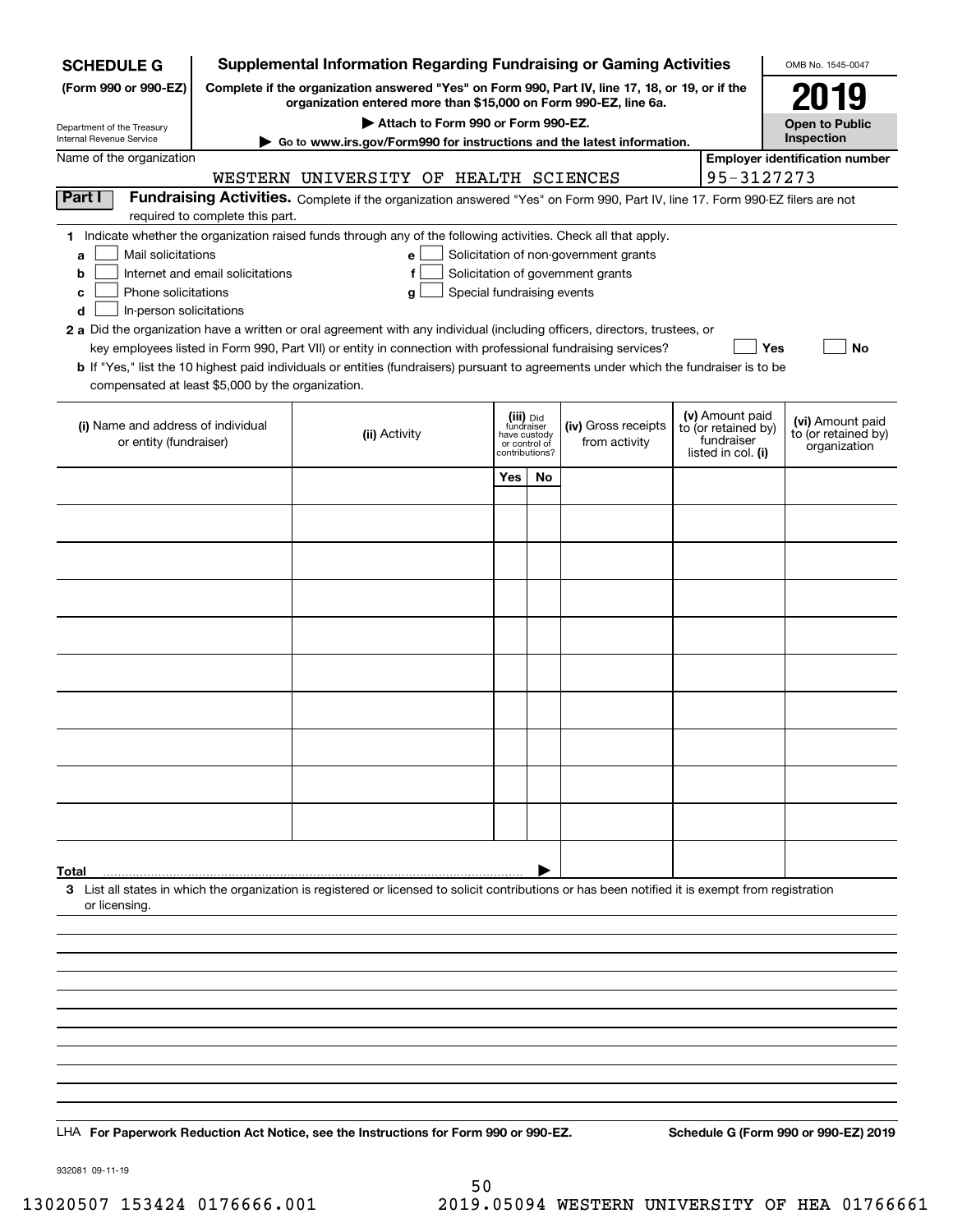**2** Schedule G (Form 990 or 990-EZ) 2019 <code>WESTERN UNIVERSITY OF HEALTH SCIENCES</code> 95-3127273  $\,$  Page

**Part II** | Fundraising Events. Complete if the organization answered "Yes" on Form 990, Part IV, line 18, or reported more than \$15,000

|                 |          | of fundraising event contributions and gross income on Form 990-EZ, lines 1 and 6b. List events with gross receipts greater than \$5,000. | (a) Event #1            | (b) Event #2            | (c) Other events |                                      |
|-----------------|----------|-------------------------------------------------------------------------------------------------------------------------------------------|-------------------------|-------------------------|------------------|--------------------------------------|
|                 |          |                                                                                                                                           |                         |                         | <b>NONE</b>      | (d) Total events                     |
|                 |          |                                                                                                                                           | ATC                     |                         |                  | (add col. (a) through                |
|                 |          |                                                                                                                                           | (event type)            | (event type)            | (total number)   | col. (c)                             |
| Revenue         |          |                                                                                                                                           |                         |                         |                  |                                      |
|                 | 1        |                                                                                                                                           | 258,534.                |                         |                  | <u>258,534.</u>                      |
|                 |          |                                                                                                                                           | 207,759.                |                         |                  | 207,759.                             |
|                 | 3        | Gross income (line 1 minus line 2)                                                                                                        | 50,775.                 |                         |                  | 50,775.                              |
|                 |          |                                                                                                                                           |                         |                         |                  |                                      |
|                 | 4        |                                                                                                                                           |                         |                         |                  |                                      |
|                 |          |                                                                                                                                           |                         |                         |                  |                                      |
|                 | 5        |                                                                                                                                           |                         |                         |                  |                                      |
| Direct Expenses | 6        |                                                                                                                                           | 115,559.                |                         |                  | 115,559.                             |
|                 |          |                                                                                                                                           |                         |                         |                  |                                      |
|                 | 7        | Food and beverages                                                                                                                        |                         |                         |                  |                                      |
|                 | 8        |                                                                                                                                           |                         |                         |                  |                                      |
|                 | 9        |                                                                                                                                           | $\frac{55,251}{31,559}$ |                         |                  | $\frac{55,251}{31,559}$              |
|                 | 10       | Direct expense summary. Add lines 4 through 9 in column (d)                                                                               |                         |                         |                  | 202, 369.                            |
|                 |          | 11 Net income summary. Subtract line 10 from line 3, column (d)                                                                           |                         |                         |                  | $-151,594.$                          |
|                 | Part III | Gaming. Complete if the organization answered "Yes" on Form 990, Part IV, line 19, or reported more than                                  |                         |                         |                  |                                      |
|                 |          | \$15,000 on Form 990-EZ, line 6a.                                                                                                         |                         |                         |                  |                                      |
|                 |          |                                                                                                                                           | (a) Bingo               | (b) Pull tabs/instant   | (c) Other gaming | (d) Total gaming (add                |
|                 |          |                                                                                                                                           |                         | bingo/progressive bingo |                  | col. (a) through col. (c))           |
| Revenue         |          |                                                                                                                                           |                         |                         |                  |                                      |
|                 | 1        |                                                                                                                                           |                         |                         |                  |                                      |
|                 |          |                                                                                                                                           |                         |                         |                  |                                      |
|                 | 2        |                                                                                                                                           |                         |                         |                  |                                      |
| Expenses        | 3        |                                                                                                                                           |                         |                         |                  |                                      |
|                 |          |                                                                                                                                           |                         |                         |                  |                                      |
| Direct          | 4        |                                                                                                                                           |                         |                         |                  |                                      |
|                 |          |                                                                                                                                           |                         |                         |                  |                                      |
|                 |          | 5 Other direct expenses                                                                                                                   |                         |                         |                  |                                      |
|                 |          |                                                                                                                                           | %<br>Yes                | %<br>Yes                | Yes<br>%         |                                      |
|                 | 6.       | Volunteer labor                                                                                                                           | No                      | No                      | No               |                                      |
|                 | 7        | Direct expense summary. Add lines 2 through 5 in column (d)                                                                               |                         |                         |                  |                                      |
|                 |          |                                                                                                                                           |                         |                         |                  |                                      |
|                 |          |                                                                                                                                           |                         |                         |                  |                                      |
|                 |          |                                                                                                                                           |                         |                         |                  |                                      |
| 9               |          |                                                                                                                                           |                         |                         |                  |                                      |
|                 |          |                                                                                                                                           |                         |                         |                  | Yes<br>No                            |
|                 |          |                                                                                                                                           |                         |                         |                  |                                      |
|                 |          |                                                                                                                                           |                         |                         |                  |                                      |
|                 |          |                                                                                                                                           |                         |                         |                  | Yes<br>No                            |
|                 |          |                                                                                                                                           |                         |                         |                  |                                      |
|                 |          |                                                                                                                                           |                         |                         |                  |                                      |
|                 |          |                                                                                                                                           |                         |                         |                  |                                      |
|                 |          |                                                                                                                                           |                         |                         |                  |                                      |
|                 |          | 932082 09-11-19                                                                                                                           |                         |                         |                  | Schedule G (Form 990 or 990-EZ) 2019 |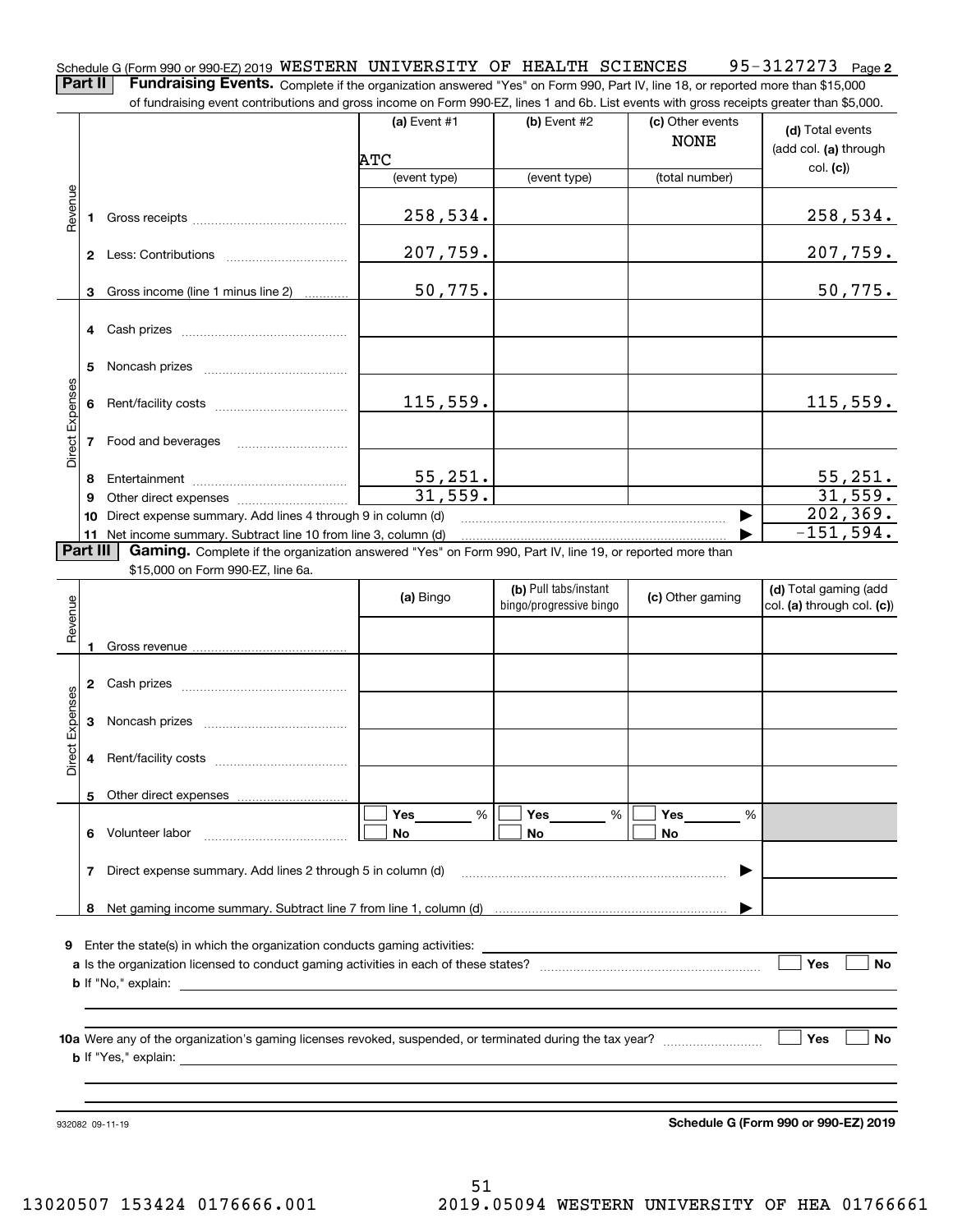|    | Schedule G (Form 990 or 990-EZ) 2019 WESTERN UNIVERSITY OF HEALTH SCIENCES                                                                                                                                                                                   | 95-3127273      | Page 3 |
|----|--------------------------------------------------------------------------------------------------------------------------------------------------------------------------------------------------------------------------------------------------------------|-----------------|--------|
|    |                                                                                                                                                                                                                                                              | Yes             | No     |
|    | 12 Is the organization a grantor, beneficiary or trustee of a trust, or a member of a partnership or other entity formed                                                                                                                                     |                 |        |
|    |                                                                                                                                                                                                                                                              | Yes             | No     |
|    | 13 Indicate the percentage of gaming activity conducted in:                                                                                                                                                                                                  |                 |        |
|    |                                                                                                                                                                                                                                                              | 13а             | %      |
|    | <b>b</b> An outside facility <i>www.communicality communicality communical</i> contract and an outside facility communical communications of the set of the set of the set of the set of the set of the set of the set of the set of the                     | 13 <sub>b</sub> | %      |
|    | 14 Enter the name and address of the person who prepares the organization's gaming/special events books and records:                                                                                                                                         |                 |        |
|    | Name $\blacktriangleright$<br><u> 1990 - Johann Stoff, amerikansk politiker (d. 1980)</u>                                                                                                                                                                    |                 |        |
|    |                                                                                                                                                                                                                                                              |                 |        |
|    | 15a Does the organization have a contract with a third party from whom the organization receives gaming revenue?                                                                                                                                             | Yes             | No     |
|    |                                                                                                                                                                                                                                                              |                 |        |
|    |                                                                                                                                                                                                                                                              |                 |        |
|    | c If "Yes," enter name and address of the third party:                                                                                                                                                                                                       |                 |        |
|    |                                                                                                                                                                                                                                                              |                 |        |
|    | Name $\blacktriangleright$<br><u> 1989 - Andrea State Barbara, amerikan personal di sebagai personal di sebagai personal di sebagai personal di</u>                                                                                                          |                 |        |
|    | Address $\blacktriangleright$<br><u>some started and the started and the started and the started and the started and the started and the started and</u>                                                                                                     |                 |        |
|    |                                                                                                                                                                                                                                                              |                 |        |
| 16 | Gaming manager information:                                                                                                                                                                                                                                  |                 |        |
|    | Name $\blacktriangleright$                                                                                                                                                                                                                                   |                 |        |
|    | Gaming manager compensation > \$                                                                                                                                                                                                                             |                 |        |
|    |                                                                                                                                                                                                                                                              |                 |        |
|    | Description of services provided $\blacktriangleright$<br><u> 1989 - Andrea Aonaichte ann an Comhan ann an Comhan ann an t-</u>                                                                                                                              |                 |        |
|    |                                                                                                                                                                                                                                                              |                 |        |
|    | Director/officer                                                                                                                                                                                                                                             |                 |        |
|    | Employee<br>Independent contractor                                                                                                                                                                                                                           |                 |        |
|    | <b>17</b> Mandatory distributions:                                                                                                                                                                                                                           |                 |        |
|    | a Is the organization required under state law to make charitable distributions from the gaming proceeds to                                                                                                                                                  |                 |        |
|    | retain the state gaming license?                                                                                                                                                                                                                             | $\Box$ Yes      |        |
|    | <b>b</b> Enter the amount of distributions required under state law to be distributed to other exempt organizations or spent in the                                                                                                                          |                 |        |
|    | organization's own exempt activities during the tax year $\triangleright$ \$                                                                                                                                                                                 |                 |        |
|    | <b>Part IV</b><br>Supplemental Information. Provide the explanations required by Part I, line 2b, columns (iii) and (v); and Part III, lines 9, 9b, 10b,<br>15b, 15c, 16, and 17b, as applicable. Also provide any additional information. See instructions. |                 |        |
|    |                                                                                                                                                                                                                                                              |                 |        |
|    |                                                                                                                                                                                                                                                              |                 |        |
|    |                                                                                                                                                                                                                                                              |                 |        |
|    |                                                                                                                                                                                                                                                              |                 |        |
|    |                                                                                                                                                                                                                                                              |                 |        |
|    |                                                                                                                                                                                                                                                              |                 |        |
|    |                                                                                                                                                                                                                                                              |                 |        |
|    |                                                                                                                                                                                                                                                              |                 |        |
|    |                                                                                                                                                                                                                                                              |                 |        |
|    |                                                                                                                                                                                                                                                              |                 |        |
|    |                                                                                                                                                                                                                                                              |                 |        |
|    |                                                                                                                                                                                                                                                              |                 |        |
|    | Schedule G (Form 990 or 990-EZ) 2019<br>932083 09-11-19<br>52                                                                                                                                                                                                |                 |        |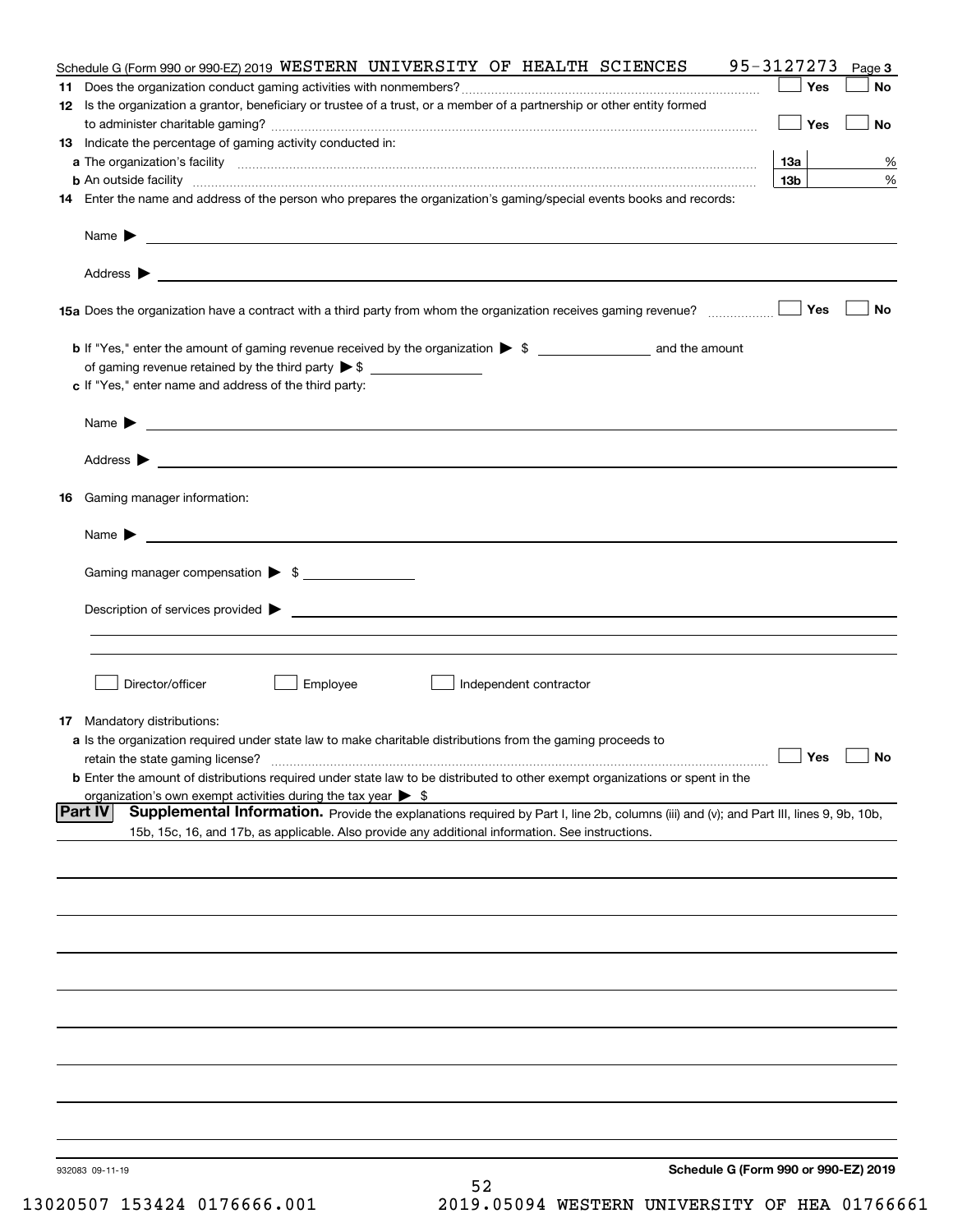| Schedule G (Form 990 or 990-EZ) WESTERN UN<br><b>Part IV</b> Supplemental Information (continued) | WESTERN UNIVERSITY OF HEALTH SCIENCES |  | 95-3127273 Page 4               |  |
|---------------------------------------------------------------------------------------------------|---------------------------------------|--|---------------------------------|--|
|                                                                                                   |                                       |  |                                 |  |
|                                                                                                   |                                       |  |                                 |  |
|                                                                                                   |                                       |  |                                 |  |
|                                                                                                   |                                       |  |                                 |  |
|                                                                                                   |                                       |  |                                 |  |
|                                                                                                   |                                       |  |                                 |  |
|                                                                                                   |                                       |  |                                 |  |
|                                                                                                   |                                       |  |                                 |  |
|                                                                                                   |                                       |  |                                 |  |
|                                                                                                   |                                       |  |                                 |  |
|                                                                                                   |                                       |  |                                 |  |
|                                                                                                   |                                       |  |                                 |  |
|                                                                                                   |                                       |  |                                 |  |
|                                                                                                   |                                       |  |                                 |  |
|                                                                                                   |                                       |  |                                 |  |
|                                                                                                   |                                       |  |                                 |  |
|                                                                                                   |                                       |  |                                 |  |
|                                                                                                   |                                       |  |                                 |  |
|                                                                                                   |                                       |  |                                 |  |
|                                                                                                   |                                       |  |                                 |  |
|                                                                                                   |                                       |  |                                 |  |
|                                                                                                   |                                       |  |                                 |  |
|                                                                                                   |                                       |  |                                 |  |
|                                                                                                   |                                       |  |                                 |  |
|                                                                                                   |                                       |  |                                 |  |
|                                                                                                   |                                       |  |                                 |  |
|                                                                                                   |                                       |  |                                 |  |
|                                                                                                   |                                       |  |                                 |  |
|                                                                                                   |                                       |  |                                 |  |
|                                                                                                   |                                       |  |                                 |  |
|                                                                                                   |                                       |  |                                 |  |
|                                                                                                   |                                       |  |                                 |  |
|                                                                                                   |                                       |  |                                 |  |
|                                                                                                   |                                       |  |                                 |  |
|                                                                                                   |                                       |  |                                 |  |
|                                                                                                   |                                       |  |                                 |  |
|                                                                                                   |                                       |  |                                 |  |
|                                                                                                   |                                       |  |                                 |  |
|                                                                                                   |                                       |  |                                 |  |
|                                                                                                   |                                       |  |                                 |  |
|                                                                                                   |                                       |  |                                 |  |
|                                                                                                   |                                       |  |                                 |  |
|                                                                                                   |                                       |  |                                 |  |
|                                                                                                   |                                       |  | Schedule G (Form 990 or 990-EZ) |  |

932084 04-01-19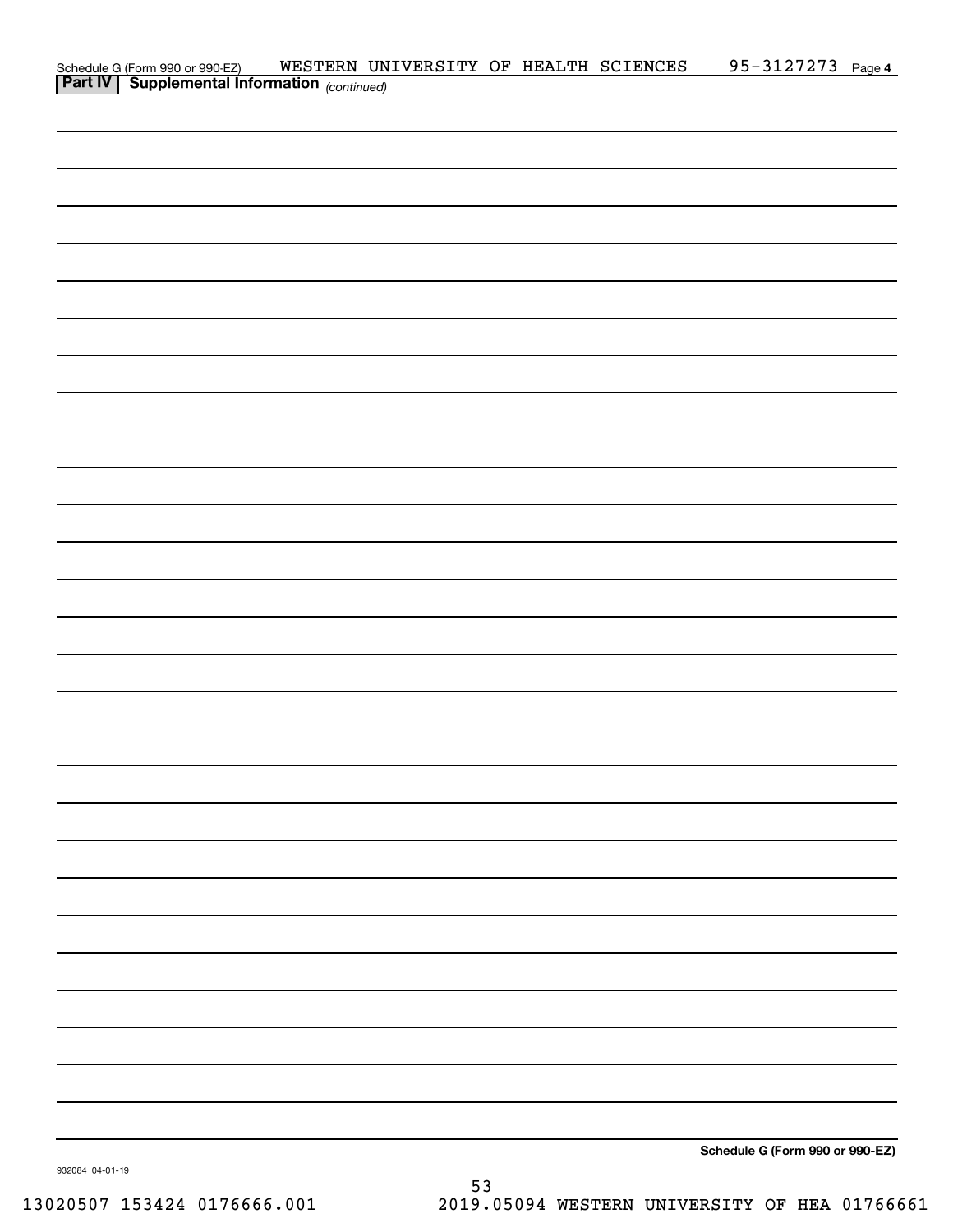| <b>SCHEDULE I</b>                                      |                                                                                                                                                                                                                                 |           | <b>Grants and Other Assistance to Organizations,</b>                                                                                  |                                                                              |                                         |                                               |                                          | OMB No. 1545-0047                     |
|--------------------------------------------------------|---------------------------------------------------------------------------------------------------------------------------------------------------------------------------------------------------------------------------------|-----------|---------------------------------------------------------------------------------------------------------------------------------------|------------------------------------------------------------------------------|-----------------------------------------|-----------------------------------------------|------------------------------------------|---------------------------------------|
| (Form 990)                                             |                                                                                                                                                                                                                                 |           | Governments, and Individuals in the United States<br>Complete if the organization answered "Yes" on Form 990, Part IV, line 21 or 22. |                                                                              |                                         |                                               |                                          | 2019                                  |
| Department of the Treasury<br>Internal Revenue Service |                                                                                                                                                                                                                                 |           |                                                                                                                                       | Attach to Form 990.<br>Go to www.irs.gov/Form990 for the latest information. |                                         |                                               |                                          | <b>Open to Public</b><br>Inspection   |
| Name of the organization                               |                                                                                                                                                                                                                                 |           |                                                                                                                                       |                                                                              |                                         |                                               |                                          | <b>Employer identification number</b> |
|                                                        |                                                                                                                                                                                                                                 |           | WESTERN UNIVERSITY OF HEALTH SCIENCES                                                                                                 |                                                                              |                                         |                                               |                                          | 95-3127273                            |
| Part I<br>$\mathbf 1$                                  | <b>General Information on Grants and Assistance</b><br>Does the organization maintain records to substantiate the amount of the grants or assistance, the grantees' eligibility for the grants or assistance, and the selection |           |                                                                                                                                       |                                                                              |                                         |                                               |                                          |                                       |
|                                                        |                                                                                                                                                                                                                                 |           |                                                                                                                                       |                                                                              |                                         |                                               |                                          | $\boxed{\text{X}}$ Yes<br><b>No</b>   |
| $\mathbf{2}$                                           | Describe in Part IV the organization's procedures for monitoring the use of grant funds in the United States.                                                                                                                   |           |                                                                                                                                       |                                                                              |                                         |                                               |                                          |                                       |
| Part II                                                | Grants and Other Assistance to Domestic Organizations and Domestic Governments. Complete if the organization answered "Yes" on Form 990, Part IV, line 21, for any                                                              |           |                                                                                                                                       |                                                                              |                                         |                                               |                                          |                                       |
|                                                        | recipient that received more than \$5,000. Part II can be duplicated if additional space is needed.                                                                                                                             |           | (c) IRC section                                                                                                                       | (d) Amount of                                                                |                                         | (f) Method of                                 |                                          |                                       |
|                                                        | <b>1 (a)</b> Name and address of organization<br>or government                                                                                                                                                                  | $(b)$ EIN | (if applicable)                                                                                                                       | cash grant                                                                   | (e) Amount of<br>non-cash<br>assistance | valuation (book,<br>FMV, appraisal,<br>other) | (g) Description of<br>noncash assistance | (h) Purpose of grant<br>or assistance |
|                                                        |                                                                                                                                                                                                                                 |           |                                                                                                                                       |                                                                              |                                         |                                               |                                          |                                       |
|                                                        |                                                                                                                                                                                                                                 |           |                                                                                                                                       |                                                                              |                                         |                                               |                                          |                                       |
|                                                        |                                                                                                                                                                                                                                 |           |                                                                                                                                       |                                                                              |                                         |                                               |                                          |                                       |
|                                                        |                                                                                                                                                                                                                                 |           |                                                                                                                                       |                                                                              |                                         |                                               |                                          |                                       |
|                                                        |                                                                                                                                                                                                                                 |           |                                                                                                                                       |                                                                              |                                         |                                               |                                          |                                       |
|                                                        |                                                                                                                                                                                                                                 |           |                                                                                                                                       |                                                                              |                                         |                                               |                                          |                                       |
|                                                        |                                                                                                                                                                                                                                 |           |                                                                                                                                       |                                                                              |                                         |                                               |                                          |                                       |
|                                                        |                                                                                                                                                                                                                                 |           |                                                                                                                                       |                                                                              |                                         |                                               |                                          |                                       |
|                                                        |                                                                                                                                                                                                                                 |           |                                                                                                                                       |                                                                              |                                         |                                               |                                          |                                       |
|                                                        |                                                                                                                                                                                                                                 |           |                                                                                                                                       |                                                                              |                                         |                                               |                                          |                                       |
|                                                        |                                                                                                                                                                                                                                 |           |                                                                                                                                       |                                                                              |                                         |                                               |                                          |                                       |
|                                                        |                                                                                                                                                                                                                                 |           |                                                                                                                                       |                                                                              |                                         |                                               |                                          |                                       |
|                                                        |                                                                                                                                                                                                                                 |           |                                                                                                                                       |                                                                              |                                         |                                               |                                          |                                       |
|                                                        |                                                                                                                                                                                                                                 |           |                                                                                                                                       |                                                                              |                                         |                                               |                                          |                                       |
|                                                        |                                                                                                                                                                                                                                 |           |                                                                                                                                       |                                                                              |                                         |                                               |                                          |                                       |
|                                                        |                                                                                                                                                                                                                                 |           |                                                                                                                                       |                                                                              |                                         |                                               |                                          |                                       |
|                                                        |                                                                                                                                                                                                                                 |           |                                                                                                                                       |                                                                              |                                         |                                               |                                          |                                       |
|                                                        |                                                                                                                                                                                                                                 |           |                                                                                                                                       |                                                                              |                                         |                                               |                                          |                                       |
|                                                        |                                                                                                                                                                                                                                 |           |                                                                                                                                       |                                                                              |                                         |                                               |                                          |                                       |
|                                                        |                                                                                                                                                                                                                                 |           |                                                                                                                                       |                                                                              |                                         |                                               |                                          |                                       |
| $\mathbf{2}$                                           | Enter total number of section $501(c)(3)$ and government organizations listed in the line 1 table                                                                                                                               |           |                                                                                                                                       |                                                                              |                                         |                                               |                                          |                                       |
| 3                                                      | Enter total number of other organizations listed in the line 1 table                                                                                                                                                            |           |                                                                                                                                       |                                                                              |                                         |                                               |                                          |                                       |
|                                                        | LHA For Paperwork Reduction Act Notice, see the Instructions for Form 990.                                                                                                                                                      |           |                                                                                                                                       |                                                                              |                                         |                                               |                                          | Schedule I (Form 990) (2019)          |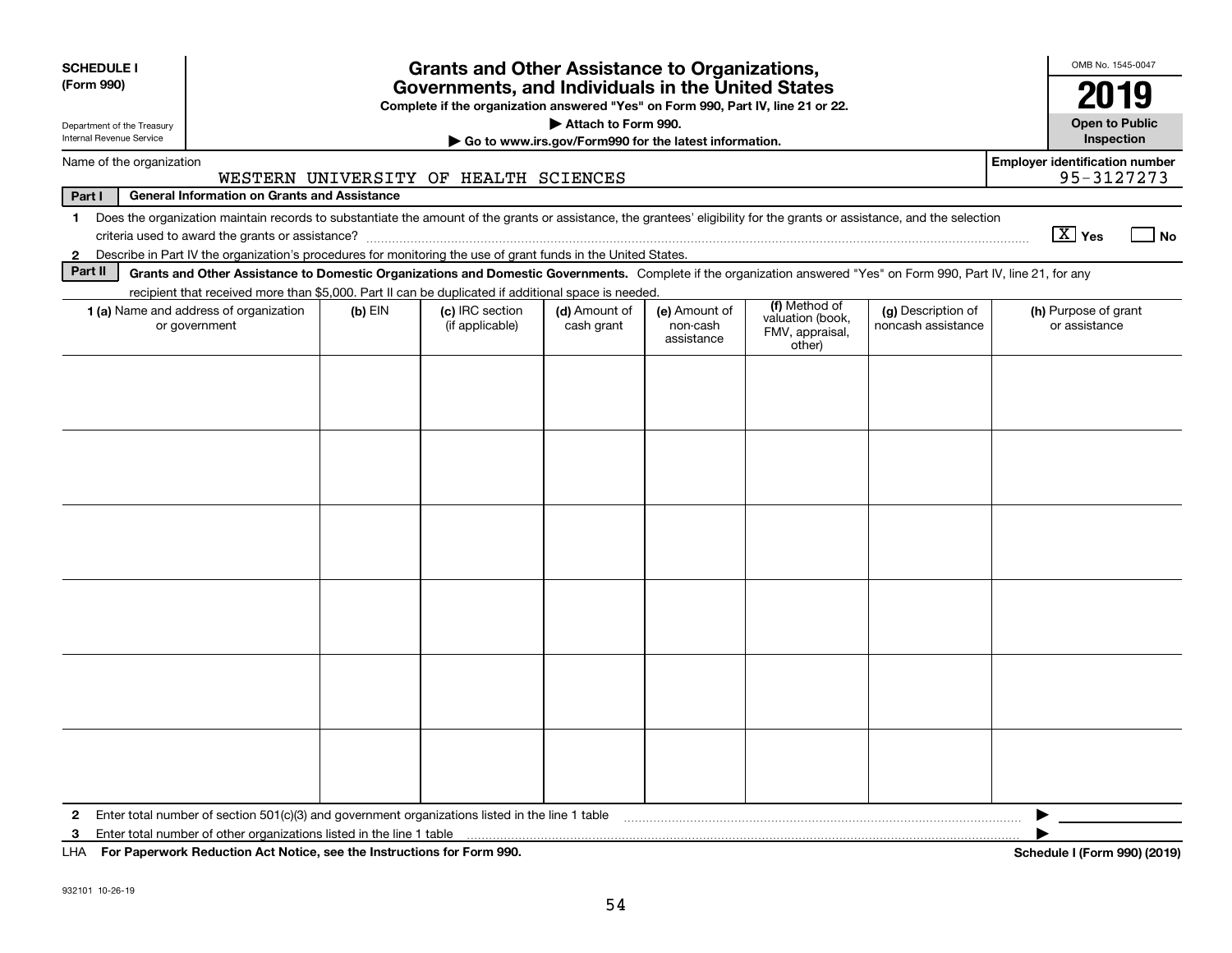## Schedule I (Form 990) (2019) Page WESTERN UNIVERSITY OF HEALTH SCIENCES 95-3127273

**2**

**Part III** | Grants and Other Assistance to Domestic Individuals. Complete if the organization answered "Yes" on Form 990, Part IV, line 22. Part III can be duplicated if additional space is needed.

| (a) Type of grant or assistance                                                                                                                      | (b) Number of<br>recipients | (c) Amount of<br>cash grant | (d) Amount of non-<br>cash assistance | (e) Method of valuation<br>(book, FMV, appraisal, other) | (f) Description of noncash assistance |
|------------------------------------------------------------------------------------------------------------------------------------------------------|-----------------------------|-----------------------------|---------------------------------------|----------------------------------------------------------|---------------------------------------|
|                                                                                                                                                      |                             |                             |                                       |                                                          |                                       |
| SCHOLARSHIPS                                                                                                                                         | 607                         | 4,908,477.                  | 0.                                    |                                                          |                                       |
|                                                                                                                                                      |                             |                             |                                       |                                                          |                                       |
| HEERF STUDENT GRANTS                                                                                                                                 | 238                         |                             | 0.                                    |                                                          |                                       |
|                                                                                                                                                      |                             | 552,850.                    |                                       |                                                          |                                       |
|                                                                                                                                                      |                             |                             |                                       |                                                          |                                       |
|                                                                                                                                                      |                             |                             |                                       |                                                          |                                       |
|                                                                                                                                                      |                             |                             |                                       |                                                          |                                       |
|                                                                                                                                                      |                             |                             |                                       |                                                          |                                       |
|                                                                                                                                                      |                             |                             |                                       |                                                          |                                       |
|                                                                                                                                                      |                             |                             |                                       |                                                          |                                       |
| Part IV<br>Supplemental Information. Provide the information required in Part I, line 2; Part III, column (b); and any other additional information. |                             |                             |                                       |                                                          |                                       |
| SCHEDULE I, PART I, LINE 2                                                                                                                           |                             |                             |                                       |                                                          |                                       |
| GRANTS ARE PUT INTO A SEPARATE AND UNIQUE FUND AND THE EXPENDITURES ARE                                                                              |                             |                             |                                       |                                                          |                                       |
| MONITORED AGAINST THE PROPOSAL AND AWARD. WESTERN UNIVERSITY MANAGES AN                                                                              |                             |                             |                                       |                                                          |                                       |
| EXTENSIVE FINANCIAL AID PROGRAM TO ENSURE THAT A HIGHLY QUALIFIED AND                                                                                |                             |                             |                                       |                                                          |                                       |
| DIVERSE POPULATION IS ABLE TO MATRICULATE AND CONTINUE TO GRADUATION.                                                                                |                             |                             |                                       |                                                          |                                       |
| THE ASSISTANCE PROGRAMS TAKE TWO MAJOR FORMS: MERIT SCHOLARSHIPS AND                                                                                 |                             |                             |                                       |                                                          |                                       |
| NEED-BASED FINANCIAL AID. THE STUDENT FIRST APPLIES FOR ASSISTANCE, AND                                                                              |                             |                             |                                       |                                                          |                                       |
| THEN BASED ON THE GRANT CRITERIA (FINANCIAL AND ENROLLMENT),                                                                                         |                             |                             | THE                                   |                                                          |                                       |

## FINANCIAL AID DEPARTMENT MONITORS THE AMOUNTS GIVEN BY THE GRANT. GRANT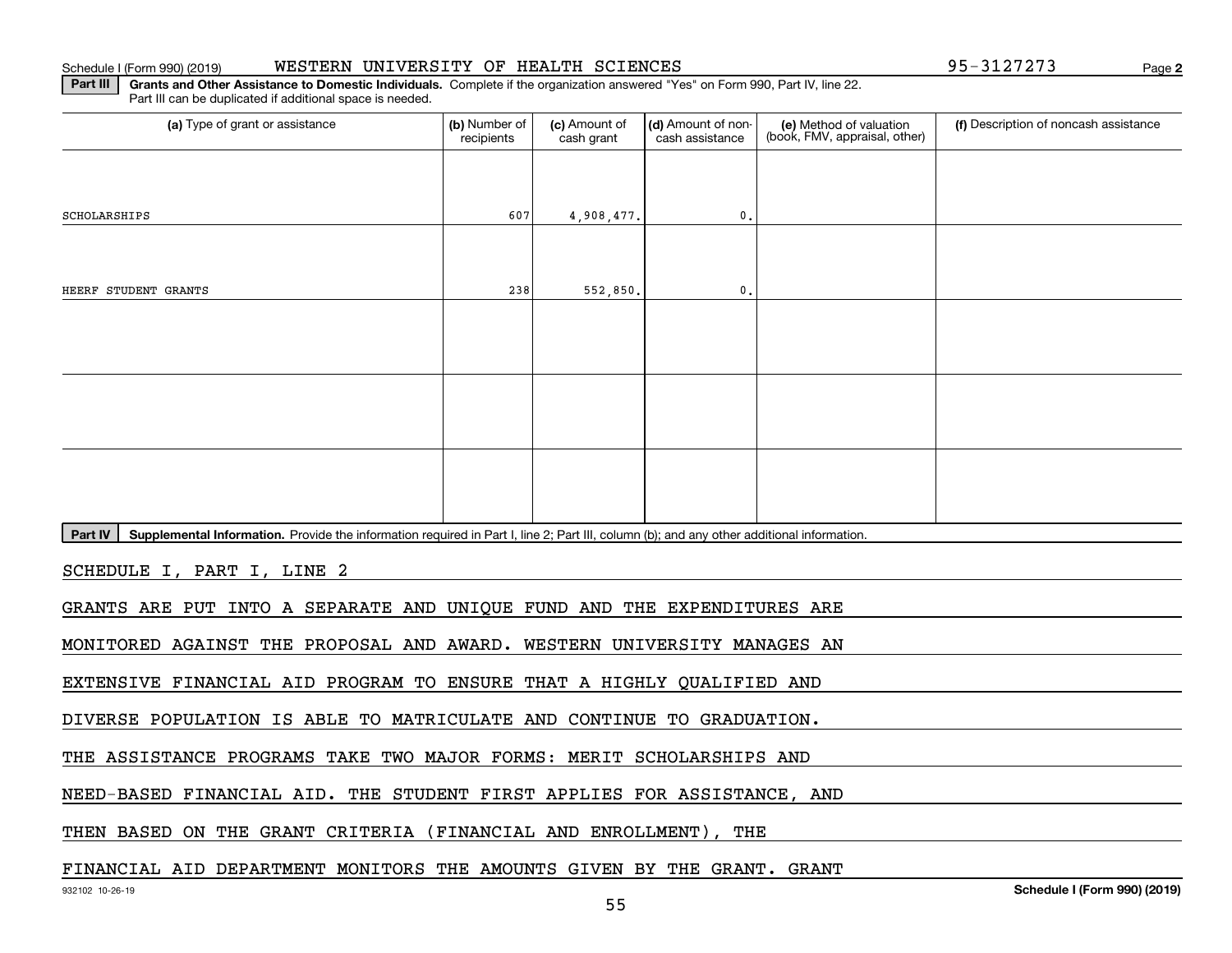| Schedule I (Form 990) |                                           | WESTERN UNIVERSITY OF HEALTH SCIENCES |  | 95-3127273 $_{\text{Page 2}}$ |  |
|-----------------------|-------------------------------------------|---------------------------------------|--|-------------------------------|--|
|                       | <b>Part IV   Supplemental Information</b> |                                       |  |                               |  |

AND SCHOLARSHIP AWARD COMMITTEES AWARD THE RECIPIENTS.

SCHEDULE I, PART III

AS PART OF THE CORONAVIRUS AID, RELIEF, AND ECONOMIC SECURITY ACT

(CARES ACT), THE UNIVERSITY RECEIVED A FEDERAL GRANT AS PART OF THE

HIGHER EDUCATION EMERGENCY RELIEF FUND (HEERF). OF THAT AMOUNT,

\$552,850 WAS GRANTED TO 238 STUDENTS.

**Schedule I (Form 990)**

932291 04-01-19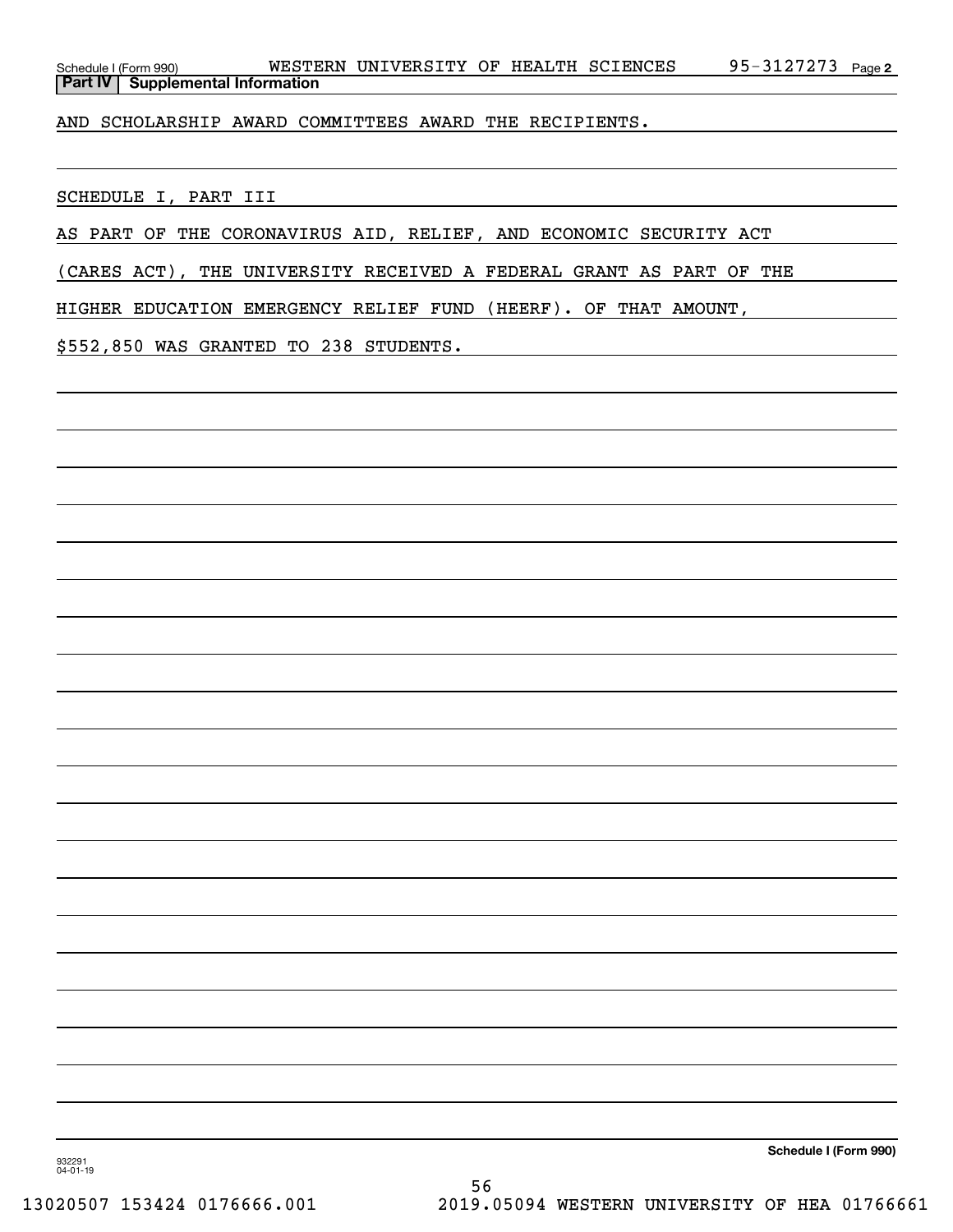|                                                                                     | <b>SCHEDULE J</b>                                      | <b>Compensation Information</b>                                                                                                                                                                                                     |                                       | OMB No. 1545-0047          |     |                                     |
|-------------------------------------------------------------------------------------|--------------------------------------------------------|-------------------------------------------------------------------------------------------------------------------------------------------------------------------------------------------------------------------------------------|---------------------------------------|----------------------------|-----|-------------------------------------|
|                                                                                     | (Form 990)                                             | For certain Officers, Directors, Trustees, Key Employees, and Highest                                                                                                                                                               |                                       |                            |     |                                     |
|                                                                                     |                                                        | <b>Compensated Employees</b>                                                                                                                                                                                                        |                                       | 2019                       |     |                                     |
|                                                                                     |                                                        | Complete if the organization answered "Yes" on Form 990, Part IV, line 23.<br>Attach to Form 990.                                                                                                                                   |                                       | <b>Open to Public</b>      |     |                                     |
|                                                                                     | Department of the Treasury<br>Internal Revenue Service | Go to www.irs.gov/Form990 for instructions and the latest information.                                                                                                                                                              |                                       | Inspection                 |     |                                     |
|                                                                                     | Name of the organization                               |                                                                                                                                                                                                                                     | <b>Employer identification number</b> |                            |     |                                     |
|                                                                                     |                                                        | WESTERN UNIVERSITY OF HEALTH SCIENCES                                                                                                                                                                                               |                                       | 95-3127273                 |     |                                     |
|                                                                                     | Part I                                                 | <b>Questions Regarding Compensation</b>                                                                                                                                                                                             |                                       |                            |     |                                     |
|                                                                                     |                                                        |                                                                                                                                                                                                                                     |                                       |                            | Yes | No                                  |
|                                                                                     |                                                        | <b>1a</b> Check the appropriate box(es) if the organization provided any of the following to or for a person listed on Form 990,                                                                                                    |                                       |                            |     |                                     |
|                                                                                     |                                                        | Part VII, Section A, line 1a. Complete Part III to provide any relevant information regarding these items.                                                                                                                          |                                       |                            |     |                                     |
|                                                                                     | First-class or charter travel                          | $\underline{\mathbf{X}}$ Housing allowance or residence for personal use                                                                                                                                                            |                                       |                            |     |                                     |
|                                                                                     | Travel for companions                                  | Payments for business use of personal residence                                                                                                                                                                                     |                                       |                            |     |                                     |
|                                                                                     |                                                        | $\boxed{\text{X}}$ Tax indemnification and gross-up payments<br>Health or social club dues or initiation fees                                                                                                                       |                                       |                            |     |                                     |
| Discretionary spending account<br>Personal services (such as maid, chauffeur, chef) |                                                        |                                                                                                                                                                                                                                     |                                       |                            |     |                                     |
|                                                                                     |                                                        | <b>b</b> If any of the boxes on line 1a are checked, did the organization follow a written policy regarding payment or                                                                                                              |                                       |                            |     |                                     |
|                                                                                     |                                                        | reimbursement or provision of all of the expenses described above? If "No," complete Part III to explain                                                                                                                            |                                       | 1b                         | х   |                                     |
| 2                                                                                   |                                                        | Did the organization require substantiation prior to reimbursing or allowing expenses incurred by all directors,                                                                                                                    |                                       |                            |     |                                     |
|                                                                                     |                                                        |                                                                                                                                                                                                                                     |                                       | $\mathbf 2$                | X   |                                     |
|                                                                                     |                                                        |                                                                                                                                                                                                                                     |                                       |                            |     |                                     |
| З                                                                                   |                                                        | Indicate which, if any, of the following the organization used to establish the compensation of the organization's                                                                                                                  |                                       |                            |     |                                     |
|                                                                                     |                                                        | CEO/Executive Director. Check all that apply. Do not check any boxes for methods used by a related organization to                                                                                                                  |                                       |                            |     |                                     |
|                                                                                     |                                                        | establish compensation of the CEO/Executive Director, but explain in Part III.                                                                                                                                                      |                                       |                            |     |                                     |
|                                                                                     | $\lfloor \texttt{X} \rfloor$ Compensation committee    | Written employment contract                                                                                                                                                                                                         |                                       |                            |     |                                     |
|                                                                                     |                                                        | $ \mathbf{X} $ Independent compensation consultant<br>$X$ Compensation survey or study                                                                                                                                              |                                       |                            |     |                                     |
|                                                                                     | $\boxed{\textbf{X}}$ Form 990 of other organizations   | $\mathbf{X}$ Approval by the board or compensation committee                                                                                                                                                                        |                                       |                            |     |                                     |
|                                                                                     |                                                        | During the year, did any person listed on Form 990, Part VII, Section A, line 1a, with respect to the filing                                                                                                                        |                                       |                            |     |                                     |
|                                                                                     | organization or a related organization:                |                                                                                                                                                                                                                                     |                                       |                            |     |                                     |
|                                                                                     |                                                        | Receive a severance payment or change-of-control payment?                                                                                                                                                                           |                                       | 4a                         |     | x                                   |
|                                                                                     |                                                        |                                                                                                                                                                                                                                     |                                       | 4b                         |     | $\overline{\mathtt{x}}$             |
|                                                                                     |                                                        |                                                                                                                                                                                                                                     |                                       | 4c                         |     | $\overline{\mathbf{x}}$             |
|                                                                                     |                                                        | If "Yes" to any of lines 4a-c, list the persons and provide the applicable amounts for each item in Part III.                                                                                                                       |                                       |                            |     |                                     |
|                                                                                     |                                                        |                                                                                                                                                                                                                                     |                                       |                            |     |                                     |
|                                                                                     |                                                        | Only section 501(c)(3), 501(c)(4), and 501(c)(29) organizations must complete lines 5-9.                                                                                                                                            |                                       |                            |     |                                     |
| 5.                                                                                  |                                                        | For persons listed on Form 990, Part VII, Section A, line 1a, did the organization pay or accrue any compensation                                                                                                                   |                                       |                            |     |                                     |
|                                                                                     | contingent on the revenues of:                         |                                                                                                                                                                                                                                     |                                       |                            |     |                                     |
|                                                                                     |                                                        | a The organization? <b>Entitation</b> 2008 Communication of the contract of the contract of the contract of the contract of the contract of the contract of the contract of the contract of the contract of the contract of the con |                                       | 5а                         |     | <u>x</u><br>$\overline{\mathbf{x}}$ |
|                                                                                     |                                                        |                                                                                                                                                                                                                                     |                                       | 5b                         |     |                                     |
|                                                                                     |                                                        | If "Yes" on line 5a or 5b, describe in Part III.                                                                                                                                                                                    |                                       |                            |     |                                     |
| 6.                                                                                  |                                                        | For persons listed on Form 990, Part VII, Section A, line 1a, did the organization pay or accrue any compensation                                                                                                                   |                                       |                            |     |                                     |
|                                                                                     | contingent on the net earnings of:                     |                                                                                                                                                                                                                                     |                                       |                            |     |                                     |
|                                                                                     |                                                        |                                                                                                                                                                                                                                     |                                       | 6a                         |     | <u>x</u><br>$\overline{\textbf{x}}$ |
|                                                                                     |                                                        |                                                                                                                                                                                                                                     |                                       | 6b                         |     |                                     |
|                                                                                     |                                                        | If "Yes" on line 6a or 6b, describe in Part III.                                                                                                                                                                                    |                                       |                            |     |                                     |
|                                                                                     |                                                        | 7 For persons listed on Form 990, Part VII, Section A, line 1a, did the organization provide any nonfixed payments                                                                                                                  |                                       | $\overline{7}$             |     | х                                   |
|                                                                                     |                                                        |                                                                                                                                                                                                                                     |                                       |                            |     |                                     |
| 8                                                                                   |                                                        | Were any amounts reported on Form 990, Part VII, paid or accrued pursuant to a contract that was subject to the                                                                                                                     |                                       | 8                          |     | х                                   |
|                                                                                     |                                                        | initial contract exception described in Regulations section 53.4958-4(a)(3)? If "Yes," describe in Part III                                                                                                                         |                                       |                            |     |                                     |
| 9                                                                                   |                                                        | If "Yes" on line 8, did the organization also follow the rebuttable presumption procedure described in                                                                                                                              |                                       | 9                          |     |                                     |
|                                                                                     |                                                        | exuark Reduction Act Notice, see the Instructions for Form 000                                                                                                                                                                      |                                       | Cabadule, L/Earm 000) 2010 |     |                                     |

LHA For Paperwork Reduction Act Notice, see the Instructions for Form 990. Schedule J (Form 990) 2019

932111 10-21-19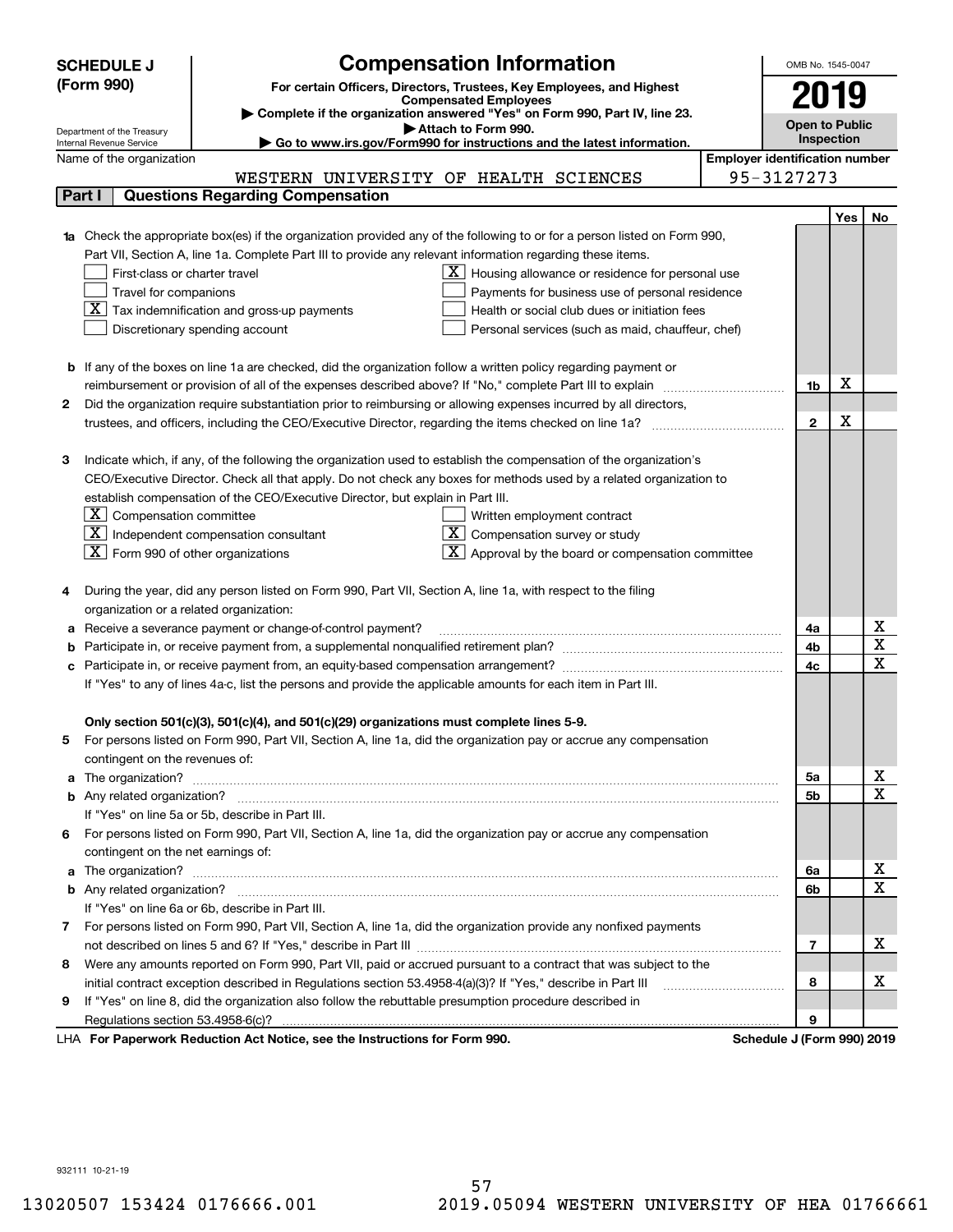# **Part II Officers, Directors, Trustees, Key Employees, and Highest Compensated Employees.**  Schedule J (Form 990) 2019 Page Use duplicate copies if additional space is needed.

For each individual whose compensation must be reported on Schedule J, report compensation from the organization on row (i) and from related organizations, described in the instructions, on row (ii). Do not list any individuals that aren't listed on Form 990, Part VII.

**Note:**  The sum of columns (B)(i)-(iii) for each listed individual must equal the total amount of Form 990, Part VII, Section A, line 1a, applicable column (D) and (E) amounts for that individual.

| (A) Name and Title                   |      |                          | (B) Breakdown of W-2 and/or 1099-MISC compensation |                                           | (C) Retirement and             | (D) Nontaxable | (E) Total of columns | (F) Compensation<br>in column (B)         |  |
|--------------------------------------|------|--------------------------|----------------------------------------------------|-------------------------------------------|--------------------------------|----------------|----------------------|-------------------------------------------|--|
|                                      |      | (i) Base<br>compensation | (ii) Bonus &<br>incentive<br>compensation          | (iii) Other<br>reportable<br>compensation | other deferred<br>compensation | benefits       | $(B)(i)-(D)$         | reported as deferred<br>on prior Form 990 |  |
| (1) DANIEL WILSON                    | (i)  | 790,792.                 | $\mathbf 0$ .                                      | 65,623.                                   | 21,000.                        | 19,719.        | 897,134.             | 0.                                        |  |
| PRESIDENT                            | (i)  | $\mathbf 0$ .            | 0.                                                 | 0.                                        | $0$ .                          | $\mathbf 0$ .  | 0.                   | 0.                                        |  |
| KEVIN D. SHAW<br>(2)                 | (i)  | 384,775.                 | 0.                                                 | 1,663.                                    | 21,000.                        | 34,001.        | 441,439              | 0.                                        |  |
| CFO/TREASURER                        | (ii) | $\mathbf 0$ .            | 0.                                                 | 0.                                        | $\mathbf 0$ .                  | 0.             | 0.                   | 0.                                        |  |
| DAVID BARON<br>(3)                   | (i)  | 397, 185.                | $\mathbf 0$ .                                      | 3,200.                                    | 21,000.                        | 15,280.        | 436,665              | $\overline{0}$ .                          |  |
| PROVOST (AS OF 7/2019)               | (ii) | $\mathbf{0}$ .           | $\mathbf 0$ .                                      | 0.                                        | $0$ .                          | 0.             | 0.                   | $\overline{0}$ .                          |  |
| PAULA CRONE<br>(4)                   | (i)  | 399,929.                 | $\mathbf 0$ .                                      | 1,084.                                    | 21,000.                        | 11,472.        | 433,485.             | $\overline{0}$ .                          |  |
| DEAN COMP                            | (ii) | 0.                       | $\mathbf 0$ .                                      | 0.                                        | $\mathbf 0$ .                  | 0.             | 0.                   | 0.                                        |  |
| CLIVE HOUSTON-BROWN<br>(5)           | (i)  | 354,869.                 | 0.                                                 | 1,525.                                    | 21,000.                        | 18,760.        | 396,154              | 0.                                        |  |
| COO (AS OF 7/2019)                   | (ii) | $\mathbf{0}$ .           | 0.                                                 | 0.                                        | $\mathbf 0$ .                  | 0.             | 0.                   | $\overline{0}$ .                          |  |
| AIRANI SATHANANTHAN<br>(6)           | (i)  | 246,011.                 | 128,465.                                           | 244.                                      | 18,467.                        | 1,222.         | 394,409              | 0.                                        |  |
| PROFESSOR                            | (ii) | $\mathbf 0$ .            | о.                                                 | 0.                                        | 0.                             | О.             | О.                   | 0.                                        |  |
| GARY M. GUGELCHUK<br>(7)             | (i)  | 270,810.                 | $\mathbf 0$ .                                      | 94,456.                                   | 21,000.                        | 6,151.         | 392,417.             | 0.                                        |  |
| PROVOST EMERITUS (AS OF 7/2019)      | (ii) | $\mathbf 0$ .            | 0.                                                 | 0.                                        | $\mathbf 0$ .                  | 0.             | 0.                   | 0.                                        |  |
| STEVEN J. HENRIKSEN<br>(8)           | (i)  | 348,150.                 | $\mathbf 0$ .                                      | 2,138.                                    | 21,000.                        | 15,096.        | 386,384              | $\overline{0}$ .                          |  |
| VP RESEARCH/BIOTECH                  | (ii) | $\mathbf 0$ .            | $\mathbf 0$ .                                      | 0.                                        | $\mathbf 0$ .                  | 0.             | О.                   | $\overline{0}$ .                          |  |
| DAVID CONNETT<br>(9)                 | (i)  | 352,186.                 | $\mathbf 0$ .                                      | 1,663.                                    | 21,000.                        | 11,472.        | 386, 321             | $\overline{0}$ .                          |  |
| VICE DEAN, COMP                      | (ii) | 0.                       | 0.                                                 | 0.                                        | 0.                             | 0.             | о.                   | 0.                                        |  |
| STEPHEN FRIEDRICHSEN<br>(10)         | (i)  | 347,291.                 | $\mathbf 0$ .                                      | 3,200.                                    | 21,000.                        | 10, 216.       | 381,707.             | 0.                                        |  |
| DEAN, COLLEGE OF DENTISTRY           | (ii) | $\mathbf 0$ .            | $\mathbf 0$ .                                      | 0.                                        | 0.                             | О.             | О.                   | 0.                                        |  |
| (11) ROBERT WARREN                   | (i)  | 334,033.                 | $\mathbf 0$ .                                      | 378.                                      | 21,000.                        | 13,354.        | 368,765.             | 0.                                        |  |
| CHIEF OF CLINICAL INTEGRATION        | (ii) | 0.                       | $\mathbf 0$ .                                      | 0.                                        | 0.                             | 0.             | О.                   | 0.                                        |  |
| (12) PHILLIP NELSON                  | (i)  | 329,569.                 | О.                                                 | 1,663.                                    | 21,000.                        | 10,494.        | 362,726              | 0.                                        |  |
| DEAN VETERINARY MEDICINE             | (ii) | 0.                       | $\mathbf 0$ .                                      | 0.                                        | 0.                             | О.             | 0.                   | 0.                                        |  |
| (13) DANIEL ROBINSON                 | (i)  | 325,328.                 | $\mathbf 0$ .                                      | 5,191.                                    | 21,000.                        | 6,655.         | 358,174              | 0.                                        |  |
| DEAN PHARMACY                        | (ii) | 0.                       | $\mathbf 0$ .                                      | 0.                                        | 0.                             | О.             | О.                   | 0.                                        |  |
| (14) DEVENDRA AGRAWAL                | (i)  | 260,110.                 | 37,500.                                            | 16,653.                                   | 18,476.                        | 7,520.         | 340,259              | 0.                                        |  |
| SENIOR VP RESEARCH (AS OF 7/2019)    | (ii) | 0.                       | 0.                                                 | 0.                                        | 0.                             | $\mathbf 0$ .  | $\mathbf 0$ .        | 0.                                        |  |
| (15) DIANE ABRAHAM                   | (i)  | 281,686.                 | $\mathbf 0$ .                                      | 1,663.                                    | 21,000.                        | 8,495.         | 312,844              | $\overline{0}$ .                          |  |
| SENIOR VICE PRESIDENT FOR UNIVERSITY | (ii) | 0.                       | $\mathbf 0$ .                                      | 0.                                        | 0.                             | $\mathbf 0$ .  | 0.                   | $\overline{0}$ .                          |  |
|                                      | (i)  |                          |                                                    |                                           |                                |                |                      |                                           |  |
|                                      | (ii) |                          |                                                    |                                           |                                |                |                      |                                           |  |

**Schedule J (Form 990) 2019**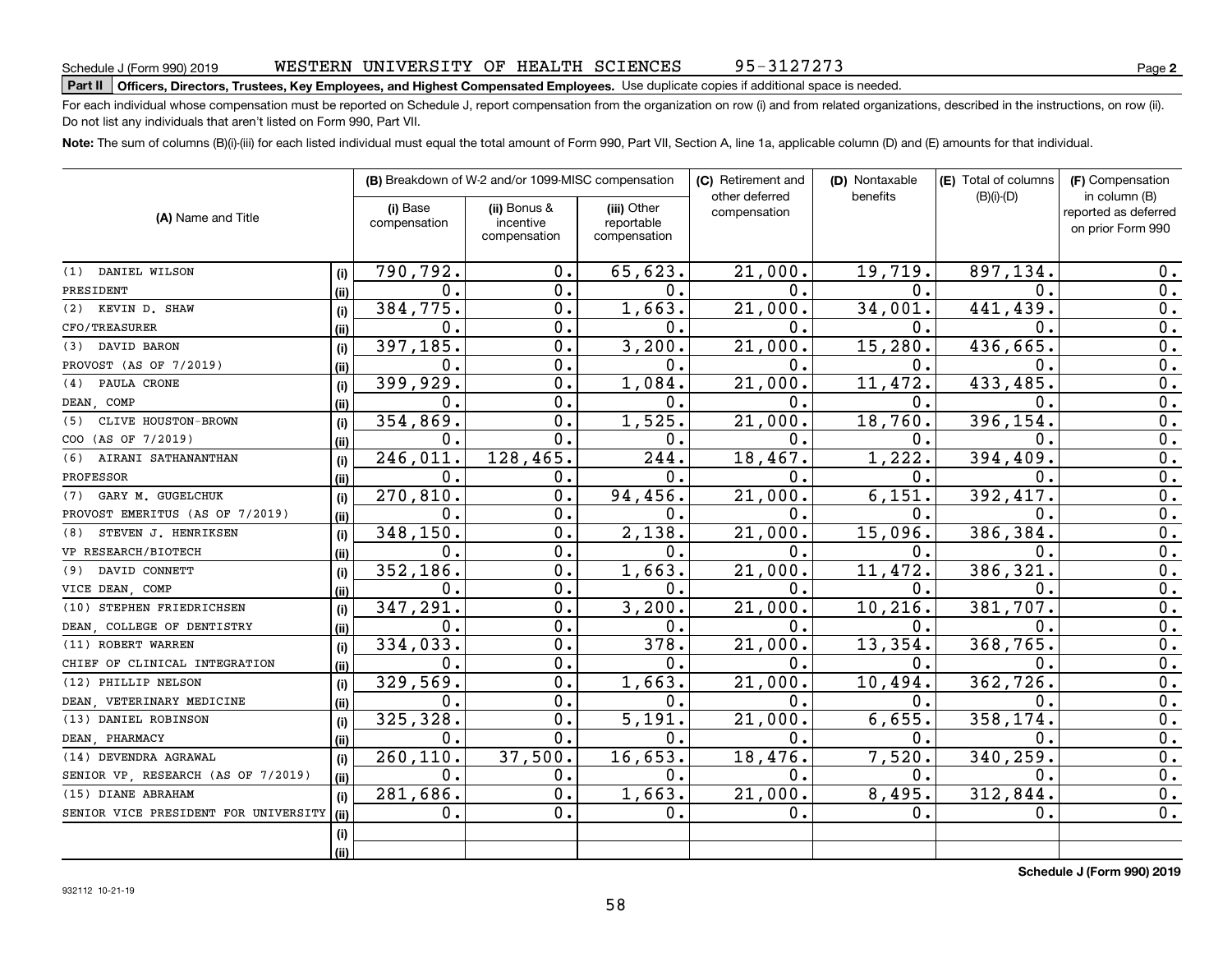**Part III Supplemental Information**

Schedule J (Form 990) 2019 WESTERN UNIVERSITY OF HEALTH SCIENCES 95-3127273<br>Part III Supplemental Information<br>Provide the information, explanation, or descriptions required for Part I, lines 1a, 1b, 3, 4a, 4b, 4c, 5a, 5b,

QUESTIONS REGARDING COMPENSATION

SCHEDULE J, PART I, LINE 1A:

TAX INDENMIFICATION AND GROSS-UP PAYMENTS: THE PRESIDENT RECEIVED A TAX

GROSS-UP PAYMENT FOR AN AUTO LEASE, WHICH IS INCLUDED IN COMPENSATION

REPORTED ON SCHEDULE J, PART II, COLUMN (B)(III).

HOUSING ALLOWANCE: A BOARD APPROVED HOUSING ALLOWANCE WAS PAID AS A

TAXABLE BENEFIT TO THE PRESIDENT, WHICH IS INCLUDED IN COMPENSATION

REPORTED ON SCHEDULE J, PART II, COLUMN (B)(III). IN ADDITION, A

HOUSING ALLOWANCE WAS PROVIDED TO SENIOR VP, RESEARCH AND INCLUDED IN

COMPENSATION REPORTED ON SCHEDULE J, PART II, COLUMN (B)(III).

**Schedule J (Form 990) 2019**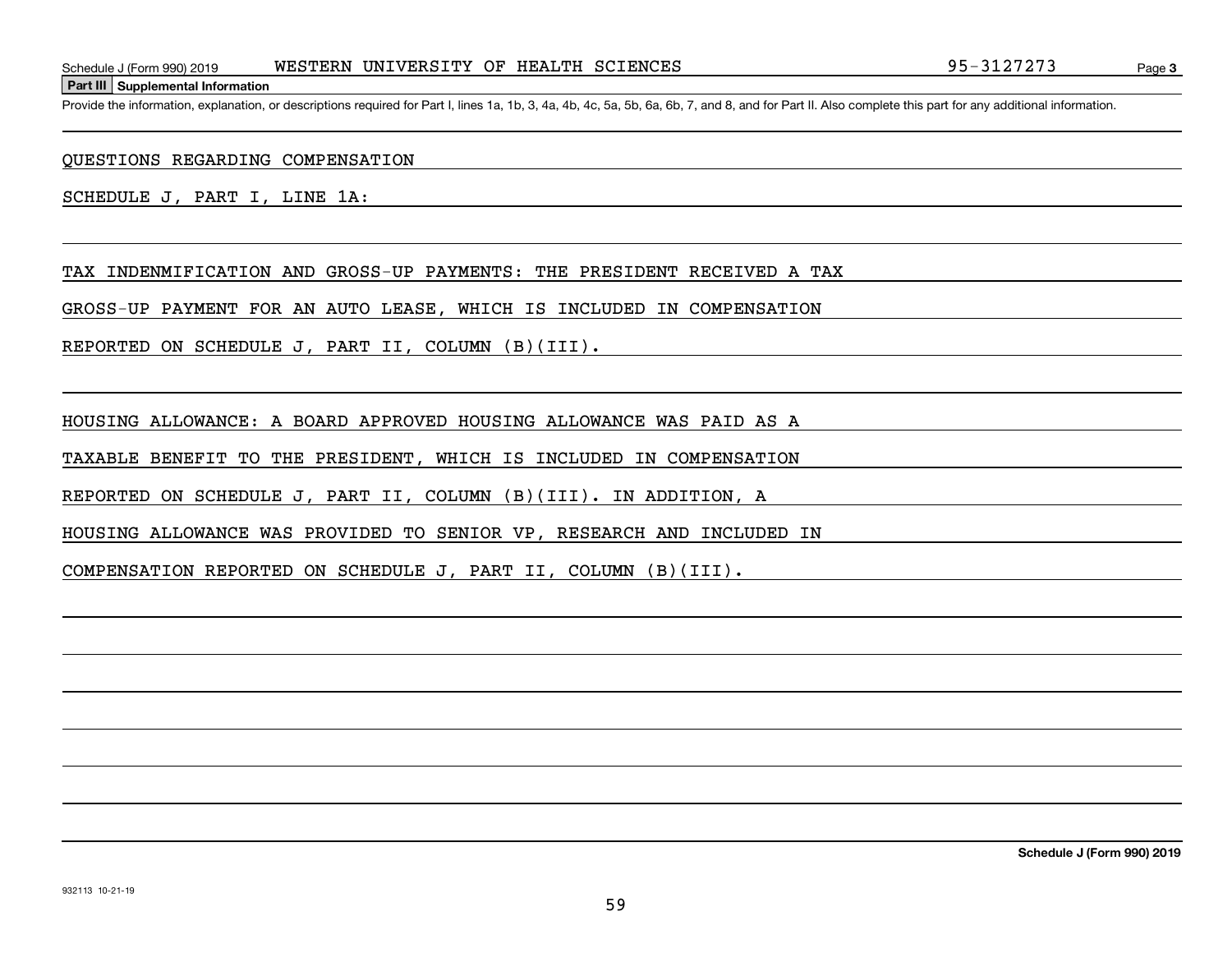| <b>SCHEDULE K</b><br>(Form 990)<br>Department of the Treasury<br>Internal Revenue Service                                   | <b>Supplemental Information on Tax-Exempt Bonds</b><br>Complete if the organization answered "Yes" on Form 990, Part IV, line 24a. Provide descriptions,<br>explanations, and any additional information in Part VI.<br>▶ Attach to Form 990. ▶ Go to www.irs.gov/Form990 for instructions and the latest information. |                 |                 |                          |                 |   |    |                            |                        |           |                  |                                       | OMB No. 1545-0047<br>2019<br><b>Open to Public</b><br><b>Inspection</b> |    |  |
|-----------------------------------------------------------------------------------------------------------------------------|------------------------------------------------------------------------------------------------------------------------------------------------------------------------------------------------------------------------------------------------------------------------------------------------------------------------|-----------------|-----------------|--------------------------|-----------------|---|----|----------------------------|------------------------|-----------|------------------|---------------------------------------|-------------------------------------------------------------------------|----|--|
| Name of the organization                                                                                                    | WESTERN UNIVERSITY OF HEALTH SCIENCES                                                                                                                                                                                                                                                                                  |                 |                 |                          |                 |   |    |                            |                        |           | 95-3127273       | <b>Employer identification number</b> |                                                                         |    |  |
| <b>Bond Issues</b><br>Part I                                                                                                |                                                                                                                                                                                                                                                                                                                        |                 |                 |                          |                 |   |    |                            |                        |           |                  |                                       |                                                                         |    |  |
| (a) Issuer name                                                                                                             | (b) Issuer EIN                                                                                                                                                                                                                                                                                                         | $(c)$ CUSIP $#$ | (d) Date issued |                          | (e) Issue price |   |    | (f) Description of purpose |                        |           |                  | (g) Defeased (h) On behalf            | (i) Pooled                                                              |    |  |
|                                                                                                                             |                                                                                                                                                                                                                                                                                                                        |                 |                 |                          |                 |   |    |                            | of issuer<br>financing |           |                  |                                       |                                                                         |    |  |
|                                                                                                                             |                                                                                                                                                                                                                                                                                                                        |                 |                 |                          |                 |   |    |                            | Yes                    | <b>No</b> | Yes <sub>1</sub> | No                                    | Yes                                                                     | No |  |
| CA STATEWIDE COMMUNITIES                                                                                                    |                                                                                                                                                                                                                                                                                                                        |                 |                 |                          |                 |   |    |                            |                        |           |                  |                                       |                                                                         |    |  |
| A DEVELOPMENT AUTHORITY                                                                                                     | 68-0164610 13080 SXD1 10/17/07 104900000. SEE PART VI                                                                                                                                                                                                                                                                  |                 |                 |                          |                 |   |    |                            |                        | X         |                  | x                                     |                                                                         | X  |  |
|                                                                                                                             |                                                                                                                                                                                                                                                                                                                        |                 |                 |                          |                 |   |    |                            |                        |           |                  |                                       |                                                                         |    |  |
| в                                                                                                                           |                                                                                                                                                                                                                                                                                                                        |                 |                 |                          |                 |   |    |                            |                        |           |                  |                                       |                                                                         |    |  |
|                                                                                                                             |                                                                                                                                                                                                                                                                                                                        |                 |                 |                          |                 |   |    |                            |                        |           |                  |                                       |                                                                         |    |  |
| C                                                                                                                           |                                                                                                                                                                                                                                                                                                                        |                 |                 |                          |                 |   |    |                            |                        |           |                  |                                       |                                                                         |    |  |
|                                                                                                                             |                                                                                                                                                                                                                                                                                                                        |                 |                 |                          |                 |   |    |                            |                        |           |                  |                                       |                                                                         |    |  |
| D                                                                                                                           |                                                                                                                                                                                                                                                                                                                        |                 |                 |                          |                 |   |    |                            |                        |           |                  |                                       |                                                                         |    |  |
| Part II<br><b>Proceeds</b>                                                                                                  |                                                                                                                                                                                                                                                                                                                        |                 |                 |                          |                 |   |    |                            |                        |           |                  |                                       |                                                                         |    |  |
|                                                                                                                             |                                                                                                                                                                                                                                                                                                                        |                 | A               |                          |                 | B |    | C                          |                        |           |                  | D                                     |                                                                         |    |  |
| Amount of bonds retired                                                                                                     |                                                                                                                                                                                                                                                                                                                        |                 |                 |                          |                 |   |    |                            |                        |           |                  |                                       |                                                                         |    |  |
| 2                                                                                                                           |                                                                                                                                                                                                                                                                                                                        |                 |                 |                          |                 |   |    |                            |                        |           |                  |                                       |                                                                         |    |  |
| 3                                                                                                                           |                                                                                                                                                                                                                                                                                                                        |                 | 105,350,895.    |                          |                 |   |    |                            |                        |           |                  |                                       |                                                                         |    |  |
| Gross proceeds in reserve funds <b>contained and all and all and all and all and all and all and all and all and a</b><br>4 |                                                                                                                                                                                                                                                                                                                        |                 |                 |                          |                 |   |    |                            |                        |           |                  |                                       |                                                                         |    |  |
| 5                                                                                                                           |                                                                                                                                                                                                                                                                                                                        |                 |                 | 3,904,806.               |                 |   |    |                            |                        |           |                  |                                       |                                                                         |    |  |
| Proceeds in refunding escrows<br>6                                                                                          |                                                                                                                                                                                                                                                                                                                        |                 |                 |                          |                 |   |    |                            |                        |           |                  |                                       |                                                                         |    |  |
| Issuance costs from proceeds<br>$\overline{7}$                                                                              |                                                                                                                                                                                                                                                                                                                        |                 |                 | $\overline{1,914,207}$ . |                 |   |    |                            |                        |           |                  |                                       |                                                                         |    |  |
| Credit enhancement from proceeds<br>8                                                                                       |                                                                                                                                                                                                                                                                                                                        |                 |                 | 1,648,135.               |                 |   |    |                            |                        |           |                  |                                       |                                                                         |    |  |
| Working capital expenditures from proceeds<br>9                                                                             |                                                                                                                                                                                                                                                                                                                        |                 |                 |                          |                 |   |    |                            |                        |           |                  |                                       |                                                                         |    |  |
| Capital expenditures from proceeds<br>10                                                                                    |                                                                                                                                                                                                                                                                                                                        |                 | 69,450,895.     |                          |                 |   |    |                            |                        |           |                  |                                       |                                                                         |    |  |
| Other spent proceeds<br>11                                                                                                  |                                                                                                                                                                                                                                                                                                                        |                 | 28,432,852.     |                          |                 |   |    |                            |                        |           |                  |                                       |                                                                         |    |  |
| Other unspent proceeds<br>12                                                                                                |                                                                                                                                                                                                                                                                                                                        |                 |                 |                          |                 |   |    |                            |                        |           |                  |                                       |                                                                         |    |  |
| 13                                                                                                                          |                                                                                                                                                                                                                                                                                                                        |                 |                 | 2009                     |                 |   |    |                            |                        |           |                  |                                       |                                                                         |    |  |
|                                                                                                                             |                                                                                                                                                                                                                                                                                                                        |                 | Yes             | <b>No</b>                | Yes             |   | No | Yes                        | No                     |           | <b>Yes</b>       |                                       | No                                                                      |    |  |
| Were the bonds issued as part of a refunding issue of tax-exempt bonds (or,<br>14                                           |                                                                                                                                                                                                                                                                                                                        |                 |                 |                          |                 |   |    |                            |                        |           |                  |                                       |                                                                         |    |  |
|                                                                                                                             |                                                                                                                                                                                                                                                                                                                        |                 | $\mathbf X$     |                          |                 |   |    |                            |                        |           |                  |                                       |                                                                         |    |  |
| Were the bonds issued as part of a refunding issue of taxable bonds (or, if<br>15                                           |                                                                                                                                                                                                                                                                                                                        |                 |                 |                          |                 |   |    |                            |                        |           |                  |                                       |                                                                         |    |  |
|                                                                                                                             |                                                                                                                                                                                                                                                                                                                        |                 | X               |                          |                 |   |    |                            |                        |           |                  |                                       |                                                                         |    |  |
| Has the final allocation of proceeds been made?<br>16                                                                       |                                                                                                                                                                                                                                                                                                                        |                 | X               |                          |                 |   |    |                            |                        |           |                  |                                       |                                                                         |    |  |
| Does the organization maintain adequate books and records to support the<br>17                                              |                                                                                                                                                                                                                                                                                                                        |                 |                 |                          |                 |   |    |                            |                        |           |                  |                                       |                                                                         |    |  |
| final allocation of proceeds?                                                                                               | X                                                                                                                                                                                                                                                                                                                      |                 |                 |                          |                 |   |    |                            |                        |           |                  |                                       |                                                                         |    |  |

**For Paperwork Reduction Act Notice, see the Instructions for Form 990. Schedule K (Form 990) 2019** LHA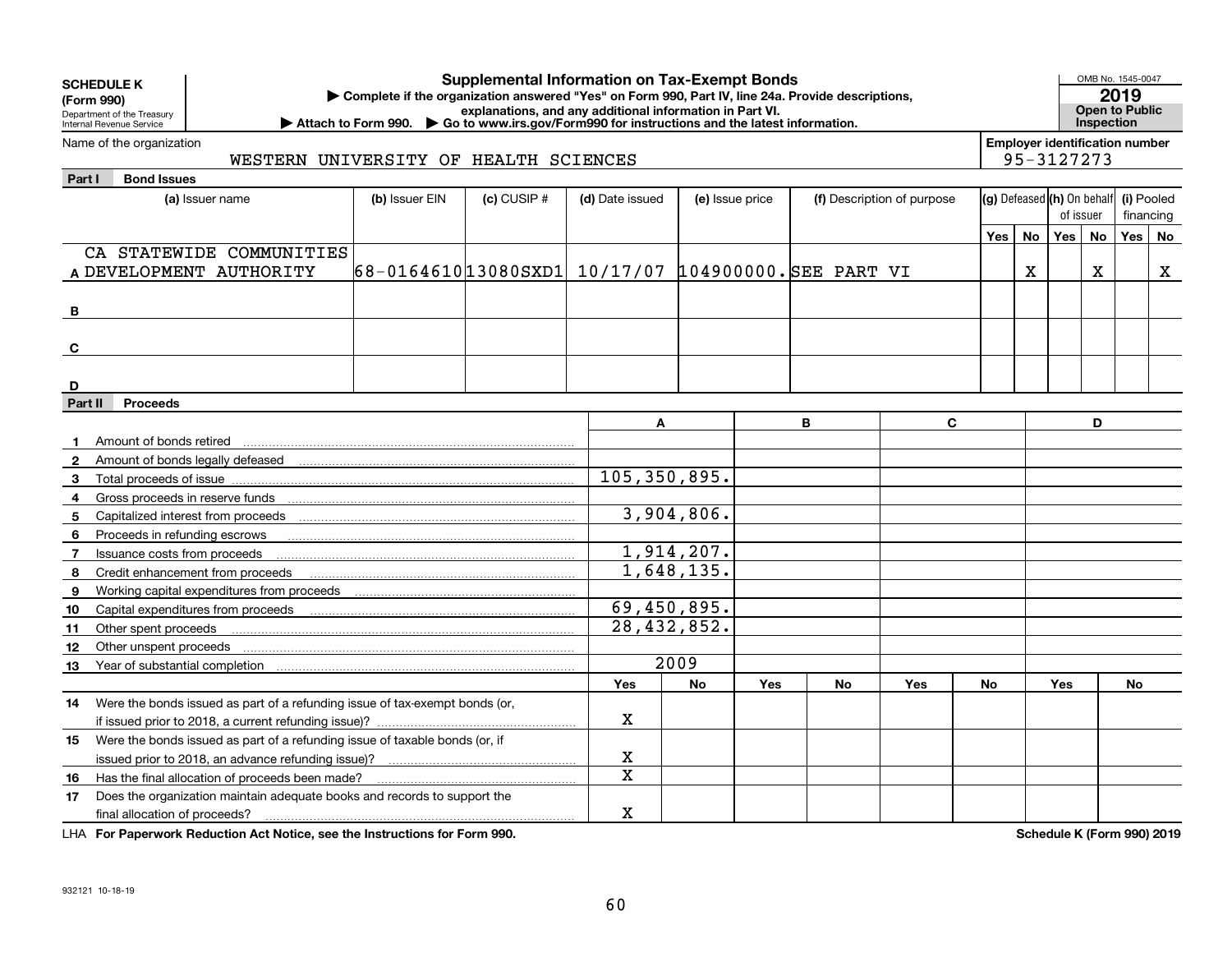## Schedule K (Form 990) 2019 Page WESTERN UNIVERSITY OF HEALTH SCIENCES 95-3127273

**2**

|   | Part III Private Business Use                                                                      |                |                         |            |    |            |           |            |           |
|---|----------------------------------------------------------------------------------------------------|----------------|-------------------------|------------|----|------------|-----------|------------|-----------|
|   |                                                                                                    |                | Δ                       |            | B  |            | C         |            | D         |
| 1 | Was the organization a partner in a partnership, or a member of an LLC,                            | Yes            | <b>No</b>               | Yes        | No | Yes        | <b>No</b> | Yes        | <b>No</b> |
|   |                                                                                                    |                | $\mathbf X$             |            |    |            |           |            |           |
|   | 2 Are there any lease arrangements that may result in private business use of                      |                |                         |            |    |            |           |            |           |
|   |                                                                                                    |                | $\mathbf X$             |            |    |            |           |            |           |
|   | 3a Are there any management or service contracts that may result in private                        |                |                         |            |    |            |           |            |           |
|   |                                                                                                    | X              |                         |            |    |            |           |            |           |
|   | <b>b</b> If "Yes" to line 3a, does the organization routinely engage bond counsel or other outside |                |                         |            |    |            |           |            |           |
|   | counsel to review any management or service contracts relating to the financed property?           | $\mathbf x$    |                         |            |    |            |           |            |           |
|   | c Are there any research agreements that may result in private business use of                     |                |                         |            |    |            |           |            |           |
|   |                                                                                                    |                | $\mathbf X$             |            |    |            |           |            |           |
|   | d If "Yes" to line 3c, does the organization routinely engage bond counsel or other outside        |                |                         |            |    |            |           |            |           |
|   | counsel to review any research agreements relating to the financed property?                       |                |                         |            |    |            |           |            |           |
| 4 | Enter the percentage of financed property used in a private business use by                        |                |                         |            |    |            |           |            |           |
|   | entities other than a section 501(c)(3) organization or a state or local government<br>▶           |                | 1.70<br>$\frac{9}{6}$   |            | %  |            | %         |            | %         |
| 5 | Enter the percentage of financed property used in a private business use as a result of            |                |                         |            |    |            |           |            |           |
|   | unrelated trade or business activity carried on by your organization, another                      |                |                         |            |    |            |           |            |           |
|   | ▶                                                                                                  |                | %                       |            | %  |            | %         |            | %         |
| 6 | Total of lines 4 and 5                                                                             | 1.70<br>%<br>% |                         |            |    | %          | %         |            |           |
| 7 |                                                                                                    |                | $\mathbf X$             |            |    |            |           |            |           |
|   | 8a Has there been a sale or disposition of any of the bond-financed property to a non-             |                |                         |            |    |            |           |            |           |
|   | governmental person other than a 501(c)(3) organization since the bonds were issued?               |                | х                       |            |    |            |           |            |           |
|   | <b>b</b> If "Yes" to line 8a, enter the percentage of bond-financed property sold or disposed      |                |                         |            |    |            |           |            |           |
|   |                                                                                                    |                | %                       |            | %  |            | %         |            |           |
|   | c If "Yes" to line 8a, was any remedial action taken pursuant to Regulations sections              |                |                         |            |    |            |           |            | %         |
|   |                                                                                                    |                |                         |            |    |            |           |            |           |
|   | 1.141-12 and 1.145-2?                                                                              |                |                         |            |    |            |           |            |           |
|   | 9 Has the organization established written procedures to ensure that all nonqualified              |                |                         |            |    |            |           |            |           |
|   | bonds of the issue are remediated in accordance with the requirements under                        |                |                         |            |    |            |           |            |           |
|   | Regulations sections 1.141-12 and 1.145-2?                                                         | x              |                         |            |    |            |           |            |           |
|   | Part IV Arbitrage                                                                                  |                |                         |            |    |            |           |            |           |
|   |                                                                                                    |                | A                       |            | B  |            | C         |            | D         |
| 1 | Has the issuer filed Form 8038-T, Arbitrage Rebate, Yield Reduction and                            | Yes            | No<br>X                 | <b>Yes</b> | No | <b>Yes</b> | No        | <b>Yes</b> | No        |
|   | Penalty in Lieu of Arbitrage Rebate?                                                               |                |                         |            |    |            |           |            |           |
|   | 2 If "No" to line 1, did the following apply?                                                      |                |                         |            |    |            |           |            |           |
|   |                                                                                                    |                | $\mathbf X$             |            |    |            |           |            |           |
|   |                                                                                                    |                | $\overline{\mathbf{x}}$ |            |    |            |           |            |           |
|   | c No rebate due?                                                                                   | X              |                         |            |    |            |           |            |           |
|   | If "Yes" to line 2c, provide in Part VI the date the rebate computation was                        |                |                         |            |    |            |           |            |           |
|   | performed <u>www.margin.communication.communication.communication.com</u>                          |                |                         |            |    |            |           |            |           |
| 3 | Is the bond issue a variable rate issue?                                                           | $\mathbf X$    |                         |            |    |            |           |            |           |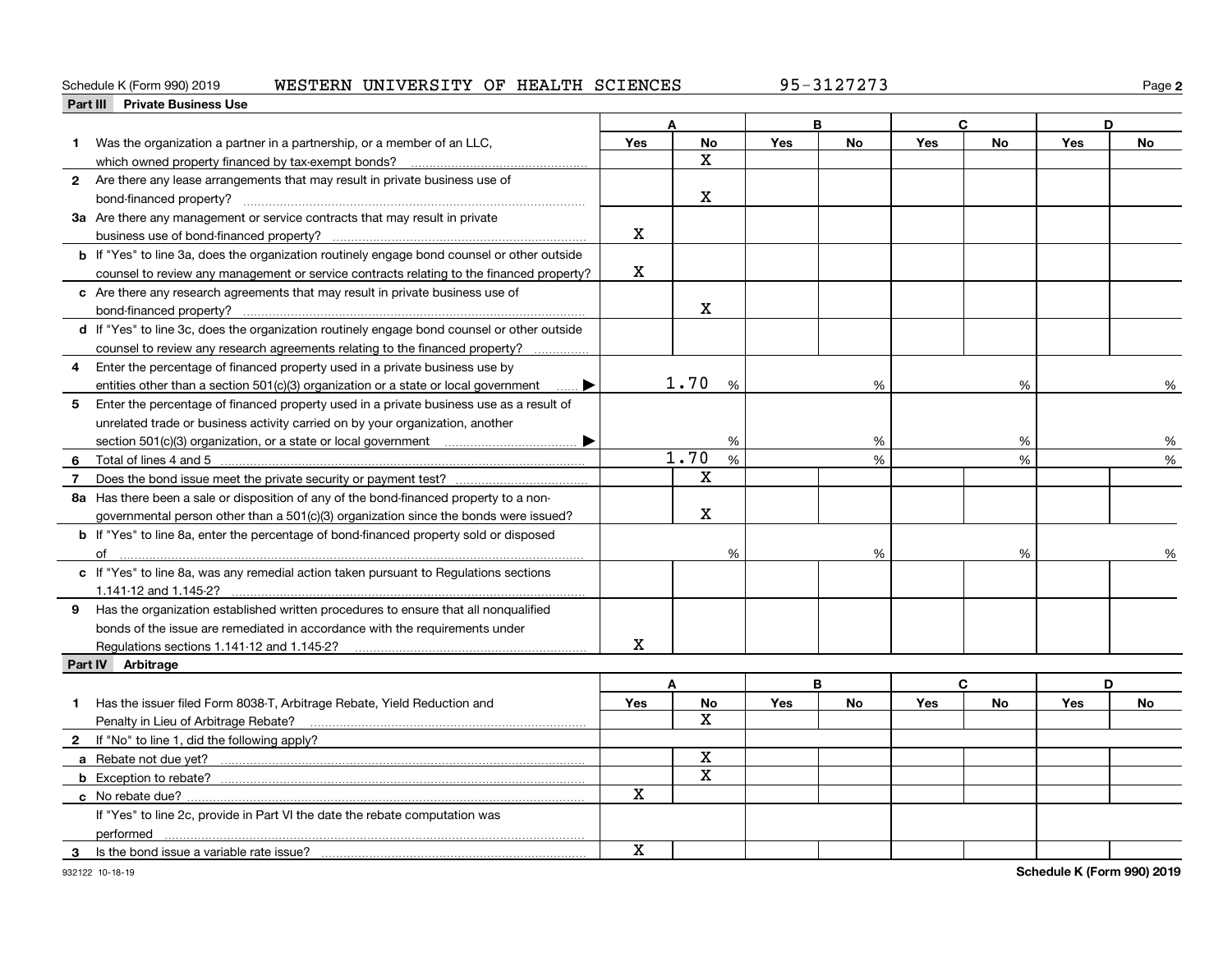## Schedule K (Form 990) 2019 Page WESTERN UNIVERSITY OF HEALTH SCIENCES 95-3127273

**3**

| Part IV Arbitrage (continued)                                                                                               |                  |             |     |    |     |           |     |    |  |
|-----------------------------------------------------------------------------------------------------------------------------|------------------|-------------|-----|----|-----|-----------|-----|----|--|
|                                                                                                                             | A                |             | B   |    | C   |           | D   |    |  |
| 4a Has the organization or the governmental issuer entered into a qualified                                                 | Yes              | No          | Yes | No | Yes | <b>No</b> | Yes | No |  |
|                                                                                                                             | x                |             |     |    |     |           |     |    |  |
|                                                                                                                             | WELLS FARGO BANK |             |     |    |     |           |     |    |  |
| c Term of hedge                                                                                                             |                  | 30.6000000  |     |    |     |           |     |    |  |
|                                                                                                                             | X                |             |     |    |     |           |     |    |  |
| e Was the hedge terminated?                                                                                                 |                  | $\mathbf X$ |     |    |     |           |     |    |  |
| 5a Were gross proceeds invested in a guaranteed investment contract (GIC)?                                                  |                  | $\mathbf x$ |     |    |     |           |     |    |  |
|                                                                                                                             |                  |             |     |    |     |           |     |    |  |
| c Term of GIC                                                                                                               |                  |             |     |    |     |           |     |    |  |
| d Was the regulatory safe harbor for establishing the fair market value of the GIC satisfied?                               |                  |             |     |    |     |           |     |    |  |
| Were any gross proceeds invested beyond an available temporary period?<br>6                                                 |                  | X           |     |    |     |           |     |    |  |
| Has the organization established written procedures to monitor the requirements of<br>$\mathbf{7}$                          |                  |             |     |    |     |           |     |    |  |
| section 148?                                                                                                                |                  | X           |     |    |     |           |     |    |  |
| <b>Procedures To Undertake Corrective Action</b><br>Part V                                                                  |                  |             |     |    |     |           |     |    |  |
|                                                                                                                             |                  | A           | в   |    | C   |           | D   |    |  |
| Has the organization established written procedures to ensure that violations of                                            | Yes              | <b>No</b>   | Yes | No | Yes | No        | Yes | No |  |
| federal tax requirements are timely identified and corrected through the voluntary                                          |                  |             |     |    |     |           |     |    |  |
| closing agreement program if self-remediation isn't available under applicable                                              |                  |             |     |    |     |           |     |    |  |
| requlations?                                                                                                                | X                |             |     |    |     |           |     |    |  |
| Part VI Supplemental Information. Provide additional information for responses to questions on Schedule K. See instructions |                  |             |     |    |     |           |     |    |  |
| SCHEDULE K, PART 1, LINE 1:                                                                                                 |                  |             |     |    |     |           |     |    |  |
| THE PROCEEDS FROM THE BONDS ISSUED ON 10/17/2007 WERE USED BY THE                                                           |                  |             |     |    |     |           |     |    |  |
| UNIVERSITY FOR THE PURPOSES OF FINANCING THE ACQUISITION,                                                                   |                  |             |     |    |     |           |     |    |  |
| CONSTRUCTIONS, IMPROVEMENT, EXPANSION AND EQUIPPING OF VARIOUS                                                              |                  |             |     |    |     |           |     |    |  |
| EDUCATIONAL FACILITIES, DEFEASANCE OF CERTAIN OUTSTANDING TAX EXEMPT                                                        |                  |             |     |    |     |           |     |    |  |
| BONDS AND PAYING COSTS IN CONNECTION WITH THE ISSUANCE OF THE BONDS.                                                        |                  |             |     |    |     |           |     |    |  |
| THE DATES IN WHICH THEREFUNDED BONDS WERE ISSUED ARE: 04/01/1995 (1995                                                      |                  |             |     |    |     |           |     |    |  |
| SERIES A); 05/01/1998 (1998 SERIES A); 06/08/2000 (2000 SERIES B); AND                                                      |                  |             |     |    |     |           |     |    |  |
| 10/30/2002 (SERIES 2002).                                                                                                   |                  |             |     |    |     |           |     |    |  |
|                                                                                                                             |                  |             |     |    |     |           |     |    |  |
| SCHEDULE K, PART I, COLUMN E:                                                                                               |                  |             |     |    |     |           |     |    |  |
| THE DIFFERENCE IN THE ISSUE PRICE REPORTED IN PART I, COLUMN E AND                                                          |                  |             |     |    |     |           |     |    |  |
| TOTAL PROCEEDS REPORTED IN PART II, LINE 3 RELATES TO INVESTMENT                                                            |                  |             |     |    |     |           |     |    |  |
| EARNINGS ON NET PROCEEDS.                                                                                                   |                  |             |     |    |     |           |     |    |  |
|                                                                                                                             |                  |             |     |    |     |           |     |    |  |
| SCHEDULE K, PART IV, LINE 2C:                                                                                               |                  |             |     |    |     |           |     |    |  |
| THE REBATE COMPUTATION WAS LAST PERFORMED IN MAY 2013.                                                                      |                  |             |     |    |     |           |     |    |  |
|                                                                                                                             |                  |             |     |    |     |           |     |    |  |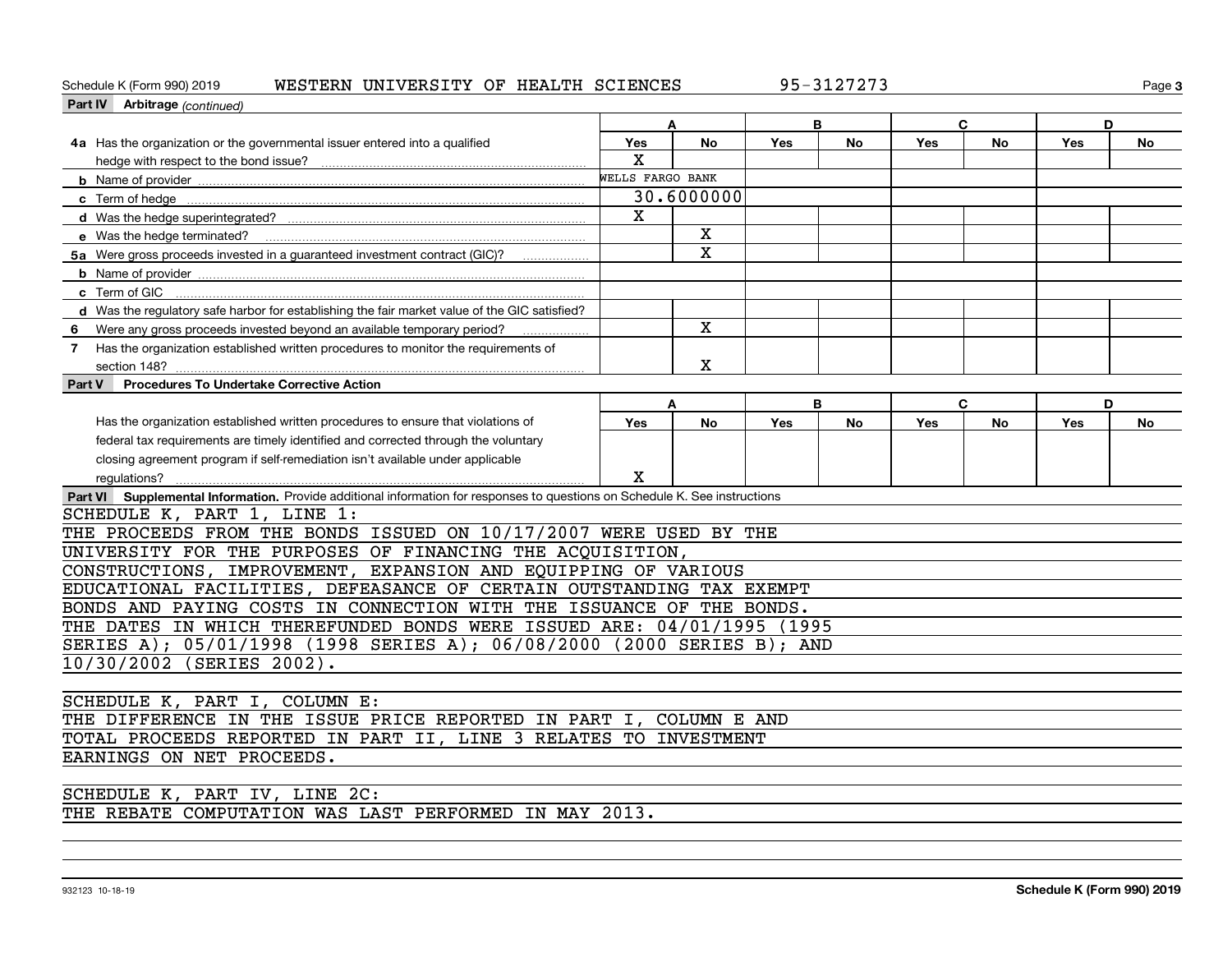| <b>SCHEDULE L</b>                                                                                                             |                   | <b>Transactions With Interested Persons</b>                                                                                                                             |                           |  |                                                                                             |  |                                |     |                         |                                       | OMB No. 1545-0047                           |     |                                      |  |  |  |                 |  |  |  |          |                           |  |  |            |
|-------------------------------------------------------------------------------------------------------------------------------|-------------------|-------------------------------------------------------------------------------------------------------------------------------------------------------------------------|---------------------------|--|---------------------------------------------------------------------------------------------|--|--------------------------------|-----|-------------------------|---------------------------------------|---------------------------------------------|-----|--------------------------------------|--|--|--|-----------------|--|--|--|----------|---------------------------|--|--|------------|
| (Form 990 or 990-EZ)<br>Department of the Treasury<br>Internal Revenue Service                                                |                   | Complete if the organization answered "Yes" on Form 990, Part IV, line 25a, 25b, 26, 27, 28a,<br>Go to www.irs.gov/Form990 for instructions and the latest information. |                           |  | 28b, or 28c, or Form 990-EZ, Part V, line 38a or 40b.<br>Attach to Form 990 or Form 990-EZ. |  |                                |     |                         |                                       | 2019<br><b>Open To Public</b><br>Inspection |     |                                      |  |  |  |                 |  |  |  |          |                           |  |  |            |
| Name of the organization                                                                                                      |                   |                                                                                                                                                                         |                           |  |                                                                                             |  |                                |     |                         | <b>Employer identification number</b> |                                             |     |                                      |  |  |  |                 |  |  |  |          |                           |  |  |            |
|                                                                                                                               |                   | WESTERN UNIVERSITY OF HEALTH SCIENCES                                                                                                                                   |                           |  |                                                                                             |  |                                |     |                         | 95-3127273                            |                                             |     |                                      |  |  |  |                 |  |  |  |          |                           |  |  |            |
| Part I                                                                                                                        |                   | Excess Benefit Transactions (section 501(c)(3), section 501(c)(4), and section 501(c)(29) organizations only).                                                          |                           |  |                                                                                             |  |                                |     |                         |                                       |                                             |     |                                      |  |  |  |                 |  |  |  |          |                           |  |  |            |
|                                                                                                                               |                   | Complete if the organization answered "Yes" on Form 990, Part IV, line 25a or 25b, or Form 990-EZ, Part V, line 40b.                                                    |                           |  |                                                                                             |  |                                |     |                         |                                       |                                             |     |                                      |  |  |  |                 |  |  |  |          |                           |  |  |            |
| 1<br>(a) Name of disqualified person                                                                                          |                   | (b) Relationship between disqualified                                                                                                                                   |                           |  |                                                                                             |  |                                |     |                         |                                       |                                             |     | (d) Corrected?                       |  |  |  |                 |  |  |  |          |                           |  |  |            |
|                                                                                                                               |                   | person and organization                                                                                                                                                 |                           |  |                                                                                             |  | (c) Description of transaction |     |                         |                                       |                                             | Yes | No                                   |  |  |  |                 |  |  |  |          |                           |  |  |            |
|                                                                                                                               |                   |                                                                                                                                                                         |                           |  |                                                                                             |  |                                |     |                         |                                       |                                             |     |                                      |  |  |  |                 |  |  |  |          |                           |  |  |            |
|                                                                                                                               |                   |                                                                                                                                                                         |                           |  |                                                                                             |  |                                |     |                         |                                       |                                             |     |                                      |  |  |  |                 |  |  |  |          |                           |  |  |            |
|                                                                                                                               |                   |                                                                                                                                                                         |                           |  |                                                                                             |  |                                |     |                         |                                       |                                             |     |                                      |  |  |  |                 |  |  |  |          |                           |  |  |            |
| 2 Enter the amount of tax incurred by the organization managers or disqualified persons during the year under<br>section 4958 |                   |                                                                                                                                                                         |                           |  |                                                                                             |  |                                |     |                         | $\frac{1}{2}$                         |                                             |     |                                      |  |  |  |                 |  |  |  |          |                           |  |  |            |
|                                                                                                                               |                   |                                                                                                                                                                         |                           |  |                                                                                             |  |                                |     | $\blacktriangleright$ s |                                       |                                             |     |                                      |  |  |  |                 |  |  |  |          |                           |  |  |            |
|                                                                                                                               |                   |                                                                                                                                                                         |                           |  |                                                                                             |  |                                |     |                         |                                       |                                             |     |                                      |  |  |  |                 |  |  |  |          |                           |  |  |            |
| Part II                                                                                                                       |                   | Loans to and/or From Interested Persons.                                                                                                                                |                           |  |                                                                                             |  |                                |     |                         |                                       |                                             |     |                                      |  |  |  |                 |  |  |  |          |                           |  |  |            |
|                                                                                                                               |                   | Complete if the organization answered "Yes" on Form 990-EZ, Part V, line 38a or Form 990, Part IV, line 26; or if the organization                                      |                           |  |                                                                                             |  |                                |     |                         |                                       |                                             |     |                                      |  |  |  |                 |  |  |  |          |                           |  |  |            |
| (a) Name of                                                                                                                   | (b) Relationship  | reported an amount on Form 990, Part X, line 5, 6, or 22.<br>(c) Purpose                                                                                                | (d) Loan to or            |  | (e) Original                                                                                |  |                                |     | $(g)$ In                | (h) Approved                          |                                             |     | (i) Written                          |  |  |  |                 |  |  |  |          |                           |  |  |            |
| interested person                                                                                                             | with organization | of loan                                                                                                                                                                 | from the<br>organization? |  |                                                                                             |  |                                |     | principal amount        |                                       |                                             |     |                                      |  |  |  | (f) Balance due |  |  |  | default? | by board or<br>committee? |  |  | agreement? |
|                                                                                                                               |                   |                                                                                                                                                                         | To From                   |  |                                                                                             |  |                                | Yes | No                      | <b>Yes</b>                            | No                                          | Yes | No                                   |  |  |  |                 |  |  |  |          |                           |  |  |            |
|                                                                                                                               |                   |                                                                                                                                                                         |                           |  |                                                                                             |  |                                |     |                         |                                       |                                             |     |                                      |  |  |  |                 |  |  |  |          |                           |  |  |            |
|                                                                                                                               |                   |                                                                                                                                                                         |                           |  |                                                                                             |  |                                |     |                         |                                       |                                             |     |                                      |  |  |  |                 |  |  |  |          |                           |  |  |            |
|                                                                                                                               |                   |                                                                                                                                                                         |                           |  |                                                                                             |  |                                |     |                         |                                       |                                             |     |                                      |  |  |  |                 |  |  |  |          |                           |  |  |            |
|                                                                                                                               |                   |                                                                                                                                                                         |                           |  |                                                                                             |  |                                |     |                         |                                       |                                             |     |                                      |  |  |  |                 |  |  |  |          |                           |  |  |            |
|                                                                                                                               |                   |                                                                                                                                                                         |                           |  |                                                                                             |  |                                |     |                         |                                       |                                             |     |                                      |  |  |  |                 |  |  |  |          |                           |  |  |            |
|                                                                                                                               |                   |                                                                                                                                                                         |                           |  |                                                                                             |  |                                |     |                         |                                       |                                             |     |                                      |  |  |  |                 |  |  |  |          |                           |  |  |            |
|                                                                                                                               |                   |                                                                                                                                                                         |                           |  |                                                                                             |  |                                |     |                         |                                       |                                             |     |                                      |  |  |  |                 |  |  |  |          |                           |  |  |            |
|                                                                                                                               |                   |                                                                                                                                                                         |                           |  |                                                                                             |  |                                |     |                         |                                       |                                             |     |                                      |  |  |  |                 |  |  |  |          |                           |  |  |            |
|                                                                                                                               |                   |                                                                                                                                                                         |                           |  |                                                                                             |  |                                |     |                         |                                       |                                             |     |                                      |  |  |  |                 |  |  |  |          |                           |  |  |            |
| Total                                                                                                                         |                   |                                                                                                                                                                         |                           |  | - \$<br>▶                                                                                   |  |                                |     |                         |                                       |                                             |     |                                      |  |  |  |                 |  |  |  |          |                           |  |  |            |
| Part II                                                                                                                       |                   | <b>Grants or Assistance Benefiting Interested Persons.</b>                                                                                                              |                           |  |                                                                                             |  |                                |     |                         |                                       |                                             |     |                                      |  |  |  |                 |  |  |  |          |                           |  |  |            |
|                                                                                                                               |                   | Complete if the organization answered "Yes" on Form 990, Part IV, line 27.                                                                                              |                           |  |                                                                                             |  |                                |     |                         |                                       |                                             |     |                                      |  |  |  |                 |  |  |  |          |                           |  |  |            |
| (a) Name of interested person                                                                                                 |                   | (b) Relationship between<br>interested person and<br>the organization                                                                                                   |                           |  | (c) Amount of<br>assistance                                                                 |  | (d) Type of<br>assistance      |     |                         |                                       | (e) Purpose of<br>assistance                |     |                                      |  |  |  |                 |  |  |  |          |                           |  |  |            |
|                                                                                                                               |                   |                                                                                                                                                                         |                           |  |                                                                                             |  |                                |     |                         |                                       |                                             |     |                                      |  |  |  |                 |  |  |  |          |                           |  |  |            |
|                                                                                                                               |                   |                                                                                                                                                                         |                           |  |                                                                                             |  |                                |     |                         |                                       |                                             |     |                                      |  |  |  |                 |  |  |  |          |                           |  |  |            |
|                                                                                                                               |                   |                                                                                                                                                                         |                           |  |                                                                                             |  |                                |     |                         |                                       |                                             |     |                                      |  |  |  |                 |  |  |  |          |                           |  |  |            |
|                                                                                                                               |                   |                                                                                                                                                                         |                           |  |                                                                                             |  |                                |     |                         |                                       |                                             |     |                                      |  |  |  |                 |  |  |  |          |                           |  |  |            |
|                                                                                                                               |                   |                                                                                                                                                                         |                           |  |                                                                                             |  |                                |     |                         |                                       |                                             |     |                                      |  |  |  |                 |  |  |  |          |                           |  |  |            |
|                                                                                                                               |                   |                                                                                                                                                                         |                           |  |                                                                                             |  |                                |     |                         |                                       |                                             |     |                                      |  |  |  |                 |  |  |  |          |                           |  |  |            |
|                                                                                                                               |                   |                                                                                                                                                                         |                           |  |                                                                                             |  |                                |     |                         |                                       |                                             |     |                                      |  |  |  |                 |  |  |  |          |                           |  |  |            |
|                                                                                                                               |                   |                                                                                                                                                                         |                           |  |                                                                                             |  |                                |     |                         |                                       |                                             |     |                                      |  |  |  |                 |  |  |  |          |                           |  |  |            |
|                                                                                                                               |                   |                                                                                                                                                                         |                           |  |                                                                                             |  |                                |     |                         |                                       |                                             |     |                                      |  |  |  |                 |  |  |  |          |                           |  |  |            |
| LHA For Paperwork Reduction Act Notice, see the Instructions for Form 990 or 990-EZ.                                          |                   |                                                                                                                                                                         |                           |  |                                                                                             |  |                                |     |                         |                                       |                                             |     | Schedule L (Form 990 or 990-EZ) 2019 |  |  |  |                 |  |  |  |          |                           |  |  |            |

932131 10-21-19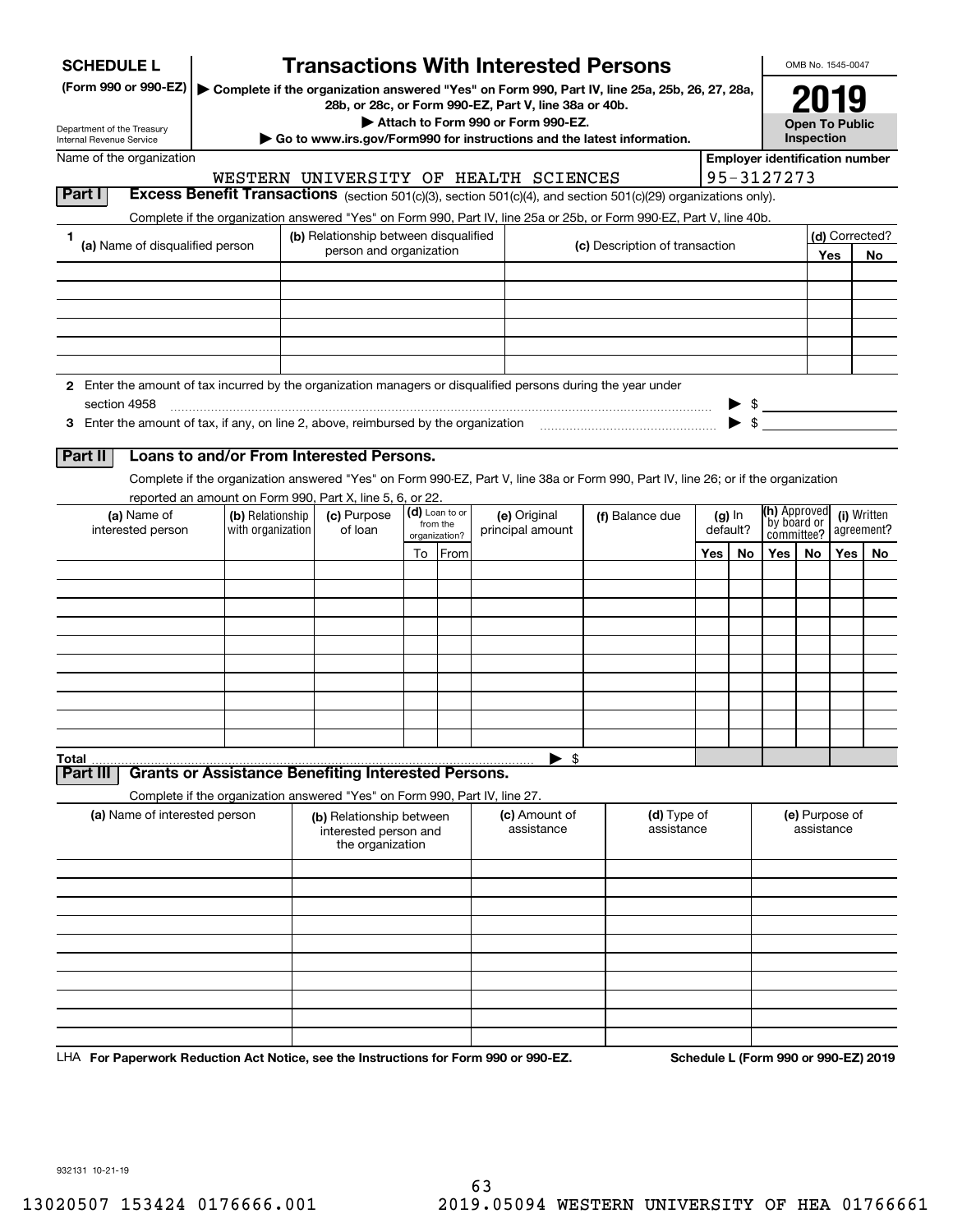| (a) Name of interested person                                       | (b) Relationship between interested                                                         | (c) Amount of | (d) Description of  | (e) Sharing of              |    |
|---------------------------------------------------------------------|---------------------------------------------------------------------------------------------|---------------|---------------------|-----------------------------|----|
|                                                                     | person and the organization                                                                 | transaction   | transaction         | organization's<br>revenues? |    |
|                                                                     |                                                                                             |               |                     | Yes                         | No |
| A.P. AVERSANO                                                       | SPOUSE TO PAULA CRO                                                                         |               | 57,657. EMPLOYEE CO |                             | X  |
|                                                                     |                                                                                             |               |                     |                             |    |
|                                                                     |                                                                                             |               |                     |                             |    |
|                                                                     |                                                                                             |               |                     |                             |    |
|                                                                     |                                                                                             |               |                     |                             |    |
|                                                                     |                                                                                             |               |                     |                             |    |
|                                                                     |                                                                                             |               |                     |                             |    |
|                                                                     |                                                                                             |               |                     |                             |    |
| Part V                                                              |                                                                                             |               |                     |                             |    |
| <b>Supplemental Information.</b>                                    |                                                                                             |               |                     |                             |    |
|                                                                     | Provide additional information for responses to questions on Schedule L (see instructions). |               |                     |                             |    |
| SCH L, PART IV, BUSINESS TRANSACTIONS INVOLVING INTERESTED PERSONS: |                                                                                             |               |                     |                             |    |
|                                                                     |                                                                                             |               |                     |                             |    |
| NAME OF PERSON: A.P. AVERSANO<br>(A)                                |                                                                                             |               |                     |                             |    |
| RELATIONSHIP BETWEEN INTERESTED PERSON AND ORGANIZATION:<br>(B)     |                                                                                             |               |                     |                             |    |
|                                                                     |                                                                                             |               |                     |                             |    |
|                                                                     |                                                                                             |               |                     |                             |    |
|                                                                     |                                                                                             |               |                     |                             |    |
|                                                                     |                                                                                             |               |                     |                             |    |
| AMOUNT OF TRANSACTION \$ 57,657.                                    |                                                                                             |               |                     |                             |    |
|                                                                     |                                                                                             |               |                     |                             |    |
| DESCRIPTION OF TRANSACTION: EMPLOYEE COMPENSATION                   |                                                                                             |               |                     |                             |    |
| SPOUSE TO PAULA CRONE<br>(C)<br>(D)                                 |                                                                                             |               |                     |                             |    |
| (E)<br>SHARING OF ORGANIZATION REVENUES? = NO                       |                                                                                             |               |                     |                             |    |
|                                                                     |                                                                                             |               |                     |                             |    |
|                                                                     |                                                                                             |               |                     |                             |    |
| SCHEDULE L, PART IV                                                 |                                                                                             |               |                     |                             |    |

Schedule L (Form 990 or 990-EZ) 2019  $\,$  WESTERN  $\,$  UNIVERSITY OF <code>HEALTH SCIENCES</code>  $\,$  <code>95–3127273</code> <code> Page</code>

INDEPENDENT OF HIS FAMILY RELATIONSHIP WITH THE INTERESTED PERSON OF

WESTERNU. ALL TRANSACTIONS ARE DEEMED ARM'S LENGTH.

**Schedule L (Form 990 or 990-EZ) 2019**

**2** 95-3127273

932132 10-21-19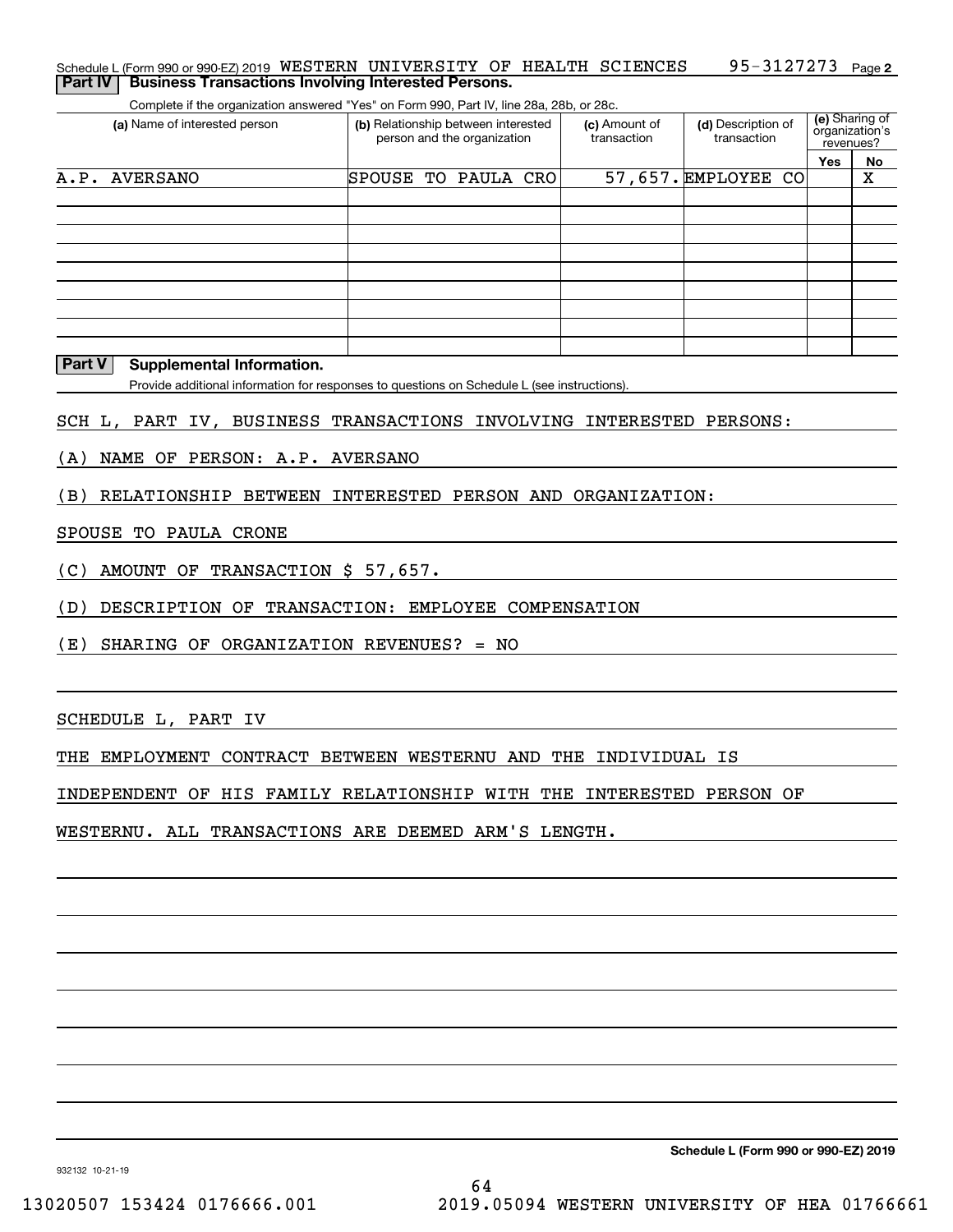## **SCHEDULE M (Form 990)**

# **Noncash Contributions**

OMB No. 1545-0047

**Open to Public Inspection**

**Employer identification number**

95-3127273

| Department of the Treasury |
|----------------------------|
| Internal Revenue Service   |

**Complete if the organizations answered "Yes" on Form 990, Part IV, lines 29 or 30.** <sup>J</sup>**2019 Attach to Form 990.** J

 **Go to www.irs.gov/Form990 for instructions and the latest information.** J

Name of the organization

|  | WESTERN UNIVERSITY OF HEALTH SCIENCES |  |  |
|--|---------------------------------------|--|--|
|  |                                       |  |  |

| 1.<br>2<br>3<br>4<br>Clothing and household goods<br>5<br>6<br>7<br>8<br>9<br>Securities - Closely held stock<br>10<br>Securities - Partnership, LLC, or<br>11<br>trust interests<br>Securities - Miscellaneous<br>12<br>Qualified conservation contribution -<br>13<br>Historic structures<br>Qualified conservation contribution - Other<br>14<br>15<br>Real estate - Commercial<br>16<br>17<br>18<br>19<br>114,671.FMV<br>$\mathbf x$<br>19<br>20<br>Drugs and medical supplies<br>21<br>22<br><b>Historical artifacts</b><br>23<br>24<br>Archeological artifacts<br>1<br>168,000.FMV<br>X<br>(CLINICAL PRAC)<br>Other $\blacktriangleright$<br>25<br>$\overline{2}$<br>120,432.FMV<br>X<br>( EQUIPMENT<br>Other $\blacktriangleright$<br>26<br>93,532.FMV<br>$\overline{22}$<br>X<br>( PET FOOD<br>Other $\blacktriangleright$<br>27<br>$\overline{1}$<br>$11, 218.$ FMV<br>$\overline{\mathbf{x}}$<br>SNOW GLOBES<br>28<br>Other $\blacktriangleright$ | Method of determining<br>noncash contribution amounts |
|-------------------------------------------------------------------------------------------------------------------------------------------------------------------------------------------------------------------------------------------------------------------------------------------------------------------------------------------------------------------------------------------------------------------------------------------------------------------------------------------------------------------------------------------------------------------------------------------------------------------------------------------------------------------------------------------------------------------------------------------------------------------------------------------------------------------------------------------------------------------------------------------------------------------------------------------------------------|-------------------------------------------------------|
|                                                                                                                                                                                                                                                                                                                                                                                                                                                                                                                                                                                                                                                                                                                                                                                                                                                                                                                                                             |                                                       |
|                                                                                                                                                                                                                                                                                                                                                                                                                                                                                                                                                                                                                                                                                                                                                                                                                                                                                                                                                             |                                                       |
|                                                                                                                                                                                                                                                                                                                                                                                                                                                                                                                                                                                                                                                                                                                                                                                                                                                                                                                                                             |                                                       |
|                                                                                                                                                                                                                                                                                                                                                                                                                                                                                                                                                                                                                                                                                                                                                                                                                                                                                                                                                             |                                                       |
|                                                                                                                                                                                                                                                                                                                                                                                                                                                                                                                                                                                                                                                                                                                                                                                                                                                                                                                                                             |                                                       |
|                                                                                                                                                                                                                                                                                                                                                                                                                                                                                                                                                                                                                                                                                                                                                                                                                                                                                                                                                             |                                                       |
|                                                                                                                                                                                                                                                                                                                                                                                                                                                                                                                                                                                                                                                                                                                                                                                                                                                                                                                                                             |                                                       |
|                                                                                                                                                                                                                                                                                                                                                                                                                                                                                                                                                                                                                                                                                                                                                                                                                                                                                                                                                             |                                                       |
|                                                                                                                                                                                                                                                                                                                                                                                                                                                                                                                                                                                                                                                                                                                                                                                                                                                                                                                                                             |                                                       |
|                                                                                                                                                                                                                                                                                                                                                                                                                                                                                                                                                                                                                                                                                                                                                                                                                                                                                                                                                             |                                                       |
|                                                                                                                                                                                                                                                                                                                                                                                                                                                                                                                                                                                                                                                                                                                                                                                                                                                                                                                                                             |                                                       |
|                                                                                                                                                                                                                                                                                                                                                                                                                                                                                                                                                                                                                                                                                                                                                                                                                                                                                                                                                             |                                                       |
|                                                                                                                                                                                                                                                                                                                                                                                                                                                                                                                                                                                                                                                                                                                                                                                                                                                                                                                                                             |                                                       |
|                                                                                                                                                                                                                                                                                                                                                                                                                                                                                                                                                                                                                                                                                                                                                                                                                                                                                                                                                             |                                                       |
|                                                                                                                                                                                                                                                                                                                                                                                                                                                                                                                                                                                                                                                                                                                                                                                                                                                                                                                                                             |                                                       |
|                                                                                                                                                                                                                                                                                                                                                                                                                                                                                                                                                                                                                                                                                                                                                                                                                                                                                                                                                             |                                                       |
|                                                                                                                                                                                                                                                                                                                                                                                                                                                                                                                                                                                                                                                                                                                                                                                                                                                                                                                                                             |                                                       |
|                                                                                                                                                                                                                                                                                                                                                                                                                                                                                                                                                                                                                                                                                                                                                                                                                                                                                                                                                             |                                                       |
|                                                                                                                                                                                                                                                                                                                                                                                                                                                                                                                                                                                                                                                                                                                                                                                                                                                                                                                                                             |                                                       |
|                                                                                                                                                                                                                                                                                                                                                                                                                                                                                                                                                                                                                                                                                                                                                                                                                                                                                                                                                             |                                                       |
|                                                                                                                                                                                                                                                                                                                                                                                                                                                                                                                                                                                                                                                                                                                                                                                                                                                                                                                                                             |                                                       |
|                                                                                                                                                                                                                                                                                                                                                                                                                                                                                                                                                                                                                                                                                                                                                                                                                                                                                                                                                             |                                                       |
|                                                                                                                                                                                                                                                                                                                                                                                                                                                                                                                                                                                                                                                                                                                                                                                                                                                                                                                                                             |                                                       |
|                                                                                                                                                                                                                                                                                                                                                                                                                                                                                                                                                                                                                                                                                                                                                                                                                                                                                                                                                             |                                                       |
|                                                                                                                                                                                                                                                                                                                                                                                                                                                                                                                                                                                                                                                                                                                                                                                                                                                                                                                                                             |                                                       |
|                                                                                                                                                                                                                                                                                                                                                                                                                                                                                                                                                                                                                                                                                                                                                                                                                                                                                                                                                             |                                                       |
|                                                                                                                                                                                                                                                                                                                                                                                                                                                                                                                                                                                                                                                                                                                                                                                                                                                                                                                                                             |                                                       |
|                                                                                                                                                                                                                                                                                                                                                                                                                                                                                                                                                                                                                                                                                                                                                                                                                                                                                                                                                             |                                                       |
|                                                                                                                                                                                                                                                                                                                                                                                                                                                                                                                                                                                                                                                                                                                                                                                                                                                                                                                                                             |                                                       |
|                                                                                                                                                                                                                                                                                                                                                                                                                                                                                                                                                                                                                                                                                                                                                                                                                                                                                                                                                             |                                                       |
| Number of Forms 8283 received by the organization during the tax year for contributions<br>29<br>for which the organization completed Form 8283, Part IV, Donee Acknowledgement<br>29                                                                                                                                                                                                                                                                                                                                                                                                                                                                                                                                                                                                                                                                                                                                                                       |                                                       |

**30a** During the year, did the organization receive by contribution any property reported in Part I, lines 1 through 28, that it **3132a** Does the organization hire or use third parties or related organizations to solicit, process, or sell noncash **33**If the organization didn't report an amount in column (c) for a type of property for which column (a) is checked, **b** If "Yes," describe the arrangement in Part II. **30a3132ab**If "Yes," describe in Part II. must hold for at least three years from the date of the initial contribution, and which isn't required to be used for exempt purposes for the entire holding period? ~~~~~~~~~~~~~~~~~~~~~~~~~~~~~~~~~~~~~~ Does the organization have a gift acceptance policy that requires the review of any nonstandard contributions? ~~~~~~contributions? ~~~~~~~~~~~~~~~~~~~~~~~~~~~~~~~~~~~~~~~~~~~~~~~~~~~~~~ describe in Part II. X X X

**For Paperwork Reduction Act Notice, see the Instructions for Form 990. Schedule M (Form 990) 2019** LHA

932141 09-27-19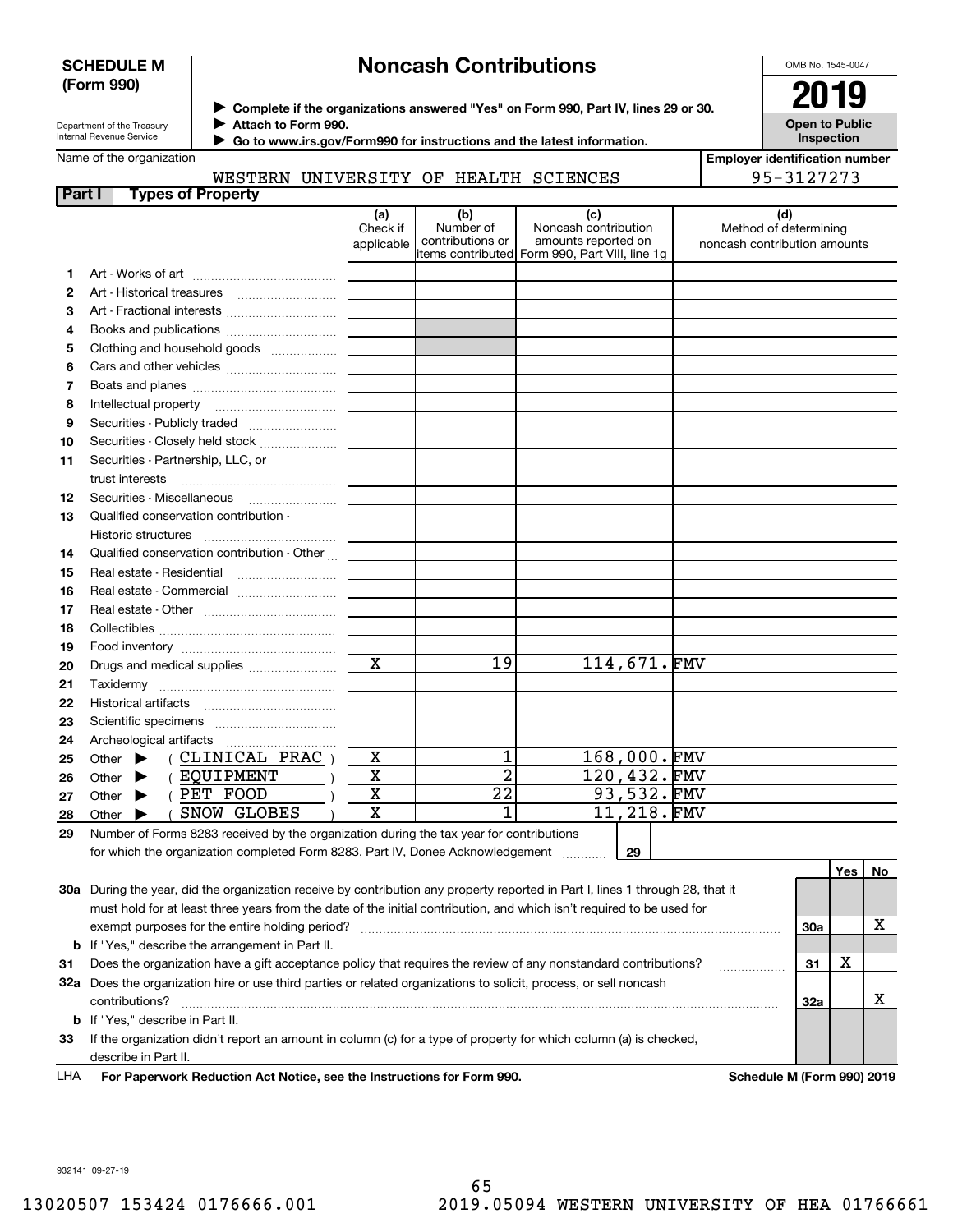| Schedule M (Form 990) 2019 | WESTERN | UNIVERSITY | OF |  | HEALTH SCIENCES | ר פיר פ<br>. .<br>$\overline{ }$<br>$\overline{\phantom{a}}$ | Paɑe |  |
|----------------------------|---------|------------|----|--|-----------------|--------------------------------------------------------------|------|--|
|----------------------------|---------|------------|----|--|-----------------|--------------------------------------------------------------|------|--|

Part II | Supplemental Information. Provide the information required by Part I, lines 30b, 32b, and 33, and whether the organization is reporting in Part I, column (b), the number of contributions, the number of items received, or a combination of both. Also complete this part for any additional information.

## SCHEDULE M, LINE 33:

## ITEMS OF A DE-MINIMUS AMOUNT OF LESS THAN \$10,000, SUCH AS GIFT

## BASKETS, DOOR PRIZE AWARDS, AND AUCTION ITEMS, ARE NOT REPORTED AS

REVENUE.

**Schedule M (Form 990) 2019**

**2**

932142 09-27-19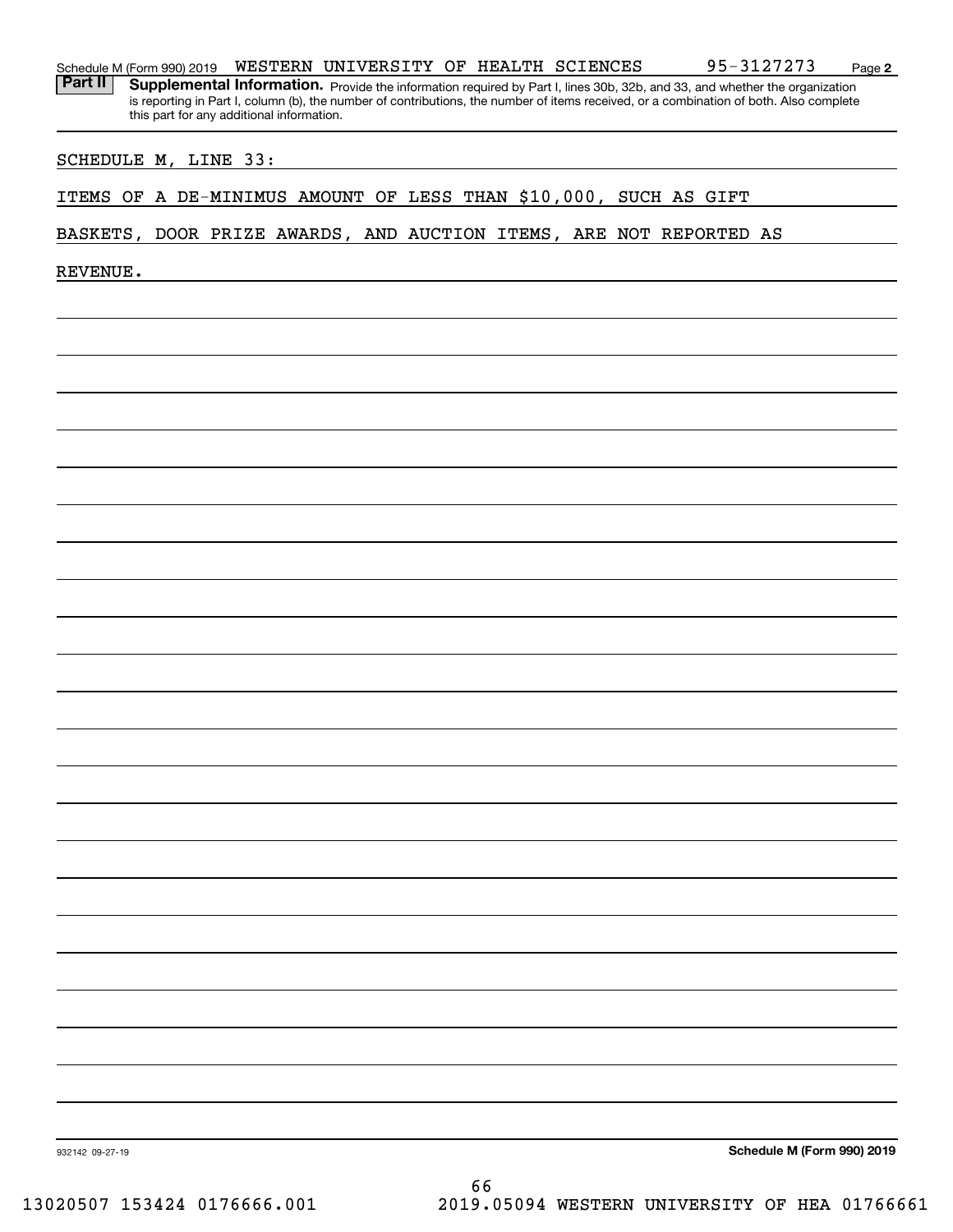**(Form 990 or 990-EZ)**

Department of the Treasury Internal Revenue Service Name of the organization

**Complete to provide information for responses to specific questions on SCHEDULE O Supplemental Information to Form 990 or 990-EZ**

OMB No. 1545-0047 **Open to Public Inspection2019**

**| Go to www.irs.gov/Form990 for the latest information.** WESTERN UNIVERSITY OF HEALTH SCIENCES | 95-3127273

**Form 990 or 990-EZ or to provide any additional information. | Attach to Form 990 or 990-EZ.**

**Employer identification number**

FORM 990, PART I, LINE 1, DESCRIPTION OF ORGANIZATION MISSION:

BIOMEDICAL KNOWLEDGE THAT WILL ENHANCE AND EXTEND THE QUALITY OF LIFE

IN OUR COMMUNITIES.

FORM 990, PART VI, SECTION A, LINE 1:

THE EXECUTIVE COMMITTEE SHALL CONSIST OF THE CHAIR OF THE BOARD AND SUCH

OTHER MEMBERS OF THE BOARD AS MAY BE SELECTED AT THE ANNUAL MEETING.

BETWEEN MEETINGS OF THE BOARD, THE EXECUTIVE COMMITTEE SHALL EXERCISE THE

FULL AUTHORITY OF THE BOARD, EXCEPT THAT IT SHALL NOT HAVE THE AUTHORITY TO

DO ANY OF THE FOLLOWING:

(A) FILL VACANCIES ON THE BOARD OF TRUSTEES OR ON ANY COMMITTEE OF THE

BOARD;

(B) FIX COMPENSATION OF THE TRUSTEES FOR SERVING ON THE BOARD OR ON ANY

COMMITTEE OF THE BOARD;

(C) AMEND OR REPEAL BYLAWS OR ADOPT NEW BYLAWS;

(D) AMEND OR REPEAL ANY RESOLUTION OF THE BOARD OF TRUSTEES WHICH BY ITS

EXPRESS TERMS IS NOT AMENDABLE OR REPEALABLE;

(E) APPOINT ANY OTHER COMMITTEES OF THE BOARD OR THE MEMBERS OF THOSE

COMMITTEES;

(F) APPROVE ANY TRANSACTION IN WHICH THE UNIVERSITY IS A PARTY AND ONE OR

MORE TRUSTEES HAVE A MATERIAL FINANCIAL INTEREST; BETWEEN THE UNIVERSITY

AND ONE OR MORE OF ITS TRUSTEES; OR BETWEEN THE UNIVERSITY OR ANY PERSON IN

WHICH ONE OR MORE OF ITS TRUSTEES HAVE A MATERIAL FINANCIAL INTEREST.

932211 09-06-19 LHA For Paperwork Reduction Act Notice, see the Instructions for Form 990 or 990-EZ. Schedule O (Form 990 or 990-EZ) (2019)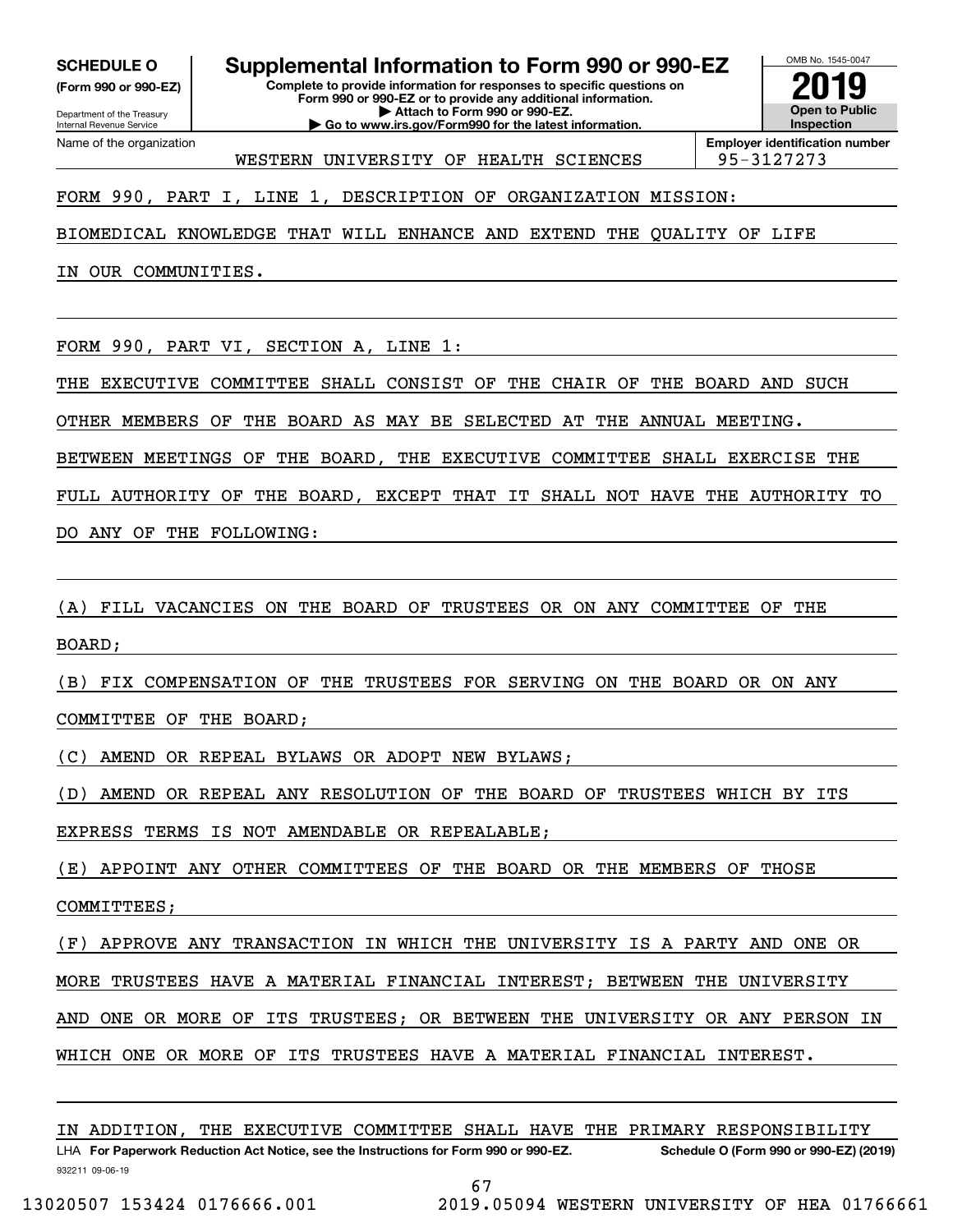| Schedule O (Form 990 or 990-EZ) (2019)<br>Page 2                               |                                                     |  |  |  |  |  |  |  |  |
|--------------------------------------------------------------------------------|-----------------------------------------------------|--|--|--|--|--|--|--|--|
| Name of the organization<br>WESTERN UNIVERSITY OF HEALTH SCIENCES              | <b>Employer identification number</b><br>95-3127273 |  |  |  |  |  |  |  |  |
| FOR IDENTIFYING, RECRUITING AND VETTING POTENTIAL CANDIDATES TO                | SERVE ON                                            |  |  |  |  |  |  |  |  |
| TRUSTEES. NOMINATIONS AND OTHER RECOMMENDATIONS MADE BY THE<br>THE<br>BOARD OF |                                                     |  |  |  |  |  |  |  |  |
| EXECUTIVE COMMITTEE RELATING TO NEW BOARD MEMBERS SHALL                        | BE REFERRED<br>THE<br>TO.                           |  |  |  |  |  |  |  |  |
| TRUSTEES<br>ITS CONSIDERATION.<br>BOARD OF<br>FOR                              |                                                     |  |  |  |  |  |  |  |  |

FORM 990, PART VI, SECTION B, LINE 11B:

THE UNIVERSITY'S PROCESS INVOLVING THE DISTRIBUTION AND REVIEW OF THE FORM 990 IS AS FOLLOWS: THE BOARD OF TRUSTEES APPROVED FOR THE AUDIT COMMITTEE TO REVIEW AND APPROVE THE FORM 990 THROUGH A TELECONFERENCE THIS YEAR. THE FINAL COMPLETE FORM 990 IS DISTRIBUTED TO THE UNIVERSITY'S AUDIT COMMITTEE OF THE BOARD PRIOR TO ITS FILING WITH THE INTERNAL REVENUE SERVICE. A FULL REVIEW OF THE ENTIRE FORM 990 IS REVIEWED AND DISCUSSED WITH EACH BOARD OF TRUSTEE MEMBER THAT SERVES ON THE FULL BOARD OF TRUSTEE APPOINTED AUDIT COMMITTEE OF THE BOARD. AFTER FULL REVIEW AND DISCUSSION OF INFORMATION REFLECTED IN THE FORM 990, THE COMMITTEE ACCEPTS THE DOCUMENT AND APPROVES ITS FILING TO THE INTERNAL REVENUE SERVICE. THE FORM 990 IS THEN SIGNED BY THE UNIVERSITY'S CHIEF FINANCIAL OFFICER AND ELECTRONICALLY FILED WITH THE INTERNAL REVENUE SERVICE. WHILE THE JUNE 30, 2020 FORM 990 WAS REVIEWED AND ACCEPTED BY THE AUDIT COMMITTEE OF THE BOARD PRIOR TO THE FILING WITH THE INTERNAL REVENUE SERVICE, COPIES OF THE FINAL JUNE 30, 2020 FORM 990 ARE PROVIDED TO THE FULL BOARD OF TRUSTEES AS WELL AS THE AUDIT COMMITTEE PRIOR TO FILING.

|          |  |  | FORM 990, PART VI, SECTION B, LINE 12C: |  |                                                                           |  |
|----------|--|--|-----------------------------------------|--|---------------------------------------------------------------------------|--|
|          |  |  |                                         |  |                                                                           |  |
|          |  |  |                                         |  | THE UNIVERSITY MONITORS AND ENFORCES ITS CONFLICT OF INTEREST POLICY ON A |  |
|          |  |  |                                         |  |                                                                           |  |
|          |  |  |                                         |  | CONTINUOUS BASIS THAT INVOLVES CONSIDERATION OF ALL POTENTIAL INTERESTED  |  |
|          |  |  |                                         |  |                                                                           |  |
| PERSONS. |  |  |                                         |  |                                                                           |  |
|          |  |  |                                         |  |                                                                           |  |

932212 09-06-19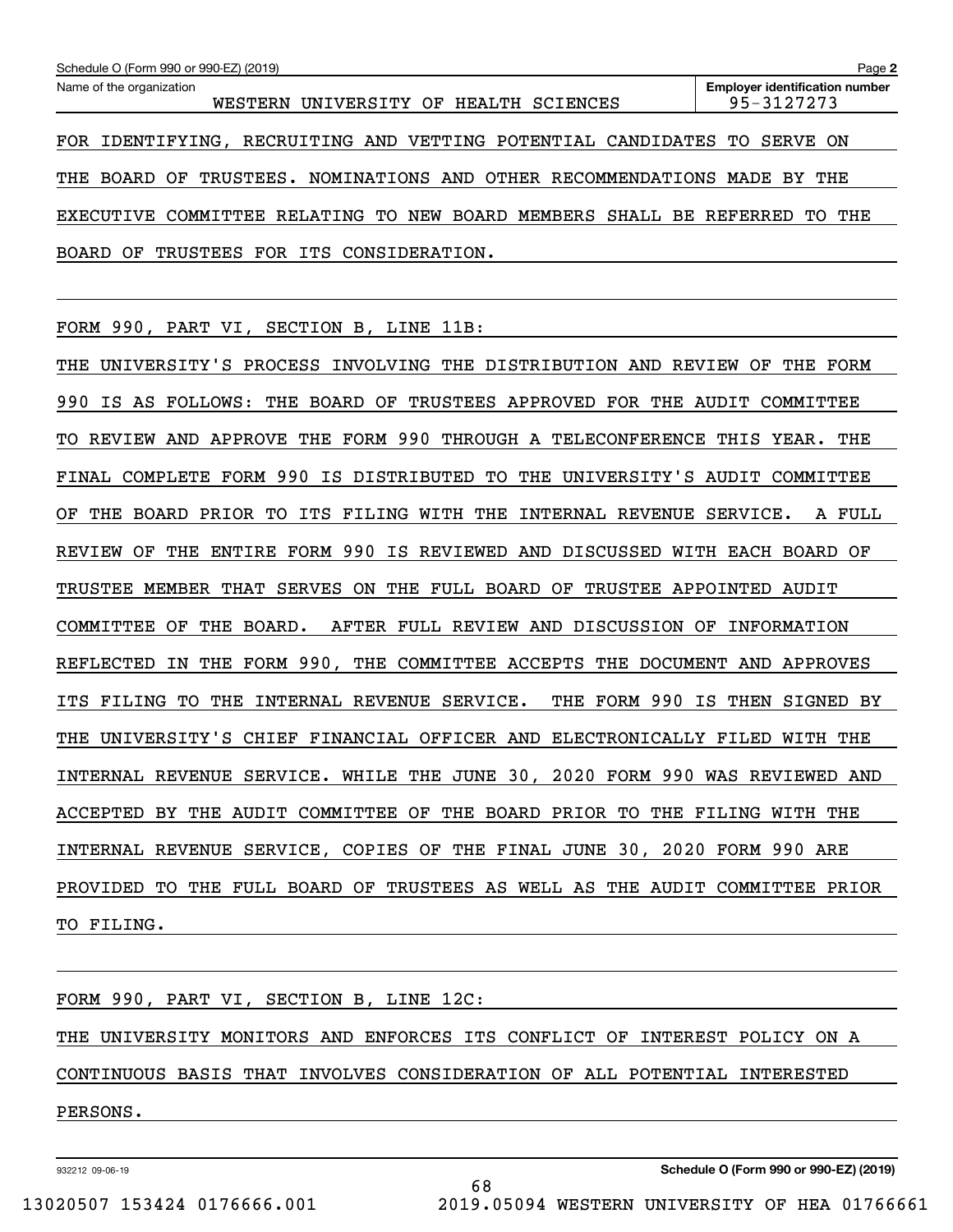932212 09-06-19 **Schedule O (Form 990 or 990-EZ) (2019)** POTENTIAL CONFLICTS. FOR POTENTIAL TRANSACTIONS, AGREEMENTS, AND AFFILIATIONS, ETC. THAT MAY INVOLVE ANY UNIVERSITY EMPLOYEE, A THOROUGH REVIEW IS CONDUCTED BY UNIVERSITY'S LEGAL COUNSEL AND OTHER MEMBERS OF EXECUTIVE MANAGEMENT. IN THE EVENT OF ANY POTENTIAL CONFLICT OF INTEREST EXPOSURE, REQUIRED INFORMATION IS REQUESTED AND REVIEWED ON AN INDEPENDENT BASIS. THE INTERESTED PERSON IS EXCUSED FROM PARTICIPATING IN ANY DISCUSSION OR DECISIONS THAT INVOLVE THE OUTCOME OF ANY RELATED TRANSACTIONS. IN ADDITION, DURING THE EMPLOYEE ORIENTATION PROCESS, THE UNIVERSITY REQUIRES ALL NEW EMPLOYEES TO REVIEW THE CONFLICT OF INTEREST POLICY AND COMPLETE A CONFLICT OF INTEREST DISCLOSURE FORM. IF ANY POTENTIAL CONFLICTS OF INTERESTS ARE DISCLOSED, A COMPLETE REVIEW OF 69

13020507 153424 0176666.001 2019.05094 WESTERN UNIVERSITY OF HEA 01766661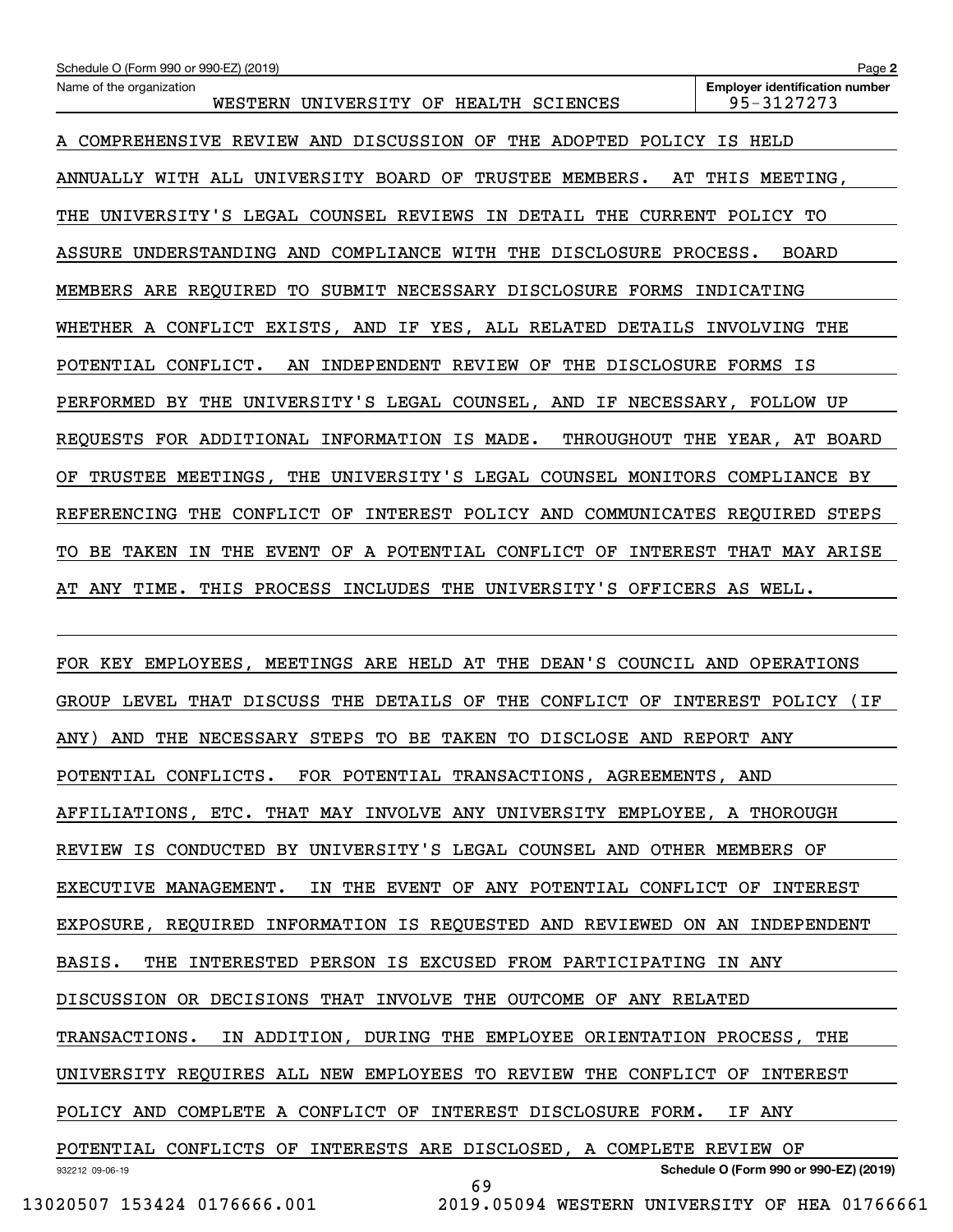| Schedule O (Form 990 or 990-EZ) (2019)<br>Page 2                        |                                                     |  |  |  |  |  |  |  |
|-------------------------------------------------------------------------|-----------------------------------------------------|--|--|--|--|--|--|--|
| Name of the organization<br>WESTERN UNIVERSITY OF HEALTH SCIENCES       | <b>Employer identification number</b><br>95-3127273 |  |  |  |  |  |  |  |
| INFORMATION IS COMPLETED BY UNIVERSITY'S LEGAL COUNSEL TO DETERMINE THE |                                                     |  |  |  |  |  |  |  |
| NATURE, IF ANY, OF POTENTIAL FINANCIAL INTERESTS.                       |                                                     |  |  |  |  |  |  |  |

IF ANY CONFLICT OF INTEREST IS DISCLOSED, THEN DOCUMENTATION IS PREPARED OUTLINING THE NATURE OF THE CONFLICT, DISCUSSIONS ARE HELD WITH THOSE INVOLVED IN THE CONFLICT, STEPS TAKEN TO REMOVE ACTIVITIES CAUSING THE CONFLICT, AND THERE IS FUTURE FOLLOW UP AND MONITORING OF THE POTENTIAL CONFLICT ACTIVITY.

FORM 990, PART VI, SECTION B, LINE 15:

932212 09-06-19 **Schedule O (Form 990 or 990-EZ) (2019)** THE ANNUAL DETERMINATION AND APPROVAL OF THE COMPENSATION FOR THE PRESIDENT OF THE UNIVERSITY IS MADE BY THE EXECUTIVE COMPENSATION COMMITTEE OF THE BOARD AND THE FULL BOARD OF TRUSTEES. THE UNIVERSITY'S OFFICERS' COMPENSATION IS DETERMINED BY THE PRESIDENT AND APPROVED BY THE EXECUTIVE COMPENSATION COMMITTEE OF THE BOARD AND FULL BOARD OF TRUSTEES. THE KEY EMPLOYEES' COMPENSATION LEVELS ARE DETERMINED BY THEIR RESPECTIVE SUPERVISORS AND APPROVED BY THE EXECUTIVE COMPENSATION COMMITTEE OF THE BOARD. ALTHOUGH THE UNIVERSITY'S BOARD OF TRUSTEES HAS GIVEN FULL AUTHORITY TO THE EXECUTIVE COMPENSATION COMMITTEE OF THE BOARD TO APPROVE KEY EMPLOYEE COMPENSATION, A FULL REVIEW OF THESE COMPENSATION LEVELS IS CONDUCTED ANNUALLY PRIOR TO THE EMPLOYEE'S RECEIPT OF APPROVED COMPENSATION. ON AN ANNUAL BASIS, THE EXECUTIVE COMPENSATION COMMITTEE OF THE BOARD CONDUCTS A MEETING TO REVIEW PROPOSED COMPENSATION LEVELS FOR THE UNIVERSITY'S PRESIDENT, OFFICERS, AND KEY EMPLOYEES. THIS PROCESS INCLUDES THE HIRING OF AN INDEPENDENT CONSULTANT THAT HAS A COMPREHENSIVE UNDERSTANDING AND ABILITY TO ASSESS REASONABLE COMPENSATION LEVELS FOR HIGHLY COMPENSATED EMPLOYEES IN THE HIGHER EDUCATION INDUSTRY. THE INDEPENDENT CONSULTANT ADVISES THE COMMITTEE ON ISSUES SUCH AS ECONOMIC 70

 <sup>13020507 153424 0176666.001 2019.05094</sup> WESTERN UNIVERSITY OF HEA 01766661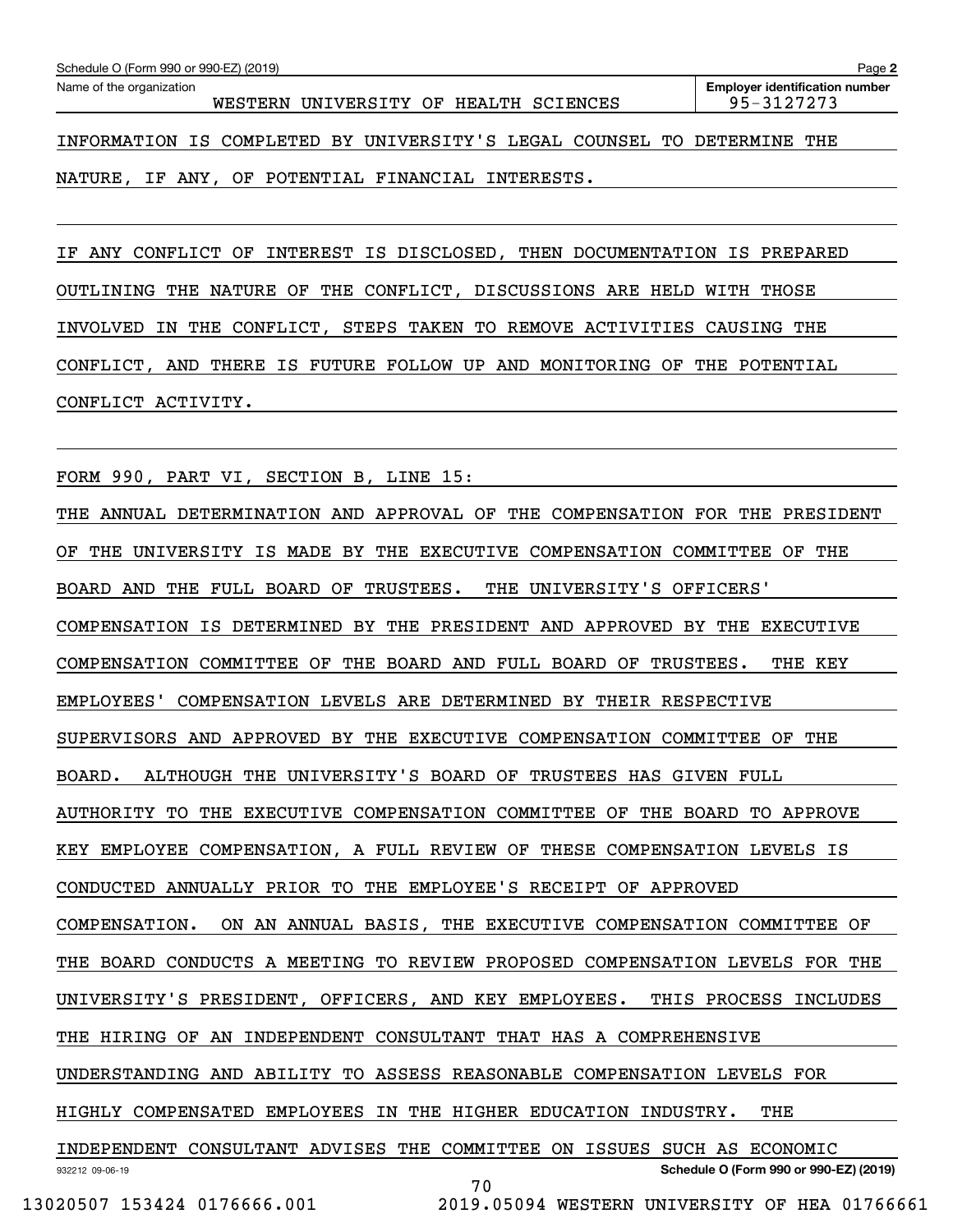| Name of the organization<br><b>Employer identification number</b><br>95-3127273<br>WESTERN UNIVERSITY OF HEALTH SCIENCES |
|--------------------------------------------------------------------------------------------------------------------------|
| CONDITIONS, COMPARABLE SALARIES, CHARACTER AND CONDITION OF THE UNIVERSITY,                                              |
| EMPLOYEES' ROLE IN THE UNIVERSITY, PREVAILING RATES OF COMPENSATION FOR                                                  |
| THE INDEPENDENT<br>COMPARABLE POSITIONS IN COMPARABLE ORGANIZATIONS, ETC.                                                |
| REPORT DISCLOSES WHAT IS CONSIDERED REASONABLE COMPENSATION AND MAXIMUM                                                  |
| ALLOWABLE COMPENSATION.<br>THE COMMITTEE ALSO REVIEWS INTERNALLY PREPARED                                                |
| EMPLOYEE PERFORMANCE AND QUALIFICATION EVALUATIONS TO ASSESS VALUE AND                                                   |
| BENEFIT TO THE UNIVERSITY.<br>AFTER A THOROUGH REVIEW AND DISCUSSION OF ALL                                              |
| TYPES OF COMPENSATION AND BENEFITS BEING PROPOSED FOR ALL OFFICERS AND KEY                                               |
| EMPLOYEES, THE COMMITTEE DETERMINES THE REASONABLENESS OF COMPENSATION                                                   |
| ONCE IT IS ASSURED THAT THE COMMITTEE IS COMPOSED ENTIRELY OF<br>LEVELS.                                                 |
| INDIVIDUALS WHO DO NOT HAVE A CONFLICT OF INTEREST AND ARE UNRELATED TO THE                                              |
| SUBJECT EMPLOYEES, AND INFORMATION SUPPORTING THE COMPENSATION DATA IS                                                   |
| INDEPENDENT AND APPROPRIATE, THE COMMITTEE FORMALLY APPROVES AND DOCUMENTS                                               |
| ITS DETERMINATION OF THE COMPENSATION AMOUNTS.<br>DOCUMENTATION OF THIS                                                  |
| COMMITTEE PROCESS INCLUDES THE TERMS OF THE TRANSACTION THAT WAS APPROVED                                                |
| IT ALSO DISCLOSES COMMITTEE MEMBERS PRESENT, AS<br>AND<br>THE DATE APPROVED.                                             |
| WELL AS ACTIONS TAKEN BY ANYONE ON THE COMMITTEE IN THE EVENT OF A CONFLICT                                              |
| OF INTEREST. THE INFORMATION AND DECISIONS MADE BY THE COMMITTEE ARE THEN                                                |
| FORWARDED TO THE FULL BOARD OF TRUSTEES FOR ACCEPTANCE AND APPROVAL, AS                                                  |
| CONSIDERED NECESSARY.                                                                                                    |
|                                                                                                                          |

|  |  | FORM 990, PART VI, SECTION C, LINE 19:                                  |  |  |  |  |  |  |
|--|--|-------------------------------------------------------------------------|--|--|--|--|--|--|
|  |  | THE CONFLICT OF INTEREST POLICY, FORM 990, AND FINANCIAL STATEMENTS ARE |  |  |  |  |  |  |
|  |  | POSTED ON THE WEBSITE AND ARE MADE WIDELY AVAILABLE TO THE PUBLIC. THE  |  |  |  |  |  |  |
|  |  | SCHOOL'S GOVERNING DOCUMENTS ARE AVAILABLE UPON REQUEST.                |  |  |  |  |  |  |
|  |  |                                                                         |  |  |  |  |  |  |

|  |  |  | FORM 990, PART XI, LINE 9, CHANGES IN NET ASSETS: |  |  |
|--|--|--|---------------------------------------------------|--|--|
|  |  |  |                                                   |  |  |

|                             |  |  |  | CHANGE IN VALUE OF SPLIT-INTEREST AGREEMENTS |  |                                               |  | 150,176. |
|-----------------------------|--|--|--|----------------------------------------------|--|-----------------------------------------------|--|----------|
| 932212 09-06-19             |  |  |  |                                              |  | Schedule O (Form 990 or 990-EZ) (2019)        |  |          |
|                             |  |  |  |                                              |  |                                               |  |          |
| 13020507 153424 0176666.001 |  |  |  |                                              |  | 2019.05094 WESTERN UNIVERSITY OF HEA 01766661 |  |          |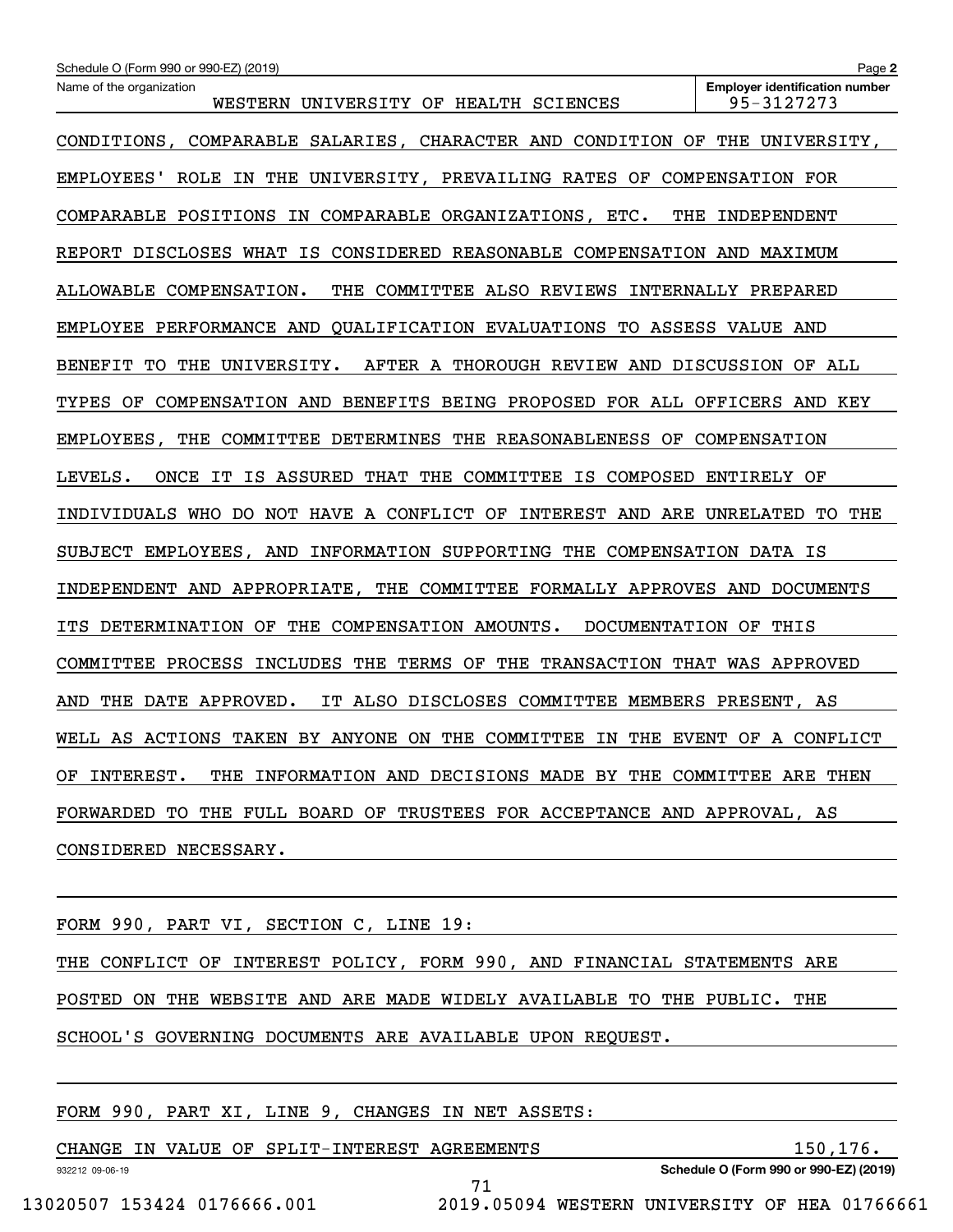| Schedule O (Form 990 or 990-EZ) (2019)                            | Page 2                                              |
|-------------------------------------------------------------------|-----------------------------------------------------|
| Name of the organization<br>WESTERN UNIVERSITY OF HEALTH SCIENCES | <b>Employer identification number</b><br>95-3127273 |
| DIFFERENTIAL IN VALUE OF SWAP-CONTRACT                            | $-7,851,242.$                                       |
| ADJUSTMENT TO CONTRIBUTIONS RECEIVABLE                            | $-567,014.$                                         |
| TOTAL TO FORM 990, PART XI, LINE 9                                | $-8, 268, 080.$                                     |

COVID-19 DISCLOSURE

THE UNIVERSITY MADE SOME DRASTIC CHANGES THAT WERE CAUSED BY THE CORONAVIRUS. BEGINNING IN MARCH, 2020, THE UNIVERSITY CLOSED ITS DOORS AND EMPLOYEES WERE REQUIRED TO WORK FROM HOME. STUDENTS AND FACULTY HAD TO REDESIGN THEIR CURRICULUMS SO THEY COULD TEACH REMOTELY. ADMINISTRATION AND STAFF HAD TO LEARN AND BECOME ACCUSTOM TO WORKING FROM HOME. AS NEW COMPLIANCE STANDARDS WERE IMPLEMENTED THE UNIVERSITY WAS REQUIRED TO ADOPTED NEW PROCESSES. FORTUNATELY, THE UNIVERSITY WAS WELL EQUIPPED TO HANDLE SUCH AN EMERGENCY AND OPERATIONS CONTINUED. COMMITTEES WERE FORMED TO HELP ACCOMMODATE CHANGES ON COMPLIANCE AND INFORM THE UNIVERSITY OF NEW RULES IMPLEMENTED BY THE STATE AND FEDERAL

GOVERNMENT TO BATTLE THE INFECTIOUS DISEASE.

932212 09-06-19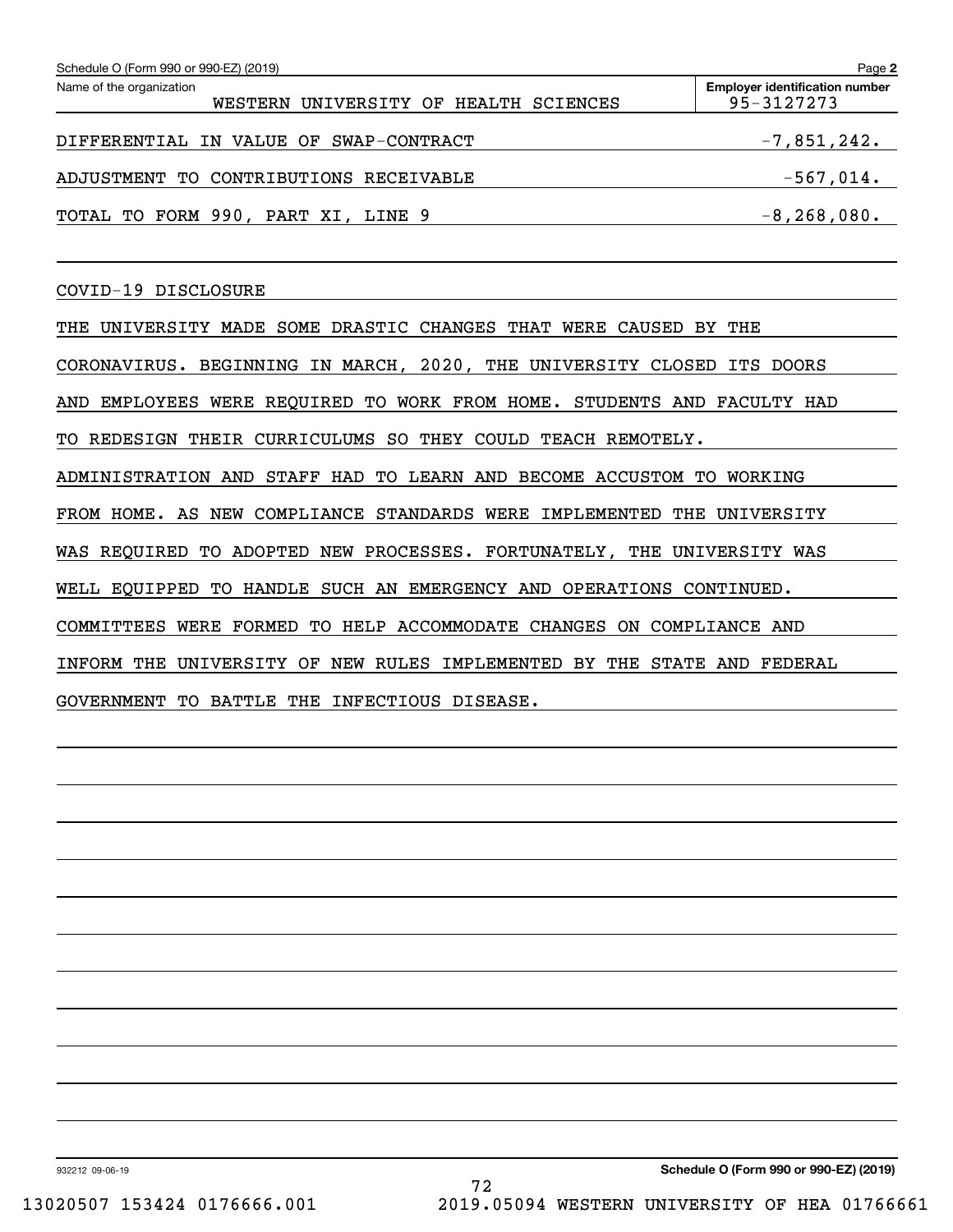| <b>SCHEDULE R</b> |  |
|-------------------|--|
| $(T - 0.00)$      |  |

## **(Form 990)**

# **Related Organizations and Unrelated Partnerships**

**Complete if the organization answered "Yes" on Form 990, Part IV, line 33, 34, 35b, 36, or 37.** |

**Attach to Form 990.**  |

OMB No. 1545-0047

**Open to Public 2019**

**Employer identification number**

95-3127273

Department of the Treasury Internal Revenue Service

# **| Go to www.irs.gov/Form990 for instructions and the latest information. Inspection**

Name of the organization

### WESTERN UNIVERSITY OF HEALTH SCIENCES

**Part I Identification of Disregarded Entities.**  Complete if the organization answered "Yes" on Form 990, Part IV, line 33.

| (a)<br>Name, address, and EIN (if applicable)<br>of disregarded entity | (b)<br>Primary activity | (c)<br>Legal domicile (state or<br>foreign country) | (d)<br>Total income | (e)<br>End-of-year assets | (f)<br>Direct controlling<br>entity |
|------------------------------------------------------------------------|-------------------------|-----------------------------------------------------|---------------------|---------------------------|-------------------------------------|
| WESTERNU CENTER FOR CLINICAL AND                                       |                         |                                                     |                     |                           |                                     |
| TRANSLATIONAL RESEARCH, LLC, 309 E. SECOND                             |                         |                                                     |                     |                           |                                     |
| STREET, POMONA, CA 91766                                               | <b>RESEARCH</b>         | CALIFORNIA                                          | 0.                  |                           | 0. WESTERNU                         |
|                                                                        |                         |                                                     |                     |                           |                                     |
|                                                                        |                         |                                                     |                     |                           |                                     |
|                                                                        |                         |                                                     |                     |                           |                                     |

**Identification of Related Tax-Exempt Organizations.** Complete if the organization answered "Yes" on Form 990, Part IV, line 34, because it had one or more related tax-exempt **Part II** organizations during the tax year.

| (a)<br>Name, address, and EIN<br>of related organization | (b)<br>Primary activity | (c)<br>Legal domicile (state or<br>foreign country) | (d)<br><b>Exempt Code</b><br>section | (e)<br>Public charity<br>status (if section | (f)<br>Direct controlling<br>entity |     | $(g)$<br>Section 512(b)(13)<br>controlled<br>entity? |
|----------------------------------------------------------|-------------------------|-----------------------------------------------------|--------------------------------------|---------------------------------------------|-------------------------------------|-----|------------------------------------------------------|
|                                                          |                         |                                                     |                                      | 501(c)(3)                                   |                                     | Yes | No                                                   |
|                                                          |                         |                                                     |                                      |                                             |                                     |     |                                                      |
|                                                          |                         |                                                     |                                      |                                             |                                     |     |                                                      |
|                                                          |                         |                                                     |                                      |                                             |                                     |     |                                                      |

**For Paperwork Reduction Act Notice, see the Instructions for Form 990. Schedule R (Form 990) 2019**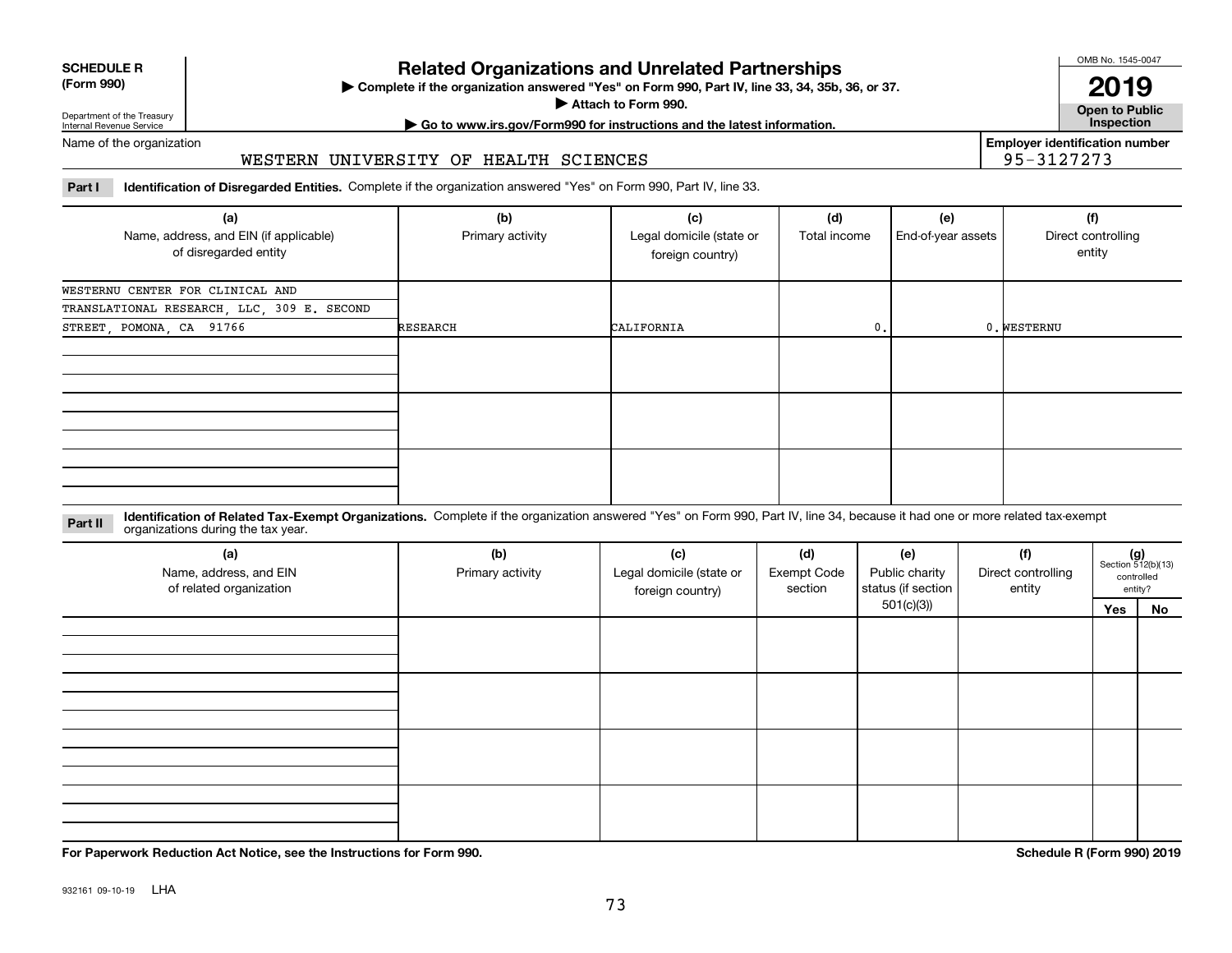#### Schedule R (Form 990) 2019 WESTERN UNIVERSITY OF HEALTH SCIENCES 95-3127273 Page

**2**

**Identification of Related Organizations Taxable as a Partnership.** Complete if the organization answered "Yes" on Form 990, Part IV, line 34, because it had one or more related **Part III** organizations treated as a partnership during the tax year.

| (a)                     | (b)              | (c)                  | (d)                | (e)                                                                 | (f)            | (g)                   | (h)              | (i)                                               | (j) | (k)                   |
|-------------------------|------------------|----------------------|--------------------|---------------------------------------------------------------------|----------------|-----------------------|------------------|---------------------------------------------------|-----|-----------------------|
| Name, address, and EIN  | Primary activity | Legal<br>domicile    | Direct controlling | Predominant income                                                  | Share of total | Share of              | Disproportionate | Code V-UBI                                        |     | General or Percentage |
| of related organization |                  | (state or<br>foreign | entity             | related, unrelated,<br>excluded from tax under<br>sections 512-514) | income         | end-of-year<br>assets | allocations?     | amount in box                                     |     | managing ownership    |
|                         |                  | country)             |                    |                                                                     |                |                       | Yes   No         | 20 of Schedule Partner?<br>K-1 (Form 1065) Yes No |     |                       |
|                         |                  |                      |                    |                                                                     |                |                       |                  |                                                   |     |                       |
|                         |                  |                      |                    |                                                                     |                |                       |                  |                                                   |     |                       |
|                         |                  |                      |                    |                                                                     |                |                       |                  |                                                   |     |                       |
|                         |                  |                      |                    |                                                                     |                |                       |                  |                                                   |     |                       |
|                         |                  |                      |                    |                                                                     |                |                       |                  |                                                   |     |                       |
|                         |                  |                      |                    |                                                                     |                |                       |                  |                                                   |     |                       |
|                         |                  |                      |                    |                                                                     |                |                       |                  |                                                   |     |                       |
|                         |                  |                      |                    |                                                                     |                |                       |                  |                                                   |     |                       |
|                         |                  |                      |                    |                                                                     |                |                       |                  |                                                   |     |                       |
|                         |                  |                      |                    |                                                                     |                |                       |                  |                                                   |     |                       |
|                         |                  |                      |                    |                                                                     |                |                       |                  |                                                   |     |                       |
|                         |                  |                      |                    |                                                                     |                |                       |                  |                                                   |     |                       |
|                         |                  |                      |                    |                                                                     |                |                       |                  |                                                   |     |                       |
|                         |                  |                      |                    |                                                                     |                |                       |                  |                                                   |     |                       |
|                         |                  |                      |                    |                                                                     |                |                       |                  |                                                   |     |                       |
|                         |                  |                      |                    |                                                                     |                |                       |                  |                                                   |     |                       |
|                         |                  |                      |                    |                                                                     |                |                       |                  |                                                   |     |                       |

**Identification of Related Organizations Taxable as a Corporation or Trust.** Complete if the organization answered "Yes" on Form 990, Part IV, line 34, because it had one or more related **Part IV** organizations treated as a corporation or trust during the tax year.

| (a)<br>Name, address, and EIN<br>of related organization | (b)<br>Primary activity | (c)<br>Legal domicile<br>(state or<br>foreian | (d)<br>Direct controlling<br>entity | (e)<br>Type of entity<br>(C corp, S corp,<br>or trust) | (f)<br>Share of total<br>income | (g)<br>Share of<br>end-of-year<br>assets | (h)<br> Percentage <br>ownership |   | (i)<br>Section<br>512(b)(13)<br>controlled<br>entity? |
|----------------------------------------------------------|-------------------------|-----------------------------------------------|-------------------------------------|--------------------------------------------------------|---------------------------------|------------------------------------------|----------------------------------|---|-------------------------------------------------------|
|                                                          |                         | country)                                      |                                     |                                                        |                                 |                                          |                                  |   | Yes   No                                              |
| PARK HOSPITAL, INC. - 95-1624418                         |                         |                                               |                                     |                                                        |                                 |                                          |                                  |   |                                                       |
| 309 E. SECOND STREET                                     |                         |                                               |                                     |                                                        |                                 |                                          |                                  |   |                                                       |
| POMONA, CA 91766                                         | <b>INVESTMENTS</b>      | CA                                            | WESTERNU                            | CORP                                                   | 7,953.                          | 534,602.                                 | 83.44%                           | x |                                                       |
| COMP ENTERPRISES, INC. - 95-4066063                      |                         |                                               |                                     |                                                        |                                 |                                          |                                  |   |                                                       |
| 309 E. SECOND STREET                                     |                         |                                               |                                     |                                                        |                                 |                                          |                                  |   |                                                       |
| POMONA, CA 91766                                         | <b>INACTIVE</b>         | CA                                            | WESTERNU                            | CORP                                                   | 0.                              | 0.                                       | $100$ <sup>8</sup>               | X |                                                       |
| WESTERNU MEDICAL GROUP LLC - 36-4899044                  |                         |                                               |                                     |                                                        |                                 |                                          |                                  |   |                                                       |
| 5909 SE 92ND AVENUE                                      |                         |                                               |                                     |                                                        |                                 |                                          |                                  |   |                                                       |
| PORTLAND, OR 97266                                       | CLINIC SERVICES         | <b>OR</b>                                     | WESTERNU                            | C CORP                                                 |                                 |                                          |                                  | х |                                                       |
|                                                          |                         |                                               |                                     |                                                        |                                 |                                          |                                  |   |                                                       |
| CHARITABLE REMAINDER ANNUITIES (12)                      | PRSNL ESTATE            | CA                                            | WESTERNU                            | TRUST                                                  |                                 |                                          |                                  | х |                                                       |
|                                                          |                         |                                               |                                     |                                                        |                                 |                                          |                                  |   |                                                       |
| CHARITABLE REMAINDER TRUSTS (9)                          | PRSNL ESTATE            | CA                                            | WESTERNU                            | TRUST                                                  |                                 |                                          |                                  | Χ |                                                       |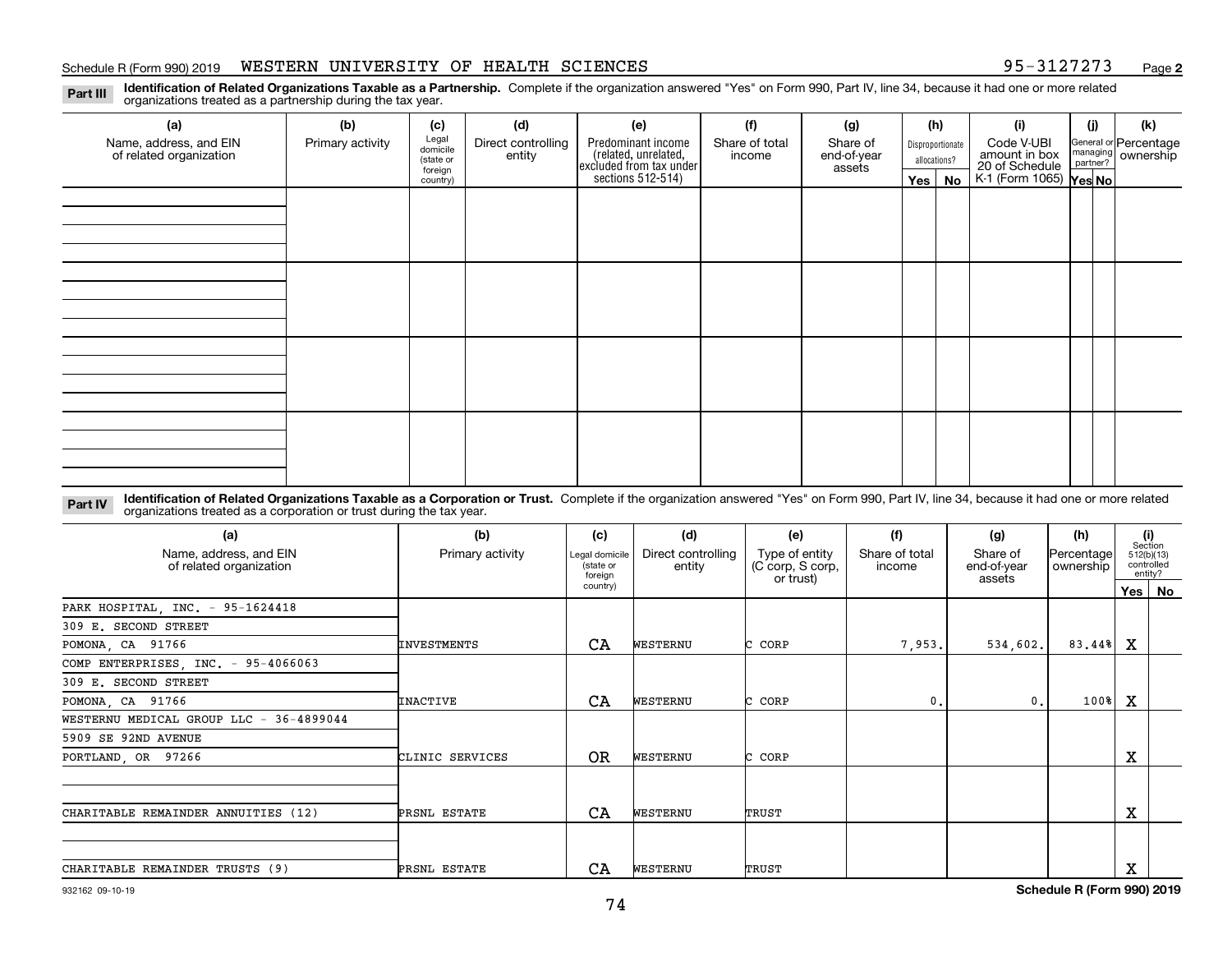### Schedule R (Form 990) 2019 WESTERN UNIVERSITY OF HEALTH SCIENCES 95-3127273 Page

**Part V** T**ransactions With Related Organizations.** Complete if the organization answered "Yes" on Form 990, Part IV, line 34, 35b, or 36.

| Note: Complete line 1 if any entity is listed in Parts II, III, or IV of this schedule.                                                                                                                                                                                                              |                | Yes | No          |
|------------------------------------------------------------------------------------------------------------------------------------------------------------------------------------------------------------------------------------------------------------------------------------------------------|----------------|-----|-------------|
| During the tax year, did the organization engage in any of the following transactions with one or more related organizations listed in Parts II-IV?                                                                                                                                                  |                |     |             |
|                                                                                                                                                                                                                                                                                                      | 1a             |     | $\mathbf X$ |
| b Gift, grant, or capital contribution to related organization(s) manufactured and contribution to related organization(s)                                                                                                                                                                           | 1 <sub>b</sub> |     | $\mathbf X$ |
|                                                                                                                                                                                                                                                                                                      | 1c             |     | $\mathbf X$ |
| d Loans or loan guarantees to or for related organization(s) mature material content to consume the content of the content of the content of the content of the content of the content of the content of the content of the co                                                                       | 1 <sub>d</sub> |     | X           |
|                                                                                                                                                                                                                                                                                                      | 1e             |     | X           |
|                                                                                                                                                                                                                                                                                                      |                |     |             |
| Dividends from related organization(s) Entertainment and the contract of the contract of the contract of the contract of the contract of the contract of the contract of the contract of the contract of the contract of the c                                                                       | 1f             |     | х           |
| g Sale of assets to related organization(s) www.communicallycommunicallycommunicallycommunicallycommunicallycommunicallycommunicallycommunicallycommunicallycommunicallycommunicallycommunicallycommunicallycommunicallycommun                                                                       | 1g             |     | $\mathbf X$ |
| h Purchase of assets from related organization(s) manufactured and content to content and content and content and content and content and content and content and content and content and content and content and content and                                                                        | 1 <sub>h</sub> |     | X           |
|                                                                                                                                                                                                                                                                                                      | 11             |     | $\mathbf X$ |
| Lease of facilities, equipment, or other assets to related organization(s) manufactured content to the set of facilities, equipment, or other assets to related organization(s) manufactured content to the set of facilities,                                                                       | 11             |     | X           |
|                                                                                                                                                                                                                                                                                                      |                |     |             |
|                                                                                                                                                                                                                                                                                                      | 1k             |     | х           |
|                                                                                                                                                                                                                                                                                                      | 11             |     | X           |
| m Performance of services or membership or fundraising solicitations by related organization(s)                                                                                                                                                                                                      | 1m             |     | X           |
|                                                                                                                                                                                                                                                                                                      | 1n             |     | $\mathbf X$ |
| <b>o</b> Sharing of paid employees with related organization(s)                                                                                                                                                                                                                                      | 10             |     | X           |
|                                                                                                                                                                                                                                                                                                      |                |     |             |
| p Reimbursement paid to related organization(s) for expenses [11111] [12] manufacture manufacture manufacture manufacture manufacture manufacture manufacture manufacture manufacture manufacture manufacture manufacture manu                                                                       | 1p             | X   |             |
|                                                                                                                                                                                                                                                                                                      | 1q             |     | $\mathbf x$ |
|                                                                                                                                                                                                                                                                                                      |                |     |             |
| r Other transfer of cash or property to related organization(s)<br>r Other transfer of cash or property to related organization(s) www.community.com/www.community.com/www.communi<br>S Other transfer of cash or property from related organization(s) www.community.community.community.community. | 1r             |     | X           |
|                                                                                                                                                                                                                                                                                                      | 1s             |     | $\mathbf x$ |
| 2 If the answer to any of the above is "Yes." see the instructions for information on who must complete this line, including covered relationships and transaction thresholds.                                                                                                                       |                |     |             |

| (a)<br>Name of related organization | (b)<br>Transaction<br>type (a-s) | (c)<br>Amount involved | (d)<br>Method of determining amount involved |
|-------------------------------------|----------------------------------|------------------------|----------------------------------------------|
| (1) WESTERNU MEDICAL GROUP LLC      | P                                |                        | 982, 121. FAIR MARKET VALUE                  |
| (2)                                 |                                  |                        |                                              |
| (3)                                 |                                  |                        |                                              |
| (4)                                 |                                  |                        |                                              |
| (5)                                 |                                  |                        |                                              |
| (6)                                 |                                  |                        |                                              |

 $\overline{\phantom{a}}$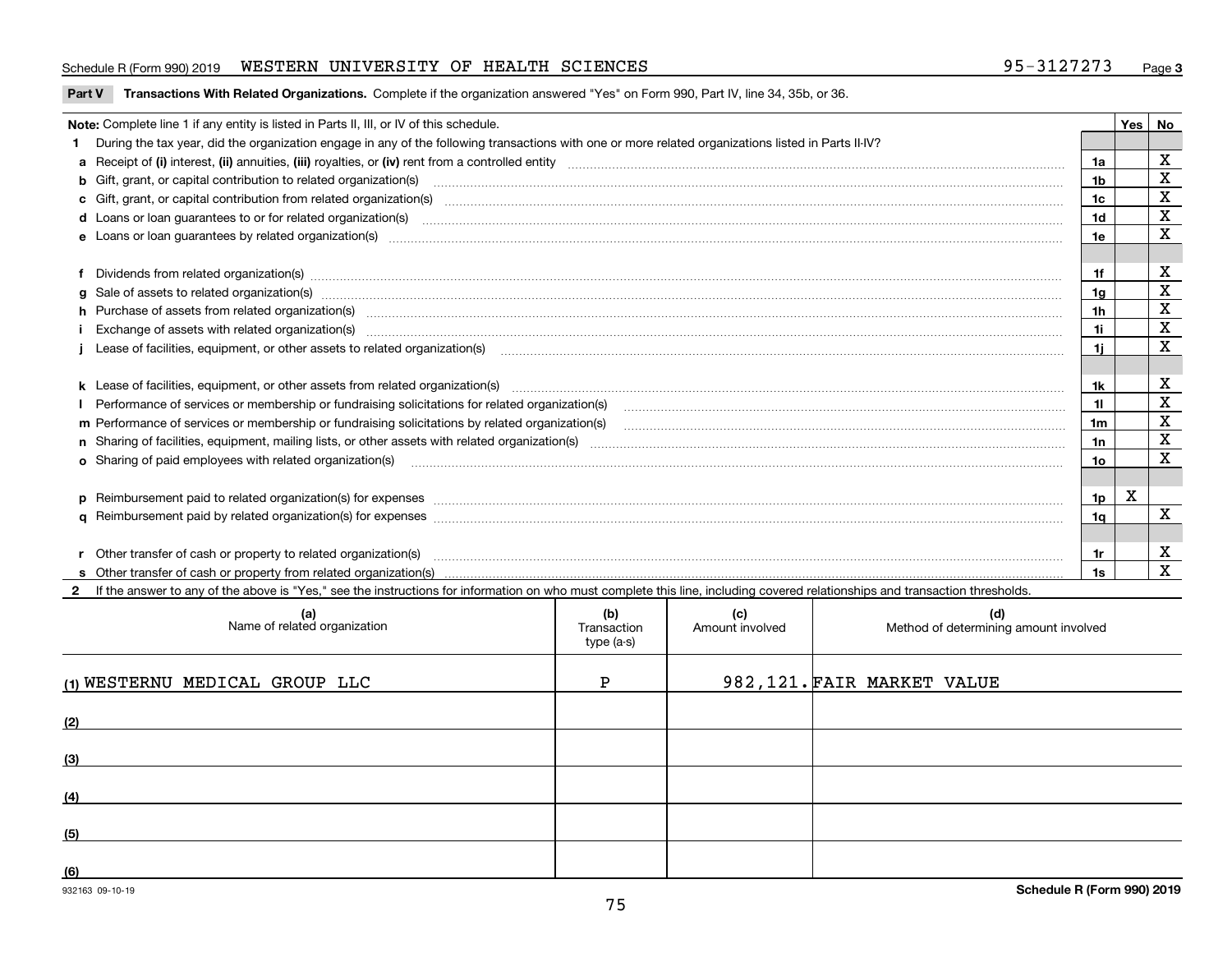#### Schedule R (Form 990) 2019 WESTERN UNIVERSITY OF HEALTH SCIENCES 95-3127273 Page

#### **Part VI Unrelated Organizations Taxable as a Partnership. Complete if the organization answered "Yes" on Form 990, Part IV, line 37.**

Provide the following information for each entity taxed as a partnership through which the organization conducted more than five percent of its activities (measured by total assets or gross revenue) that was not a related organization. See instructions regarding exclusion for certain investment partnerships.

| triat was not a related organization. See instructions regarding exclusion for certain investment partnerships.<br>(a) | (b)              | (c)                           | (d)                                                                                        |                                                                                                                  |  | (f)             | (g)                   |  | (h)                    | (i)                                                                                                                                   | (i)   | (k) |  |  |
|------------------------------------------------------------------------------------------------------------------------|------------------|-------------------------------|--------------------------------------------------------------------------------------------|------------------------------------------------------------------------------------------------------------------|--|-----------------|-----------------------|--|------------------------|---------------------------------------------------------------------------------------------------------------------------------------|-------|-----|--|--|
| Name, address, and EIN                                                                                                 | Primary activity | Legal domicile                | Predominant income<br>(related, unrelated,<br>excluded from tax under<br>sections 512-514) | $\begin{array}{c} \textbf{(e)}\\ \text{Are all} \\ \text{partners sec.}\\ 501(c)(3)\\ \text{orgs.?} \end{array}$ |  | Share of        | Share of              |  | Dispropor-<br>tionate  | Code V-UBI<br>  amount in box 20 managing<br>  of Schedule K-1 partner? ownership<br>  of Schedule K-1 partner? ownership<br>  Yes No |       |     |  |  |
| of entity                                                                                                              |                  | (state or foreign<br>country) |                                                                                            | Yes No                                                                                                           |  | total<br>income | end-of-year<br>assets |  | allocations?<br>Yes No |                                                                                                                                       | YesNO |     |  |  |
|                                                                                                                        |                  |                               |                                                                                            |                                                                                                                  |  |                 |                       |  |                        |                                                                                                                                       |       |     |  |  |
|                                                                                                                        |                  |                               |                                                                                            |                                                                                                                  |  |                 |                       |  |                        |                                                                                                                                       |       |     |  |  |
|                                                                                                                        |                  |                               |                                                                                            |                                                                                                                  |  |                 |                       |  |                        |                                                                                                                                       |       |     |  |  |
|                                                                                                                        |                  |                               |                                                                                            |                                                                                                                  |  |                 |                       |  |                        |                                                                                                                                       |       |     |  |  |
|                                                                                                                        |                  |                               |                                                                                            |                                                                                                                  |  |                 |                       |  |                        |                                                                                                                                       |       |     |  |  |
|                                                                                                                        |                  |                               |                                                                                            |                                                                                                                  |  |                 |                       |  |                        |                                                                                                                                       |       |     |  |  |
|                                                                                                                        |                  |                               |                                                                                            |                                                                                                                  |  |                 |                       |  |                        |                                                                                                                                       |       |     |  |  |
|                                                                                                                        |                  |                               |                                                                                            |                                                                                                                  |  |                 |                       |  |                        |                                                                                                                                       |       |     |  |  |
|                                                                                                                        |                  |                               |                                                                                            |                                                                                                                  |  |                 |                       |  |                        |                                                                                                                                       |       |     |  |  |
|                                                                                                                        |                  |                               |                                                                                            |                                                                                                                  |  |                 |                       |  |                        |                                                                                                                                       |       |     |  |  |
|                                                                                                                        |                  |                               |                                                                                            |                                                                                                                  |  |                 |                       |  |                        |                                                                                                                                       |       |     |  |  |
|                                                                                                                        |                  |                               |                                                                                            |                                                                                                                  |  |                 |                       |  |                        |                                                                                                                                       |       |     |  |  |
|                                                                                                                        |                  |                               |                                                                                            |                                                                                                                  |  |                 |                       |  |                        |                                                                                                                                       |       |     |  |  |
|                                                                                                                        |                  |                               |                                                                                            |                                                                                                                  |  |                 |                       |  |                        |                                                                                                                                       |       |     |  |  |
|                                                                                                                        |                  |                               |                                                                                            |                                                                                                                  |  |                 |                       |  |                        |                                                                                                                                       |       |     |  |  |
|                                                                                                                        |                  |                               |                                                                                            |                                                                                                                  |  |                 |                       |  |                        |                                                                                                                                       |       |     |  |  |
|                                                                                                                        |                  |                               |                                                                                            |                                                                                                                  |  |                 |                       |  |                        |                                                                                                                                       |       |     |  |  |
|                                                                                                                        |                  |                               |                                                                                            |                                                                                                                  |  |                 |                       |  |                        |                                                                                                                                       |       |     |  |  |
|                                                                                                                        |                  |                               |                                                                                            |                                                                                                                  |  |                 |                       |  |                        |                                                                                                                                       |       |     |  |  |
|                                                                                                                        |                  |                               |                                                                                            |                                                                                                                  |  |                 |                       |  |                        |                                                                                                                                       |       |     |  |  |
|                                                                                                                        |                  |                               |                                                                                            |                                                                                                                  |  |                 |                       |  |                        |                                                                                                                                       |       |     |  |  |
|                                                                                                                        |                  |                               |                                                                                            |                                                                                                                  |  |                 |                       |  |                        |                                                                                                                                       |       |     |  |  |
|                                                                                                                        |                  |                               |                                                                                            |                                                                                                                  |  |                 |                       |  |                        |                                                                                                                                       |       |     |  |  |
|                                                                                                                        |                  |                               |                                                                                            |                                                                                                                  |  |                 |                       |  |                        |                                                                                                                                       |       |     |  |  |
|                                                                                                                        |                  |                               |                                                                                            |                                                                                                                  |  |                 |                       |  |                        |                                                                                                                                       |       |     |  |  |
|                                                                                                                        |                  |                               |                                                                                            |                                                                                                                  |  |                 |                       |  |                        |                                                                                                                                       |       |     |  |  |
|                                                                                                                        |                  |                               |                                                                                            |                                                                                                                  |  |                 |                       |  |                        |                                                                                                                                       |       |     |  |  |

**Schedule R (Form 990) 2019**